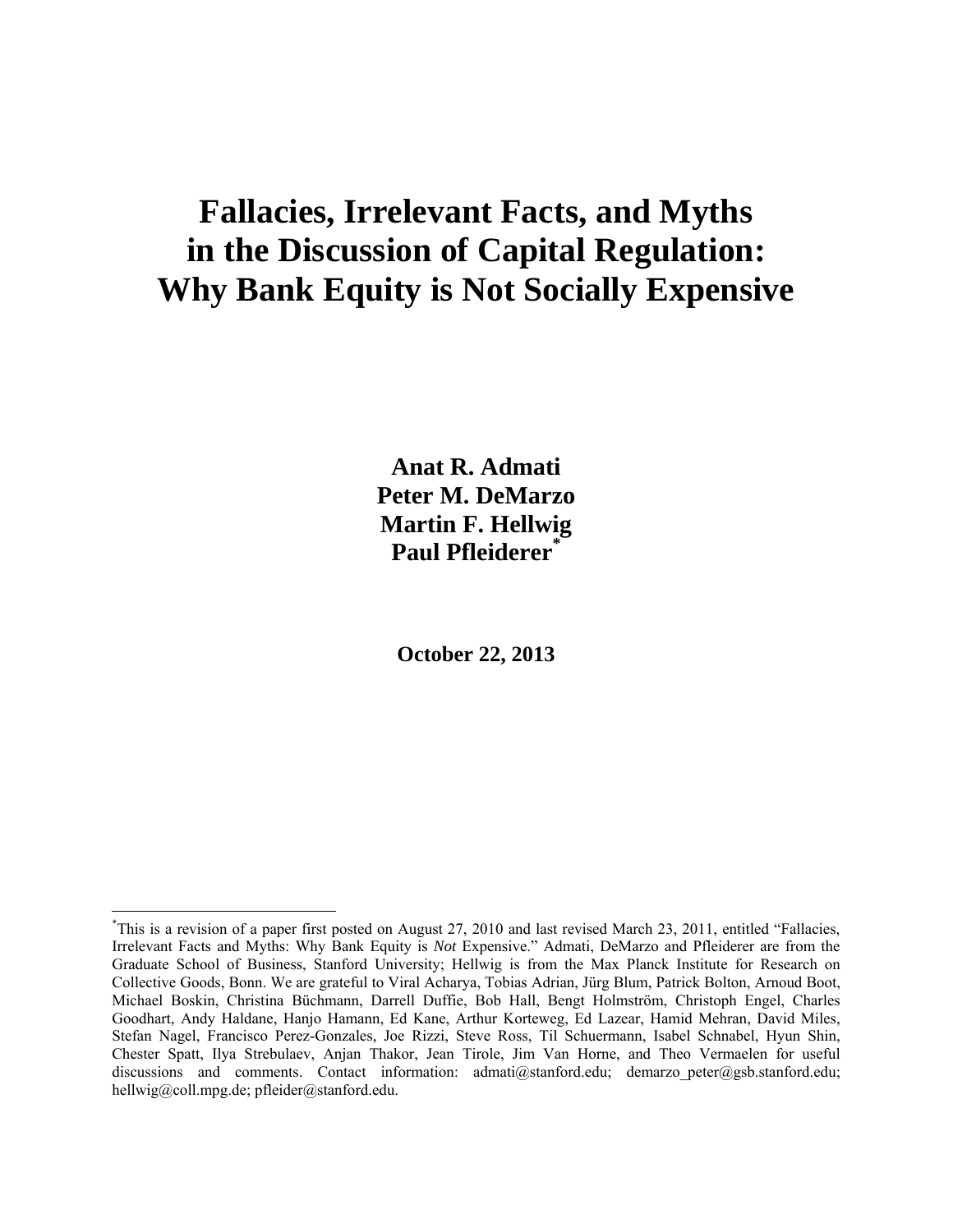#### **Abstract**

We examine the pervasive view that "equity is expensive," which leads to claims that high capital requirements are costly for society and would affect credit markets adversely. We find that arguments made to support this view are fallacious, irrelevant to the policy debate by confusing private and social costs, or very weak. For example, the return on equity contains a risk premium that *must* go down if banks have more equity. It is thus incorrect to assume that the required return on equity remains fixed as capital requirements increase. It is also incorrect to translate higher taxes paid by banks to a *social* cost. Policies that subsidize debt and indirectly penalize equity through taxes and implicit guarantees are distortive. And while debt's informational insensitivity may provide valuable liquidity, increased capital (and reduced leverage) can *enhance* this benefit. Finally, suggestions that high leverage serves a necessary disciplining role are based on inadequate theory lacking empirical support.

We conclude that bank equity is *not* socially expensive, and that high leverage at the levels allowed, for example, by the Basel III agreement is not necessary for banks to perform *all* their socially valuable functions and likely makes banking inefficient. Better capitalized banks suffer fewer distortions in lending decisions and would perform better. The fact that banks choose high leverage does not imply that this is socially optimal. Except for government subsidies and viewed from an *ex ante* perspective, high leverage may not even be privately optimal for banks.

Setting equity requirements significantly higher than the levels currently proposed would entail large social benefits and minimal, if any, social costs. Approaches based on equity dominate alternatives, including contingent capital. To achieve better capitalization quickly and efficiently and prevent disruption to lending, regulators must actively control equity payouts and issuance. If remaining challenges are addressed, capital regulation can be a powerful tool for enhancing the role of banks in the economy.

Keywords: capital regulation, financial institutions, capital structure, "too big to fail," systemic risk, bank equity, contingent capital, Basel, market discipline.

JEL classifications: G21, G28, G32, G38, H81, K23.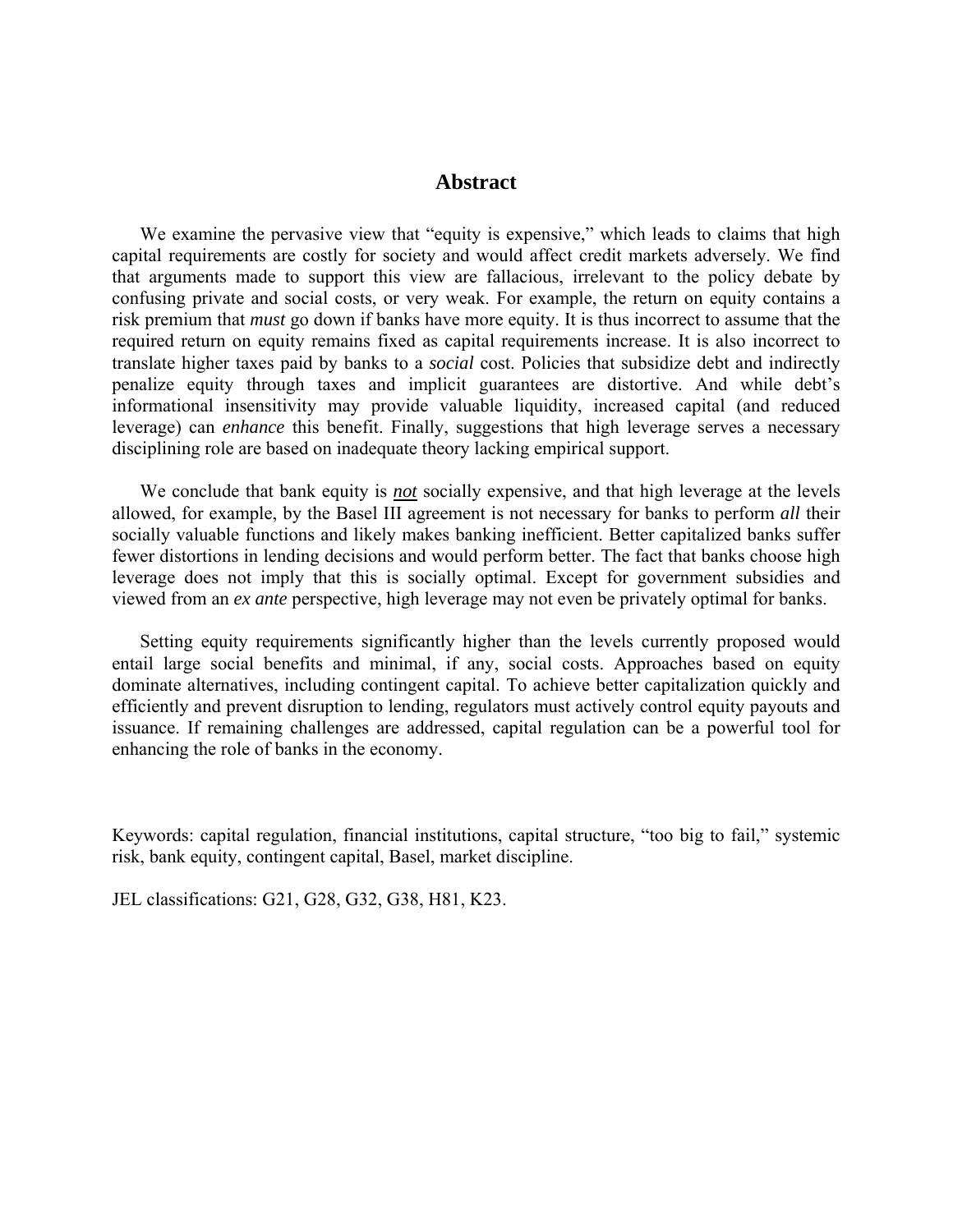## **Table of Contents**

| 2. |                                                                               |  |
|----|-------------------------------------------------------------------------------|--|
| 3. |                                                                               |  |
|    |                                                                               |  |
|    |                                                                               |  |
|    |                                                                               |  |
|    |                                                                               |  |
| 4. |                                                                               |  |
|    |                                                                               |  |
|    |                                                                               |  |
|    |                                                                               |  |
|    | 4.4. Leverage Ratchet: Why High Leverage May Even Be Privately Inefficient 25 |  |
| 5. |                                                                               |  |
|    | 5.1. Does the Hardness of Creditors' Claims Provide Managerial Discipline?27  |  |
|    |                                                                               |  |
| 6. | Is Equity Socially Costly Because it Might be Undervalued When Issued?35      |  |
| 7. |                                                                               |  |
|    | 8. Why Common Equity Dominates Subordinated Debt and Hybrid Securities43      |  |
|    |                                                                               |  |
|    |                                                                               |  |
|    |                                                                               |  |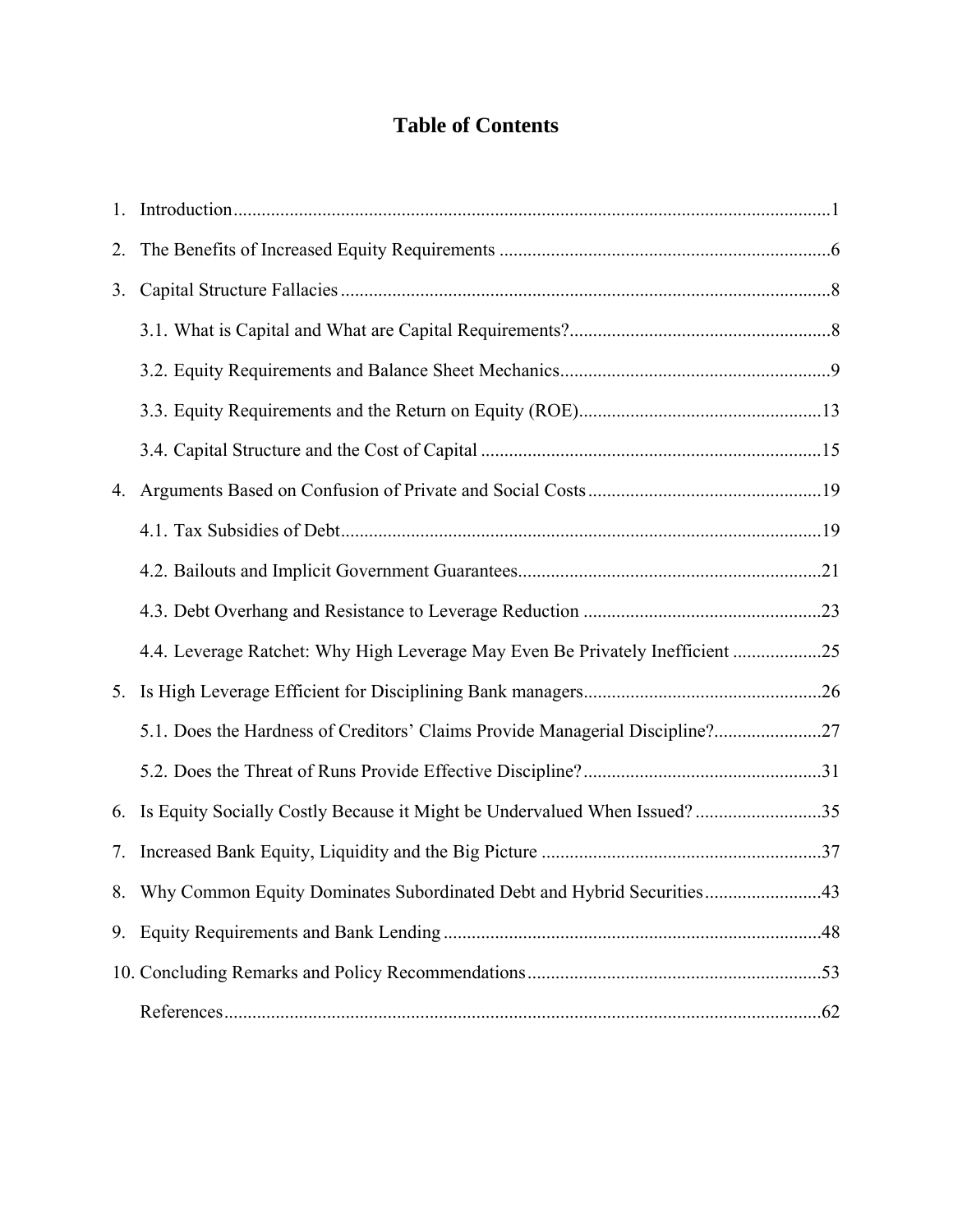## **1. Introduction**

As the financial crisis of 2007-2008 has compellingly shown, highly indebted financial institutions create negative externalities that can greatly harm the economy and society. When a bank has little equity that can absorb losses, even a small decrease in asset value can lead to distress and potential insolvency. In a deeply interconnected financial system, this can cause the system to freeze, ultimately leading to severe repercussions for the rest of the economy.<sup>1</sup> To minimize social damage, governments may feel obliged to spend large amounts on bailouts and recovery efforts. If a small decrease in asset values compels highly-leveraged banks to sell substantial amounts of assets in order to reduce their leverage, such sales can put strong pressure on asset markets and prices and, thereby indirectly weaken other banks.

Avoidance of such "systemic risk" and the associated social costs is a major objective of financial regulation. Because market participants, acting in their own interests, tend to pay too little attention to systemic concerns, financial regulation and supervision are intended to safeguard the functioning of the financial system. Given the experience of the recent crisis, it is natural to consider a requirement that banks have significantly less leverage and use more equity funding so that inevitable variations in asset values do not lead to distress and insolvency.

A pervasive view that underlies most discussions of capital regulation is that "equity is expensive," and that equity requirements, while offering substantial benefits in preventing crises, also impose costs on the financial system and possibly on the economy. Bankers have mounted a campaign against increasing equity requirements. Policymakers and regulators are particularly concerned by assertions that increased equity requirements would restrict bank lending and impede economic growth. Possibly as a result of such pressure, the proposed Basel III requirements, while moving in the direction of increasing capital requirements, still allow banks to remain very highly leveraged.<sup>2</sup> We consider this very troubling, because, as we show below, the view that equity is expensive is flawed in the context of capital regulation. *From society's perspective, in fact, having a fragile financial system in which banks and other financial institutions are funded with too little equity is inefficient and indeed "expensive."*

We will examine various arguments that are made to support the notion that there are social costs, and not just benefits, associated with increased equity requirements. Our conclusion is that the social costs of *significantly* increasing equity requirements for large financial institutions would be, if there were any at all, very small. All the arguments we have encountered that suggest otherwise are very weak when examined from first principles and in the context of optimal regulation. They are based either on fallacious claims, on a confusion between private

<sup>&</sup>lt;sup>1</sup> Similar observations are made, for example, Adrian and Shin (2010) and Adrian and Brunnermeier (2010).

<sup>&</sup>lt;sup>2</sup> The proposed requirements set minimal levels for Core Capital at  $7\%$  (including a 2.5 % anti-cyclical buffer) and for Tier 1 Capital at 8.5 % of "risk weighted" assets, up from 2.5% and 4 %, respectively. Tier 1 Capital includes certain kinds of subordinated debt with infinite maturities; Tier 2 Capital even includes certain kinds of debt with *finite* maturities. In assessing these numbers, one has to bear in mind that risk-weighted assets usually are a fraction of total assets, for some banks as low as one tenth – and that, in the crisis, some assets that had *zero* risk weights induced losses exceeding the bank's equity. The proposed "leverage ratio" regulation involves a requirement that equity must be at least 3 % of un-weighted total assets.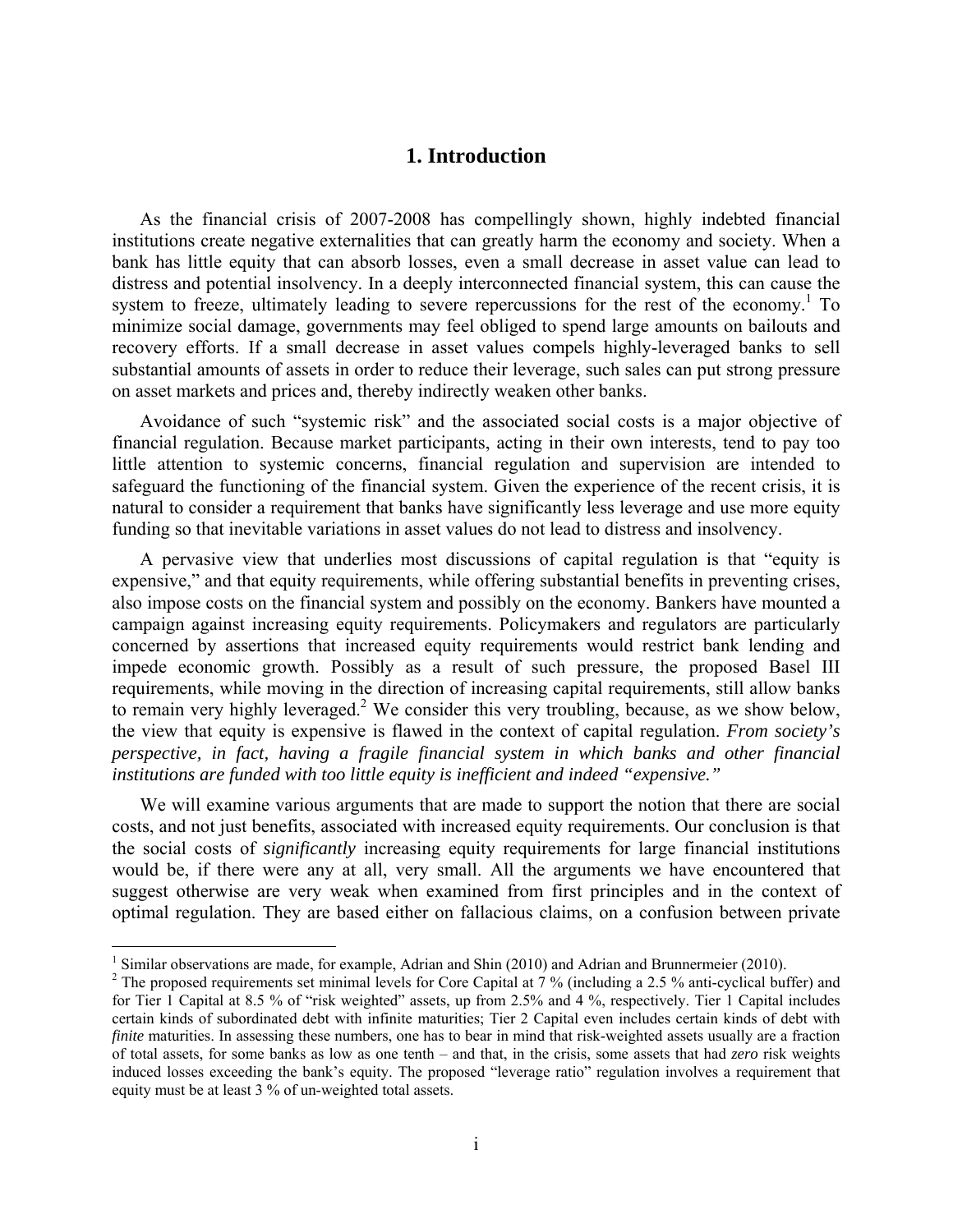costs to banks (or their shareholders) and social costs to the public, or on models that are inadequate from both a theoretical and an empirical perspective.

The discussion is often clouded by confusion between capital requirements and liquidity or reserve requirements. This confusion has resulted in routine references in the press to capital as something banks must "set aside" or "hold in reserve." Capital requirements refer to how banks are *funded* and in particular the mix between debt and equity on the balance sheet of the banks. *There is no sense in which capital is idly "set aside" by the banks*. Liquidity or reserve requirements relate to the type of assets and asset mix banks must hold. Since they address different sides of the balance sheet, there is no immediate relation between liquidity or reserve requirements and capital requirements. However, if there is more equity and less debt on the balance sheet, liquidity concerns may not be as acute, because creditors have relatively fewer claims and the probability of insolvency is smaller; hence, a run by creditors is less of a problem to be concerned about. High equity can therefore alleviate concerns about liquidity. The discussion that follows is focused on capital, and, more specifically, equity requirements.<sup>3</sup>

We begin by showing that equity requirements need not interfere with any of the socially valuable activities of banks, including lending, deposit taking, or the creation of "money-like," liquid, and "informationally-insensitive" securities that might be useful in transactions. In fact, the ability to provide social value would generally be *enhanced* by increased equity requirements, because banks would be likely to make more *economically appropriate* decisions. Among other things, better capitalized banks are less inclined to make excessively risky investments that benefit shareholders and managers at the expense of debtholders or the government. In addition, the debt issued by better capitalized banks is safer and generally less "informationally sensitive" and thus potentially more useful in providing liquidity.

Whereas equity, because it is riskier, has a higher required return than debt, it does not follow that the use of more equity in the funding mix increases the overall funding cost of banks. Using more equity in the mix lowers the riskiness of the equity (and perhaps also of debt or other securities that are used in the mix). Unless securities are mispriced, simply rearranging how risk is borne by different investors does not by itself affect funding costs. These observations constitute some of the most basic insights in corporate finance.<sup>4</sup>

The funding costs of all firms, including banks, do depend on the funding mix as a result of various frictions and distortions. Some of the most important frictions and distortions are actually created by public policy. For example, most tax systems give an advantage to debt and penalize equity financing. Therefore, banks' funding costs may increase if they are required to reduce their reliance on subsidized debt financing. From a public policy perspective these arguments are wrong since they inappropriately focus on private costs to the bank rather than social costs. Since

 $3$  As mentioned in fn. 2, regulatory capital includes some securities that are hybrid or even just subordinated debt. In this paper, we do not dwell on these differences. In our view, capital regulation should focus on equity. 4

<sup>&</sup>lt;sup>4</sup> Yet, numerous statements in the policy debate on this subject fail to take them into account and therefore are based on faulty logic. Thus, in many studies of the impact of increased equity requirements, including, for example, BIS (2010a), the required return on equity is taken to be a constant number; yet this required return *must* go down if banks have more equity. While the fact that the required return would fall is mentioned in the text of BIS (2010a), the empirical analysis still assumes a constant required return on equity, and this rate is also used inappropriately in other parts of the study. The study by IIF also suffers from such shortcomings.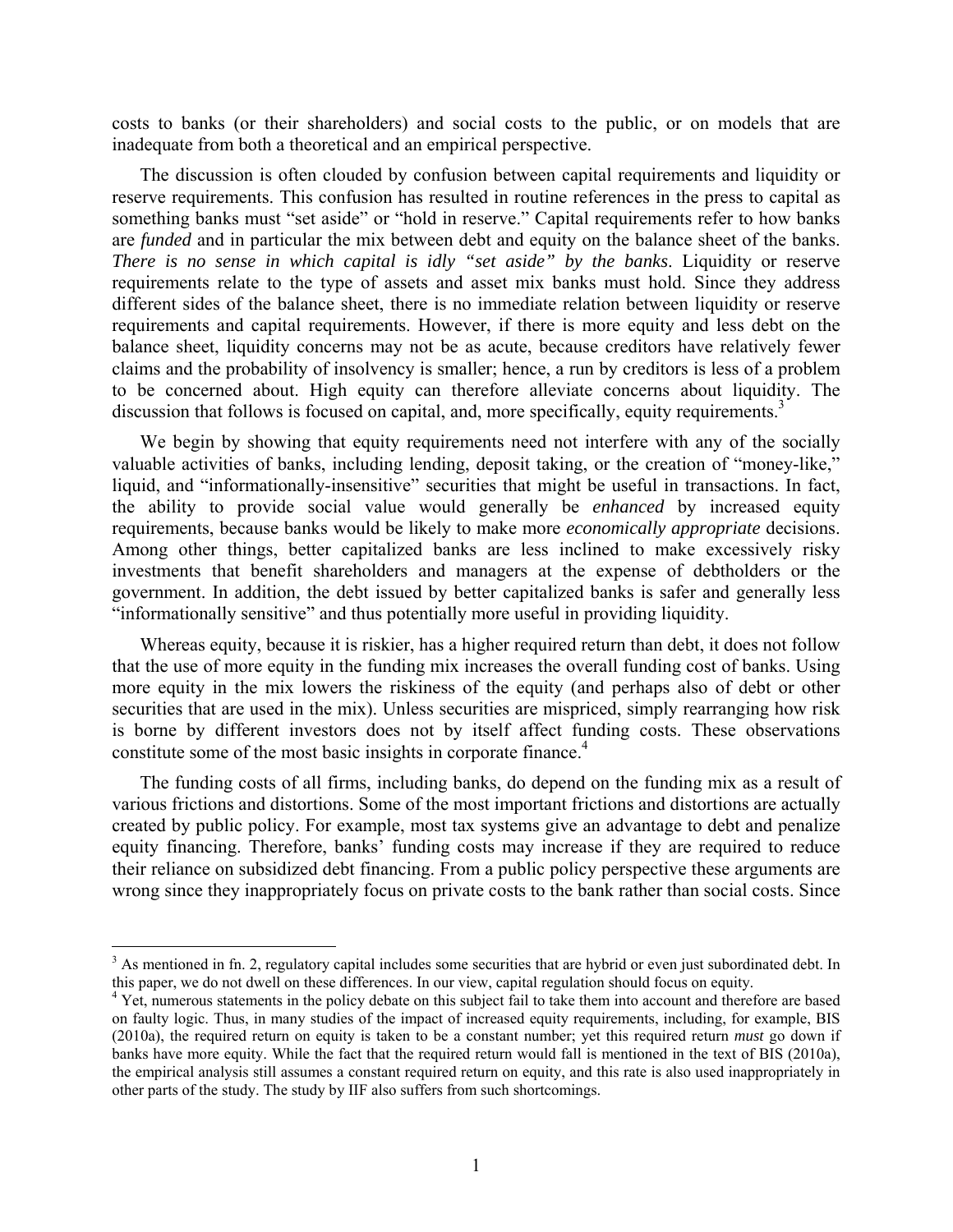banks use more debt than other companies, they already benefit more heavily from tax subsidies, but in any case, there is no automatic social cost to banks paying more taxes.

Ideally, taxes should be structured to minimize the overall distortions they induce, encourage behavior that generates positive externalities and discourage behavior that generates negative externalities. A tax system that encourages banks to take on socially costly excessive leverage is highly distortionary and dysfunctional. The distorting effects of taxes could be neutralized by untying the tax bill of the banks from their actual leverage, so as to avoid creating a wedge between what is privately beneficial for the banks and what is good for society. Even if banks pay more taxes, the effect on their funding costs or on the cost of the loans is quite minimal.<sup>5</sup>

Implicit government guarantees and underpriced explicit guarantees constitute another distortion that favors debt over equity financing for financial institutions. A subsidized "safety net" leads to the danger of the "privatization of profits and socialization of costs." Banks benefit from the subsidized safety net by being able to borrow more cheaply and with fewer restrictions and covenants than they otherwise would. Although politicians are fond of saying that bailouts should *never* happen, it is impossible, and not even desirable, for governments to *commit* to never bail out a financial institution. It is extremely difficult to charge banks for the value subsidy this creates, but even if the direct cost of the subsidy is covered, the inefficiency and collateral damage associated with excessive leverage remain, including incentives to take excessive risk, to underinvest in some worthy loans or other investments, and to choose excessively high leverage Requiring banks to have significantly more equity so as to lower the social cost associated with any implicit (or underpriced) guarantees and to reduce the inefficiency of high leverage is highly beneficial and corrects the distortions. Even more so than in the context of taxes, it is perverse for public policy to provide blanket subsidies to bank borrowing and thus encourage harmful behavior when banks respond by choosing excessive and harmful levels of leverage.

Some have argued that higher equity capital requirements would be costly because debt helps in addressing governance problems by "disciplining" managers. For example the fear that deposits or short-term debt might be withdrawn (or not renewed) is said to lead managers to act more in line with the preferences of creditors and other investors in the bank. However, the theoretical and empirical foundations of these claims are very weak, and the models used to support them are inadequate for guiding policy. In fact, leverage *creates* significant frictions and governance problems that distort the lending and investment decisions of financial institutions as well as their subsequent funding decisions that show quite the opposite of "discipline." These frictions are exacerbated in the presence of implicit guarantees, which also blunt any potential monitoring on the part of creditors by removing their incentives to monitor. The events of the recent financial crisis also appear to contradict the notion that debt helps provide *ex ante* discipline to bank managers. Finally, even if it debt *can* play a positive role in governance, there are alternative ways to address governance problems that do not rely on socially costly excessive leverage.

Another argument against higher equity capital requirements is based on the claim that equity is costly for banks to issue if investors interpret the decision to issue equity as a negative signal. These considerations are not valid reasons for not requiring banks to have significantly more

<sup>&</sup>lt;sup>5</sup> See Hanson, Kashyap and Stein (2010).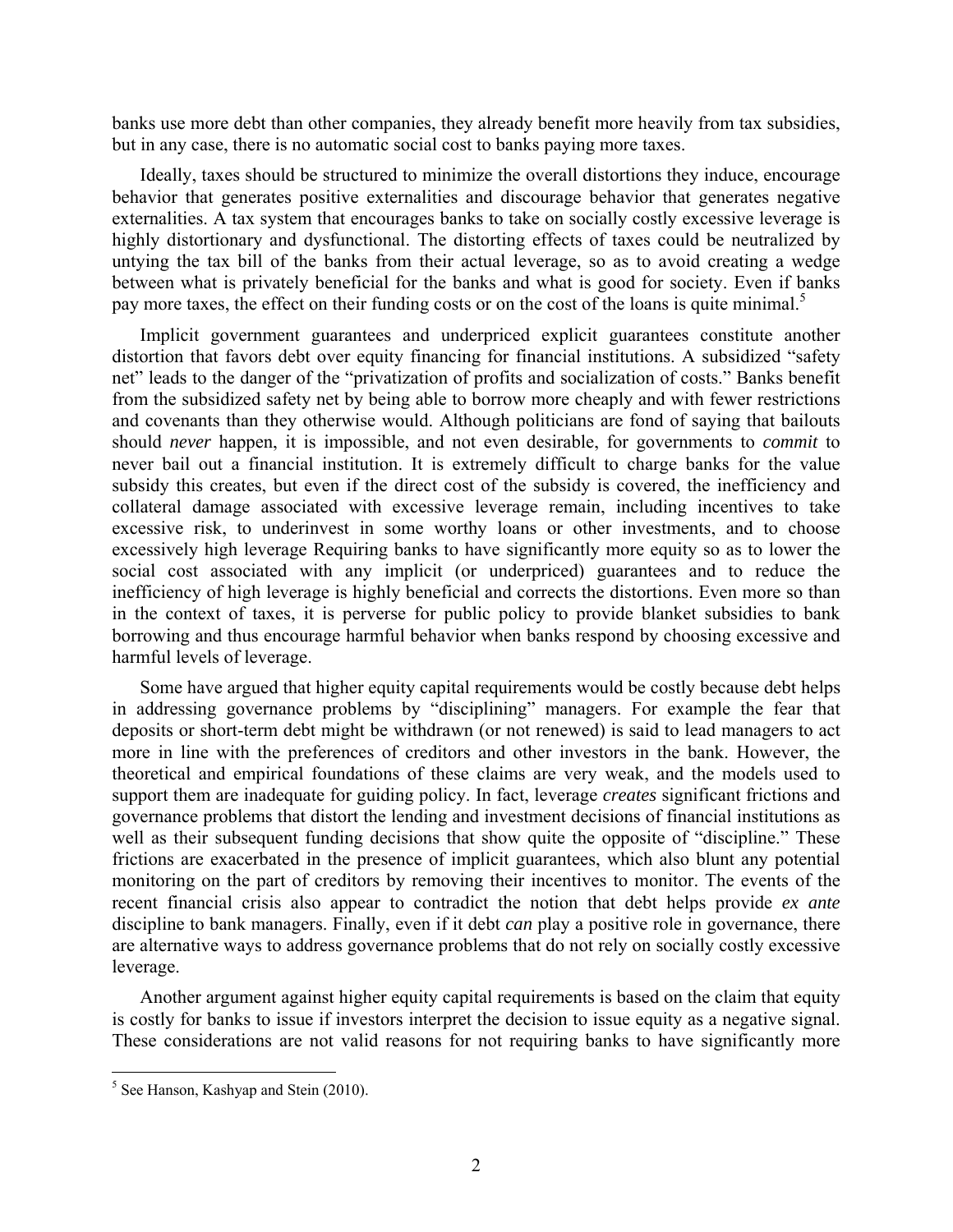equity. In fact, the idea that information asymmetries between managers and investors give rise to a reluctance to issue equity is taken to imply a "pecking order theory" of capital structure where it is distinctly *not* the case that "equity is expensive." In fact, in the pecking order of funding, which has some empirical support, *retained earnings* are the preferred source of funding, followed by external debt and lastly external equity. By retaining earnings a firm increases its equity relative to what it would be if the earnings were paid out and debt issued instead. Thus the most preferred form of funding by firms facing problems due to asymmetric information is equity funding.

In the context of regulation, in fact, the negative signal that might be associated with equity issuance can be reduced or removed if banks have less discretion Regulators can impose specific schedules for equity issuance so as to remove any information content from such issuance. In fact, better capitalized banks need less external finance, as they have more retained earnings with which to fund their growth. Third, better capitalized banks incur proportionately lower costs when issuing additional equity. Finally, because higher equity goes along with a lower default risk, it also enhances the liquidity of debt securities issued by the bank. Higher equity need not interfere with the use of collateral in trading.

Since banks are actually highly leveraged, there is a temptation to conclude that such high leverage must be the optimal solution to some problem banks face. This inference is invalid. As we show in Admati et al. (2013), debt overhang and a leverage ratchet effect, combined with government guarantees and subsidies of debt, actually lead banks to choose a *highly inefficient* funding mix that, aside from the subsidies, likely reduces the total value of the banks to investors as well as socially.<sup>6</sup> Excessively high leverage appears to be the result of banks' inability to make commitments regarding future investments and financing decisions. That is, given continual incentives to increase leverage and shorten its maturity to usurp prior creditors, banks' capital structures, as they evolve over time, involve leverage that is excessive even from the narrow perspective of what is good for the bank and its shareholders and other investors. Capital regulation is particularly beneficial in this context, effectively allowing banks to commit to a less inefficient funding mix. All of this produces what can be called a "leverage ratchet effect," which we explore in Admati et al.  $(2013)$ .

How would significantly higher equity capital requirements affect the lending activities of banks? We argue that, since highly leveraged banks are subject to distortions in their lending decisions, better capitalized banks are likely to make *better* lending decisions. In particular, they will have less incentive to take on excessive risks and will be subject to fewer problems related to "debt overhang" that can actually prevent them from making valuable loans. There is indeed no reason for better capitalized banks to refrain from any socially valuable activity, since these activities would not become more costly once any required subsidies are set at an appropriate level. Thus, there is no reason to believe that, if overall public policy forces banks to operate with significantly higher and safer equity levels and if any subsidies are set in a socially responsible way, banks would refrain from making loans that would lead to growth and prosperity. Highly leveraged banks might respond to increased capital requirements by restricting loans because of the "debt overhang" problem mentioned above, but this will be

 $6$  Consistent with this, Mehran and Thakor (2010) find that various measures of bank value are positively correlated with bank capitalization in the cross section. Berger and Bouwman (2010) show that higher bank capital is important in banks' ability to survive financial crises.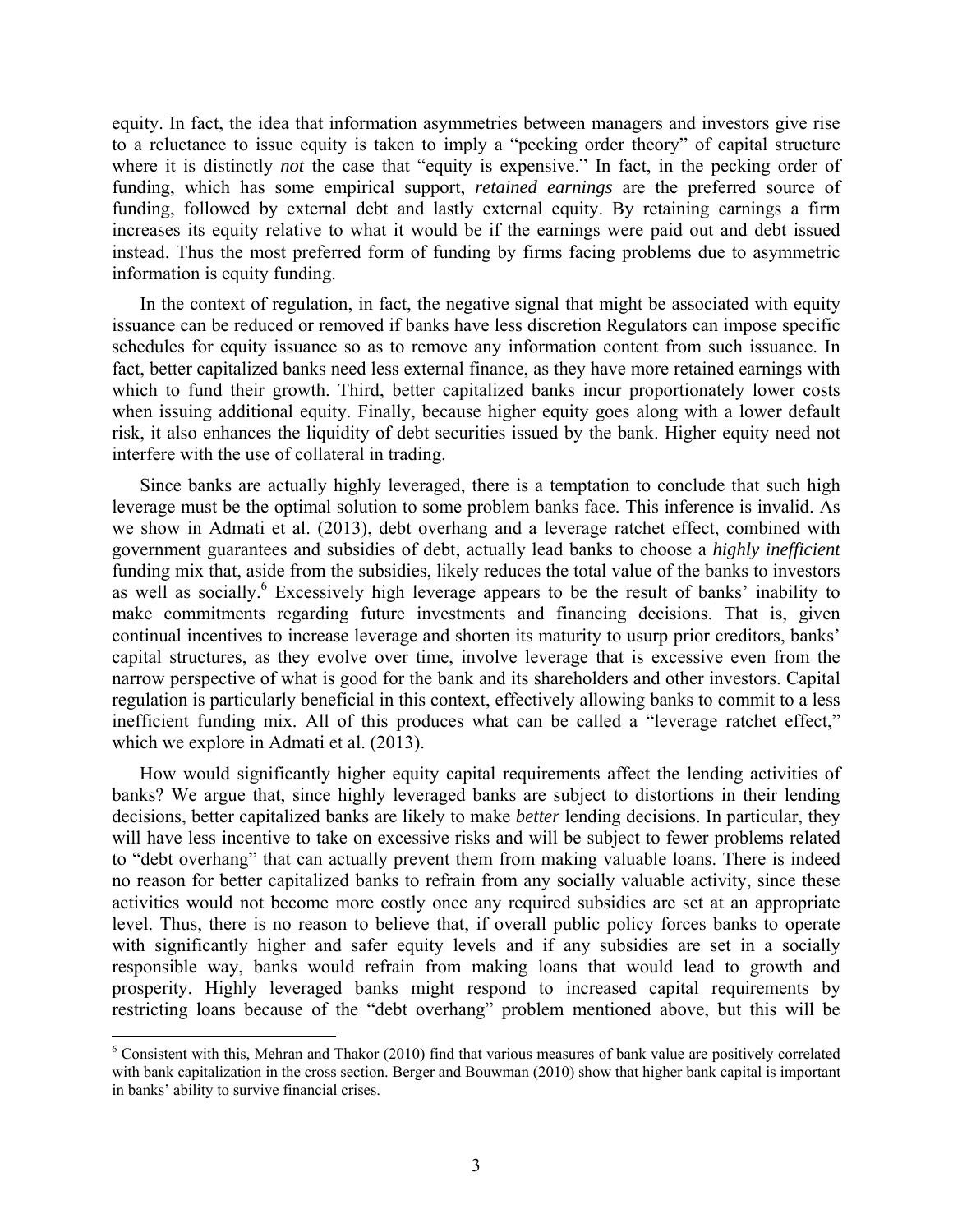alleviated once banks are better capitalized. In the transition, regulators can forbid equity payouts and possibly mandate equity issuance to make sure this does not happen. Additional equity also enhances the bank's ability to provide money-like securities that investors may value, since such securities become even less risky and more "informationally insensitive" when they are backed by additional equity.

We show that adding equity to banks' balance sheets need not have any negative effect on the aggregate production activities or asset holdings in the economy. We also show that it need not interfere with the creation of informationally-insensitive securities that are easy to liquidate. If additional equity is used by banks to buy marketable securities, this does not affect the undertaking of productive activities in the economy or the portfolios of final investors. If the banks buy securities that are liquid, the liquidity of the bank's assets will be enhanced, which is a potential additional benefit.

A clear recommendation that emerges from our analysis is that prohibiting, for a period of time, dividend and other equity payouts for all banks is a prudent and efficient way to have banks build up capital. If done under the force of regulation in a uniform manner, these payout suspensions would not lead to any negative inference on the health of any particular bank. In addition, as mentioned above, in transitioning to higher equity requirements, regulators should also require banks to issue specific amounts of equity on a pre-specified schedule. If a bank cannot raise equity at any price, it may be insolvent or nonviable without subsidies, in which case it should be unwound.

In the post-crisis debate about banking regulation, it is sometimes claimed that higher capital requirements would move important activities from the regulated parts of the financial system to the unregulated parts, the so-called *shadow banking system*, where leverage often is even higher than in the regulated banking system. However, most of the highly leveraged institutions in the shadow banking system were not independent units but were conduits and structured-investment vehicles that had been created and guaranteed by financial institutions in the regulated sector. The sponsoring banks used these devices to evade the regulations to which they were subject. This "regulatory arbitrage," accomplished through money market funds that operated like banks but were not regulated like banks, succeeded because bank regulators and supervisors allowed it.<sup>7</sup> Supervisors should have insisted on proper accounting and risk management for the risks inherent in the guarantees that regulated banks had given to their shadow banking subsidiaries. Put simply, the dangerous parts of the shadow banking system are evidence of failed enforcement of regulation and do not constitute a valid argument against regulation.<sup>8</sup>

Our discussion focuses on the social costs and benefits of banks using more *common equity* as a way to fund banks. Other types of securities that might be issued by banks are far less effective in providing a reliable cushion. Indeed, the recent crisis has shown that Tier 2 capital, i.e., subordinated or hybrid forms of debt, does not provide a reliable cushion. Proposals have been made to substitute "contingent capital," i.e., a debt-like security that converts to equity

<u>.</u>

<sup>&</sup>lt;sup>7</sup> Acharya and Richardson (2009), Acharya, Schnabl, Suarez (2013), Hellwig (2009b), Turner (2010).

<sup>&</sup>lt;sup>8</sup> See also the discussion in Admati and Hellwig (2013, Chapter 13) on the "shadow banking bugbear." It is interesting to note that, in the recent crisis, those parts of the shadow banking systems which were not related to regulated banks sponsoring them, e.g. independent hedge funds, did not experience problems that turned into systemic risks. Ang, Gorovyy, and Inwegen (2011) study hedge fund leverage and show that it has generally been modest, and even through the recent financial crisis.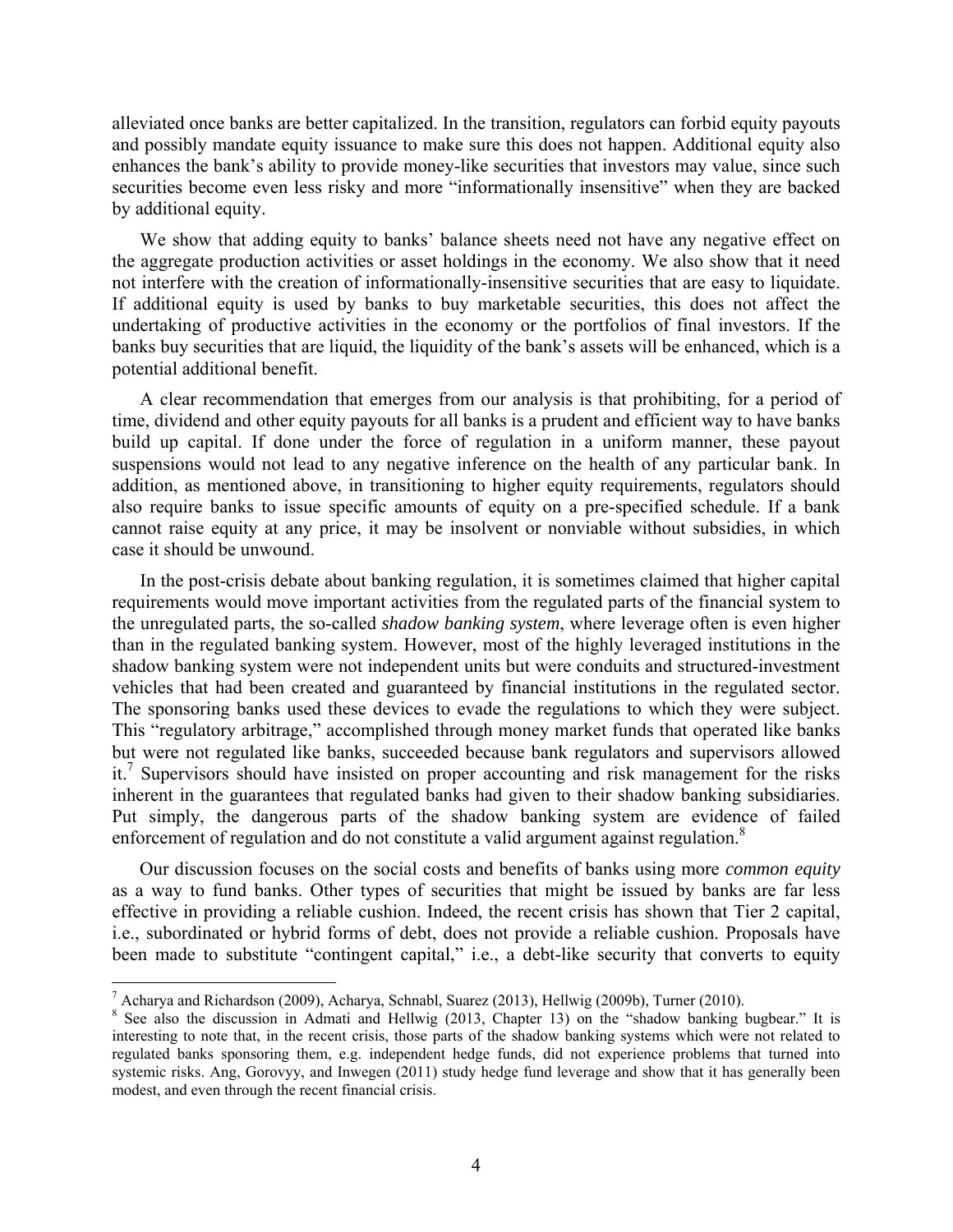under some conditions, for subordinated debt to or using "bail-in" mechanisms to try to improve the cushion provided by Tier 2 capital.

While hybrid securities such as contingent capital and bail-in procedures have advantages over straight debt, these debt-like claims are dominated by equity for the purposes of the regulation. Contingent capital is complex to design and to value. Bail-in mechanisms place extraordinary demands on regulators in crisis situations and present many implementation issues. There is no compelling rationale for introducing either of these as "substitutes" for equity in capital regulation, when simple equity will provide a more reliable cushion and is best at reducing the debt overhang problem.

We do not address all the issues that regulators confront in regulating financial institutions. Our discussion applies most urgently to those institutions whose leverage imposes negative externalities on the financial system as a whole, i.e., "systemic risk" and which are "too important" or "too interconnected" to fail. A workable definition of such "systemic" institutions raises a host of additional questions, which go beyond the scope of this paper. Another issue we do not elaborate on here is the current use of risk weights to determine the size of asset base against which equity is measured. As discussed in Brealey (2006), Hellwig (2010), and Admati and Hellwig (2013), this system is complex, easily manipulable and it can lead to distortions in the lending and investment decisions of banks. Proposing a way to track the riskiness of banks' assets on an ongoing basis is a challenge beyond the scope of the current paper.

There have been hundreds of papers on capital regulation in the last decade, and particularly since the financial crisis. Among papers that make similar or related observations to those we make here are Harrison (2004) and Brealey (2006), who also conclude that there are no compelling arguments supporting the claim that bank equity has a social cost. Poole  $(2009)$ identifies the tax subsidy of debt as distorting, a concern we share. However, he goes on to suggest that long-term debt (possibly of the "contingent capital" variety) can provide both a meaningful "cushion" and the so-called "market discipline." As we explain especially in Sections 5.1 and 8, we take issue with this part of his assessment. Turner (2010) and Goodhart (2010) also argue that a significant increase in equity requirements is the most important step regulators should take at this point. Acharya, Mehran and Thakor (2011) and Goodhart et al. (2010) suggest, as we do, that regulators use restrictions on dividends and equity payouts as part of prudential capital regulation. We take this recommendation a step further by suggesting, similar to Hanson, Kashyap and Stein (2010), mandatory equity issuances as well, not just to control the actions of distressed institutions, but rather as a way to proactively help overcome informational frictions and avoid negative inferences associated with new issues. Such mandates are particularly important in managing a transition to a regime with significantly higher equity requirements. Finally, Kotlikoff (2010) proposes what he calls Limited Purpose Banking, in which financial intermediation is carried out through mutual fund structures. His proposal, like ours, is intended to reduce systemic risk and distortions, especially those associate with excessive risk taking. Our recommendations differs from his in that we allow for financial intermediation to be performed by the same type of structures that currently exist, i.e., intermediaries that can make loans, take deposits and issue other "money-like" claims.

<sup>&</sup>lt;sup>9</sup> Many authors, including King (1990), Schaefer (1990), Berger, Herring and Szegö (1995), Miller (1995), Brealey (2006), Hellwig (2009b), and French et al. (2010), have emphasized that the Modigliani-Miller Theorem must be the starting point of any discussion of capital regulation.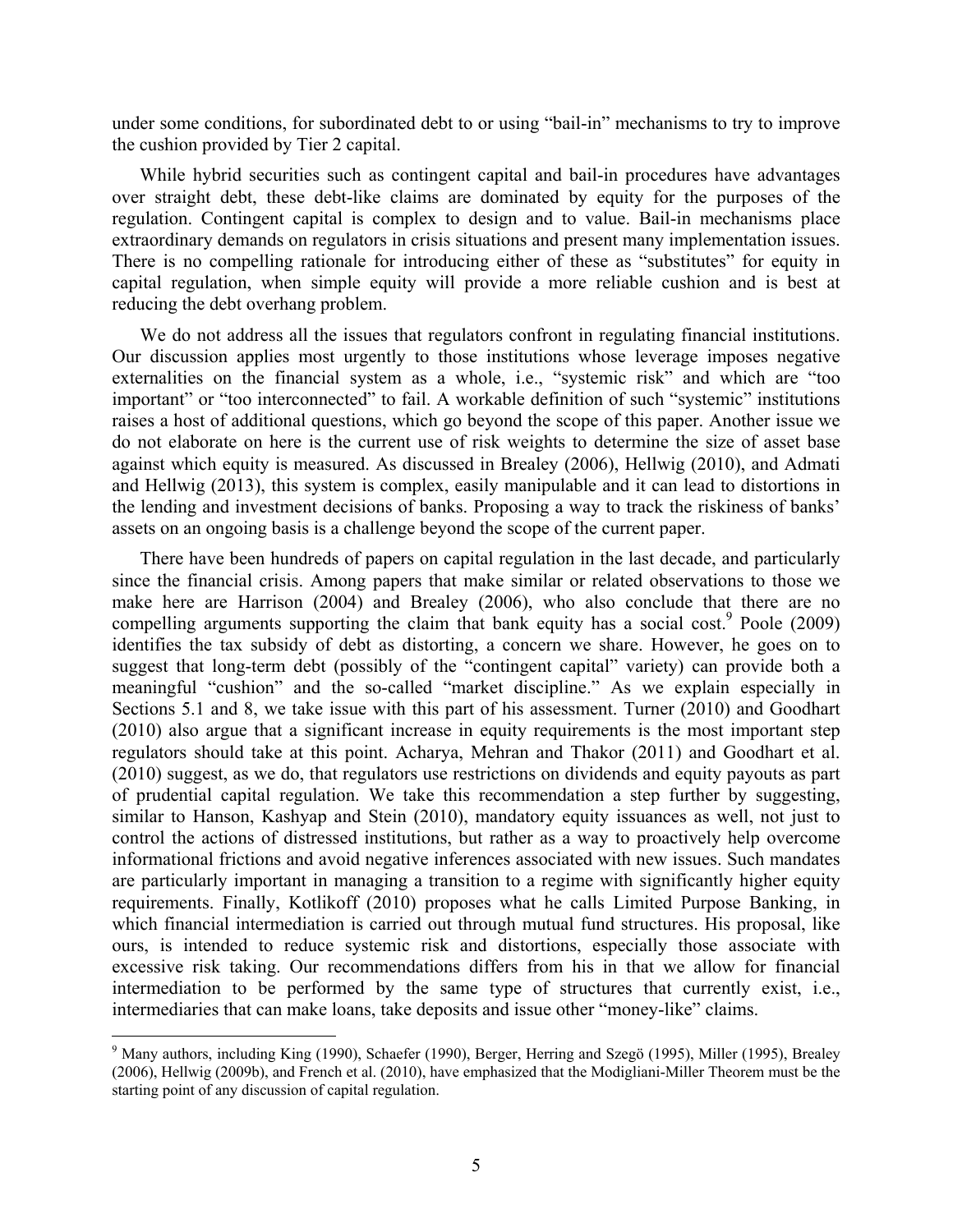The key conclusions of this paper are summarized in a letter signed by 20 academics, and further elaborated in Admati and Hellwig  $(2013a, 2013b, 2013c).$ <sup>10</sup> The conclusions are reinforced, as discussed in Sections 4-7, by Admati et al. (2013). In that paper we explore the leverage ratchet effect, which explains the resistance of banks' managers and shareholders with respect to higher equity requirements and generally to all forms of leverage reduction once debt is in place. The analysis in Admati et al. (2013) considers in detail how shareholders would choose to reduce leverage (for example among selling assets, recapitalization or asset expansion) if forced to do so. The paper therefore has significant implications for both the dynamics of capital regulation and transition to higher equity levels.

## **2. The Benefits of Increased Equity Requirements**

Before examining the arguments that purport to show that increased capital requirements are costly, it is important to review some of the significant benefits associated with better capitalized banks. The recent financial crisis, as well as ones that have preceded it, have made it very clear that systemic risk in the financial sector is a great concern. Financial distress in one large institution can rapidly spill over into others and cause a credit crunch or an asset price implosion. The effects of systemic risk events such as the one just experienced are not confined to the financial sector of the economy. As history has repeatedly demonstrated, these events can have extremely adverse consequences for the rest of the economy and can cause or deepen recessions or depressions. Lowering the risk of financial distress among those institutions that can originate and transmit systemic risk produces a clear social benefit.<sup>11</sup>

An obvious way to lower systemic risk is to require banks to fund themselves with significantly more equity than they did before the last crisis unfolded.<sup>12</sup> In the buildup to the last crisis important parts of the financial sector had become very highly leveraged. Indeed, several banks had balance sheets in which equity was only two or three percent of assets.<sup>13</sup> Such a thin

1

<sup>&</sup>lt;sup>10</sup> See "Healthy Banking System is the Goal, Not Profitable Banks," *Financial Times*, November 9, 2010. Among the signatories are John Cochrane, Eugene Fama, Charles Goodhart, Stephen Ross, and William Sharpe. The text and links to other commentary are available at http://www.gsb.stanford.edu/news/research/admatiopen.html.

 $11$  Indeed, BIS (2010a) estimates that a 2% increase in capital ratios will reduce the probability of a financial crisis by 2.9%. The Bank of Canada (2010) estimates the gains that this would produce for the Canadian economy alone as equivalent to an annual benefit on the order of 2% of GDP.

 $12^{12}$  It is interesting to note that banks in the U.S. and in the U.K. were not always as highly leveraged as they have been in recent decades. According to Berger, Herring and Szegö (1995), in 1840 equity accounted for over 50% of bank total value, and the increase in leverage can be traced to additional measures to create a "safety net" for banks. Moreover, until the establishment of the FDIC in 1944, the equity issued by banks was not the limited-liability equity we have today. Instead, bank equity had double, triple and sometimes unlimited liability, which meant that equity holders had to cover losses and pay back debt even after losing the entire amount they invested. Alessandri and Haldane (2009) shows a similar pattern of increasing leverage in the U.K. For Germany, a similar increase in leverage is documented by Holtfrerich (1981); not surprisingly, however, the evolution here mirrors historical discontinuities associated with the two World Wars and the inflation of 1914-1923, as well as the long-term trend which set in long before 1914.

<sup>&</sup>lt;sup>13</sup> Of course, banks appeared to be better capitalized in percentage terms when their capital was measured relative to "risk weighted assets." The risk weightings used in these measures are highly problematic. Banks have exploited the freedom given them by the risk-calibrated approach to determining capital requirements and have used this freedom to dramatically expand the activities supported by the equity they had and in doing so increase leverage. Many of the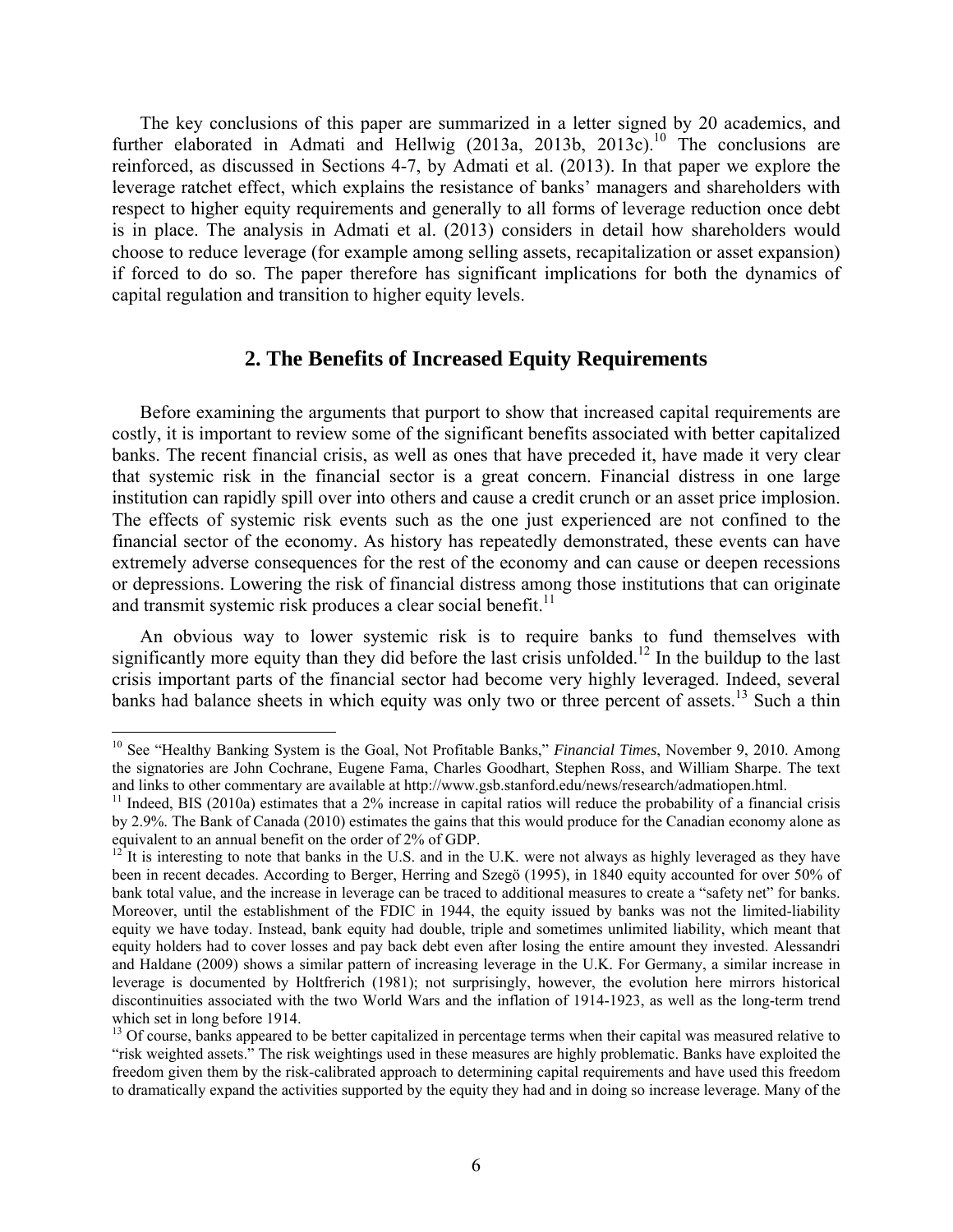cushion obviously leaves little room for error. Even a moderate shock that reduces asset values by one or two percent puts such thinly capitalized banks on the brink of insolvency. Even if a bank is not actually insolvent, suspicions of its exposure to losses may stop other institutions from providing the short-term funding that it critically relies on. In the last crisis, even before the breakdown of Lehman Brothers, there were several instances during which interbank markets froze because of such distrust among market participants. With greater capital cushions, there would be less risk of such systemic breakdowns from mutual distrust.

Another consideration concerns corrective measures that are taken when losses have occurred. If supervisors – or short-term creditors – are concerned with the bank's capital ratio, then, following a reduction of capital through losses, the bank must either recapitalize or deleverage by selling assets. Deleveraging puts pressure on asset markets, inducing prices to fall, with negative repercussions for other market participants, who also have these assets on their books. The extent of deleveraging depends on what the bank's capital position is. If bank capital is 3% of the balance sheet, then following a loss of 1 million dollars, the bank attempting to deleverage must liquidate more than 33 million dollars of assets just to re-establish that 3% ratio. The systemic repercussions on asset prices and on other institutions will be accordingly large. Capital requirements based on higher equity ratios would dampen this effect – e.g. a  $12.5\%$ capital ratio would necessitate only an 8x response per dollar of losses – and thus reduce the likelihood and severity of systemic chain reactions.

By the same argument, capital requirements based on higher equity ratios would also dampen the adverse effects of shocks and losses on bank lending. In the debate on capital requirements, some maintain that high capital requirements would harm lending. Yet the sharpest downturn in lending in living memory occurred in the fourth quarter of 2008 – *not* because of stringent capital requirements, but because of losses incurred in the crisis and there was an insufficient capacity to absorb those losses. Higher bank capital requirements provide for a smoothing of banks' lending capacity, which is altogether beneficial even though at some moments, the requirement may be seen as temporarily constraining. They also provide regulators with greater latitude toward forbearance in times of crisis, as banks who do experience capital shortfalls are still likely to be far from insolvency.

If governments see the need to avoid the social costs of systemic crises by stepping in to support their banking sectors, then an additional benefit of increased equity requirements comes from reducing the burden on taxpayers. This benefit is produced in two ways. First, increased equity requirements reduce the probability that bailouts will be necessary, since the equity cushion of the bank can absorb more substantial decreases in the asset value without triggering a default. Second, if a bailout does become necessary, the amount of required support would generally be lower with a larger equity cushion, since a larger portion of losses would be absorbed by the equity. Both the diminished probability of a systemic event and the decreased amount of support required in the event of a crisis significantly reduce the costs to taxpayers.

risks that materialized in the crisis, however, had not even been considered in assessing risk weights beforehand. Moreover, true leverage was often masked through accounting maneuvers, especially in connection with the socalled shadow banking system. On the shadow banking system, see Pozsar et al. (2010). On the use of the riskcalibrated approach to expand activities supported by a given level of equity, see Hellwig (2009b, 2010). Hellwig (2010) suggests that notions of measurement of risks that underlie the risk-calibrated approach are largely illusionary.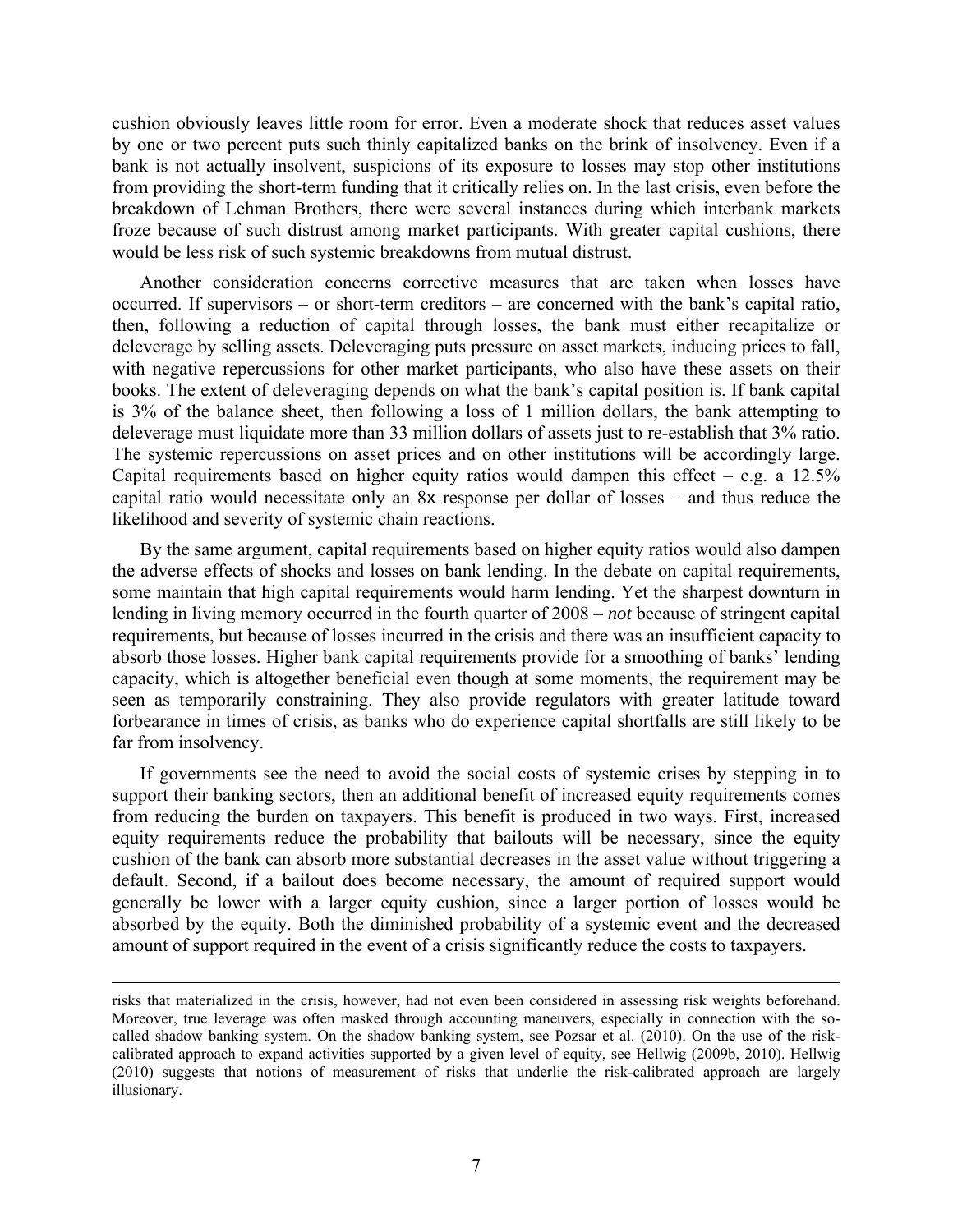There are additional benefits of higher equity capital requirements beyond the major ones just given. These are generally related to the reduction in conflicts of interest and the better alignment of incentives that are created with less leverage. In particular, more equity capital reduces the incentives of equity holders (and managers working on their behalf or compensated via equity-based measures) to undertake excessively risky investments. This will be discussed in more detail in Sections 4.2 and 5.1 below.

In the remainder of the paper we argue that the social costs of significantly higher equity requirements, if they exist, are minimal. Given the very large benefits associated with higher equity levels, the case for requiring much more equity is extremely strong. Many representatives of the banking community make strong assertions about the costs of bank equity requirements, while deemphasizing or paying lip service to the substantial benefits associated with the reduction of systemic risk that results from more equity funding of banks. Given the cost of the recent crisis to the global economy, such a debating stance is quite incredible. Policy recommendations regarding capital regulation must be based on an analysis that accounts as fully as possible for the social costs and benefits associated with any change in equity requirements.<sup>14</sup>

### **3. Capital Structure Fallacies**

Capital requirements place constraints on the capital structure of the bank, i.e., on the way the bank funds its operations. Any change in a bank's capital structure changes the exposure of different securities to the riskiness of the bank's assets. In this section we take up statements and arguments that are based on confusing language and faulty logic regarding this process and its implications. The debate on capital regulation should not be based on misleading and fallacious statements, so it is important to make sure they are removed from the discussion.

#### **3.1 What is Capital and What are Capital Requirements?**

"Capital is the stable money banks sit on... Think of it as an expanded rainy day fund**."** ("A piece-by-piece guide to new financial overhaul law," *AP* July 21, 2010).

"Every dollar of capital is one less dollar working in the economy" (Steve Bartlett, Financial Services Roundtable, reported by Floyd Norris, "A Baby Step Toward Rules on Bank Risk," *New York Times*, Sep. 17, 2010).

"The British Bankers' Association … calculated that demands by international banking regulators in Basle that they bolster their capital will require the UK's banking industry to hold an extra £600bn of capital that might otherwise have

1

<sup>&</sup>lt;sup>14</sup>While BIS (2010a) and Miles, Yang and Marcheggiano (2011) attempt to quantify the benefits as well as the costs of increased equity requirements, a recent NY Fed Staff Report (Angelini et al., 2011), entitled "BASEL III: Long-Term Impact on Economic Performance and Fluctuations," focuses almost entirely on purported costs, while essentially ignoring the key benefits of increased equity requirements.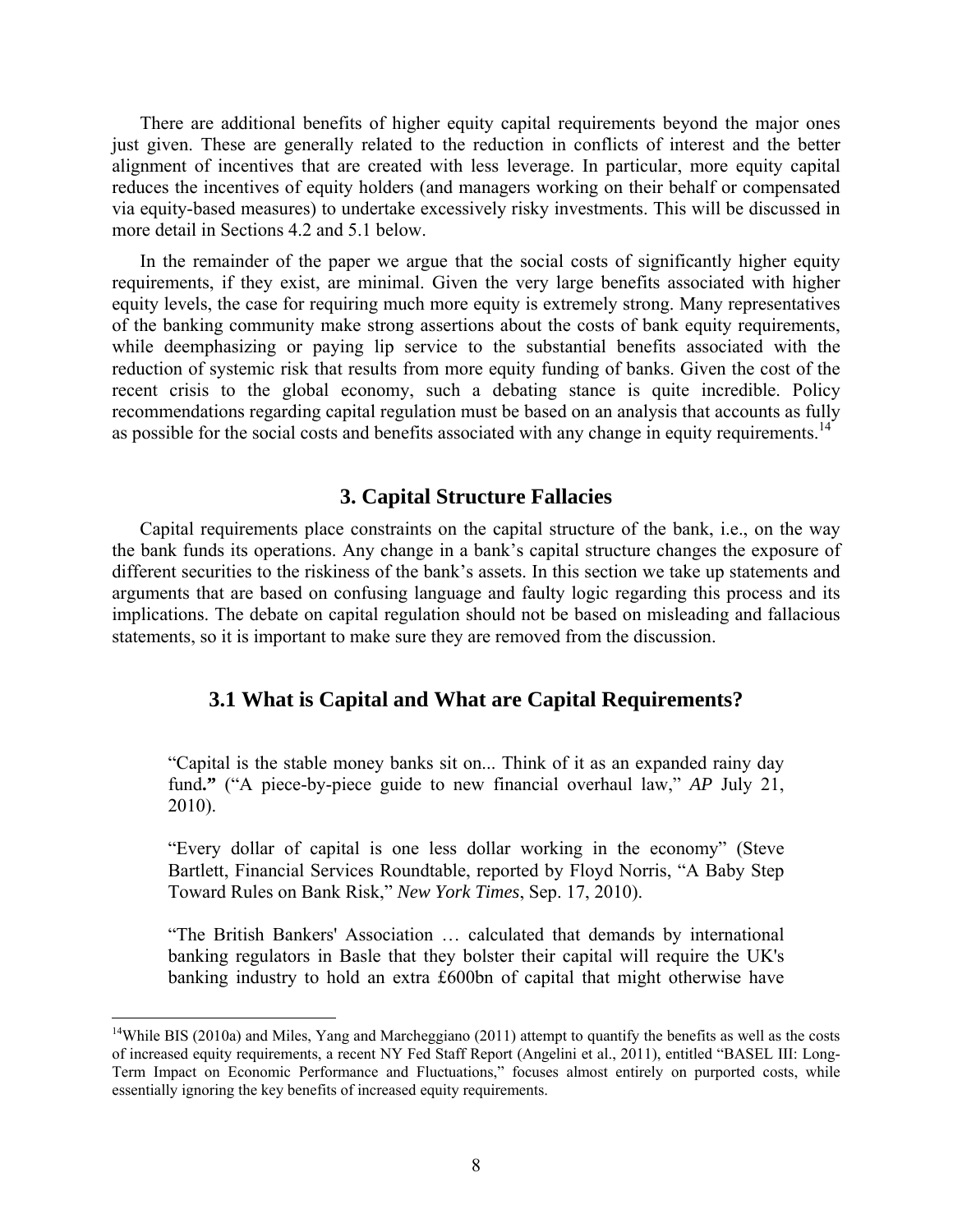been deployed as loans to businesses or households." *The Observer* (July 11, 2010)

**Statement:** "Capital represents money that banks must set aside and keep idle, and it cannot be uses productively."

**Assessment:** This statement and the quotes above are false and misleading. They confuse the two sides of the balance sheet. They portray capital as idle and thus costly. In fact, capital requirements address *how banks are funded*, not what assets they invest in or hold. They do *not*  require setting aside funds and not investing them productively.

Equity simply represents an ownership claim in the form of common shares of stocks, such as those traded on stock markets. Equity is considered a "cushion" or a "buffer" because its holders do not have a hard claim against the issuer; if earnings turn out to be low or even negative, the bank can lower its payout to equity holders without any notion of default.

Until recently, bank capital regulation has also allowed securities other than common stock to be counted as "regulatory capital." Most of these are hybrid securities that have some features of debt and some of equity. The typical hybrid security tends to involve a fixed claim, like debt, but this claim is subordinated to all other debt. Moreover, debt service on the hybrid security may be suspended when the bank makes a loss; under certain conditions even the principal may be written down. The new regulations imposed by Basel III focus much more on common equity. However, proposals for new forms of hybrid securities, so/called "contingent capital" are also being discussed. In Section 8, we consider hybrid securities and argue that they are inferior to common equity, which provides the most reliable buffer for preventing a crisis and because, as we argue below, equity is not expensive from a social perspective.

## **3.2 Equity Requirements and Balance Sheet Mechanics**

"More equity might increase the stability of banks. At the same time however, it would restrict their ability to provide loans to the rest of the economy. This reduces growth and has negative effects for all." Josef Ackermann, CEO of Deutsche Bank (November 20, 2009, interview).<sup>15</sup>

"[C]apital adequacy regulation can impose an important cost because it reduces the ability of banks to create liquidity by accepting deposits." Van den Heuvel (2008, p. 299).

**Statement:** "Increased capital requirements force banks to operate at a suboptimal scale and to restrict valuable lending and/or deposit taking."

**Assessment:** To the extent that this implies balance sheets must be reduced in response to increased equity requirements, or that deposits must be reduced, this is false. By issuing new

<sup>&</sup>lt;sup>15</sup>This and other quotations cited in the paper are intended to be representative of common arguments that have entered the policy debate on capital regulation. They may not reflect the complete or current views of those cited.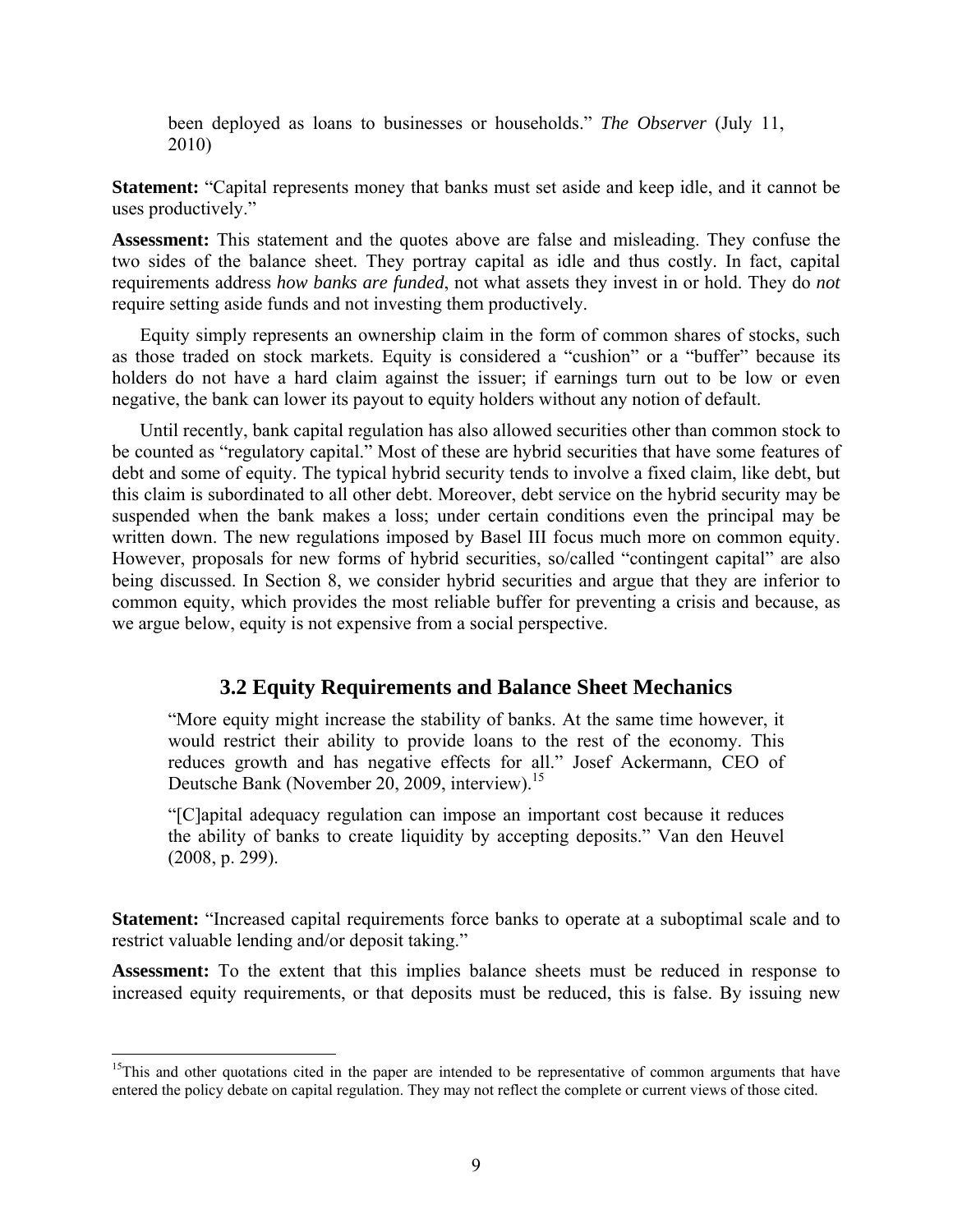equity if necessary, banks can respond to increased capital requirements without affecting any of their profitable or socially valuable activities.

Statements such as the ones above predict that potentially dire consequences would result from increasing capital requirements, and these have received the attention of regulators and policy makers. While one should be concerned about the effects proposed regulations might have on the ability of banks to carry out their core business activities, increasing the size of the equity cushion does not in any way mechanically limit the ability of a bank to lend.

To see this, consider a very simple example. Assume that capital requirements are initially set at  $10\%$ : a bank's equity must be at least  $10\%$  of the value of the bank's assets.<sup>16</sup> For concreteness, suppose that the bank has \$100 in loans, financed by \$90 of deposits and other liabilities, and \$10 of equity, as shown in the initial balance sheet in Figure 1.

Now assume that capital requirements are raised to 20%. In Figure 1 we consider three ways in which the bank balance sheet can be changed to satisfy the higher capital requirement, fixing the value of the bank's current assets.<sup>17</sup> One possibility is shown in Balance Sheet A, where the bank "delevers" by significantly scaling back the size of its balance sheet, liquidating \$50 in assets and using the proceeds to reduce total liabilities from \$90 to \$40. In Balance Sheet B, the bank satisfies the higher 20% capital requirement by recapitalizing, issuing \$10 of additional equity and retiring \$10 of liabilities, and leaving its assets unchanged. Finally, in Balance Sheet C, the bank expands its balance sheet by raising an additional \$12.5 in equity capital and using the proceeds to acquire new assets.





#### <sup>16</sup> To keep the examples straightforward, we consider simplified versions of capital requirements. Actual current capital requirements are based on risk adjustments and involve various measures of the bank's capital (e.g., Tier 1 and Tier 2). The general points we make throughout this article apply to more complex requirements.

<sup>&</sup>lt;sup>17</sup> In this example, we are focusing on the mechanics of how balance sheets can be changed to meet capital requirements. We are intentionally ignoring for now tax shields and implicit government guarantees associated with a bank's debt financing, as well as how changes in a bank's capital structure alter the risk and required return of the bank's debt and equity. We discuss these important issues in detail in subsequent sections.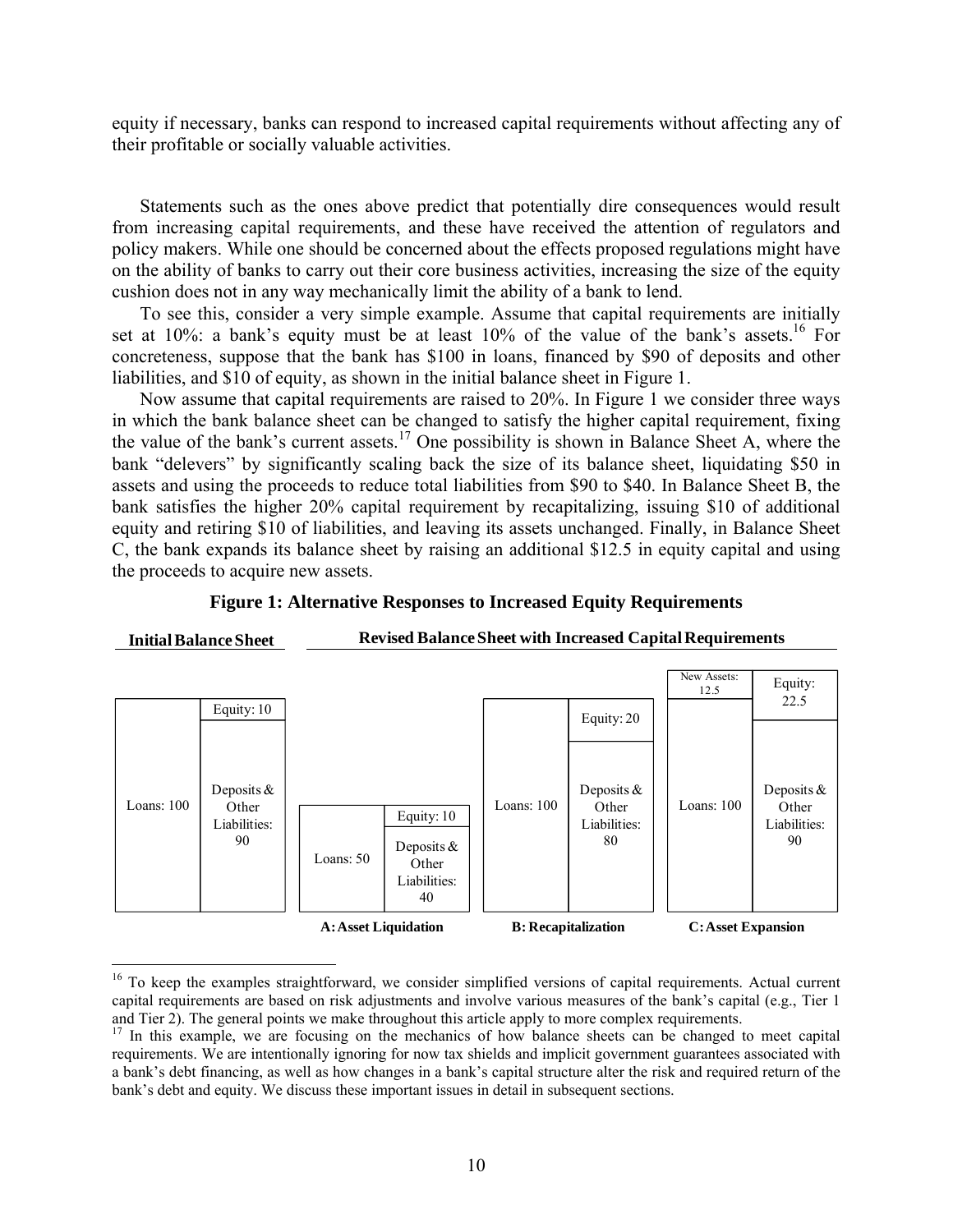Note that only when the bank actually shrinks its balance sheet, as shown in A, is the bank reducing the amount of lending it can undertake. In both B and C the bank can support the same amount of lending as was supported by the original balance sheet.

In balance sheet B some liabilities are replaced with equity. Specific types of liabilities, such as deposits, are part of a bank's "production function" in the sense that their issuance is related to the provision of transactions and other convenience services that the bank provides to its customers. At a first glance, therefore, balance sheet B might seem to imply that higher capital requirements force the bank to reduce its supply of deposits, which would be socially costly if the associated services are both profitable for the bank and beneficial for the economy.<sup>18</sup> In practice, however, deposits are not the sole form of bank liabilities. For example, non-trivial portions of bank finance, especially for large commercial banks, come in the form of long-term debt. Replacing a portion of this long-term debt with equity will increase bank capital without reducing its productive lending and deposit-taking activity.<sup>19</sup> Given the fact that banks are not wholly funded by deposits, banks can meet increased capital requirements without reducing the amount of their deposits or the amount of their assets.

It is also possible for a bank to comply with higher capital requirements in a way that does not reduce the dollar value of either the liabilities or the assets. Balance Sheet C meets the higher capital requirements while keeping both the original assets (e.g. loans) and all of the original liabilities (including deposits) of the bank in place. Additional equity is raised and new assets are acquired. In the short run, these new assets may simply be cash or other marketable securities (e.g. Treasuries) held by the bank. As new, attractive lending opportunities arise, these securities provide a pool of liquidity for the bank to draw upon to expand its lending activity.<sup>20</sup>

It is important to emphasize that, *as long as the bank is currently solvent*, Balance Sheet C is always viable; the bank should be able to raise the desired capital quickly and efficiently through, for example, a rights offering. Indeed, the inability to raise the capital needed to move to Balance Sheet C provides definitive evidence of the bank's insolvency.<sup>21</sup>  $^{22}$ 

 $18$  For example, Gorton (2010), Gorton and Metrick (2009), Stein (2010) and others argue that short-term liabilities and deposits command a "money-like" convenience premium based on their relative safety and the transactions services that safe claims provide. Gorton and Pennacchi (1990) and Dang, Gorton and Holmström (2012) stress the importance of the "information insensitivity" of these claims in providing these services. Van den Heuvel (2008) considers the loss of convenience services from deposits to be the major welfare cost of bank capital regulat

<sup>&</sup>lt;sup>19</sup> According to the FDIC website, as of March 31<sup>st</sup>, 2010, domestic deposits at U.S. commercial banks totaled \$6,788 billion, which represented 56.2% of total assets, while equity represented 10.9% of assets. This leaves 32.9% of the assets, which is almost \$4 trillion in non-deposit liabilities. Quite possibly, some of these liabilities can be converted to equity without affecting the provision of important bank services.

<sup>&</sup>lt;sup>20</sup> One might worry that it would be costly or inefficient for the bank to hold additional securities or one might be concerned about the impact of such a change on the overall demand and supply of funding. We discuss these issues in detail in Section 7 and comment on implementation issues in the concluding remarks (Section 9).

<sup>&</sup>lt;sup>21</sup> To see why, note that as long as the market value of the bank's assets A exceeds existing claims D, after raising capital C the bank's equity is worth  $A + C - D > C$ . Thus the bank can offer shares worth C to attract the new capital. One might be concerned that the fear of future dilution might reduce the amount investors are willing to pay for the new shares issued. However, future dilution would only destroy the value of the option to default, which in this setting would be incremental to the difference between the value of the assets  $(A+C)$  and the face value of the debt (D). Having future dilution destroy this incremental amount does not affect the basic inequality  $A + C - D > C$ .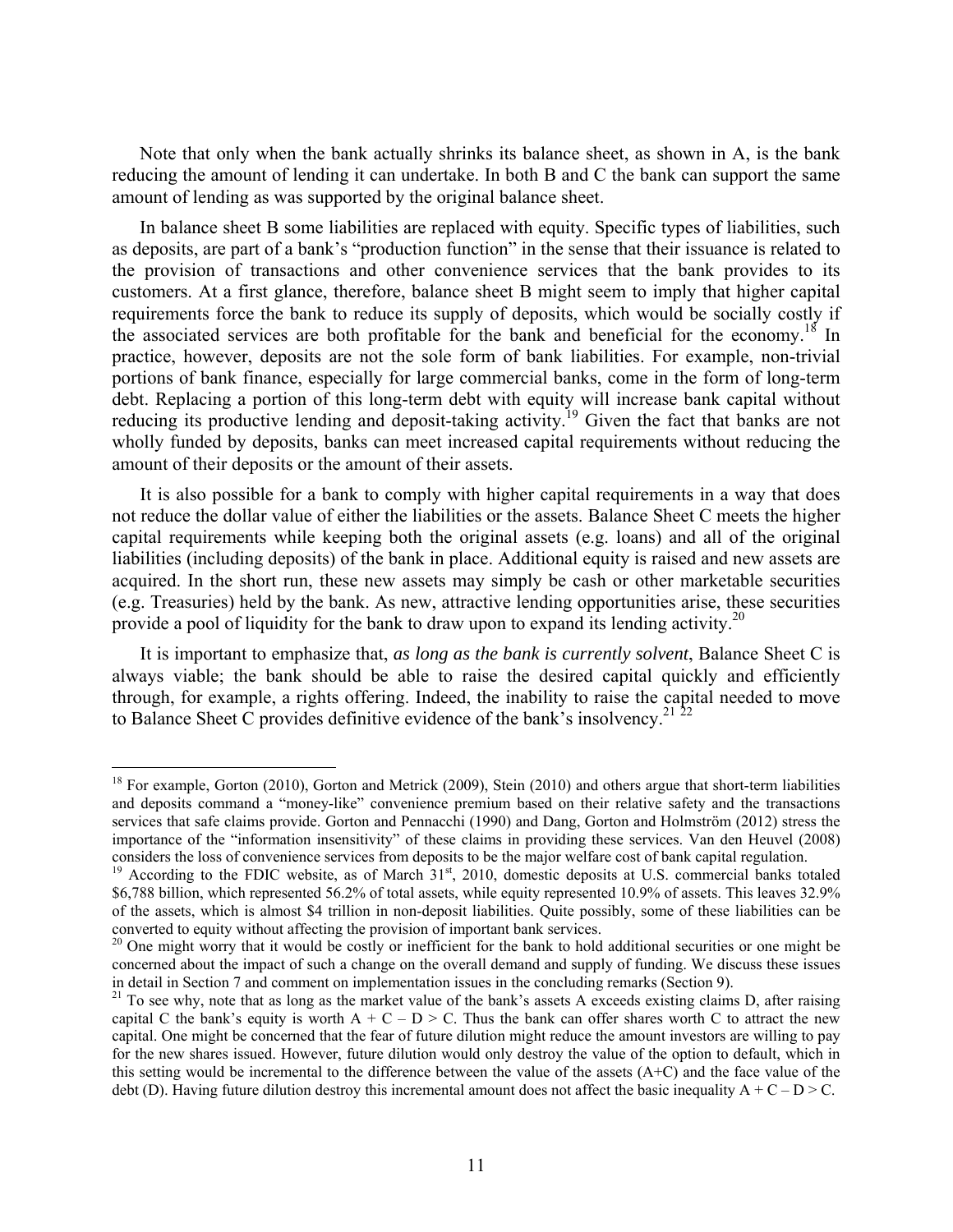To summarize, in terms of simple balance sheet mechanics, the notion that increased equity capital requirements *force* banks to reduce deposits and/or lending activities is simply false. Banks can preserve or even expand lending activities by changing to Balance Sheets B or C. So, if higher capital requirements actually lead banks to reduce lending activities, it must be that some costs or certain frictions lead the bank to pass up on otherwise profitable loans.

We have phrased this discussion in terms of a single bank and its balance sheet. Our argument is just as pertinent, however, when analyzing the banking sector as a whole or even the overall economy. Consider van den Heuvel (2008), which derives a formula that has been used by policy analysts to evaluate the impact of increased capital requirements. His model assumes that banks are financed only with equity and deposits, and it is based on assumptions that guarantee that no risky firms exist in equilibrium and that the only equity claims held in equilibrium are those issued by the bank. Effectively these restrictive assumptions preclude an adjustment to higher capital requirements of the sort depicted in Balance Sheet C. Increased capital requirements thus require that bank's substitute equity for deposits, resulting in a welfare loss under the model's assumption that consumers derive utility from holding deposits. Given that in reality banks can satisfy higher capital requirements without reducing their deposit base, applying this model to assess the welfare costs of capital requirements seems highly suspect if not meaningless. $^{23}$ 

In the sections that follow, we examine various claims that have been made suggesting that increased equity capital requirements entail high costs or create distortions in lending decisions.

 $22$  The term insolvency here should be interpreted in a wide sense, with an assessment of future prospects including the bank's future profit opportunities. If there is excess capacity in banking and banks are unprofitable, some downsizing of the industry is called for, and will actually happen if market mechanisms are allowed to work, but as long as the downsizing has not yet occurred, investors may be uncertain as to which banks are solvent and which banks are not and therefore be unwilling to pay appropriate prices for new shares.<br><sup>23</sup> Given these limitations, we find it remarkable that some in the regulatory community are using the van den

Heuvel (2008) formula in assessing the welfare costs of capital regulation under Basel III; see for example NY Fed Staff Report by Angelini et al (2011). Van den Heuvel (2008) himself comes to the conclusion "that capital requirements are currently too high" (p. 316). One upper bound for the cost that he gives stands at \$1.8 billion per year for an increase in equity capital requirements by one percentage point (p.311). Given the role of insufficient equity in the crisis that followed shortly after van den Heuvel made his claim that banks should be even more highly leveraged, his assessment seems as problematic as his method.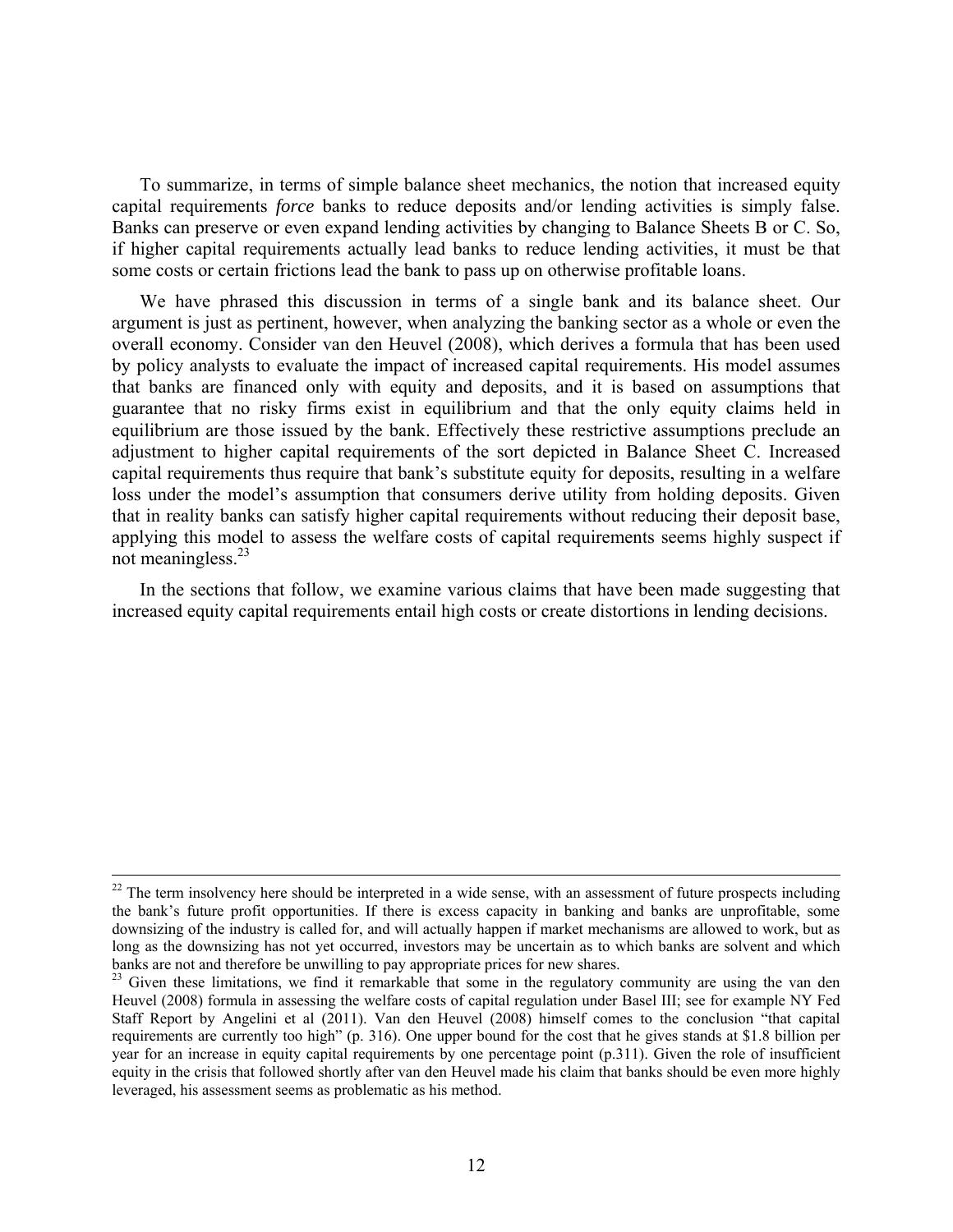## **3.3 Equity Requirements and Return on Equity (ROE)**

"… bank capital is costly because the higher it is, the lower will be the return on equity for a given return on assets. In determining the amount of bank capital, managers must decide how much of the increased safety that comes with higher capital (the benefit) they are willing to trade off against the lower return on equity that comes with higher capital (the cost)." Mishkin (2013, p. 227)

"Demands for Tier-1 capital ratio of 20%... could depress ROE to levels that make investment into the banking sector unattractive relative to other business sectors." Ackermann (2010, p. 5.)

**Statement:** "Increased equity requirements will hurt bank shareholders since it would lower the banks return on equity (ROE)."

**Assessment:** This is false; a reduction in ROE does not indicate decreased value added. While increased capital requirements can lower the Return on Equity (ROE) in good times, they will raise ROE in bad times, reducing shareholder risk.

One concern about increasing equity capital requirements is that such an increase will lower the returns to the bank's investors. In particular, the argument is often made that higher equity capital requirements will reduce the banks' Return on Equity (ROE) to the detriment of their shareholders.<sup>24</sup>

This argument presumes that ROE is a good measure of a bank's performance. Since ROE (or any simple measure of the bank's return) does not adjust for scale or risk, there are many potential pitfalls associated with this presumption. Using ROE to assess performance is especially problematic when comparisons are made across different capital structures. The focus on ROE has therefore led to much confusion about the effects of capital requirements on shareholder value.

We illustrate the consequence of an increase in equity capital on ROE in Figure 2. This figure shows how the bank's realized ROE depends on its return on assets (before interest expenses). For a given capital structure, this dependence is represented by a straight line.<sup>25</sup> This straight line is steeper the lower the share of equity in the bank's balance sheet. Thus, in Figure 2, the steeper line corresponds to an equity share of 10%, the flatter line to an equity share of 20%. The two lines cross when the bank's ROE is equal to the (after-tax) rate of interest on debt

1

<sup>24</sup> Accounting ROE is defined as net income / book value of equity. A related financial measure is the *earnings yield*, which is net income / market value of equity, or equivalently, the inverse of the bank's P/E multiple. The discussion in this section applies equally well to the earnings yield, replacing book values with market values throughout.

<sup>&</sup>lt;sup>25</sup> More precisely, ROE = (ROA×A – r×D)/E = ROA + (D/E)(ROA – r), where ROA is the return on assets before interest expenses (i.e. EBIT×(1-Tax Rate)/(Total Assets)), A is the total value of the firm's assets, E is equity, D is debt, and r is the (after-tax) interest rate on the debt.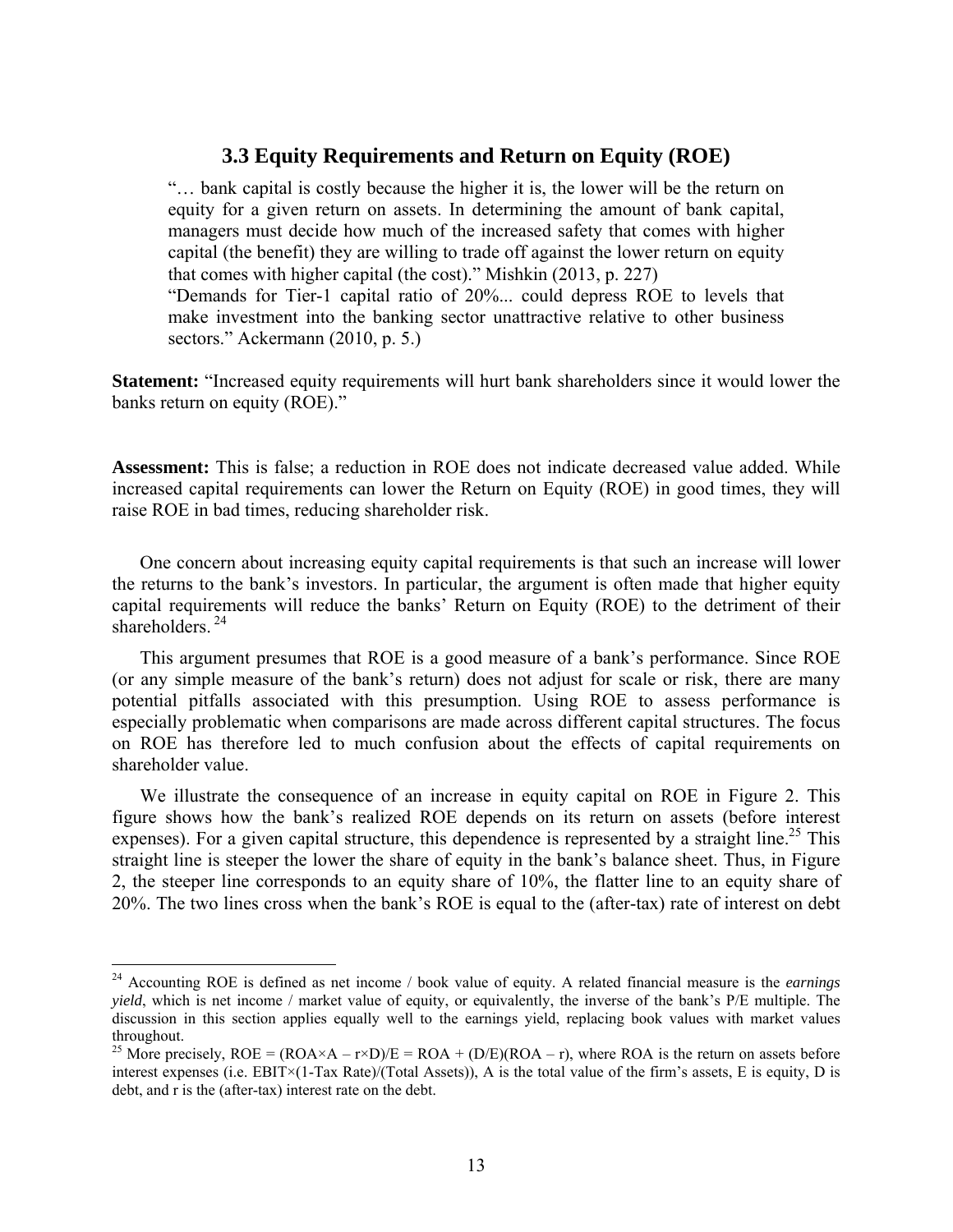(which in that case is also equal to the ROA before interest), assumed to be  $5\%$  in the figure.<sup>26</sup> Above that level, ROE is indeed lower with higher capital. Below the 5% level, however, ROE is higher with higher capital, as the cushioning effect of higher capital provides downside protection for equity holders and reduces their risk.



**Figure 2: The Effect of Increased Equity on ROE** 

The figure illustrates the following key points:

 $\overline{a}$ 

- For a given capital structure, ROE does reflect the realized profitability of the bank's assets. But when comparing banks with different capital structures, ROE *cannot* be used to compare their underlying profitability. $27$
- Higher equity capital requirements will tend to lower the bank's ROE only in good times when the return on assets is high. They will raise the ROE in bad times when the return on assets is low. From an *ex ante* perspective, the high ROE in good times that is induced by high leverage comes at the cost of having a very low ROE in bad times.

On average, of course, banks hope to (and typically do) earn an ROE in excess of the return on their debt. In that case, the "average" effect on ROE from higher equity capital requirements would be negative. For example, if the bank expects to earn a 15% ROE on average with 10% capital, it will only earn a 10% ROE on average with 20% capital. Is this effect a concern for shareholders?

 $26$  If the bank had met the higher capital requirements by expanding its assets rather than recapitalizing (Case C in Figure 1), the "break-even" ROE would be the after-tax return of the new assets acquired by the bank.

<sup>&</sup>lt;sup>27</sup> For example, a manager who generates a 7% ROA (before interest expense) with 20% capital will have an ROE of 15%. Alternatively, a less productive manager who generates a 6.5% ROA (before interest expense) yet has 10% capital will have an ROE of 20%. Thus, when capital structures differ, a higher ROE does not necessarily mean a firm has deployed its assets more productively.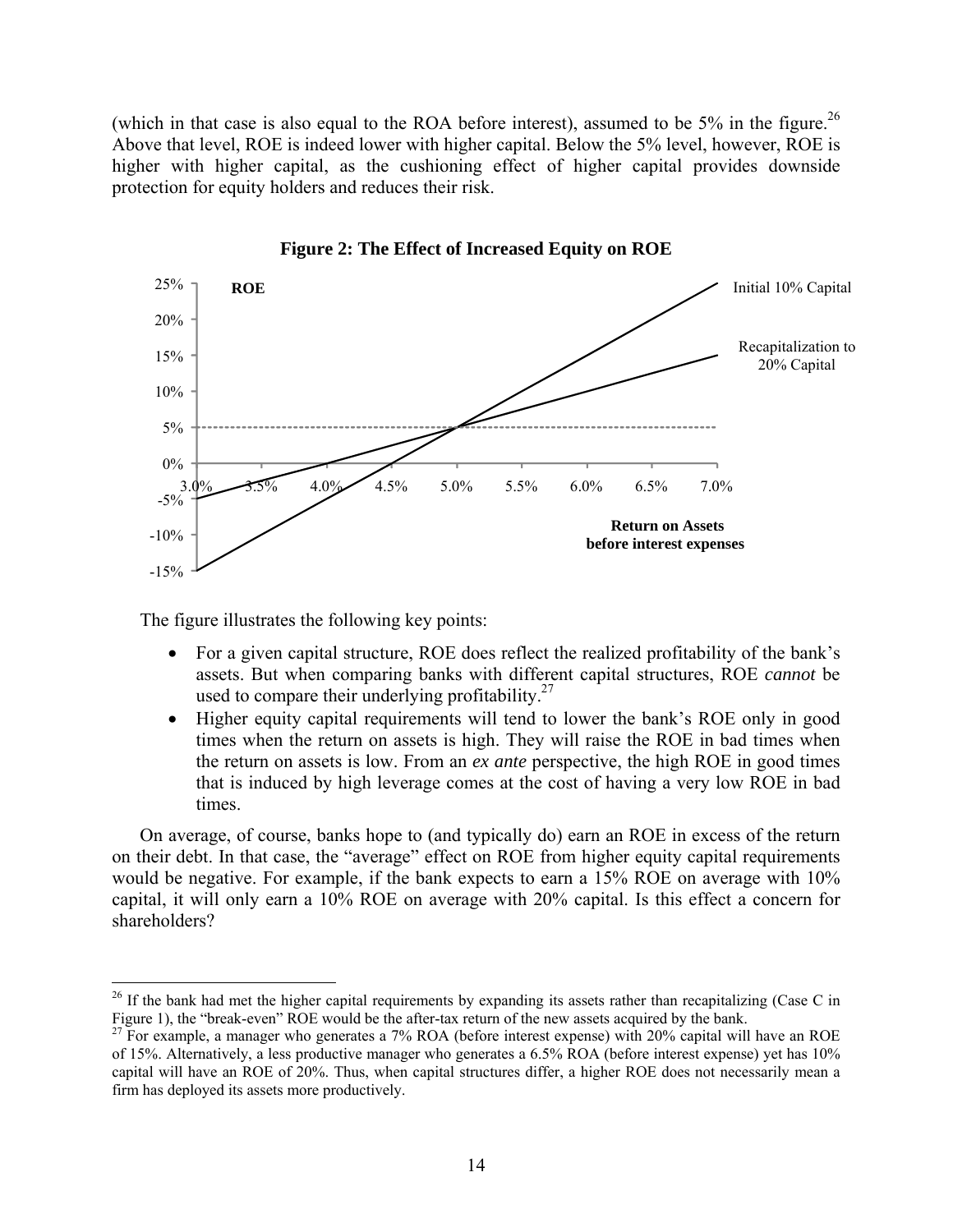The answer is no. Because the increase in capital provides downside protection that reduces shareholders' risk, *shareholders will require a lower expected return to be willing to invest in a better capitalized bank.* This reduction in the required return for equity will be in line with the reduction in the average ROE, leading to no net change in the value to shareholders (and thus the firm's share price). Indeed, in the above example, if the equity investors required a 15% expected return initially when the bank has only 10% equity, we would expect their required return to fall to 10% when the bank has 20% equity due to the reduction in risk with the increase in the bank's capital.<sup>28</sup> Because shareholders continue to earn their required return, there is no cost associated with the increase in equity capital. $^{29}$ 

#### **3.4 Capital Structure and the Cost of Capital**

"The problem with [equity] capital is that it is expensive. If capital were cheap, banks would be extremely safe because they would hold high levels of capital, providing full protection against even extreme events. Unfortunately, the suppliers of capital ask for high returns because their role, by definition, is to bear the bulk of the risk from a bank's loan book, investments and operations" Elliott (2009, p. 12).

**Statement:** "Increased equity requirements increase the funding costs for banks because they must use more equity, which has a higher required return."

**Assessment:** This argument is false. Although equity has a higher required return, this does *not*  imply that increased equity capital requirements would raise the banks' overall funding costs.

The example of the previous section exposes a more general fallacy regarding equity capital requirements. Because the required expected rate of return on equity is higher than that on debt, some argue that if the bank were required to use more of this "expensive" form of funding, its overall cost of capital would increase.

This reasoning reflects a fundamental misunderstanding of the way in which risks affect the cost of funding. While it is true that the required return on equity is higher than the required return on debt and it is also true that this difference reflects the greater riskiness of equity relative to debt, it is *not* true that by "economizing" on equity one can reduce capital costs.

<sup>&</sup>lt;sup>28</sup> To see why, note from Figure 2 that doubling the bank's capital cuts the risk of the bank's equity returns in half (the same change in ROA leads to  $\frac{1}{2}$  the change in ROE). Thus, if shareholders initially required a 15% average return, which corresponds to a 10% risk premium to hold equity versus safe debt, then with twice the capital, because their sensitivity to the assets' risk (and thus their "beta") has been halved, they should demand  $\frac{1}{2}$  the risk premium, or 5%, and hence a 10% required average return.<br><sup>29</sup> As we have seen, because of ROE's failure to account for both risk and capital structure, it is not a useful measure

of a manager's contribution to shareholder value. Most management experts prefer alternatives such as the firm's economic value added (EVA) or residual income. Residual income is defined as (ROE –  $r_F$ )×E, where  $r_F$  is the firm's risk-adjusted equity cost of capital, and E is the firm's equity. Residual income thus adjusts both for the risk and scale of the shareholders' investment. Simple changes in capital structure will not alter the firm's residual income.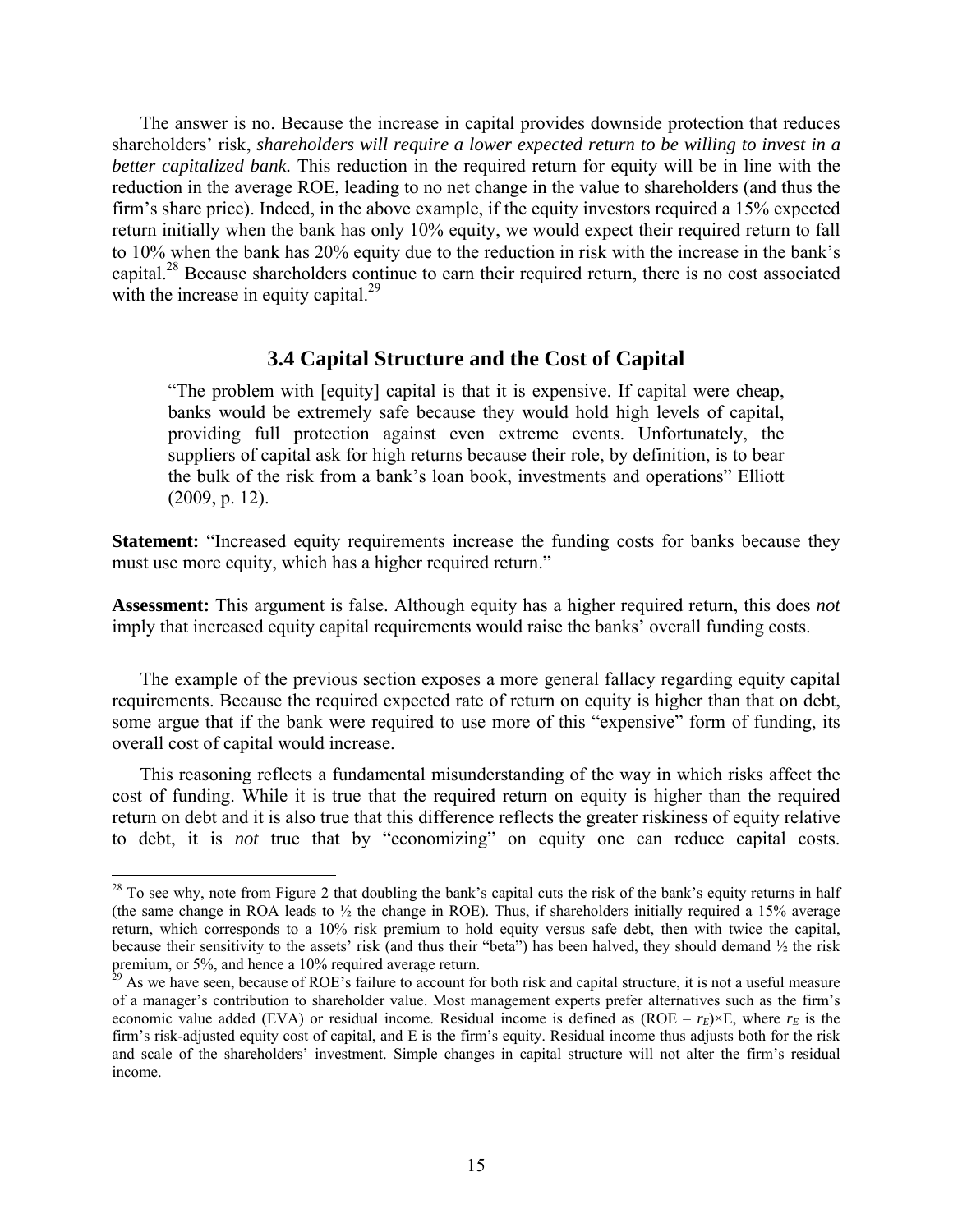"Economizing" on equity itself has an effect on the riskiness of equity and, therefore, on the required expected return of equity. This effect must be taken into account when assessing the implications of increased equity capital requirements for banks' cost of capital.

Figure 2 indicates that fluctuations in the bank's ROE that are induced by changes in the profitability of its assets are greater the less equity the bank issues. When the bank is funded with relatively more equity, a given asset risk translates into less risk for its shareholders. Reflecting this reduction in risk, the risk premium in the expected ROE will be lower. Since the additional equity capital will generally reduce the bank's bankruptcy risk, the interest rate on its debt will also be lower.<sup>30</sup> These reductions of risk premia in required rates of return counteract the direct effects of shifting from debt finance to equity finance, from an instrument with a low required rate of return to an instrument with a higher required rate of return. The net effect need not increase the total funding costs of the bank at all.<sup>31</sup>

One of the fundamental results of corporate finance (Modigliani and Miller, 1958) states that, absent additional considerations such as those involving tax advantages or public subsidies to debt, increases in amount of financing done through equity simply changes how risk is allocated among various investors in the bank, i.e., the holders of debt and equity and any other securities that the bank may issue. The total risk itself does not change and is given by the risks that are inherent in the bank's asset returns. In a market in which risk is priced correctly, an increase in the amount of equity financing lowers the required return on equity in a way that, absent subsidies to bank debt and other frictions, would leave the total funding costs of the bank the same.

The Modigliani-Miller analysis is often dismissed on the grounds that the underlying assumptions are highly restrictive and, moreover, that it does not apply to banks, which get much of their funding in the form of deposits. The essence of this result, however, is that in the absence of frictions and distortions, changes in the way in which any firm funds itself does not change either the investment opportunities or the overall funding costs determined in the market by final investors. The one essential assumption is that investors are able to price securities in accordance with their contribution to portfolio risk, understanding that equity is less risky when a firm has less leverage i.e., funds itself with less debt.<sup>32</sup> The validity of this assumption is fundamental to modern asset and derivative pricing.<sup>33</sup> Indeed, it is the analogue to the observation in debt

<sup>&</sup>lt;sup>30</sup> There are two special cases where additional capital will not lower interest rates on debt. One is the case where the bank is initially so well capitalized and the risk of the bank's assets is so low that the bank's debt is essentially riskless even before additional capital is added. The second case occurs when the government implicitly guarantees the bank's debt. The additional capital reduces the burden on the government but will not change the pricing of the bank's debt.

<sup>&</sup>lt;sup>31</sup> Continuing our earlier example (see fn. 11), given 10% equity capital the required return was 15% for equity and 5% for debt, for an average cost of  $10\% \times 15\% + 90\% \times 5\% = 6\%$ . With 20% equity capital the required return for equity falls to 10% (with a 5% cost of debt), leading to the same average cost of  $20\% \times 10\% + 80\% \times 5\% = 6\%$ .<br><sup>32</sup> In particular, the result does not presume full investor "rationality" in the sense that investors mus

utility function, etc. For the most general formulation of the Modigliani and Miller (1958) result, see Stiglitz (1969, 1974), Hellwig (1981), and DeMarzo (1988). For comments on the relevance of Modigliani and Miller's insight to banking, see Miller (1995) and Pfleiderer (2010).

<sup>&</sup>lt;sup>33</sup> Despite its fundamental importance, empirically establishing this relationship is notoriously difficult. First, given the magnitude of volatility, estimating annual returns even to within a few percentage points requires hundreds of years of data. Second, the relationship between realized returns and expected returns is unclear, and may be distorted for long periods when market participants are learning about trends. For example, Baker and Wurgler (2013)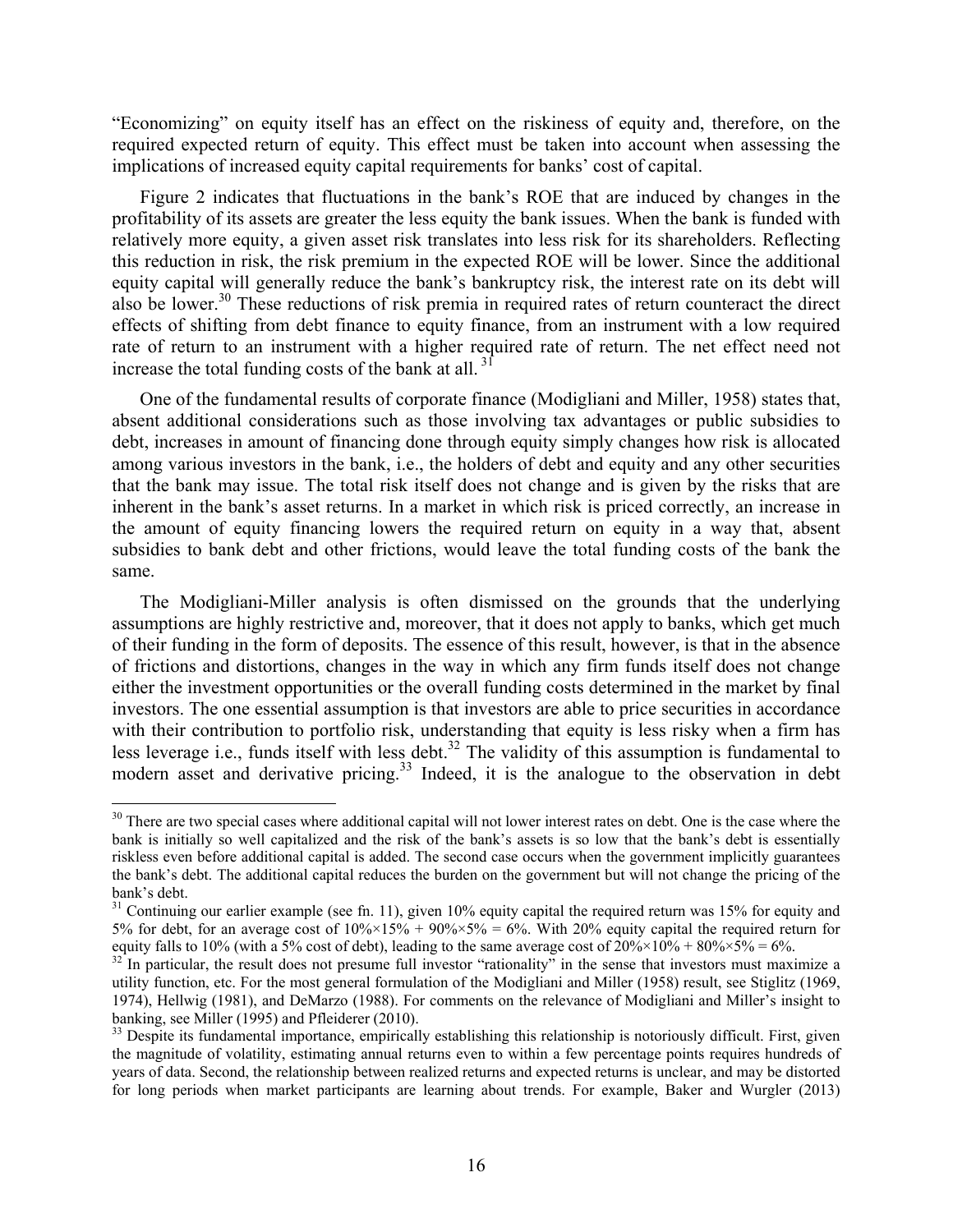markets that the yield on junior debt will increase with an increase in the amount of senior debt; or equivalently, yields vary inversely with seniority.

As for the argument that the Modigliani-Miller analysis does not apply to banks, it is certainly true that deposits and perhaps some other liabilities issued by banks follow a different logic because investors hold these bank liabilities for various services that come bundled with them in addition to returns they provide. For example, bank investors (a.k.a., customers) put money into demand deposits because they value the convenience of having ready access to cash through ATMs, or because they value the transactions services they get from checking, bank transfers, credit and debit cards associated with these deposits. On the banks' side, provision of these services is a productive activity, generating producers' surplus from the difference between revenues received over the costs, which include the real costs of providing services. However, many banks, in particular large banks, have significant market-rate funding through debt markets. At the margin, therefore, for changes in the debt-equity mix that leave deposits and similar liabilities unchanged, the Modigliani-Miller arguments are fully applicable.<sup>34</sup> As we discuss in Sections 5.1 and 7, the ability to provide liquidity and other transaction services can actually be enhanced if banks issue more equity and are not so highly leveraged.

Confusions based on not understanding the basic Modigliani-Miller arguments show up not only in discussions about the overall funding of a bank, but also in discussions about the funding of particular investments that banks make. As an example, consider the following description by Acharya, Schnabl, and Suarez (2013, p. 533) of how banks appear to assess the profitability of using conduits and structured investment vehicles in order to invest in mortgage-backed securities without backing them by equity capital.

"We can assess the benefits to banks by quantifying how much profit conduits yielded to banks from an ex ante perspective using a simple back-of-the-envelope calculation. Assuming a risk weight of 100% for under-lying assets, banks could avoid capital requirements of roughly 8% by setting up conduits relative to onbalance sheet financing. We assume that banks could finance short-term debt at close to the riskless rate, which is consistent with the rates paid on ABCP before the start of the financial crisis. Further assuming an equity beta of one and a market risk premium of 5%, banks could reduce the cost of capital by  $8\frac{6*}{5}\% = 0.004$  or 40 basis points by setting up conduits relative to on-balance sheet financing.

demonstrate that well-known empirical anomalies associated with CAPM also apply to banks, indicating that we have yet to develop an adequate model for empirically assessing risk and return. Tsatsaronis and Yang (2012), using different risk adjustments, find that required returns are higher for banks with higher leverage.

<sup>&</sup>lt;sup>34</sup> DeAngelo and Stulz (2013) suggest that, because of "liquidity benefits" associated with deposits, it might be optimal to have all bank funding come in the form of deposits, so that there is no room for changing the debt-equity mix even at the margin. Hellwig (2013) shows that the analysis of DeAngelo and Stulz rests on two critical assumptions: (i) The assumption that marginal liquidity benefits of having bank funding come through deposits rather than shares or bonds are always greater than the marginal costs, so that the efficient deposit level is unbounded; (ii) the assumption that deposits are fully backed by riskless assets. If (i) is violated, some bank funding will come through shares or bonds whenever savings exceed the maximal efficient deposit level. If (ii) is violated, it is efficient to have banks fund with equity as a way of enlarging the range of outcomes in which they are solvent so that deposits are actually liquid and not frozen in bankruptcy. See also Admati and Hellwig (2013a, Chapter 10), and Admati and Hellwig (2013c, Claims 5-6).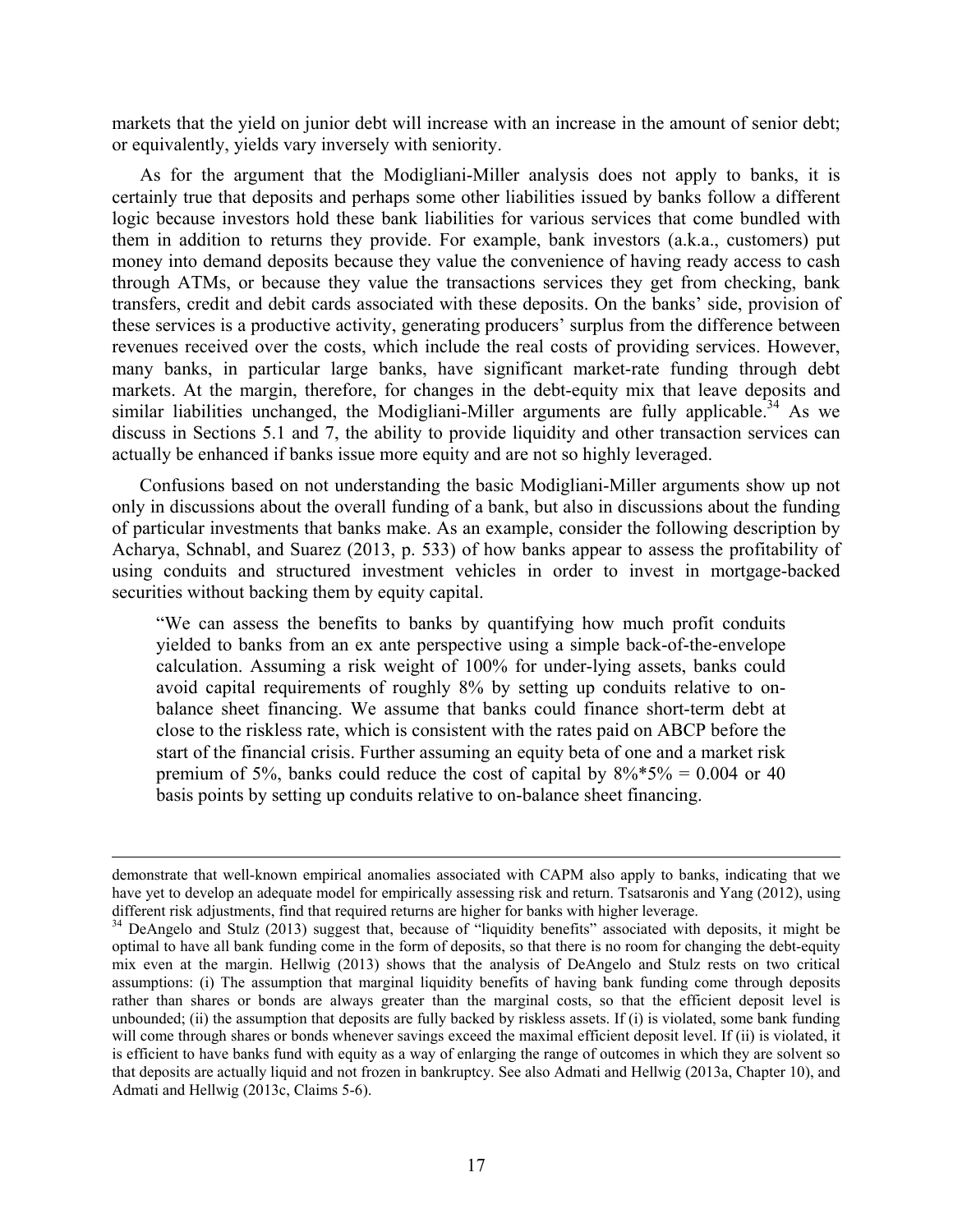Comparing the costs and benefits of conduits, it seems clear that conduits would not have been profitable if banks had been required to hold equity against the assets in their conduits to the same extent as for assets on their balance sheets. In fact, banks would have made a loss (negative carry) of 30 basis points on each dollar invested. However, given that banks were not required to hold equity to the same extent as for assets on their balance sheets, they could earn a profit of 10 basis points."

In this analysis, the profitability of investing in mortgage-backed securities is assessed by comparing expected returns on additional investments with required returns on particular financing instruments.<sup>35</sup> It is asserted that if no equity is used for refinancing, the investment earns 10 basis points over the calculated financing rates, while if 8% of the investment must be refinanced by equity, the investment falls 30 basis points short of the calculated financing rates. Completely missing from this type of calculation is any consideration of risk and who is bearing it. In particular, completely ignored in this discussion are the effects that different ways of financing the mortgage-backed securities have on other stakeholders in the bank (i.e., shareholders, other creditors, and third parties providing guarantees).

To make the fallacy involved in ignoring risk in the profit calculation given in Acharya, Schnabl, and Suarez (2010) completely obvious, consider the implications of the argument taken to the extreme. If one simply compares investment return with apparent financing costs to compute profitability as is done in the example above, then it follows that almost *any* bank and *any* firm can significantly increase its "profitability" by issuing debt and using the proceeds to buy the debt issued by firms with lower credit ratings. A firm with a rating of A might be able to issue debt at 6% and use the proceeds to finance investment in B-rated debt with an expected return of 7.5%, producing 150 basis points of "pure profit." Of course, it is easily seen that this increases risk and the shareholders must be compensated for this. The true question is whether the extra 150 basis points in return compensates for this increased risk. In a similar manner the true question in the case of the conduit is whether a premium of 10 basis points over refinancing rates compensate shareholders and others for the additional risk imposed by financing it through a conduit using asset backed commercial paper.

Finally, the assumptions underlying the Modigliani-Miller analysis are the very same assumptions that underlie the quantitative models that banks use to manage their risks, in particular, the risks in their trading books. Anyone who questions the empirical validity and relevance of an analysis that is based on these assumptions is implicitly questioning the reliability of these quantitative models and their adequacy for the uses to which they are put – including that of determining required capital under the model-based approach for market risks. If we cannot count on markets to correctly price risk and adjust for even the most basic consequences of changes in leverage, then the discussion of capital regulation should be far more encompassing than the current debate.

<u>.</u>

<sup>&</sup>lt;sup>35</sup> Boot (1996) and Boot and Schmeits (1998) argue that in making investment decisions bankers use a type of "mental accounting" where they match the loans they make with particular sources of funding, and compare returns on that basis.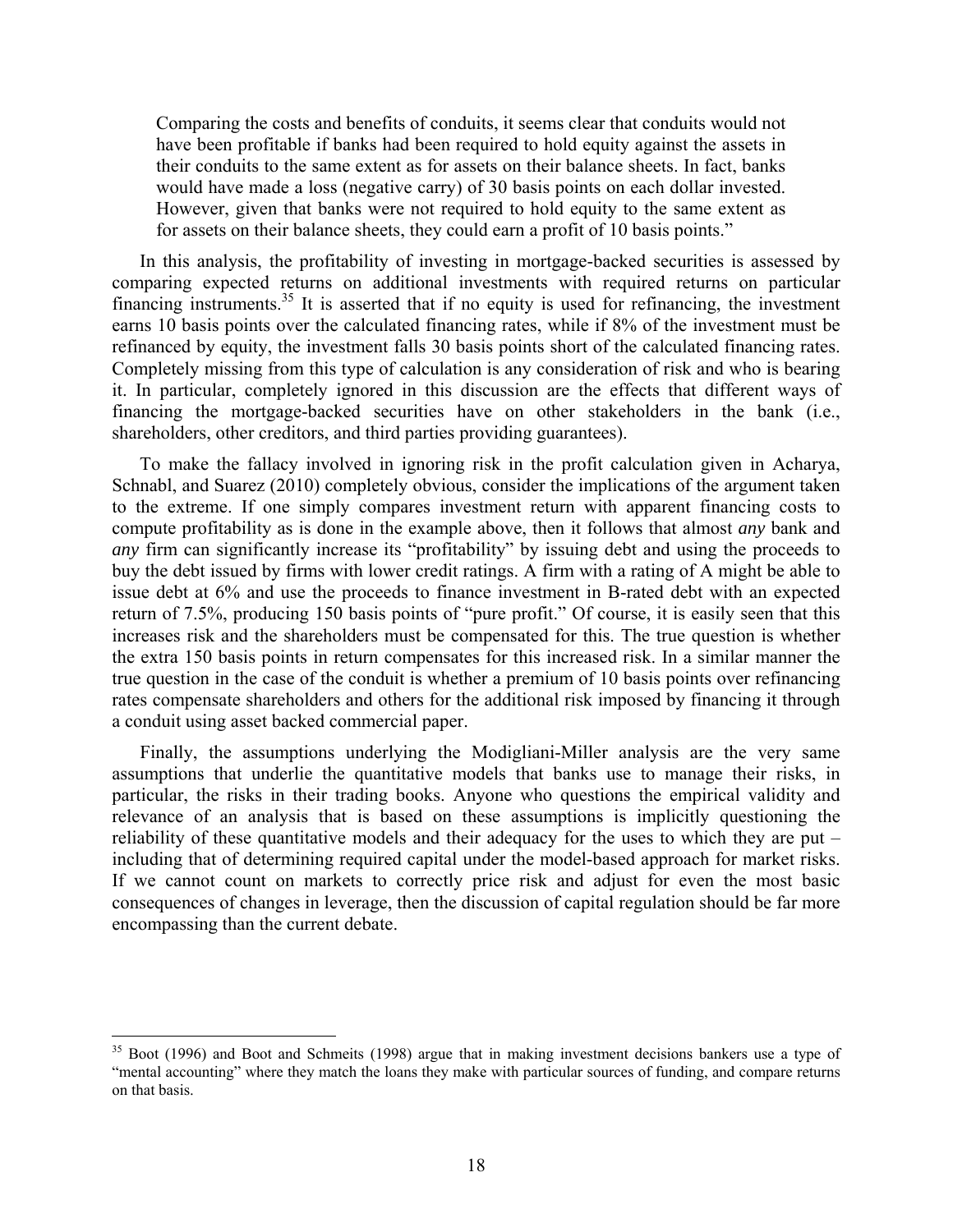#### **4. Arguments Based on a Confusion of Private and Social Costs**

As we have shown in the previous section, a number of prominent arguments for why equity capital is costly are simply fallacious. In this section we consider several reasons why bank shareholders will resist attempts to increase capital. These include the loss of tax and bailout subsidies associated with debt. They also include the redistribution that is involved in making debt safer at the shareholders' expense. However, while these arguments explain shareholder resistance to increased capital, all of these "costs" represent transfers to creditors or taxpayers. Thus, they are private rather than social costs. Socially optimal capital requirement depend on social costs, rather than the private costs to one participant. In assessing social costs, one must consider the immediate benefits to taxpayers and creditors that are the counterpart of the private costs to shareholders. One must also consider the costs to third parties that are due to banks' being highly leveraged and therefore very risky. As was seen in 2007-2009, distress or default of banks, especially of "systemic" banks can have severe negative consequences for the rest of the economy.

## **4.1 Tax Subsidies of Debt**

 "In the real world of tax biases in favor of debt… there clearly is a private cost penalty to higher equity requirements, and the case that tighter [capital] requirements increase the cost of long-term credit provision appears fairly clear." Turner (2010, p. 25)

**Statement:** "Increased equity requirements increase the funding costs for banks because they reduce the ability of banks to benefit from the tax shield associated with interest payments on debt<sup>"</sup>

**Assessment:** When debt has a tax advantage over equity, this statement is true. However, in the absence of distortions taxes only create private costs, not social costs. Moreover, it is irrelevant to the debate about capital regulation in the sense that *both capital regulation and taxes are matters of public policy*, and whatever policy objectives stand behind the current tax treatment of bank debt can also be attained by other instruments that would not create a bias in favor of bank debt.

Since, as discussed above, tax shields effectively subsidize debt financing, requiring banks to use less debt financing can raise banks' cost of capital.<sup>36</sup> From a public-policy perspective, however, this effect is irrelevant as it concerns only the distribution of public money. The tax savings that a bank obtains by relying on debt rather than equity finance reduce the government's tax revenue and require either a reduction in spending on public goods or an increase in taxes elsewhere. While the bank gains from the debt tax shield, the public loses, and ultimately, the

 $36$  Note, however, this effect is mitigated if dividends or capital gains on shares are taxed at a lower rate than interest income at the level of personal income taxation. Whether debt actually has a tax advantage depends on whether the sum of corporate and investor-level taxes on equity income exceeds or falls short of interest income taxes at the personal level.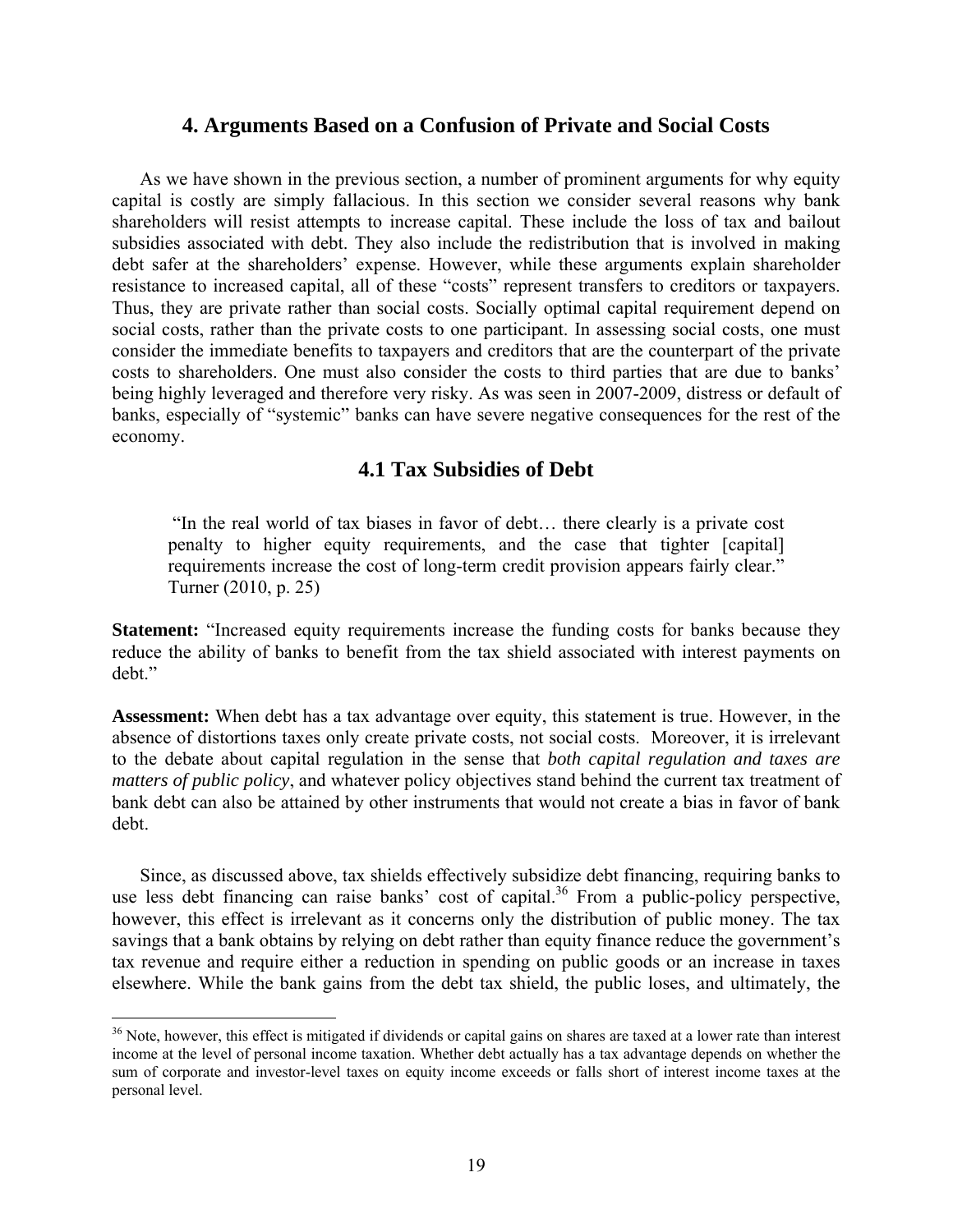argument concerns the optimal amount of government spending and the optimal structure of taxation. Taxes should be structured to minimize the overall distortions they induce. In particular, taxes (and subsidies) should be set so as to encourage behavior that generates positive externalities and to discourage behavior that generates negative externalities.

By these criteria, refraining from requiring banks to have more equity on the grounds that this would raise their taxes makes no sense. If the prospect of saving on corporate income taxes induces banks to be highly leveraged, this generates a negative externality because the increase in leverage raises the probability of a bank failure, weakening the financial system and imposing losses on the broader economy. Given these externalities associated with high leverage of financial institutions, tax policy should not encourage leverage. If anything, tax policy should be designed to make banks internalize the social costs imposed by high leverage. This would be done by having equity the tax-favored form of financing, not debt.

Even abstracting from the external effects of default, a tax subsidy to debt finance induces a distortion in the allocation of funds between corporations that can borrow extensively and corporations that use more equity finance.<sup>37</sup> Banks that can be highly leveraged because of implicit government guarantees enjoy an additional and unwarranted advantage over other firms, because high leverage allows them to capture a greater tax subsidy. While some of this advantage may be passed on to the firms to which banks provide loans, there is no reason to believe that this suffices to neutralize the distortion. Whether one concludes that the tax code should be changed with respect to corporate taxation more broadly or should only be corrected at the level of the banking industry, one must conclude that the current situation is clearly undesirable. $38$ 

If the tax code is not changed to reduce or eliminate the distortion in favor of debt finance, it still is important to recognize that the tax-induced increase in funding costs that banks experience with higher equity is a *private* cost to banks, not a *social* cost. From the policy perspective, the private cost to banks is balanced by increased tax revenues and, probably more importantly, by reduced risks of bank failures and systemic fallout from such failures. Giving a tax advantage to bank debt is like subsidizing pollution. Imposing an equity requirement is like requiring the chemical company to use another technology that has the same costs – *except* for the subsidy.

Some authors suggest that, if the banks' funding costs go up because, with more equity, their tax bills would be higher, the increase in funding costs will induce banks to charge higher loan rates. Therefore, they claim, we should refrain from raising equity requirements "too much."<sup>39</sup>

1

<sup>&</sup>lt;sup>37</sup> Han, Park and Pennacchi (2013) find that U.S .commercial banks sell through securitization more of their mortgages when they operate in states that impose higher corporate income taxes. Since securitization may reduce incentives for creditworthiness assessment, this finding suggests a possible indirect distortive effect of the tax code.<br><sup>38</sup> Some considerations of optimal tax theory actually suggest that corporate income should not be t

expectation). In that sense the current tax code can be thought of as penalizing equity rather than subsidizing debt. (See Mankiw, Weinzierl and Yagan (2009), as well as Boskin (2010)). Poole (2009) estimates that reducing the corporate tax rate to 15% and not allowing financial institutions to deduct interest would result in the same total corporate tax expense as was actually incurred by these institutions. More generally, even without fundamentally changing the tax code, it is quite straightforward to neutralize the impact of increased equity capital requirements on the tax liabilities of banks. Any tax subsidies lost due to a reduction in leverage can be easily replaced with alternative deductions or tax credits.

 $39$  Elliot (2013, p. 3) claims that "absent these changes [in the tax code]... credit would become pricier and potentially less available. This represents an economic cost."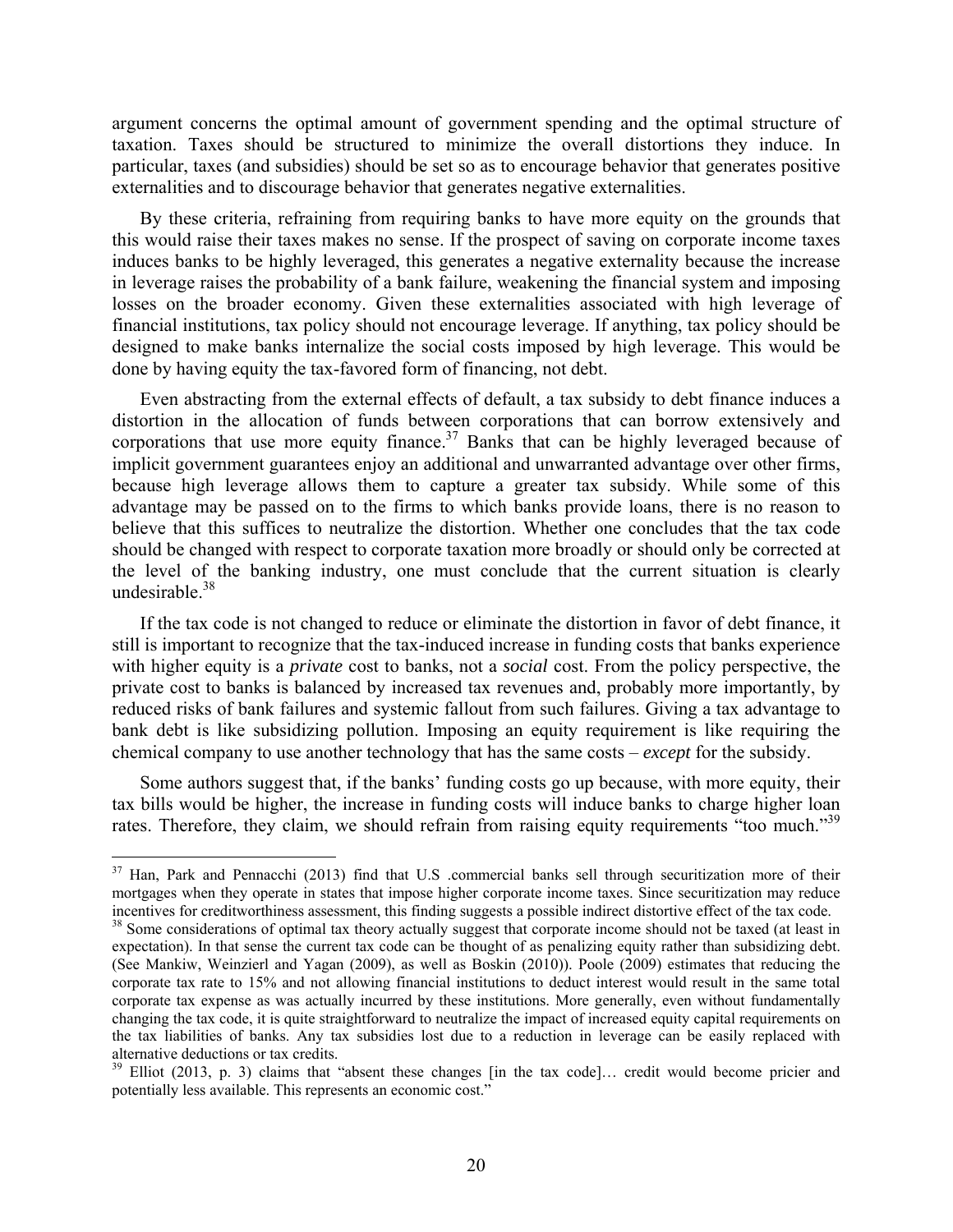The argument presumes that low loan rates are always desirable. In fact, low loan rates are undesirable if they do not properly reflect the social costs of the loans that are being made. Excessive and cheap lending can be a major cause of waste of resources.<sup>40</sup>

If indeed it is viewed as socially desirable to subsidize bank lending to individuals or small businesses who do not have a wide array of financing options, a tax credit associated with bank *lending* to such borrowers would be more targeted and would avoid the negative externalities associated with subsidizing bank *borrowing*. 41

#### **4.2 Bailouts and Implicit Government Guarantees**

**Statement:** "Increased equity requirements increase the funding costs for banks because they prevent banks from being able to borrow at the low rates implied by the presence of government guarantees."

**Assessment:** This statement is again correct, but it concerns only private, not social costs. Government guarantees that allow banks to enjoy cheap debt financing create numerous distortions and encourage excessive leverage and excessive risk taking. Because of the distorted incentives as well as the difficulty for governments to commit never to bail out banks, it is challenging to neutralize this effect by charging banks for the true cost of the guarantees on an ongoing basis. In this context, equity cushions are particularly valuable, as they reduce the likelihood and cost of the guarantees.

Explicit or implicit government guarantees immunize the banks' creditors against the consequences of a default by the bank. As a result, the default risk premium in the interest rates demanded by the bank's creditors is lower and may even be zero. Institutions that benefit from such guarantees, e.g., institutions that are deemed to be "too big to fail," are therefore able to borrow at lower interest rates. The savings in capital costs that are thereby achieved are larger the more leverage the bank has.

From a public policy perspective, the effect of increased equity requirements reducing banks' ability to capture these subsidies is not relevant because, similar to the case of the tax advantage of debt, it concerns private, rather than social costs of bank capital. The lower borrowing rates benefiting banks and their shareholders have a counterpart in the default risks borne by the taxpayer. Any consideration of social costs must encompass the costs of these risks to taxpayers. Once this is taken into account, one sees that the effects of government guarantees on borrowing rates provide no reason to refrain from requiring banks to have more capital. By the same argument as before, if lower borrowing rates based on government guarantees induce banks to be

1

<sup>&</sup>lt;sup>40</sup> Boom-and-bust cycles in lending are a constant feature of modern history. The houses that were financed with subprime mortgages and are now standing empty and decaying provide just one illustration of how wasteful such excessive lending can be.

<sup>&</sup>lt;sup>41</sup> Of course, cheap lending need not always be desirable – it can also lead to a substantial waste of resources. Boomand-bust cycles in lending are a constant feature of modern history. Houses that were financed with subprime mortgages and are now standing empty and decaying provide just one illustration of how wasteful such excessive lending can be.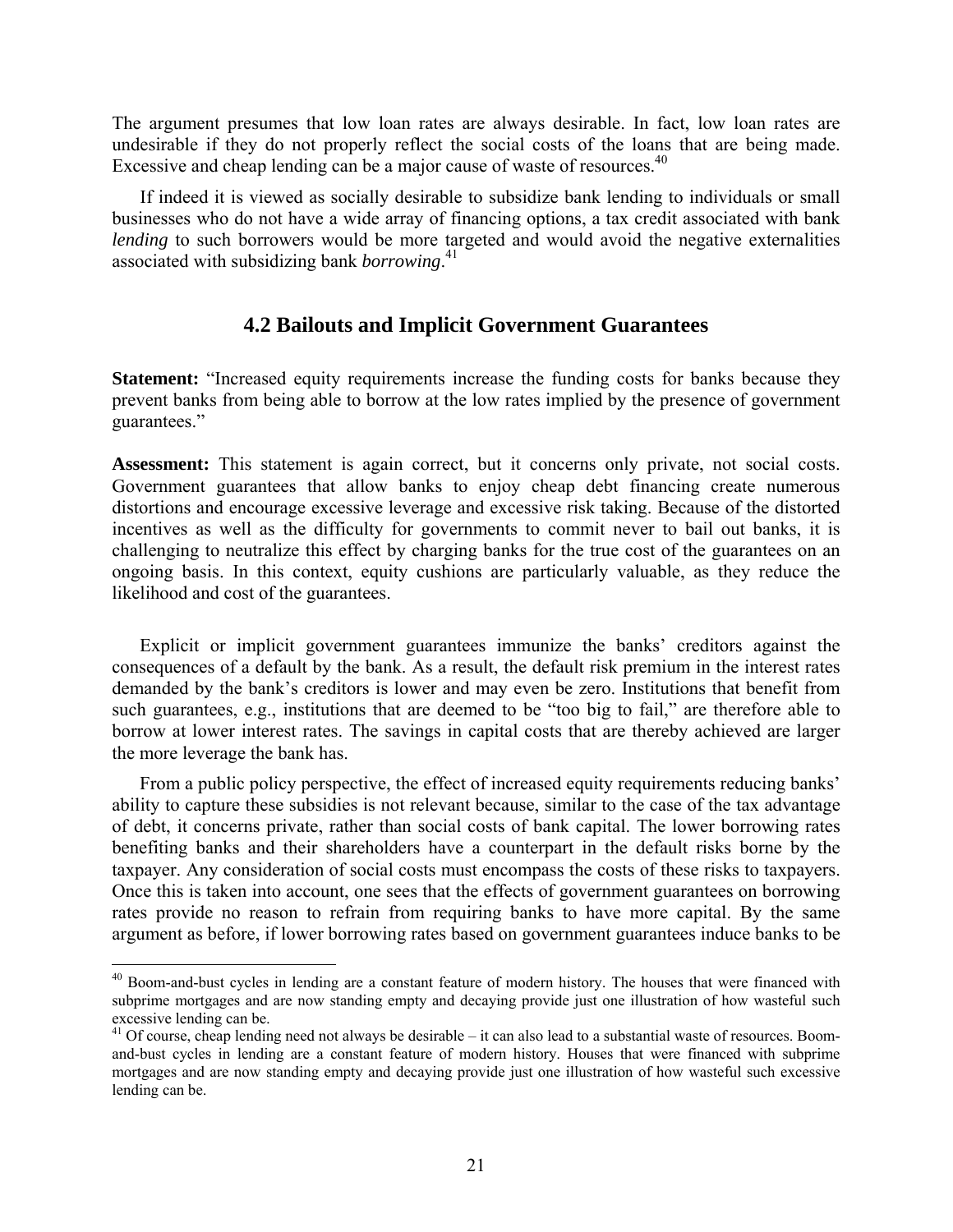highly leveraged, this imposes a negative externality on the rest of the economy because the increase in leverage raises the probability of distress and the resulting systemic risk.

The negative externalities here are likely to be even larger than those associated with the tax benefits of debt finance. The tax benefits of debt finance are largest when the bank does well and makes profits. The subsidy from government guarantees is worth most when the bank does poorly and is unable to service its debt. From an *ex ante* perspective, this makes it attractive for the bank to engage in strategies that involve a positive default risk. Of course, some default risk may be unavoidable, but to the extent that there is a choice, the availability of explicit or implicit government guarantees of bank debt creates a bias towards choosing risky strategies to exploit the guarantees, providing shareholders with nice returns if they succeed and saddling the government with the losses if they fail.

As is well known, such a bias towards choosing an excessively risky strategy is present even without government guarantees. The mere existence of debt, with a payment obligation that is independent of the bank's asset returns, creates incentives for a bank's shareholders, or for its managers acting on the shareholders' behalf, to take risks according to the principle "heads, I win, tails, the creditor loses." Under these strategies, increases in default probabilities or losses in default, which hurt the creditors, are traded for increases in returns in the event where everything goes well, which benefit shareholders. From the perspective of the debtholders, this is a *moral hazard* problem, i.e., it is a hazard that is not due to natural perils outside of the participants' sphere of influence, but due instead to the behavior of the banks and the banks' managers who control the use of the funds.

In the absence of any government guarantees, a bank's creditors would try to limit such moral hazard. If it were possible to write contracts so that the bank fully commits *ex ante* to its strategy choices, the parties would mutually agree to put such covenants into their contracts. If such commitments are ineffective, the creditors will ask for higher rates or even refuse to provide the bank with funds altogether. In all of those cases in which effective covenants cannot be written, the moral hazard will prevent the partners from choosing a fully efficient arrangement, but, given the constraints imposed by the bank's inability to fully commit its strategy *ex ante*, the arrangement they come up with may be presumed to be "second best."

Explicit or implicit government guarantees can greatly reduce the need for the insured creditors to worry about their bank's strategy choices and default prospects. If the government can be expected to step in when the bank defaults, the creditors generally have no reason to refrain from lending to the bank or to demand a significant default risk premium. The resulting arrangement may be far less desirable than even second best.

Politicians are fond of saying that we must make sure bailouts *never* happen. In fact, it is extremely difficult, if not impossible, to *commit* never to bail out a financial institution. Indeed, it may not even be desirable to make such a commitment, since a bailout might be the preferred course of action during a crisis. For this reason the focus must be on structuring financial regulations to minimize or ideally eliminate the possibility that institutions will need to be bailed out. Some recent proposals for financial regulation involve the creation of a "resolution authority" that will have funds ready to help banks and other financial institutions in situations of financial distress. If the government charged a fee (a form of "bank tax") for the protection it is giving through this mechanism, and if this fee always reflected the true cost of the guarantees, then the subsidy associated with implicit guarantees would be removed. However, accurately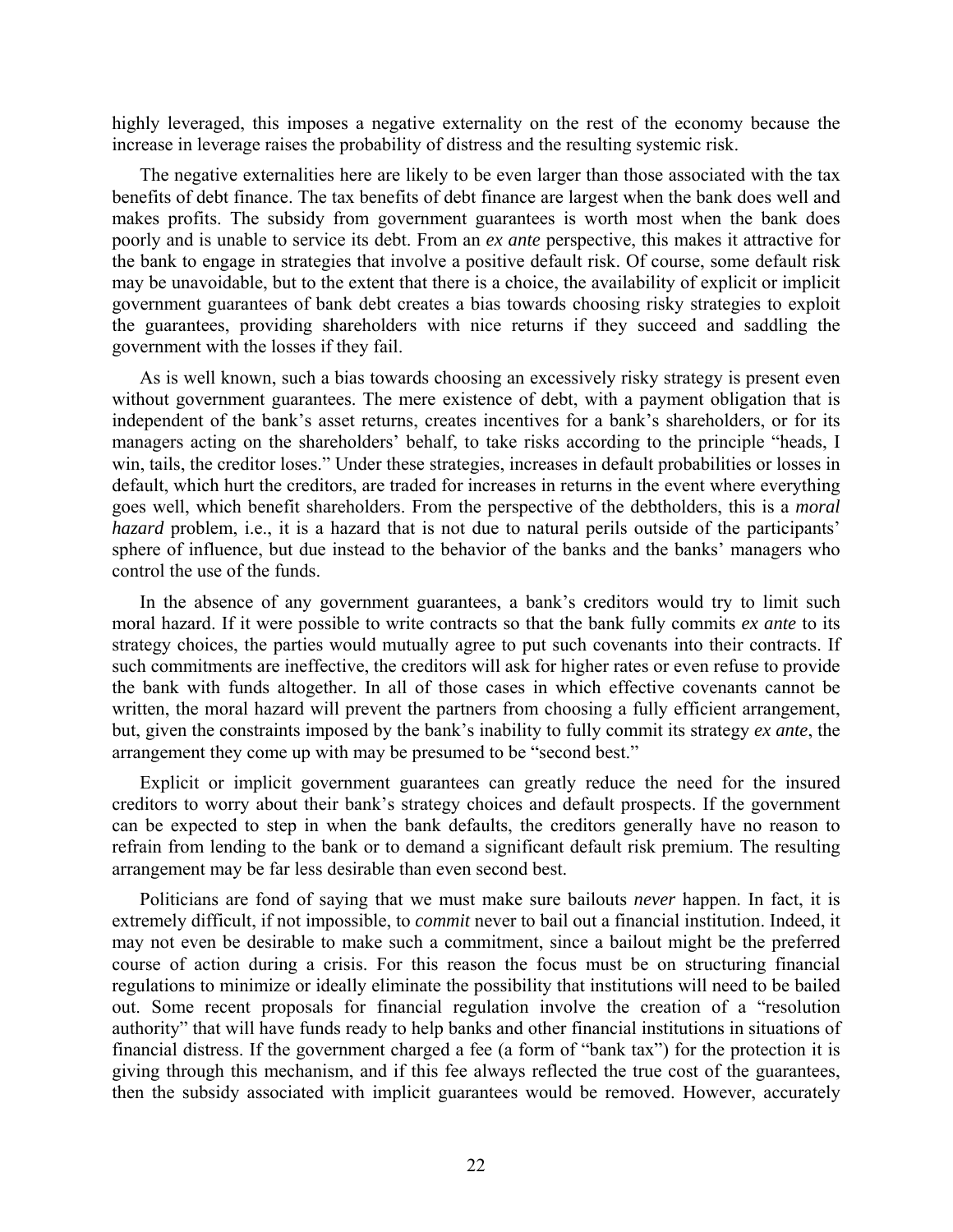adjusting the fee to account for the risks that are actually taken would be challenging. More importantly, if it is difficult to monitor risks, then individual banks would have incentives to take on additional risks. This approach is not as effective as requiring significant increases in equity requirements. Equity, as a form of self-insurance, will be priced directly by financial markets based on its risk. $42$ 

Systems providing "safety nets" to banks, including deposit insurance, the Fed's discount window, and "lender of last resort," can and do play a positive role as a stabilizing force, particularly in preventing bank runs that had routinely plagued banks. It is often difficult to price explicit guarantees, and implicit guarantees clearly provide a subsidy to the institution whose debt falls under the implicit guarantees. In this case, the result is that leverage is again subsidized.<sup>43</sup> Indeed, as discussed above, the system of capital regulation is motivated by the recognition that guarantees generate distortions and moral hazard problems. Higher equity requirements, by requiring that those who own residual claims in the bank bear much of the bank's risk, reduce dependence on systems of guarantees and, instead, rely more on the private sector to provide safety to the financial system. Thus, they alleviate the distortions associated with the safety net.<sup>44</sup>

## **4.3 Debt Overhang and Resistance to Leverage Reduction**

**Statement:** "Issuing equity to decrease leverage is expensive because it will lower the value of shares of existing shareholders."

**Assessment:** This statement is again correct but irrelevant to the policy debate. Any reduction in the value of existing shares is matched by equal benefit to either creditors or taxpayers who would be bearing less downside risk (and providing fewer other subsidies to debt).

Reducing the leverage of any firm may lower the value of existing shareholders' claims. First, given the tax advantage of debt and the subsidies associated with implicit guarantees, the share price will decline to reflect the reduction in tax benefits and default subsidies. Second, if

 $42$  Of course, cheap lending need not always be desirable – it can also lead to a substantial waste of resources. Boomand-bust cycles in lending are a constant feature of modern history. Houses that were financed with subprime mortgages and are now standing empty and decaying provide just one illustration of how wasteful such excessive lending can be.

<sup>&</sup>lt;sup>43</sup> On the size and distortions associated with bailouts and the safety net, see Akerlof and Romer (1993), Alessandri and Haldane (2009), Gandhi and Lustig (2010), Haldane (2010), Kane (2010), Carbo-Valverde et al. (2011), Davies Richard and Tracey (2012), and Kelly, Lustig, and Stijn Van Nieuwerburgh (2012). For a general discussion on moral hazard problems created by leverage and bailouts, see Geanakoplos (2010).<br><sup>44</sup>Unfortunately, in recent years, the "safety net" of the banking sector seems to be expanding rather than

contracting. According to Walter and Weinberg (2002), 45% of bank liabilities in the US were implicitly or, explicitly guaranteed in 1999. Malysheva and Walter (2010) estimate that this grew to 59% in 2008. Some have proposed recently that the safety net should be further expanded. For example, Gorton (2010, p.17), suggests expanding it to cover the so-called "shadow banking system" which, he argues "serves an important function, which should be recognized and protected." In his words, "[c]reating a new Quiet Period requires that 'bank' debt be insured." Gorton's approach would result in further expansion of the safety net, which has the potential to further exacerbate the distortive incentives of guarantees.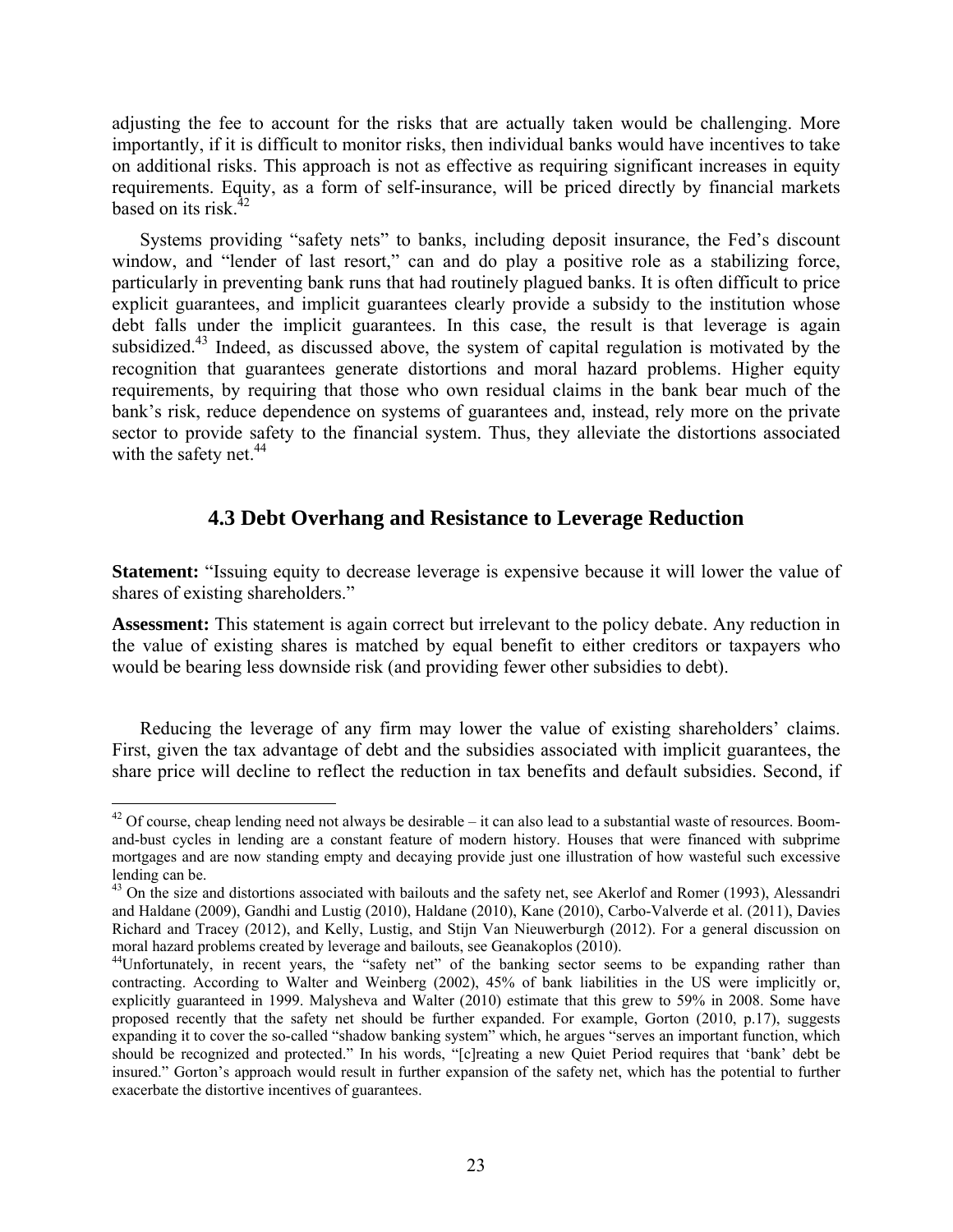the debt is currently risky, leverage reduction will usually reduce the risk to creditors and thus increase the value of the firm's (remaining) debt, which benefits creditors (or the deposit insurance and taxpayers who insure the debt) at shareholder's expense. The magnitude of the decline in the share price provides direct evidence regarding the decrease in default risk achieved by the leverage reduction. Clearly, however, *any cost to existing shareholders is not a social cost, but rather a transfer to existing creditors or taxpayers*.

When a firm is highly leveraged and faces substantial default risk, the risk to creditors is manifested through higher yields paid these creditors (or, equivalently, lower prices paid by creditors for debt with a given promised payment). If a borrower reduces leverage, this generally benefits existing creditors and increases the value of their claims. The gain to creditors comes at shareholder expense, and this effect, similar to that of "debt overhang" identified in Myers' (1977) explains the strong resistance of shareholders to leverage reductions. Myers (1977) coined the term "debt overhang" to explain shareholder resistance to raising equity to make new investments. Admati et al. (2013) show that this same effect is even more pronounced in the context of recapitalizations – shareholders will resist *any* degree of leverage reduction, no matter how inefficient the firm's current level of leverage.

Note that this effect is most severe when a firm is so highly leveraged that its debt is very risky and thus creditors (or taxpayers) stand to benefit significantly from the reduction in leverage. If the firm is less highly leveraged so that its debt is already close to being risk-free, the values of debt and existing equity are relatively insensitive to a leverage reduction, and the effect of debt overhang effect will be small. Thus, *shareholders have the greatest incentive to resist leverage reduction and increased equity requirements when leverage is already high.* Quite clearly, this is the situation in banking.

Most importantly, again, the cost borne by existing shareholders as a result of debt overhang is *not* a social cost. Rather, it represents a transfer from them to existing creditors or to taxpayers who are providing guarantees. Additional benefits to creditors and taxpayers come from the savings in losses and inefficiencies associated with bankruptcy and default. In the context of banks with deposit insurance and implicit government guarantees, the benefits of leverage reduction will flow to the deposit insurance corporations and to taxpayers as a reduction in the cost of the insurance and guarantees. In either case, because of the distortions created by high leverage and because of the dangers and costs from bank risks for the rest of the economy, social welfare will increase as a result of the leverage reduction.

In this context, it is also important to consider who exactly might be losing from leverage reduction when creditors and taxpayers benefit. Bank shareholders are depositors and taxpayers, and their portfolio of shares typically includes many other companies. Instability in banking and especially financial crises that require bailouts and harm the economy are costly to these shareholders. Those who benefit from high leverage are likely to be the banks' managers and possibly shareholders whose wealth is concentrated in bank shares. These individuals are not entitled to the subsidies and the upside of risks that are taken at the expense and harm of others. Thus, even if leverage reductions, at least in the transitions, are costly to these individuals, forcing banks to reduce leverage is in the public interest. In fact, as we discuss below, high leverage is not only harmful to the public, it is most likely highly inefficient even from the perspective of the value of the bank to its investors (net of the subsidies).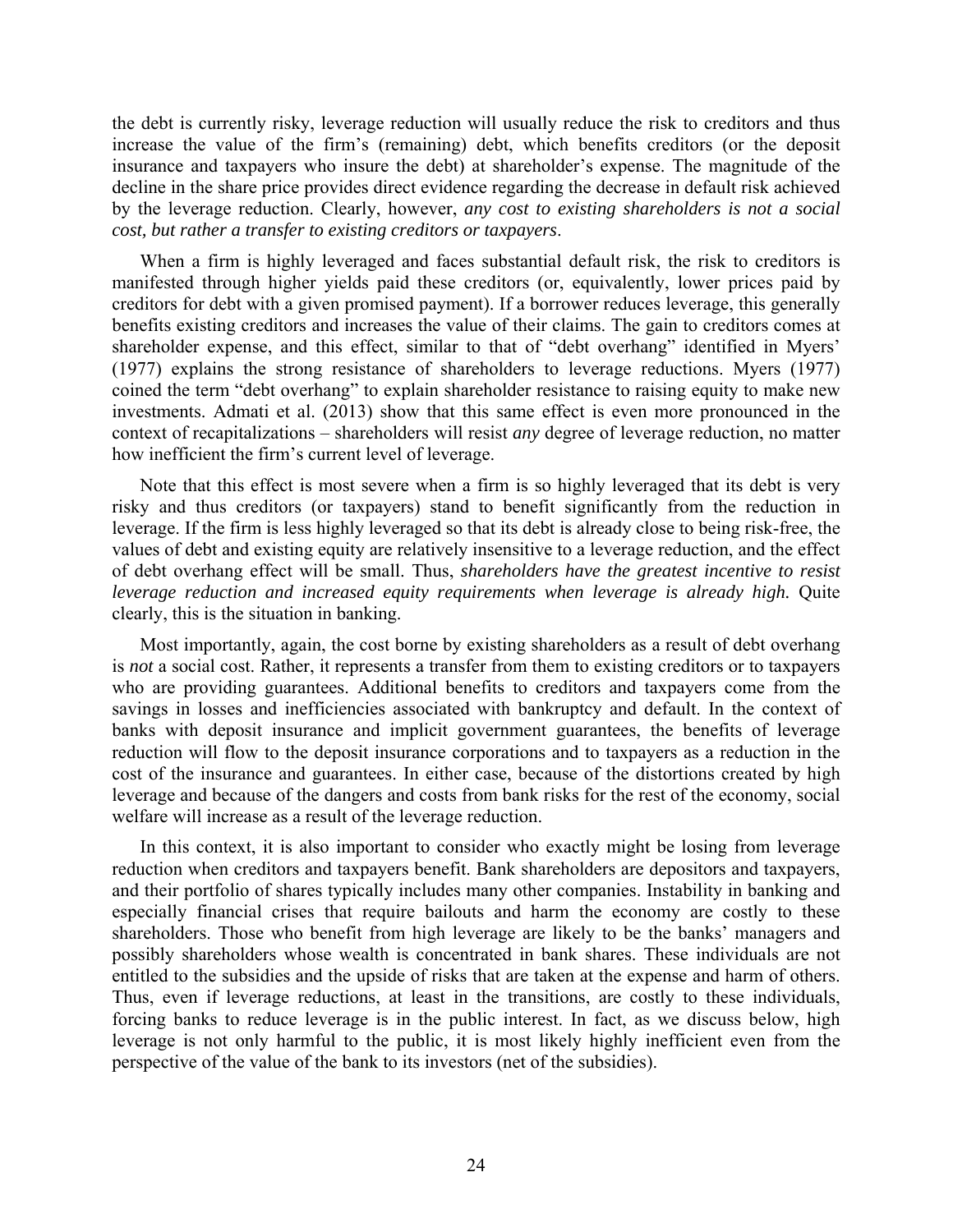## **4.4 Leverage Ratchet: Why High Leverage May Even Be Privately Inefficient**

**Statement:** "The fact that banks have chosen to become so highly leveraged suggests that such leverage is optimal."

**Assessment:** This statement is false. First, banks have strong private incentives for leverage even when it is socially suboptimal. Second, once debt is in place, managers and shareholders have incentives to increase leverage to inefficient levels even if doing so reduces the total value of the bank to its investors.

We have already highlighted in Sections 4.1 and 4.2 the critical distinction, due to tax advantages and default subsidies, between the private considerations and the social tradeoffs relevant for society that are associated with banks' leverage. Based on these subsidies, banks have an incentive to choose a privately optimal level of leverage that exceeds the social optimum.

Moreover, there are strong reasons to believe that bank leverage is excessive even relative to the private objective of maximizing the value of the bank to its investors. If at the very beginning, when a bank is founded, shareholders and creditors could commit to all future investment and funding decisions, their choice would be privately optimal. However, because such commitment is infeasible, the decisions that are actually taken at later dates reflect decision makers' interests at the time. As we discussed in Section 4.3 and in Admati et al. (2013), once debt is in place, shareholders generally resist leverage reductions even if the reductions increase the total value of the firm. Thus, starting from an initial level of leverage, if leverage increases due to a decline in asset value, shareholders will not respond take actions to reduce leverage voluntarily. By contrast, shareholders may well choose to *increase* leverage in the event of a positive shock to asset values or other changes. Thus, absent the ability to commit to future leverage choices, we may observe a ratchet upward of leverage, especially in banking. Thus, the observed leverage levels are likely well above what would be chosen by banks ex ante to maximize their value to investors.

In Admati et al. (2013) we explore this leverage ratchet effect and its consequences for adjustments in leverage over time and in response to regulations. Brunnermeier and Oehmke (2013) show as well that in a "maturity rat race," we are likely to see banks fund with debt whose maturity is increasingly shorter as a way to effectively make new creditors more senior to previous creditors; at very short maturities, the creditors are effectively better protected against being superseded by new creditors. While all these potential forces apply to non-financial firms as well as to banks, they are likely to be much more relevant for banks for three reasons. First, the debt overhang and leverage ratchet effects are likely to be weak until the firm becomes very highly leveraged. Second, for non-financial firms, creditors recognize these incentives and typically try to control for them through restrictive debt covenants. Bank depositors and other creditors, however, have not insisted upon the same level of oversight in part because they are shielded from the negative consequences of increased leverage and reduced maturity of debt by government guarantees. Finally, due to the nature of banks' business, true leverage levels are often opaque and quite costly to monitor.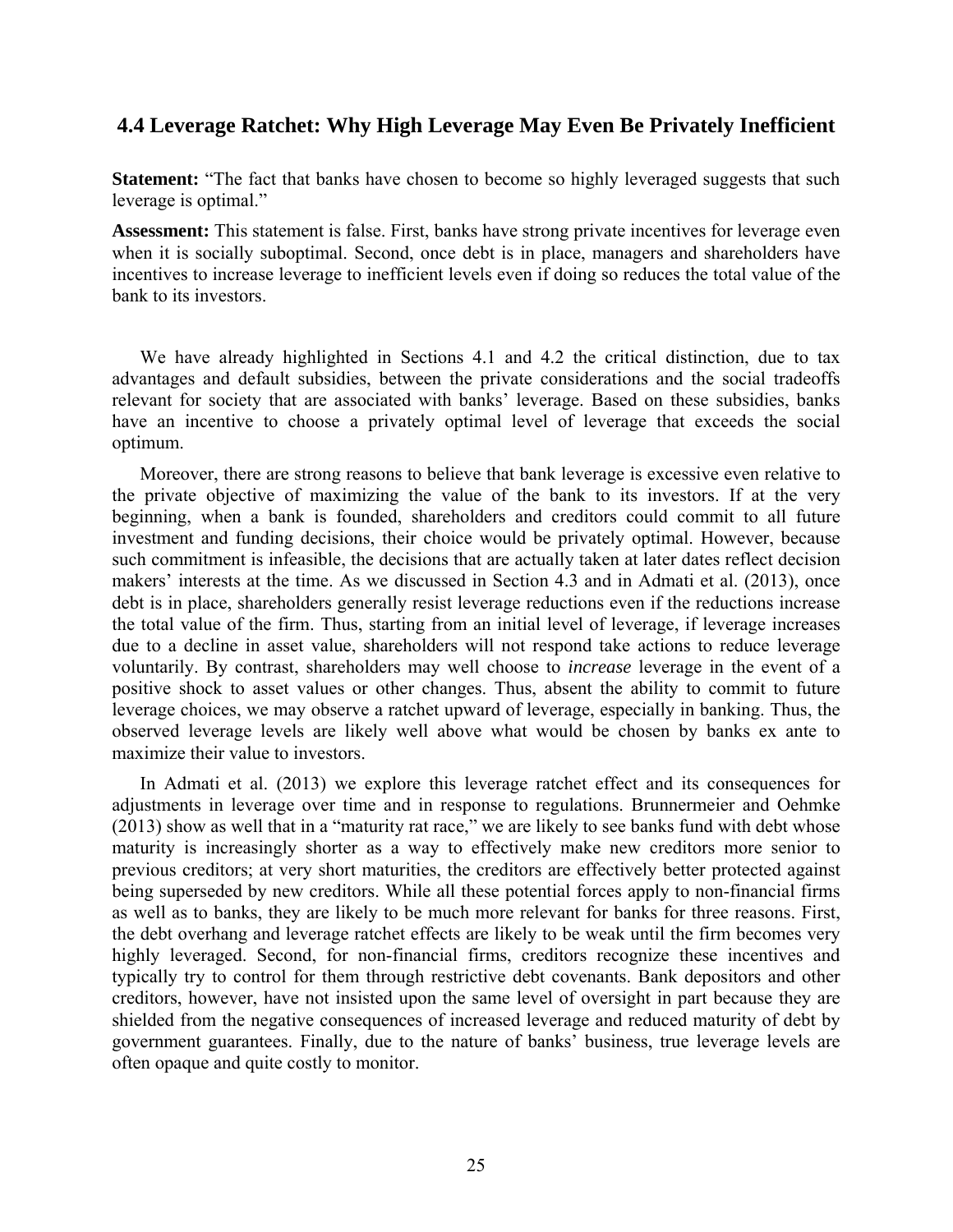As a consequence, the only meaningful limit to the leverage ratchet for banks is due to bank capital regulation itself. In setting appropriate capital requirements that protect the public from collateral damage of the inefficient and dangerous leverage levels chosen by decision makers in banks based on their own incentives, policy makers will also be increasing the efficiency of the banks themselves by limiting losses due to the leverage ratchet.

### **5. Is High Leverage Efficient for Disciplining Bank Managers?**

In the last section we saw how discrepancies between the private and social costs of funding by equity can arise from conflicts of interest between shareholders and debtholders about new funding choices. In this section, we provide a more general discussion of the implications of conflicts of interest for bank funding. Financial contracting is often seen as a device for dealing efficiently with information, incentive, and governance problems in the complex relations among a firm's managers, shareholders, creditors, and other investors. In this context, the distinctive features of debt may provide some advantages. Some participants in the debate therefore see government regulation of bank funding as potentially harmful because it prevents efficient private market solutions from being implemented.

A central concern in financial contracting is how those who provide funding for firms (including banks) can guarantee that they are compensated appropriately. This governance problem is difficult because managers have more control and better information over the firm's activities than the investors who provide the funding. Managers may use the funds for their own private benefits or they may take excessive risks that harm some or all investors. With a bank, the difficulty is compounded by the fact that certain assets, e.g., loans to small businesses, are particularly opaque and difficult to assess from the outside. Other assets may be easy to assess because they can be traded in liquid markets, but this very tradability provides managers with the scope for reshuffling the bank's positions quickly, to their own personal advantage and possibly to outside investors' disadvantage.<sup>45</sup> Unless the governance problems are effectively addressed, funding may become inefficiently low or expensive.

The academic literature includes two types of arguments as to why debt funding might be superior to equity funding for solving governance problems in banking.

- Debtholders have hard claims, which impose discipline on managers because if proscribed payments to debtholders are not made, there are legal consequences.
- Deposits and short-term debt that must be frequently renewed discipline managers because of the fear that, if managers misbehave, creditors will withdraw their funding, causing a "run."

<sup>&</sup>lt;sup>45</sup> Opaqueness as a natural by-product of the bank's own activities in monitoring its loan clients is discussed in Diamond (1984), while the "paradox" of asset liquidity as enhancing transparency while expanding the scope for manipulations by bank management is the subject of Myers and Rajan (1998). More generally, models where debt contracts emerge as optimal are more appropriate for describing why the banks themselves structure their financing of the businesses they loan to in the form of debt contracts. (Such models are sometimes called "costly state verification" models.) As we argue, these models do not imply that debt or high leverage are optimal as the way to finance the banks themselves, particularly in the context where such leverage produces systemic risk.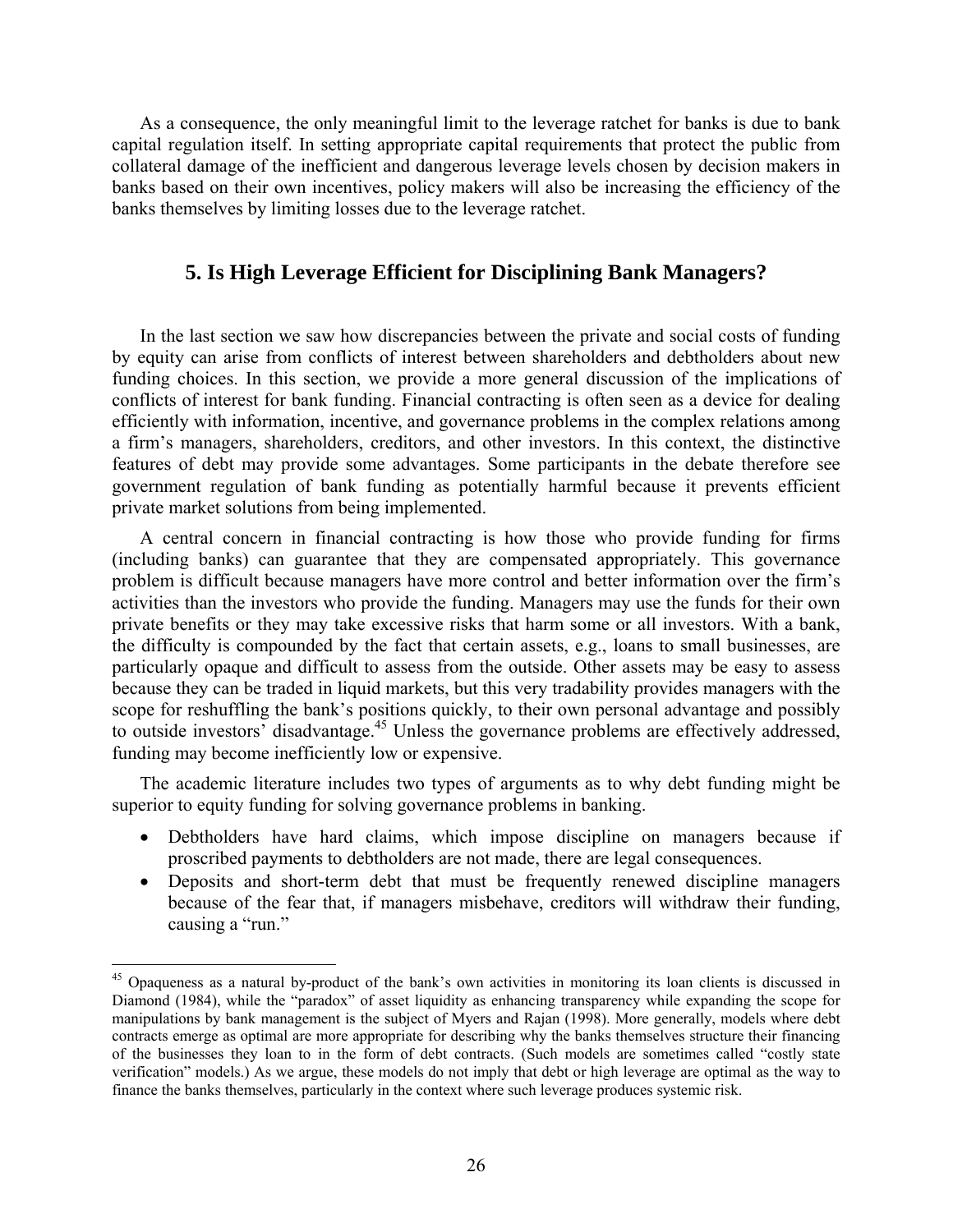In this section we review these arguments. The first argument applies to all firms, whereas the second has been developed specifically to explain the specific way banks are funded with deposits and large amounts of short-term debt, which creates the possibility of runs. Underlying this discussion is the deeper issue whether observed financing patterns should be regarded as being efficient simply because these are the financing patterns that markets have developed.

 As discussed in Sections 4.3-4.4, the observed financing patterns of banks may reflect debt overhang and leverage ratchet effects and the inability of banks to commit to specific levels of borrowing, rather than any benefits that debt finance brings to the resolution of conflicts of interest. Thus, the choice may not even be privately optimal for the banks' investors, instead reflecting the conflicts of interest between shareholders and existing debtholders once debt is in place. If the debtholders anticipate the problems and adjust initial loans conditions accordingly, shareholders themselves may effectively be the losers. In this situation, statutory equity requirements, i.e. government intervention in private contracting, may actually provide a substitute for the missing ability to commit and thereby improve on ineffective private contracting even from the collective perspective of all the investors involves (depositors, other creditors and shareholders).

#### **5.1 Does the Hardness of Creditors' Claims Provide Managerial Discipline?**

"Debt is valuable in a bank's capital structure because it provides an important disciplining force for management." (French et al. 2010, p. 55)

"Equity investors in a bank must constantly worry that bad decisions by management will dissipate the value of their shareholdings. By contrast, secured short-term creditors are better protected against the action of wayward bank management." (Kashyap, Rajan and Stein (2008)).

**Statement:** "Reliance on significant amounts of debt is necessary to prevent bank managers from mismanaging the firm."

**Assessment:** This statement ignores the fact that the use of debt generates and exacerbates additional governance problems, and these problems can be quite severe. Debt is also not unique in its ability to provide discipline; alternative mechanisms exist that allow equity capital to be increased without sacrificing the potential governance benefits of debt.

The hardness of creditors' claims has the advantage that, *as long as the bank is able to satisfy these claims,* they are easy to enforce. Moreover, since creditors' claims are independent of how much the debtor earns, such claims do not dilute the debtor's incentives to invest effort in order to raise his earnings. As long as the bank is doing well, debtholders need not worry much how the bank's management behaves or whether the management's business reports are to be trusted. By contrast, outside shareholders have many reasons to worry. This so-called "free cash flow" problem can be particularly severe in mature companies whose managers may find too few profitable investment opportunities in their own area of expertise and therefore look to diversify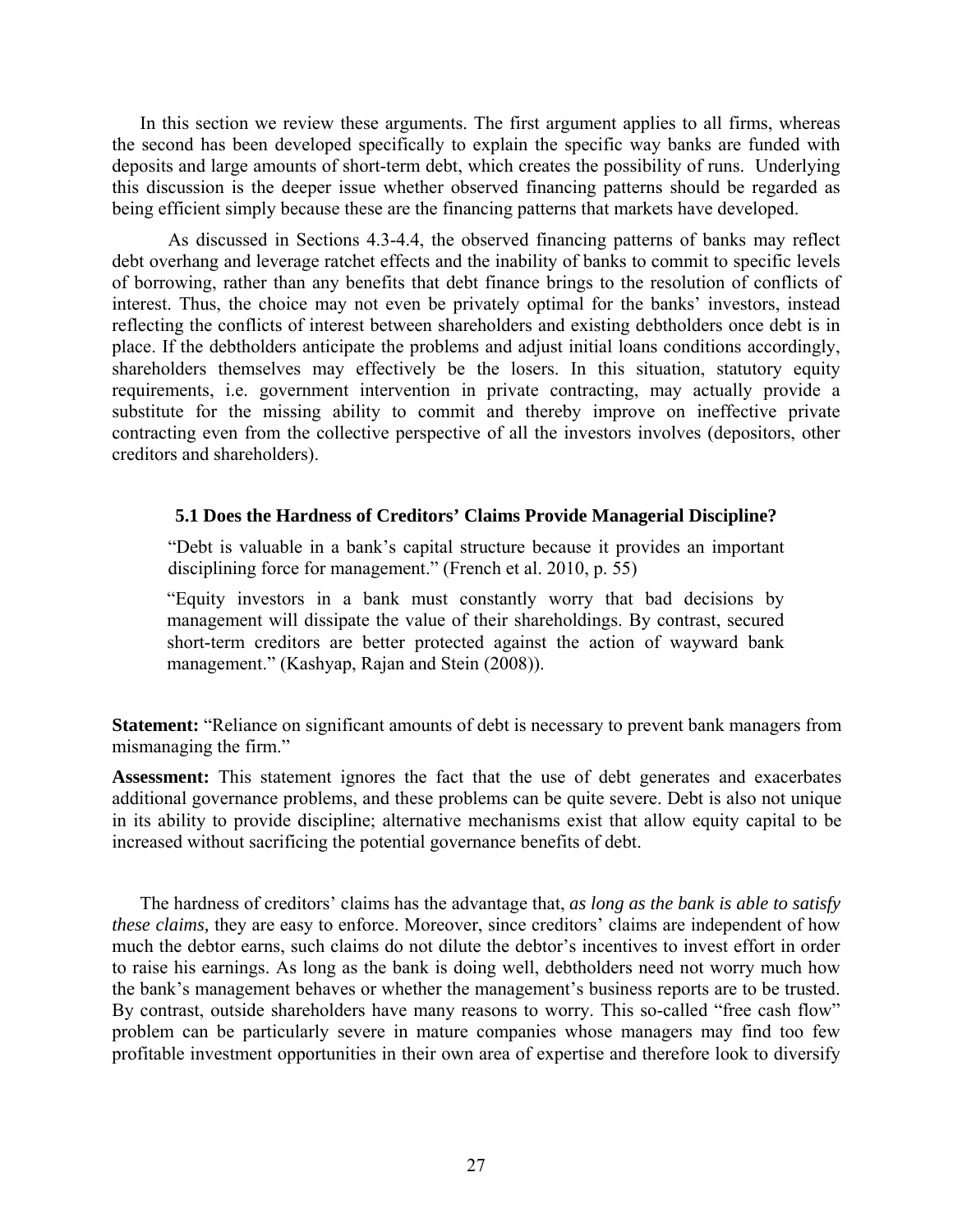into other areas.46 These considerations are sometimes seen as supporting the view that the governance problems associated with debt finance are less serious and less costly than the governance problems associated with equity.47

However, the conditioning statement "*as long as the bank is able to satisfy these claims*" in the preceding paragraph hides the fact that debt funding in fact generates and often exacerbates frictions and governance problems, and that the governance problems that arise with extensive use of debt can be more serious and harder to alleviate than those potentially associated with equity funding. Because of the limited liability of equity, debt gives rise to potential default and insolvency. If default is likely, the debtor's behavior may be highly distorted. If default has already occurred, sorting out the borrower's assets to determine what the lenders get is usually quite costly.48

As already mentioned, once debt is in place borrowers generally have incentives to take excessive risks at the expense of creditors. If risks are taken, creditors do not participate in the high returns in the event of success, but they are burdened with the increased risk and increased costs of default.<sup>49</sup> By contrast, managers and owners (or shareholders) benefit from the high returns in the event of success but do not suffer from increases in insolvency costs, since their liability is limited. The phrase "heads, I win, tails, the creditor or the taxpayer loses" captures the essence of a problem that has led to many banking crises of the past.<sup>50</sup> This problem, which is more likely if managers are compensated based on shareholders' returns, is more pronounced the

 $\overline{a}$ <sup>46</sup> On debt as a device to mitigate diversion of company resources for the private benefits of management, see Jensen and Meckling (1976) and Hellwig (2009a). The notion that debt is informationally undemanding is discussed by Townsend (1979), Diamond (1984), Gale and Hellwig (1985), Gorton and Pennacchi (1990), and Dang, Gorton, and Holmström (2012). Debt as a solution to the free-cash-flow problem is discussed by Jensen (1986, 1989, and 1993).

<sup>&</sup>lt;sup>47</sup> A more complicated argument is provided by Dewatripont and Tirole (1994a, b, 2012). Their analysis suggests that the mix of debt and equity finance of any corporations should be designed in such a way that subsequent information is best used. Because debt holders and shareholders have conflicting interests, with debt holders typically more risk averse than shareholders, it is desirable to have debt holders in charge if intervening information, e.g., the development of current profits, suggests that a conservative decision, such as closure of the bank should be taken, and to have shareholders, or management acting on behalf of shareholders, in charge if the intervening information suggests that a more daring decision, such as continuation or even expansion of activities is appropriate. Dewatripont and Tirole (1994b) call for banking regulation and supervision as a mechanism to solve the free-rider problems of debt holder control when there are many small depositors lending to the bank (and a run is deemed to be undesirable because of its fallout for the rest of the economy). Their work assumes that there are both short-term and long/term creditors, with default to short-term creditors triggering a change of control and long-term creditor interests affecting decision making after the change of control. Potential conflicts of interest between the two are not addressed.

<sup>&</sup>lt;sup>48</sup> Bevond direct costs, there are generally significant indirect costs of financial distress and bankruptcy due to operational disruptions, as well as significant social costs imposed upon outside parties.

<sup>&</sup>lt;sup>49</sup> These burdens are borne by the taxpayer to the extent that creditors are bailed out by the government when things go badly.

 $50$  On excessive risk taking, see Jensen and Meckling (1976), Stiglitz and Weiss (1981); in the context of banking, disastrous examples are provided by the German banking crisis of 1931 (Born 1967, Schnabel 2004, 2009) and the American Savings and Loans Crisis of the eighties (Dewatripont and Tirole 1994b, Kane 1989, and White 1991). In the latter crisis, the deregulation of the early eighties permitted *gambling for resurrection* by institutions that would have been declared insolvent if fair value accounting had been properly applied. Haldane, Brennan, and Madouros (2010) argue that observed increases in ROE are not necessarily a measure of increased value brought about by banks, but are more likely the result of risk taking strategies by banks. This is consistent with the suggestion that "risk shifting" is a significant problem in highly leveraged financial institutions.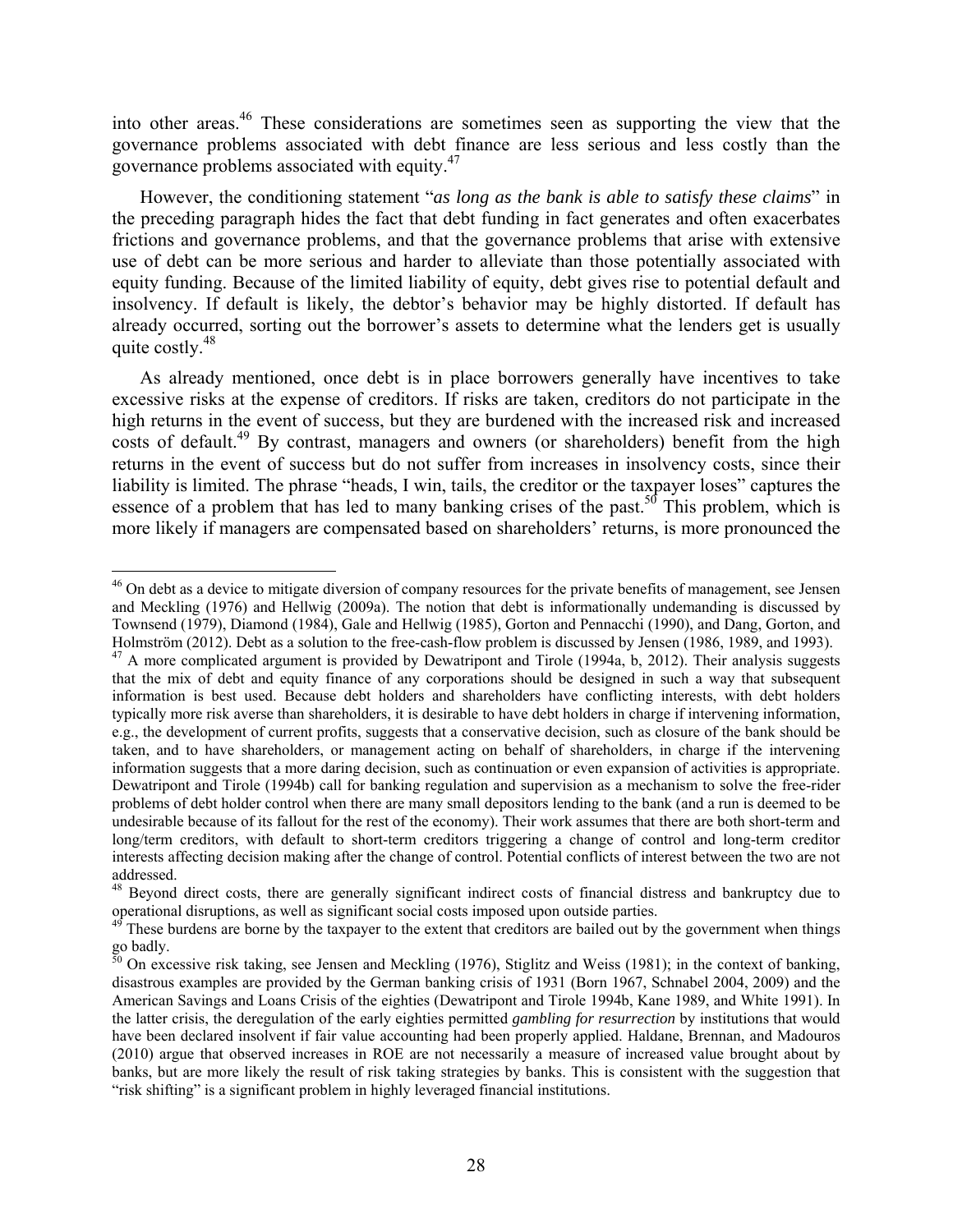more highly leveraged the firm is. It is therefore particularly significant for banks with their extraordinarily high leverage.

The problem of excessive risk taking is compounded by the fact that risk taking may benefit shareholders at the expense of creditors or taxpayer. Shareholders may therefore have little or no interest in disciplining managers to avoid risk, and they might even be complicit in undermining mechanisms to do so.<sup>51</sup> The problem is also exacerbated if creditors are insured explicitly (as depositors are), or can count on being bailed out by the government and therefore do not attempt to impose discipline in the form of covenants to debt contracts or by charging higher interest to reflect the harm they expect. Management, acting on behalf of shareholders, has strong incentives to engage in strategies that yield high returns when successful and negative returns when unsuccessful, increasing the likelihood and the extent of distress and insolvency.<sup>52</sup>

With non-financial firms, the governance problem of excessive risk-taking is not so severe. First, because overall leverage is much lower, the incentives to engage in excessive risk taking are generally much weaker. Second, debtholders impose restrictive covenants, monitor these covenants and intervene if the covenants are broken. Quite often, these debtholders are financial institutions with significant holdings so that there is no question about their incentives (and ability) to engage in the requisite monitoring activities.

Matters are different for banks for four reasons. First, banks' leverage is much higher than that of most other firms. Second, banks' creditors tend to be more dispersed so that the publicgood aspects of management discipline generated by monitoring are more important. Third, depositors who are insured do not have an incentive to spend resources on monitoring. These features of bank finance reflect the fact that bank deposits provide an important "money like" transactions function in the economy, with many small depositors caring about the convenience of having funds available for transactions and being unable or unwilling to engage in effective monitoring. Fourth, bank creditors whose claims are implicitly guaranteed by the government, e.g. creditors in "too-big-to-fail" institutions, also have reduced incentives to monitor.

The assessment that debt is valuable because it imposes discipline must therefore be viewed in proper context. Those who point to potential positive incentive effects of debt funding, such as French et al. (2010) or Kashyap, Rajan and Stein (2008), ignore the potential negative incentive effects. A proper analysis must consider the all the incentives produced by debt funding, both positive and negative. Along these lines we observe that non-financial firms, faced with many of the same tradeoffs, routinely choose substantially lower levels of leverage than financial firms, yet we know of no evidence that they are more poorly governed.<sup>53</sup>

We also question whether the so-called "free cash flow" problem, which focuses on management's ability to withhold cash from shareholders and engage in wasteful investment, is the primary governance problem to which banks are exposed. In fact, the governance problem

<sup>&</sup>lt;sup>51</sup> Bolton, Mehran and Shapiro (2010) develop a model that includes shareholders, debtholders, depositors and an executive in which this problem can be seen. They propose debt-like compensation schemes that might be helpful. Note, however, that if managers seek high return or to try to achieve a target ROE, shareholders may be exposed to more risk than they are compensated for. (See Admati and Hellwig (2013, Chapter 8.)

 $52$  Bhagat and Bolton (2010), and Bebchuk, Cohen and Spamann (2010) show that incentives created by executive compensation led to excessive risk-taking by banks in the years leading to the financial crisis. Bebchuk and Spamann (2010) propose regulating bankers' pay in light of this problem.

 $55$  On average, U.S. non-financial firms have maintained more than 50% equity historically.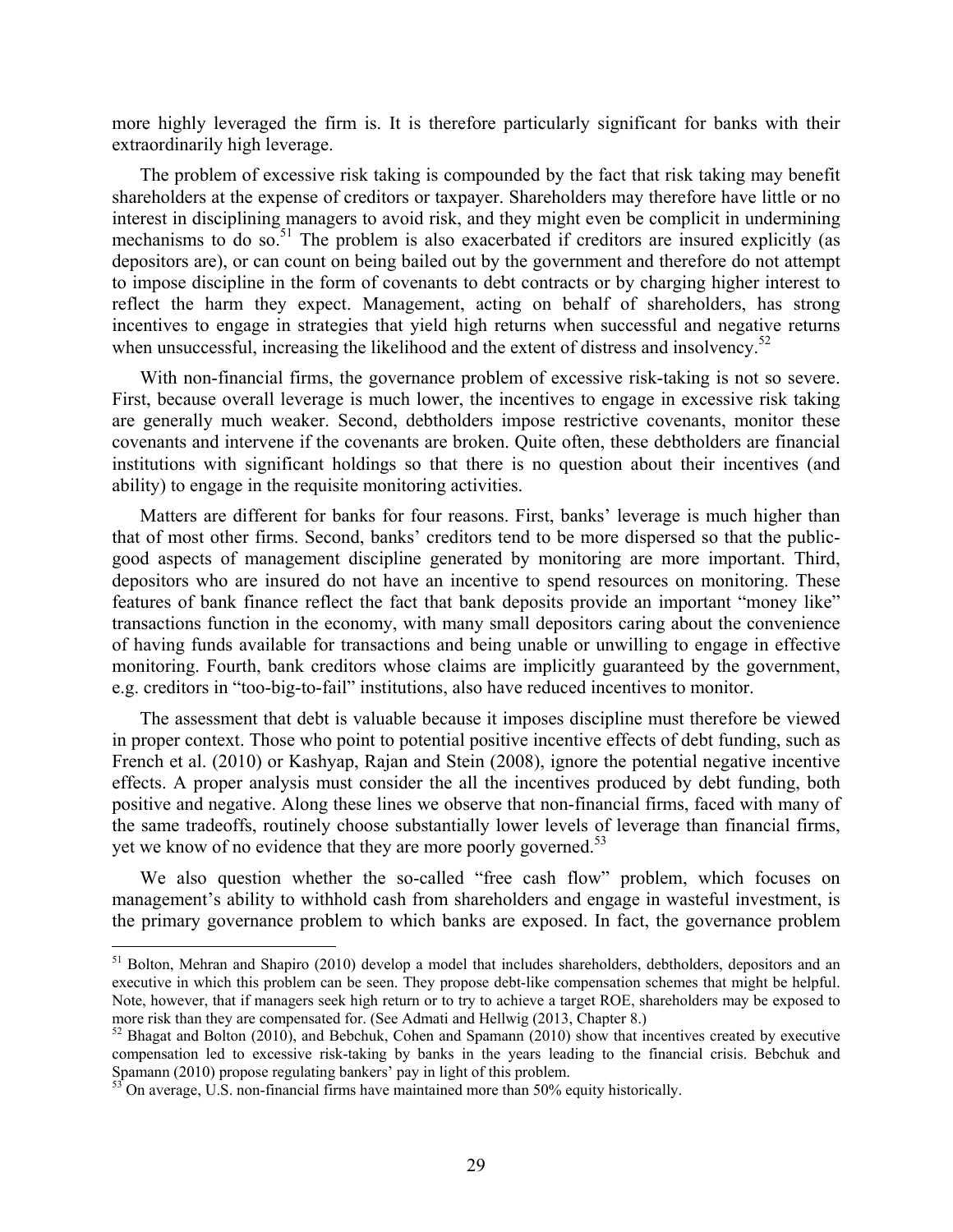that is often alluded to when discussing financial firms in the popular press is not one that debt may solve. Rather, it is the problem of excessive risk taking, which is exacerbated when leverage is increased.

Finally, it is not at all clear debt is the only way of providing managerial oversight for financial institutions, let alone the most efficient. Fundamentally, managerial incentives are driven by compensation and retention schemes. Capital structure appears to be a rather crude instrument to provide such incentives, and one fraught with socially costly indirect consequences. If managerial oversight is the main motive for high bank leverage, then we would argue that policy makers should focus attention on supporting improved or alternative governance mechanisms, rather than continue to rely on the use of socially-costly high levels of leverage.

As an example of one possible mechanism, consider the proposal of an Equity Liability Carrier (ELC) for financial institutions, introduced by Admati, Conti-Brown and Pfleiderer (2012). The structure is illustrated in Figure 3.



**Figure 3: Increasing Cushions through a Separate Equity Liability Carrier** 

Under the ELC, existing bank equity, along with additional equity capital associated with increased requirements, are held in a separate holding company with governance that is independent of the bank itself. While the bank's creditors have recourse to the ELC assets, bank managers do not.<sup>54</sup> In this way, bank managers continue to operate under the "discipline" of high leverage, but the ultimate costs of a default are largely absorbed by the ELC. As owners of the bank's equity, the ELC board and its shareholders have a vested interest monitoring and ensuring the bank is efficiently managed (and given their exposure to the bank's liabilities, they will guard against risk-shifting as well). As explained in Section 7 below, there is no reason that such a structure, or for that matter additional equity held directly by banks, would have a meaningful impact on the portfolio holdings of final investors.

1

<sup>&</sup>lt;sup>54</sup> Note that the equity of the financial institution is not held publically. Instead it is held by the ELC. The ELC is 100% financed by equity that is publically held by investors.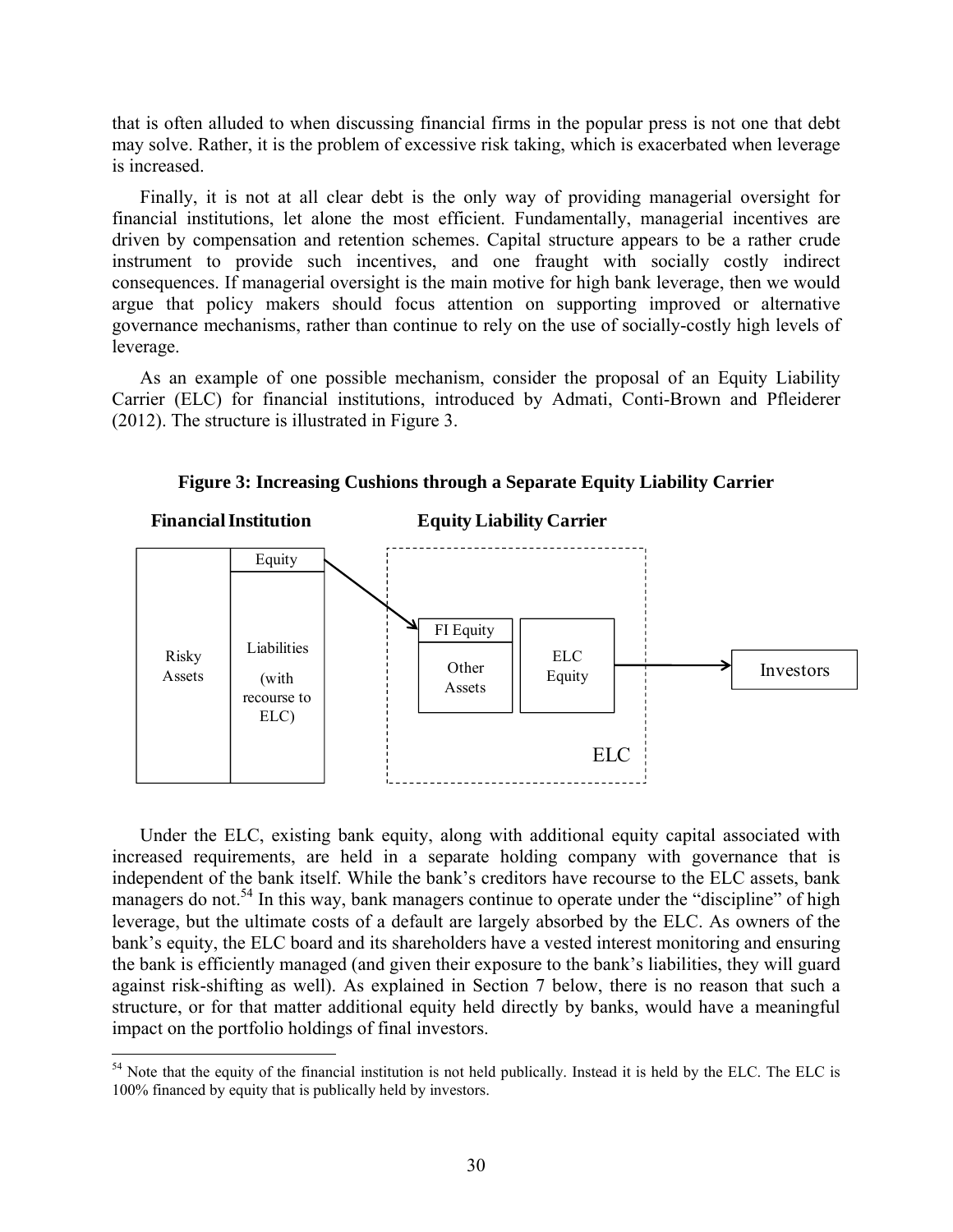Other mechanisms are surely possible. Rather than rely on mandatory interest and principal payments to provide discipline, well-capitalized banks could, for example, commit to a level of equity payouts, which, if not maintained, would trigger a shareholder vote to replace incumbent management. Such a mechanism would seem to provide virtually equivalent discipline without the costs of leverage, unless the commitment mechanism could be easily undermined by management.<sup>55</sup> In that case, government policy could and should be directed toward strengthening corporate governance practices to allow for such commitment, rather than continue to allow high leverage.

#### **5.2 Does the Threat of Runs Provide Effective Discipline?***<sup>56</sup>*

 "Capital requirements are not free. The disciplining effect of short-term debt, for example, makes management more productive. Capital requirements that lean against short-term debt push banks toward other forms of financing that may allow managers to be more lax." (French et al. 2010, p. 44)

"Banks finance illiquid assets with demandable deposits, which discipline managers but expose them to damaging runs." Diamond and Rajan (2012)

**Statement:** "Fragility is beneficial for disciplining bank managers. Banks use a fragile funding mix involving deposits and short-term debt in order to discipline their managers by the threat of runs<sup>"</sup>

**Assessment:** This statement is false because the models on which it is based are implausible and ignore critical elements of reality. Because runs can be very costly and inefficient, deposit insurance and guarantees, put in place to prevent runs, serve to blunt any motives depositors to engage in monitoring. In addition, as mentioned in Section 5.1, the statement ignores the governance and conflicts of interests that arise from high leverage and a fragile funding mix.

Beyond being a hard claim, the potential disciplining effect of debt is claimed to be enhanced whenever debt contracts can be withdrawn on demand or must be repeatedly renewed. (A similar argument applies when long-term debt must be renewed.) The presumption is that, in fear for their money, creditors will monitor the activities of their bank and, if they see something that they don't like, they will refuse to renew their loans. It is further assumed that management will refrain from doing anything that might annoy the creditors in order to avoid the difficulties created by a failure to have the bank's loans rolled over.

Calomiris and Kahn (1991), for example, have argued that the "on demand" clause in certain deposit contracts serves to impose such discipline on bank management. Diamond and Rajan

<sup>&</sup>lt;sup>55</sup> It is important to recognize that none of the existing literature considers such mechanisms. Indeed, any effective governance by equity holders is generally ruled out *ex ante*, with the objective of establishing the *potential* role of debt in providing discipline. That debt *uniquely* satisfies this role is a much stronger statement, and one that to our knowledge is completely unsupported.

<sup>&</sup>lt;sup>56</sup> Much of the discussion in this section is also covered in Admati and Hellwig (2013b).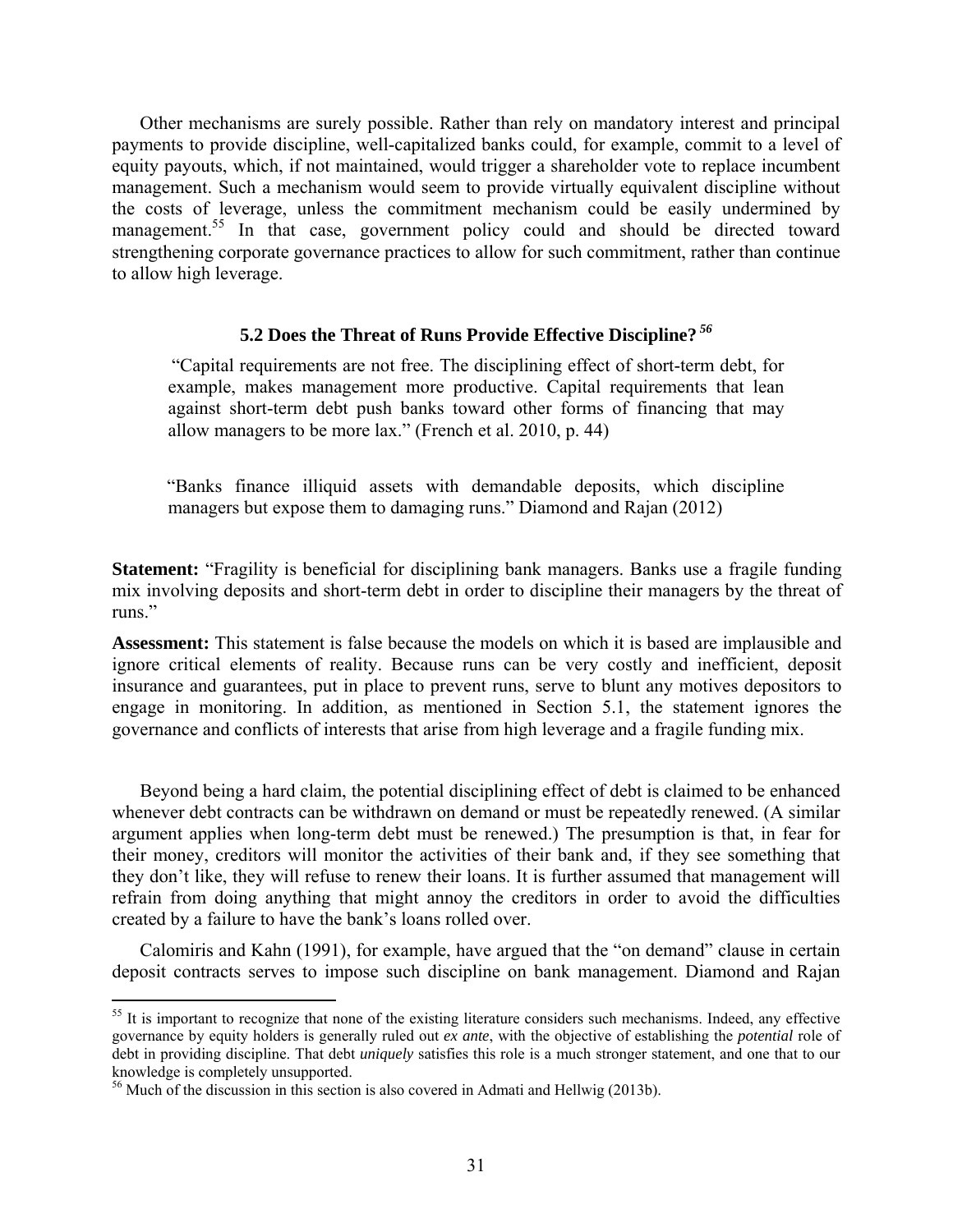(2000, 2001, and 2012) argue that the threat of a run by a bank's depositors prevents the banker from demanding more compensation for collecting on the bank's loans (i.e., it solves a "hold-up" problem) and at the same time can make the banker tougher in his negotiations with his bank's borrowers.<sup>57</sup> All of these models assume that depositors are not insured and are vulnerable to actions taken by the bank manager. Since most deposits are insured and insured depositors have no incentives to engage in the requisite monitoring and are not likely to run, Calomiris (1999) has suggested that banks should issue additional debt – subordinate to any deposits and crucially, *uninsured*— to fulfill the disciplining role that depositors fail to supply.<sup>58</sup>

Any theory of the disciplining role of short-term (or renewable) debt must come to terms with the observation that, in the years leading up to the financial crisis of 2007-2008, there was a large expansion of short-term debt of banks. This debt finance, much of it in the form of repo contracts, was provided and repeatedly rolled over without any indication of debtholders exerting discipline. As documented by Adrian and Shin (2010), leverage at leading investment banks reached a peak towards the end of 2007, long after the crisis had broken into the open. By this time asset holdings from subprime mortgage securitization were firmly in place (i.e., the proverbial skeletons were already in the closets).

In the 2007-2009 crisis, short-term debt finance broke down. Short-term funding was withdrawn from conduits and structured investment vehicles in August 2007, from Bear Stearns in March 2008, and from Lehman Brothers in September 2008. These reactions did have serious consequences for the affected banks. However, given the unchecked buildup of positions prior to July 2007, it is difficult to think of these events as an instance of effective discipline of shortterm lenders over bank managers. Indeed, the breakdowns of short-term funding appeared to be driven by public information rather than information acquired by the monitoring carried out by short-term lenders. The August 2007 breakdown of conduit refinancing through asset-backed commercial paper was triggered by the substantial downgrades of Mortgage Backed Securities (MBS) and Collateralized Debt Obligations (CDOs) by the rating agencies, and by the insolvencies of two Bear Stearns Hedge Funds. The breakdowns of repo refinancing for Bear

<sup>&</sup>lt;sup>57</sup> One can reasonably question how important hold-up problems of the sort modeled in Diamond and Rajan (2000, 2001, and 2012) actually are in modern banking and how significant the threat of a run would need to be to mitigate these hold-up problems if they are important. Consider what happened to JP Morgan in the so-called "London Whale" scandal of 2012. The trading losses amounted to \$6.2 billion, but notably these huge losses did not create a run on JP Morgan. One reason they did not is that while these losses are huge in absolute terms, they were not large enough by themselves to create panic among creditors given JP Morgan's overall financial position at the time. What this suggests is that the managers of JP Morgan at that time could have "held up" the investors in JP Morgan for an additional \$6 billion in compensation without triggering a run. Much more "fragility" would be needed to prevent them from doing so. Quite obviously if there is potential for a significant hold-up issue, other things prevent the managers of JP Morgan from holding-up its investors.

<sup>&</sup>lt;sup>58</sup> Similarly, Poole (2010) suggests that discipline can be delivered by staggered tranches of junior, long-term debt that must be renewed, e.g. ten-year debt with 10% coming due each year. Whereas our preceding discussion has pointed to the fact that high leverage itself provides incentives for excessive risk taking, Calomiris (in the quote given above) suggests that even this moral hazard is eliminated by debt holders engaging in monitoring so as to penalize the bank if it takes on too many risks. Calomiris and Poole both suggest that the shrinkage of the balance sheet that would result from long term debt refusing to renew the debt is a better disciplinary device than regulators can otherwise achieve. Note that even if one concludes that subordinated debt has some useful role to play, additional equity can still be added to the balance sheet, essentially placing it on top of the "useful" subordinated debt and other liabilities. This will reduce risk and the incentives for risk-shifting, all without reducing the disciplining function the subordinated debt might play.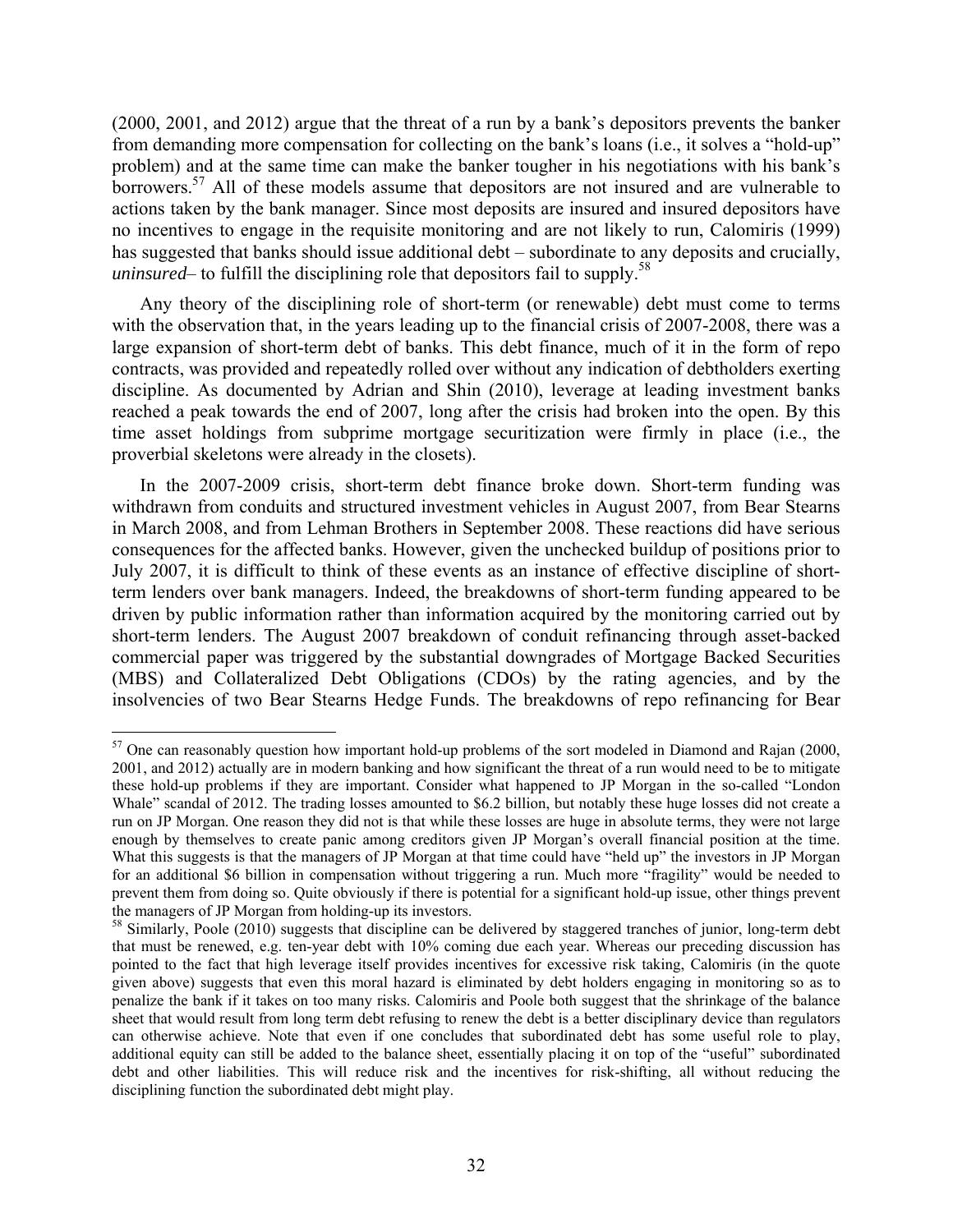Stearns and Lehman Brothers were triggered by asset price declines, in particular, in these institutions' share prices. None of these instances suggests that debt-holder monitoring played an effective disciplining role of its own.

In addition to recent history, there are conceptual reasons to doubt the effectiveness of "debt renewal" as an optimal disciplining mechanism. Absent insolvency or market failure, debt can always be renewed at a sufficient yield. In that case, the only potential disciplining effect can come from the information that is provided when the debt is repriced. Any actual discipline for managers must still come through shareholders. And while there is potentially valuable information to be learned from the occasional repricing of the firm's debt, it is important to recall that the firm's equity is repriced on a daily or hourly basis, and generally provides even more information regarding the performance of the firm.59 Because debt is informationally less demanding than equity, as long as debtholders believe that the bank is going to fulfill its obligations, they don't care how the bank is doing; in contrast, shareholders always care about the extra million dollars that the bank may be earning or losing. For this reason, monitoring incentives for shareholders with respect to the problem of waste and "free cash flow" are much stronger than for debtholders.<sup>60</sup> Moreover, debtholders may forego their own monitoring if they believe that they are protected by marketable collateral or government guarantees, or if they believe that stock prices provide enough of a clue as to where the bank is going.

Thus, debt only directly provides true discipline in the extreme scenario in which refinancing the debt is infeasible due to clear insolvency, or sufficient uncertainty regarding insolvency to induce market failure – a run on the bank. In this regard short-term debt finance also has a significant cost. The presumed disciplinary mechanism relies on uncoordinated behaviors, introducing an element of fragility into the system so that there is a positive probability of distress and inefficient destruction of asset values. Each lender's interest to be first in line if things go wrong may lead to a run taking place simply because each participant fears that the other participants are running. If the bank's assets are illiquid, such a run may result in an inefficient liquidation. The intervention of the short-term debtholders may thus impose large costs on the bank. As recent experience has shown, especially that related to the Lehman bankruptcy, there may be even larger costs for the rest of the financial system and the overall economy.

In the literature on the disciplinary role of short-term debt finance, the problem of fragility has been downplayed, even as the suggested mechanisms rely on fragility to deliver the discipline. The suggestion that short-term lenders may start a run merely because they expect others to do so, as in Diamond and Dybvig (1983), has been countered with the observation that, empirically, runs and other breakdowns of short-term refinancing are triggered by adverse information and should therefore be interpreted as a way of processing that information, possibly

<sup>&</sup>lt;sup>59</sup> It might be objected that share price levels do not provide direct information about the riskiness of the bank's assets, an item of concern for regulators and creditors, especially uninsured creditors. It should be noted, however, that the volatility of stock prices gives information about the riskiness of the assets. In addition, option markets exist for the publically traded equity of most large banks and option pricing reveals the market assessment of risk levels. <sup>60</sup> Indeed, discipline from shareholders plays a potentially strong role when management incentives are linked to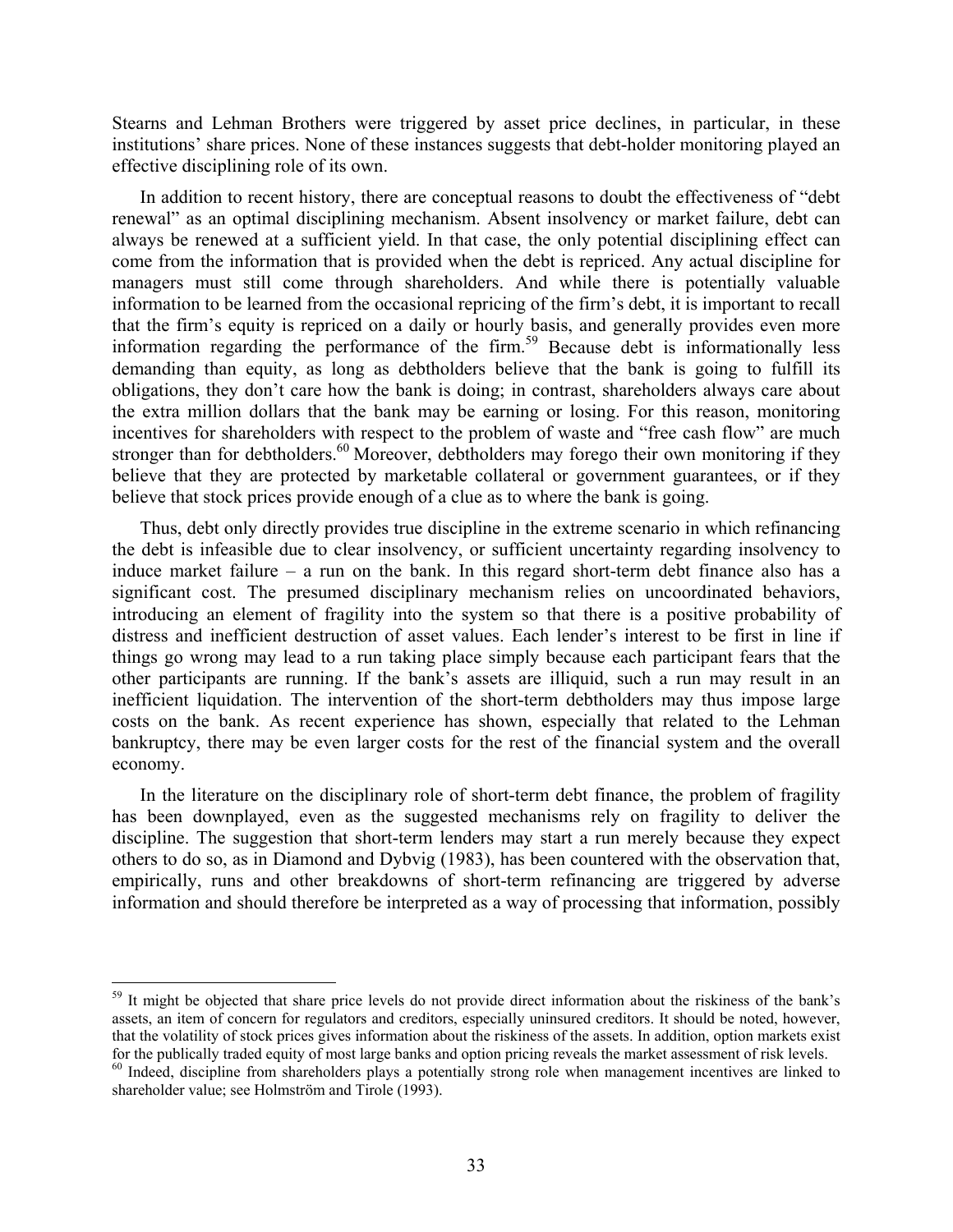even one that is efficient.<sup>61</sup> In this view, fragility may be an unavoidable consequence of the fact that the debtholders' information is noisy. In other words, the possibility that a breakdown of short-term refinancing of a bank may be the result of self-fulfilling prophesies in the strategic interaction between different debtholders is not eliminated when the debtholders' behaviors are driven by their information.<sup>62</sup> Thus, we cannot accept the view that the mechanism of market discipline by short-term debtholders is at all efficient.<sup>63</sup>

It is important to observe that fragility is essential for the disciplining mechanism that shortterm debt is presumed to provide.<sup>64</sup> However, because of the potential inefficiencies involved in fragility, regulators often seek to avoid the socially costly consequences of fragility through bailouts or other subsidies. But while bailouts may be justified ex post, knowing that they are probable ex ante works to undermine any discipline the leverage was intended to provide. Finally, it should be observed that virtually all proposals in the capital regulation share the objective of reducing fragility, thereby in fact undermining any capability, should it exist, for fragility to impose discipline.

In sum, we do not find theoretical or empirical justification for the proposition that high leverage plays a necessary, significant positive role in the governance of large financial institutions. Given that the disciplinary benefits are not apparent, are likely to be small, and potentially can be achieved in other ways, and given the large social costs of highly leveraged and fragile banks, the disciplining argument is in our view not a reason for regulators to avoid imposing high equity capital requirements. Indeed, as we noted in Section 3.1 (and as will be discussed in further detail in Section 7), additional equity can be added to banks' capital structure *on top of existing deposits and any "useful" subordinated debt*. Doing so will further reduce incentives for excessive risk taking on the part of shareholders.

Contrary to the notion that short-term debt disciplines bank managers, the ability of banks to continue borrowing because of a combination of the leverage ratchet effect and the fact that depositors and short-term bank creditors do not impose conditions to prevent repeated borrowing means that the fragility of banks is in fact the result of *lack of discipline.* In other words, the observed high leverage of banks may reflect the leverage ratchet effect discussed in Section 4.3 and the inability of banks to commit to limiting their future borrowing, rather than any benefits that debt finance brings to the resolution of conflicts of interest.

 $61$  For theoretical analyses, see Chari and Jagannathan (1988) and Jacklin and Bhattacharya (1988). For an empirical assessment, see Calomiris and Gorton (1991).

 $62$  For example, the model with multiple debt holders in Calomiris and Kahn (1991) exhibits multiple equilibria, an equilibrium with all depositors running even though information is good, as well as an equilibrium with no depositors running. In some models in which monitoring provides debt holders with private information, the equilibrium is unique, but may be excessively sensitive to the information that is available. However, in the presence of a public signal, such as the bank's stock price, equilibrium in these models may not even be unique, i.e., fragility due to multiple self-fulfilling prophesies may be an issue. See Morris and Shin (1998), Rochet and Vives (2004), Goldstein and Pauzner (2004), C. Hellwig (2002) and Angeletos and Werning (2006).

 $63$  In Rochet and Vives (2004), individual information is noisy and aggregate information is not, but the withdrawal mechanism is ill suited to provide for an efficient use of the aggregate information.

 $<sup>64</sup>$  Fragility is essential to solve the information acquisition free-rider problem among debt holders, because it</sup> provides an incentive to collect information so that they can be first in line when things go wrong, benefitting at the expense of debt holders who are later in line. The lack of co-ordination among creditors that raises the possibility of a run is thus an integral part of the mechanism.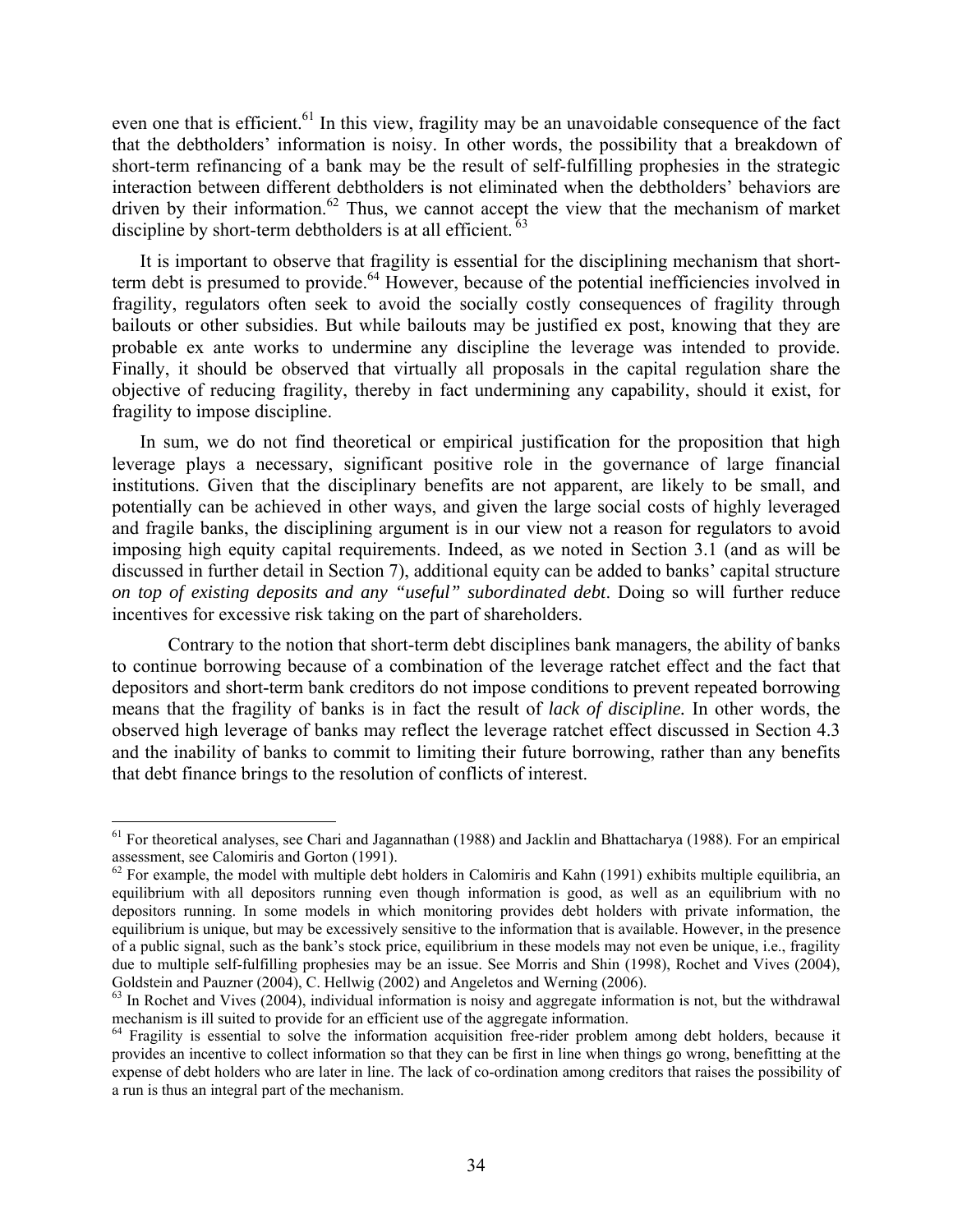## **6. Is Equity Socially Costly because it Might be Undervalued when Issued?**

"The reason equity capital has a higher cost than other sources of funding.... is due to asymmetric information and information dilution costs .... That is, when a bank decides to raise additional equity through a seasoned offer, the market tends to undervalue the issue for the better banks." Bolton and Freixas (2006, p. 830).

**Statement:** "Raising equity is costly because with asymmetric information, investors are unwilling to pay a price equal to what the new shares are worth."

**Assessment:** The statement is false. While the asserted costs may exist for some modes of raising new equity, equity can also be increased by retaining earnings, where problems of asymmetric information do not arise. Alternatively, new shares can be issued through a rights offering, thereby avoiding shareholder losses from under-valuation. Finally, costs associated with information asymmetry are can be reduced if managers have little discretion and must respond to pre-specified regulatory requirements.

The proposition that it is costly to issue new equity, because of information asymmetries is often based on Myers and Majluf (1984). Myers and Majluf consider a situation in which management has better information about a corporation's prospects than market investors, including the corporation's own shareholders. They suggest that management will be reluctant to issue new equity if it believes that the equity is undervalued. If investors realize the adverse selection in issuance, they will pay less for new shares issues so that, in an extreme situation, every corporation, except for the ones with the worst prospects, might refrain from issuing new equity to fund new investments.

This analysis, however, does not establish that asymmetric information makes the use of more equity and less debt funding more costly. The analysis specifically does *not* apply to equity increases achieved by retained earnings. Indeed, the so-called *pecking order theory* of corporate finance that Myers and Majluf establish asserts that retained earnings are a cheaper source of funding than debt because they give rise to *fewer* information problems. In other words, the pecking order does not predict that all firms should be highly levered − to the contrary, it is often used to explain low leverage firms.

Moreover, the negative signal associated with equity issues demonstrated by Myers-Majluf can be avoided by eliminating managerial discretion over the additional funding.<sup>65</sup> If increased equity requirements are accompanied by regulation mandating that all banks issue new equity at a pre-specified schedule, the "stigma" associated with equity issuance would be removed. In this case, the market would value shares according to some average over the different possibilities, and the result would be that some shareholders find the new equity to be dilutive and others

<u>.</u>

 $65$  Recall that in the original implementation of the Troubled Asset Relief Program (TARP) in 2009, the government did not give large banks the choice of whether to accept government investment or not, so as to mute any information that might be gleaned from the choices made by the banks.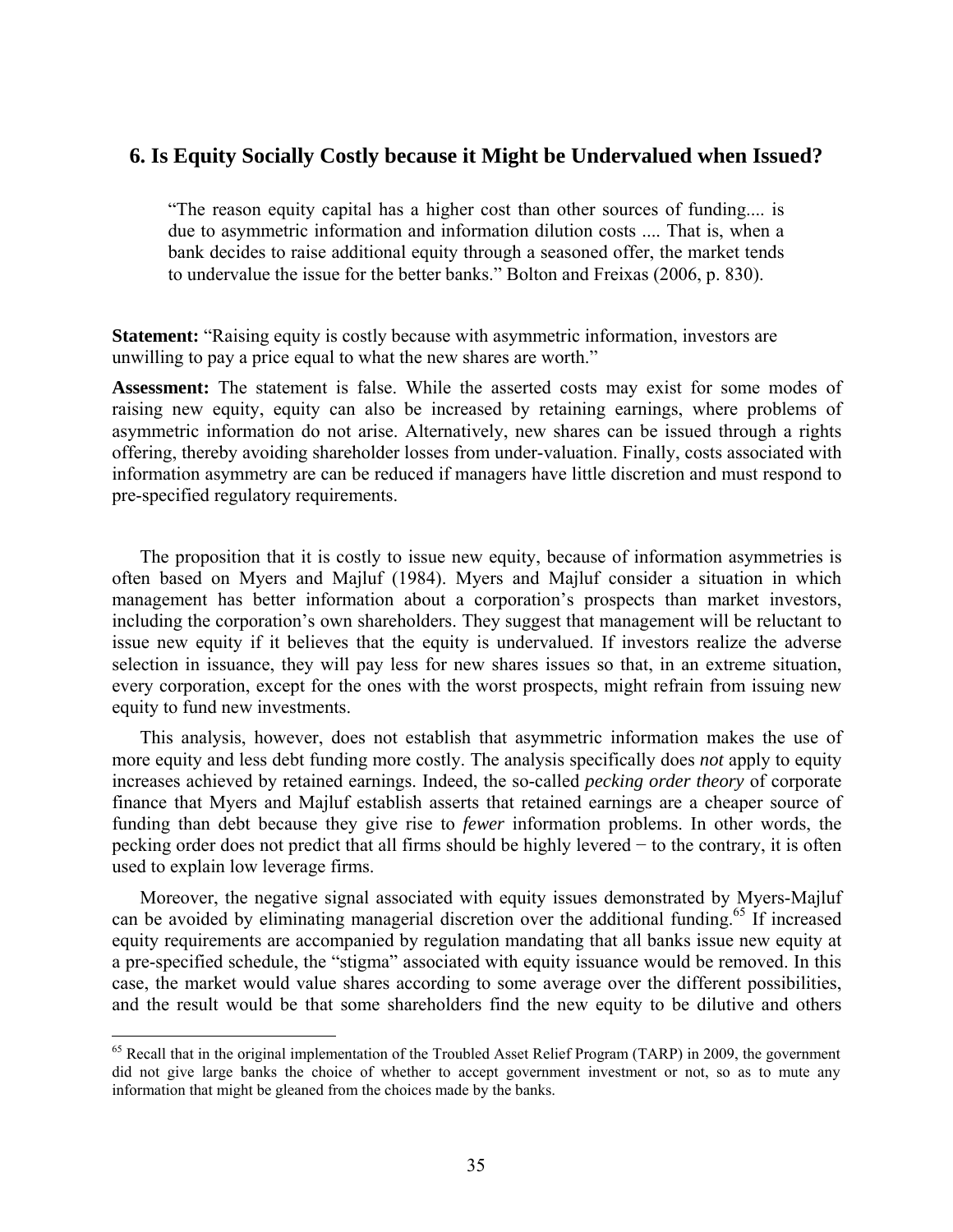would welcome the fact that the shares were sold for a good price; that is, undervalued banks would subsidize overvalued banks. The observation by Myers and Majluf (1984) that managers may be reluctant to issue new equity if they believe it is undervalued is therefore not the same as the statement that a funding mix with more debt raises total costs to firms or to society.

Finally, even for an individual firm, the Myers-Majluf cost of equity can be avoided by issuing shares through a rights offering. In this case, even if the shares are under-valued when issued, the gain from purchasing those shares will flow to the firm's own shareholders and will therefore offset any dilution of their existing shares.

That said we should recall that, as discussed in Section 4.3 and in Admati et al. (2013), reducing leverage will be resisted by existing shareholders (and managers working on their behalf) whether or not new equity is issued. This resistance, however, is not due to issues of asymmetric information but to issues of redistribution between shareholders and creditors (or tax payers). Most importantly, the cost to shareholders is entirely a private cost based on being able to benefit at the expense of creditors or taxpayers when there is less equity in the mix. Thus, it does not establish any *social* cost to increased equity requirements.

An important to observation is that if banks were better capitalized, they would tend to have more retained earnings available to fund new investments, since they would be required to pay out less in interest payments. With more earnings, banks could expand lending activity more rapidly without the need to raise external capital, which might involve issuing undervalued securities. Not only will better capitalized banks have less to pay out in required interest payments, they will also have reduced incentives to pay large dividends. This is because the more highly leveraged a bank is, the more the equity holders gain (at the expense of debtholders or those guaranteeing the debt) from a given cash payout to equity.<sup>66</sup> The lowered incentives to pay dividends in better capitalized banks will lead to more retained earnings.

Note also that if a bank does issue equity, the cost associated with any underpricing of equity is likely to be lower when a bank has more equity. As we have shown in Section 3, with lower leverage, the sensitivity of the value of equity to the value of the bank's underlying assets is smaller. Thus, if investors undervalue a bank's assets, the underpricing of its equity will be lower in percentage terms when the bank has more existing equity than in the case where it is highly leveraged. In that sense, managers and equity holders of better capitalized banks would find that the cost of raising external funds are not as significant as they would be if the bank were highly leveraged. $67$ 

<sup>&</sup>lt;sup>66</sup> In our view (and in the view of many others), the U.S. government should not have allowed large banks to continue paying dividends while at the same time providing TARP funds to recapitalize these institutions and encourage lending. Banks in England, by contrast, were forbidden from paying dividends during this period.

 $67$  More precisely, for a given dollar amount of equity raised, the cost from underpricing will be lower with higher capital. If the bank raises both equity and debt in the same proportion as its original capital structure, then the cost from underpricing will be independent of capital structure.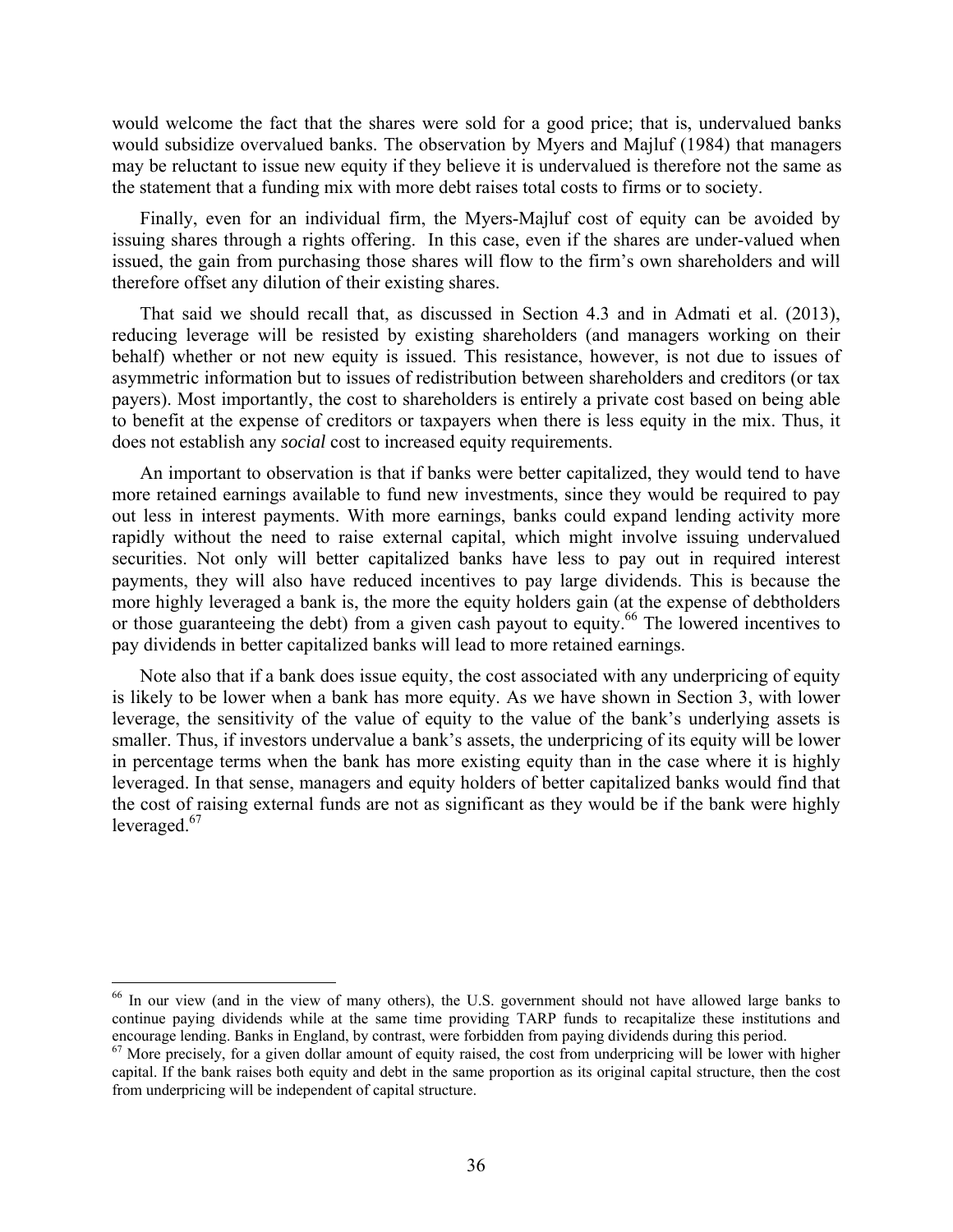## **7. Increased Bank Equity, Liquidity and the Big Picture**

"Creation of information-insensitive debt is the function of the banking system." Gorton (2010 p. 27).

 "High bank leverage is the natural (distortion-free) result of intermediation focused on liquid-claim production." DeAngelo and Stulz (2013 p. 2).

**Statement:** "Bank debt is valuable because it is highly liquid and informationally insensitive."

**Assessment:** The liquidity properties of bank debt and its "information insensitivity" — the term used by Gorton  $(2010)$  to capture the benefits of liquidity — are very useful properties. However, this does *not* imply that it is socially beneficial for a bank to be highly leveraged. In fact, when a bank is highly leveraged, the lack of a significant equity buffer can cause the informational sensitivity of the debt to increase, thus harming its liquidity. Therefore, higher equity requirements *benefit* rather than interfere with liquidity provision.

The value of a security depends on the cash flows that it is expected to pay. These payments depend on the nature of the security's claims and on the issuer's ability and willingness to pay. The latter in turn depend on the issuer's assets and the returns they generate. If the payments to a security holder are highly sensitive to changes in the issuer's earnings or the value of the assets the issuer holds, any assessment of the security will require a lot of information about the issuer and his assets, making the security *informationally sensitive*. By contrast, if payments are insensitive to changes in the issuer's earnings or the value of the assets it holds, the assessment will not require a lot of information and in this case the security is considered *informationally insensitive*.

Debt is informationally insensitive if the possibility of default is remote. *In the absence of default*, the debtholder will receive the amount he is owed, regardless of what the issuer's earnings are. This information insensitivity can make debt a liquid asset. If the holder of the debt security needs to raise cash, he can easily sell it for its full value because the prospective acquirer knows this value. In particular, prospective acquirers need not be concerned that the seller is using superior information to take advantage of them.<sup>68</sup> Debt can also be liquid because it is very short-term, and the debtholder can pull his money out, by making a withdrawal or refusing to renew a loan.

<sup>&</sup>lt;sup>68</sup> See DeMarzo and Duffie (1999) for a formal model showing debt is an optimal ex-ante security design that minimizes ex-post liquidity costs for an informed seller. DeMarzo, Kremer, and Skrzypacz (2005) establish a similar result in the context of informed and competing buyers. The intuition for these results is that debt's payoff depends on the lowest cash flow realizations, whose likelihood is least impacted by new information. A related argument for the efficiency of debt is based on costly state verification, as debt minimizes expected verification costs; see Townsend (1979), Gale and Hellwig (1985). In both cases, the stipulation of a fixed payment that is to be made whenever it is feasible to do so, keeps the dependence of the security holder's claims on the issuer's earnings to the very minimum that cannot be avoided because in some eventualities, the issuer is actually unable to pay. These models, however, do not capture all of the important issues that must be considered in determining how financial institutions should be funded.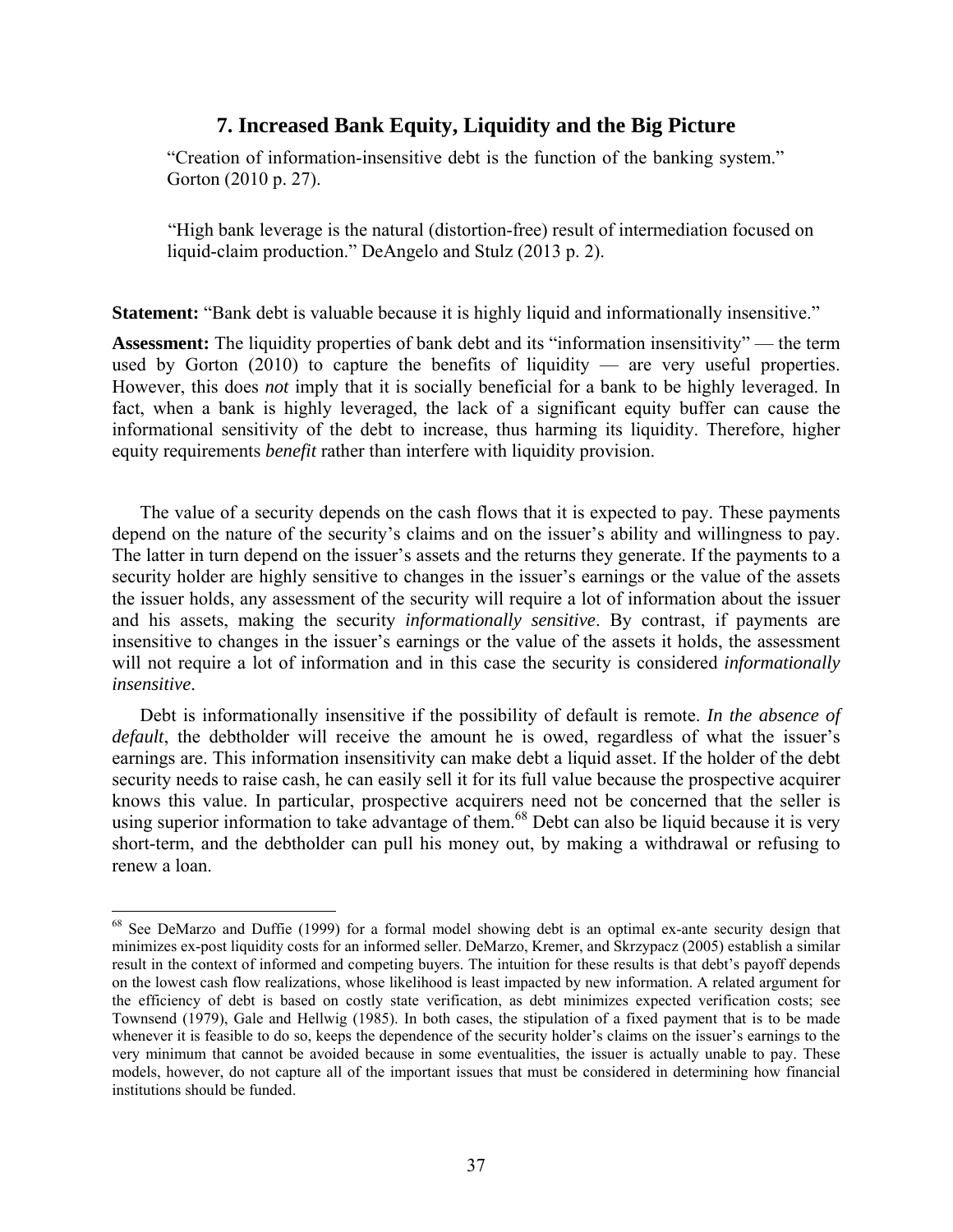Information insensitivity breaks down, however, and liquidity may freeze when there is a significant prospect of default. In this case, investors must worry whether the issuer's earnings will be sufficient to service the debt. Such worries may lead to the debt security being illiquid, i.e., prospective buyers are so worried that a seller might have superior information that they are unwilling to buy the security at the price at which the seller would be willing to sell it.<sup>69</sup> Similarly, short-term debt, such as uninsured deposits, stop being liquid when the bank goes into bankruptcy and all claims are frozen.<sup>70</sup>

Some authors see the role of banks in the economy as that of transforming informationally sensitive and therefore illiquid loans made to various borrowers into informationally insensitive and therefore liquid claims that are eagerly demanded by final investors. Gorton (2010) stresses the welfare-enhancing effects of liquidity creation. DeAngelo and Stulz (2013) stress the profitability of liquidity creation for banks and argue that, to maximize the benefits from liquidity creation, banks should fund only by liquid claims such as deposits.<sup>71</sup> In their view, higher equity requirements for banks are considered undesirable because such requirements impose a constraint on the creation of liquid debt by banks.

There are three problems with this view, however. First, no account is given of the costs associated with liquidity creation. Many services that are associated with deposits, such as ATMs or payments, require real resources. Once these real resource costs are taken into account, efficient deposit levels are likely to be bounded, and, above a certain level, savings are likely to exceed efficient deposit levels. Banks, as well as other firms, will then choose to fund with other securities, such as shares and bonds, in addition to deposits. In that situation, there is no reason why a higher equity requirement should come at the expense of deposits and other liquid claims. $^{72}$ 

Second, no account is given of the potentially liquidity-enhancing role of equity in a world of uncertainty. While claiming that they allow for uncertainty, DeAngelo and Stulz (2013) provide a formal analysis only for the case of certainty. With uncertainty, there is a chance that the bank will not be able to fulfill its obligations to the holders of deposits and other presumably liquid

1

 $69$  According to Gorton (2010), this is precisely what happened in the markets for mortgage-backed securities in the summer of 2007.

 $70$  Even when there is a non-negligible prospect of default, it is still the case that, among all the conceivable claims that might be issued to outside investors, debt is the one that is least informationally sensitive. Dang, Gorton, and Holmström (2012) argue that, since any other security that might be issued would be more likely to induce securities markets to break down because of adverse selection, debt finance is socially desirable. The notion of market breakdown here is a version of Akerlof's (1970) famous "lemons problem."

 $71$  As pointed out in Hellwig (2013), DeAngelo and Stulz (2013) suffers from a failure to provide an analysis of equilibrium as opposed to an analysis of bank optimization at parametrically given price constellations. The price constellations they use for studying bank optimization are incompatible with competitive equilibrium; they neglect the possibility that the benefits from liquidity creation by banks may be appropriated by investors (or by the borrowers whose debts provide the backing for these claims) rather than by the banks themselves. The paper is in conflict with the basic insight from elementary microeconomics that, in competitive markets, producers appropriate producers' surplus and do not draw any immediate profits from the benefits they provide to their clients.

 $72$  For a version of the DeAngelo and Stulz model without uncertainty, Hellwig (2013) shows that the all-depositfinance solution of DeAngelo and Stulz is an equilibrium if savings are small enough so that if all savings are placed into deposits, the marginal liquidity benefits of additional deposits exceed the marginal costs. If savings are larger, deposits are fixed at the efficient level and the excess savings go into shares and bonds, with a version of the Modigliani-Miller argument implying that the equilibrium mix of the two is indeterminate.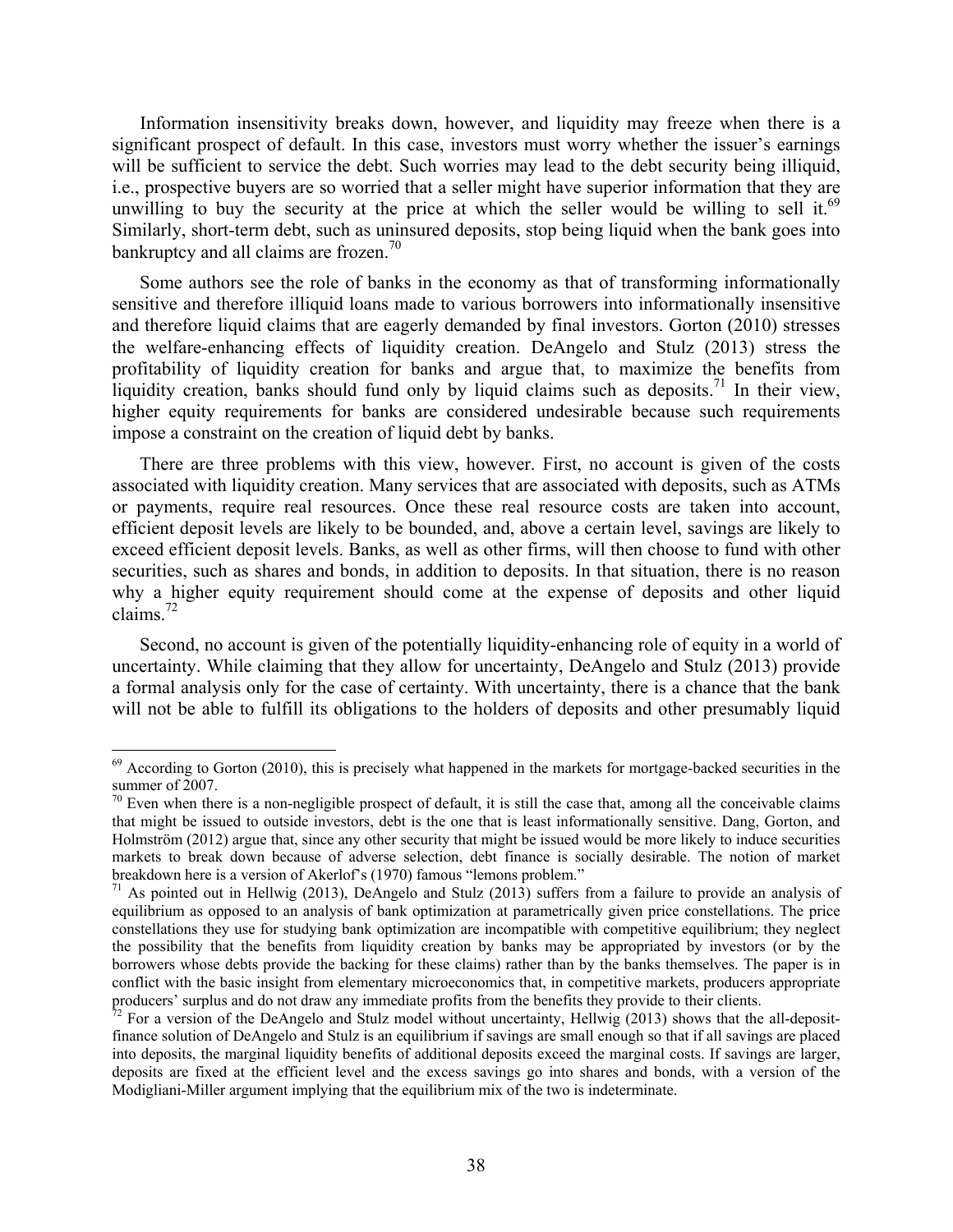claims. In that case, these claims will cease to be liquid. They may be frozen in bankruptcy procedures (without deposit insurance), or they may become unsalable because potential buyers are afraid that a seller with superior information might be taking advantage of them. When there is a risk of default, debt, which is in principle informationally insensitive, may become informationally *sensitive* and illiquid. Such problems are less likely to arise if the bank has more equity. Because the additional equity provides for greater loss absorption capacity, the set of outcomes where liquid claims become illiquid is reduced.73

Third, no account is given of the potential for self-deception in the creation, marketing, and acquisition of "liquid" debt. According to Gorton (2010), the development and expansion of securitization, as well as the expansion of the so-called shadow banking system that engaged in this business were socially useful because they served to meet the large demand for such securities, more precisely for the benefits that investors would derive from the high liquidity of these securities.

We see strong reasons, however, to question the social value of much of this debt creation.<sup>74</sup> As we pointed out in Hellwig (2009), the misalignment of incentives in mortgage origination and securitization that was induced by limited liability induced significant social costs; the problems were exacerbated because the banks that invested in mortgage-backed securities counted on being *too big to fail* and therefore did not properly watch the risks in these securities. Some of the presumed "need" for liquidity was actually due to regulation rather than economic fundamentals. Securities that were tradable in markets that were deemed to be liquid went at a premium because, under the model-based approach to capital regulation, they did not require much equity backing. Securities that were held through institutions in the shadow banking system did not require any equity backing at all; with financing coming through asset-backed commercial paper the easy salability of the assets seemed to provide sufficient insurance against refinancing risks. However, the high liquidity of these securities disappeared almost overnight when markets froze in August 2007. The systemic implications that were created by this fragility had altogether been neglected by the participants and do not much figure in the literature on liquidity creation by financial institutions.

<u>.</u>

 $^{73}$  For a model with uncertainty, Hellwig (2013) shows that efficient liquidity provision in fact requires some funding by equity. In the simple model considered, the chosen equity ratio maximizes the *expected* value of liquidity benefits from deposits. This outcome is implemented without regulation if and only if the bank at the time when funding contracts are written can commit to the actions that it will take in all future states of the world. If there are limits to such commitments and marginal funding decisions are influenced by debt overhang, a *laissez faire* regime will result in excessive bank indebtedness and an excessive incidence of bank defaults and debt illiquidity; in this setting, regulatory requirements asking for higher bank equity will actually improve liquidity provision by banks.

 $74$  The demand for the deposits and informationally-insensitive securities issued by a bank depends in part on the yield that the bank offers on these securities. Because banks can obtain subsidies through increasing leverage and capturing the benefits from implicit guarantees, they potentially are able to offer higher yields on deposits and informationally-insensitive debt than they would have been able to offer without these subsidies. Doing so would increase the demand for deposits and informationally-insensitive securities beyond what it would be without these subsidies. Any evaluation of demand-driven explanations for the growth of the shadow banking system must take into account the subsidies banks received and the incentives banks had to increase leverage. Considerations such as these are consistent with supply-driven factors driving the expansion. As Acharya and Richardson (2010) discuss, much of the activities in the shadow banking system can be explained by attempts to evade capital regulation and avoid deposit insurance fees. For an attempt to "size" the repo markets through the crisis, see Krishnamurthy, Nagel and Orlov (2011).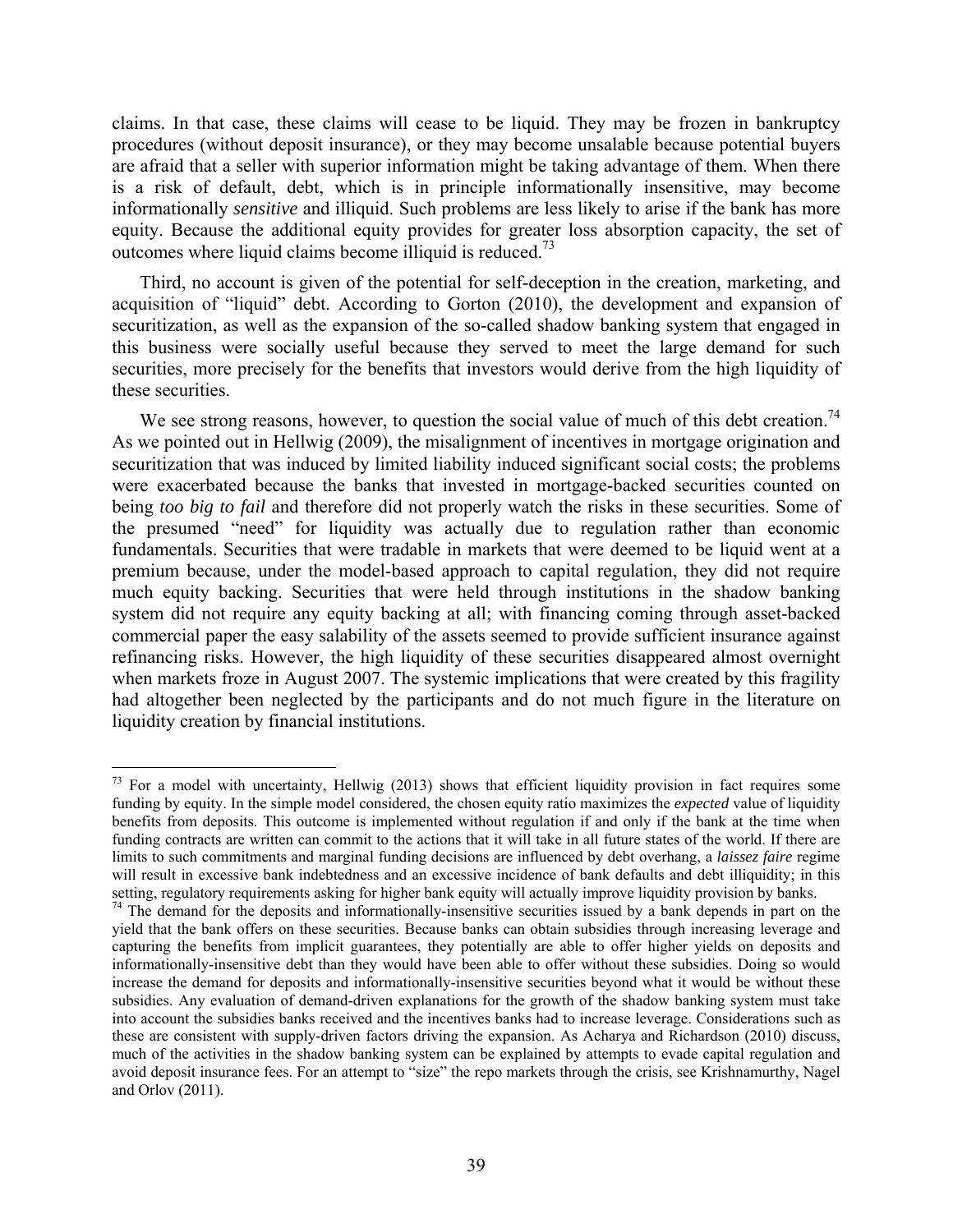Even if the economy has a great need for deposits and other forms of informationallyinsensitive debt, there is no reason why higher equity requirements should prevent banks from serving this need and providing the socially optimal amount of deposits and informationallyinsensitive debt. Recall that in Section 3.1 we showed that banks need not change their deposit base or the amount of debt they have issued in response to an increase in equity requirements. Higher equity requirements can be met with no change in the banks' liabilities in Balance Sheet C of Figure 1. A transition from the original balance sheet to Balance Sheet C involves issuing new equity and using the proceeds to purchase additional assets such as marketable securities.<sup>75</sup>

One concern one might have in using the Balance Sheet C approach is that it might be costly or inefficient for banks to hold large positions of marketable securities that are unrelated to their core business. Among non-financial firms, however, it is common to hold cash and marketable securities.<sup>76</sup>

The fact that they do so indicates that, at least for them, the private benefits of holding these reserves exceed the costs. If holding cushions is feasible for these non-financial firms, why can't leveraged banks also have cushions simply for the purpose of backing up their substantial debt obligations? Surely the concern that holding such securities is unrelated to core business is much less compelling for banks than for non-financial firms.

From the perspective of the overall economy, one might ask whether, economically, it makes sense for banks to issue equity in order to hold marketable securities and thus to "intermediate" the holdings of securities in the economy. Doesn't this reallocation distort the structure of the overall financial system? Figure 4 illustrates the implications of expanding the bank's balance sheet using newly issued equity to acquire marketable securities.

The left hand side of Figure 4 depicts in a simple way how assets are held in the economy. Ultimately investors (households) hold claim to all of the assets in the economy, either directly or indirectly through intermediaries. In the figure we take the banking sector to be comprised of intermediaries who provide informationally-insensitive debt through deposits and other liquid liabilities. The banking sector holds claims on some of the economy's assets (assets which we label "C" and consist, for example, of business loans and residential and commercial mortgages) and finances these holdings by issuing equity claims and debt claims (deposits and other "liquid debt"), all of which are ultimately held by investors. Other intermediaries, such as mutual funds, ETF's, private equity funds, and hedge funds, give investors indirect claims on assets but do not do so in a way that creates low-risk, informationally-insensitive claims. The assets labeled "A" are held indirectly by investors through these types of intermediaries. Finally, some assets (those labeled "B") are held directly by investors.

 $75$  There are two possible counterarguments. First, it might be argued that, if all savings in the economy are invested in deposits, there is no room for anything else. This statement is only true in a very special model with very special assumptions, but is not robust with respect to changes that would make the model more realistic. Second, if there is excess capacity in the market and banks are unprofitable, they may be unable to raise equity. In this case, however, the liquidity of bank liabilities must rely on a prospect of government support in case of difficulties. Such support may be unavoidable in a crisis but is highly problematic because it serves to perpetuate the excess capacity problem that is causing the crisis.

<sup>&</sup>lt;sup>76</sup> For example, in 2010, cash and marketable securities accounted for more than 10% of total assets for companies such as Apple, Cisco Systems, Google, Intel, and Microsoft. DeAngelo and Stulz (2013) simply *assume* that an exogenous cost associated with the scale of the bank's assets which makes Balance Sheet C costly.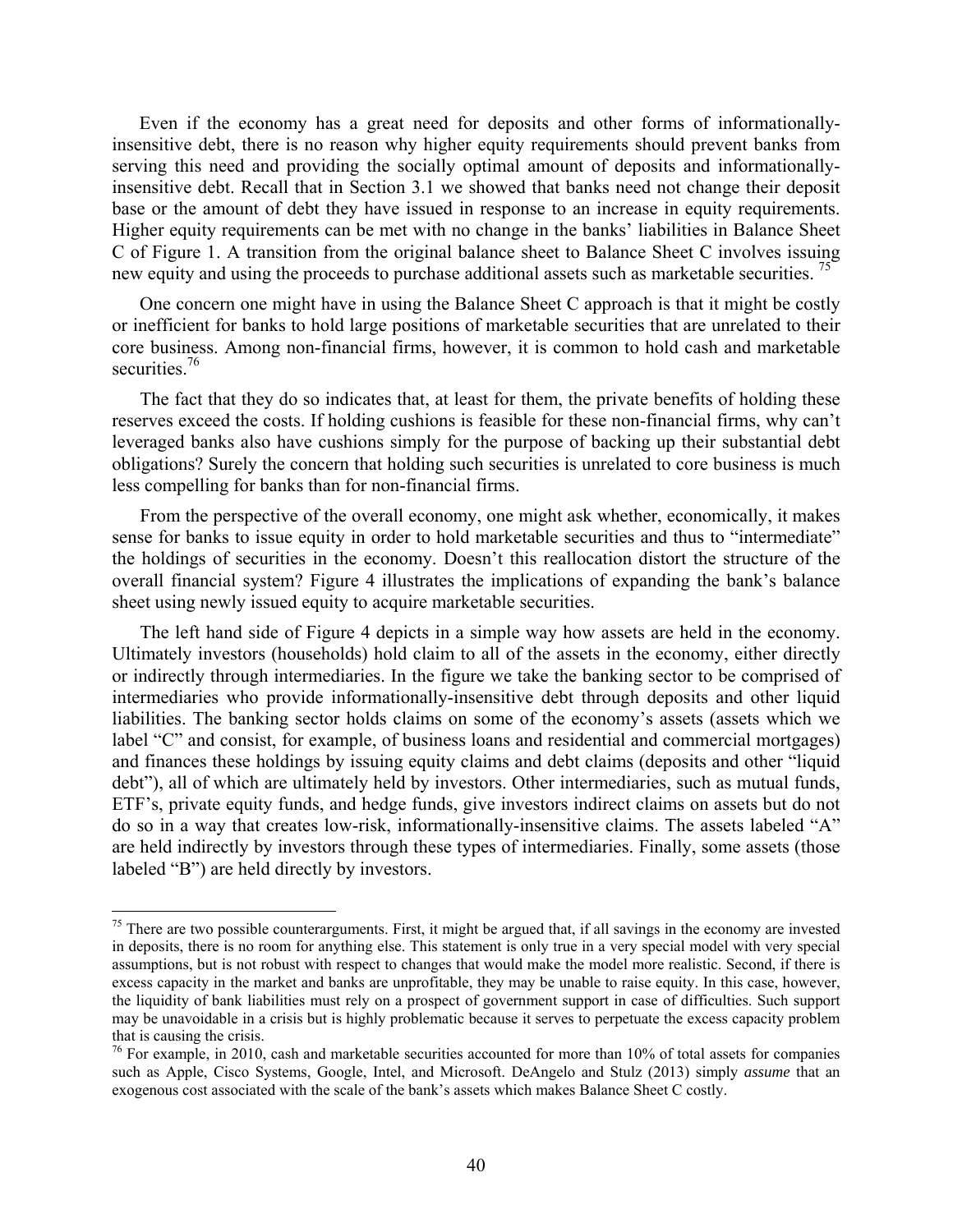

**Figure 4: Asset holdings under current and increased capital requirements.** 

Now consider what happens if equity requirements are increased. Banks can continue to provide the same dollar amount of informationally-insensitive debt and deposits and, at the same time, meet the higher capital requirements by issuing equity and buying marketable securities (some combination of securities found in "A" and "B"). If the bank issues more equity to buy marketable securities, there is not necessarily any effect on the aggregate assets – or the aggregate production activities – in the economy. Some of the assets that investors held either directly or through other intermediaries are now held by investors through their holdings of claims on banks. Ultimately, directly or indirectly, all securities, representing claims against all assets in the economy, are held by final investors. The effect of moving from the left-hand side to the right-hand side of Figure 4 is simply to arrange the claims in a different way. Aggregate asset allocations in the economy and productive activities need not be affected. In the context of the entire economic system, expanding banks' balance sheets in this way should not change, and in particular should not prevent, the undertaking of any and all productive activities, and it also does not need to affect the risk-return profile of the holdings of individual and institutional investors. Those who hold diversified portfolios of assets still have access to the same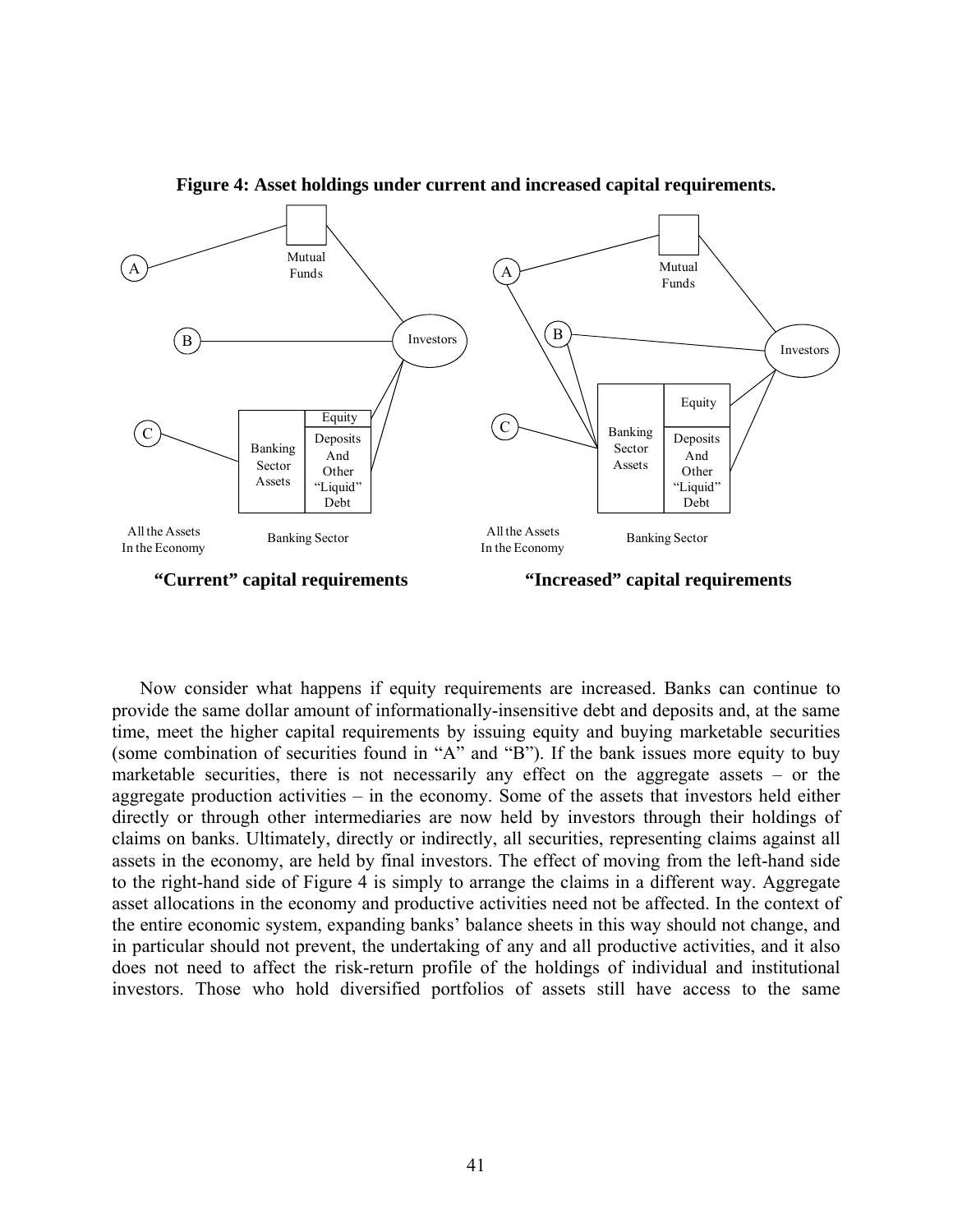combinations of risk and return, and the riskiness of bank equity, as modified by additional holdings, can be taken into account.<sup>77</sup>

There are, however, two major benefits of the right hand side of the figure 4 over the left hand side. First, the equity cushion of the banking sector is larger on the right hand side than it is on the left. Effectively this has redistributed liability in a crisis away from the government and its taxpayers and toward bank equity holders. In doing so it has reduced systemic risk and reduced the incentives for excessive risk taking.78 Second, as we discussed above in Section 5.1, increasing equity and lowering leverage makes debt that banks issue *more* informationallyinsensitive. Because of the larger equity cushion, the bank debt on the RHS of figure 4 is, everything else being equal, more liquid and more "informationally-insensitive" than the bank debt on the LHS of figure 4.

One might ask what types of securities would banks be able to purchase if they needed to add cushions but do not have valuable loans to make. To answer this question note that between January 2008 and August 2010, the outstanding U.S. treasury debt held by the public increased by \$2.4 trillion. This increase alone represents almost 20% of the total value of assets held by U.S. commercial banks, which is approximately \$12 trillion. These new assets, among others, could be used to increase banks' equity by as much as 16.6%. The use of marketable securities to increase the equity cushion of banks, however, does not require that all or even most of these securities be completely liquid or "safe." The addition of any security to the bank's balance sheet acquired using the proceeds of an equity issuance decreases systemic risk.

One objection to the approach taken above is that the expansion of the balance sheets of the banking sector through Balance Sheet C, while it reduces leverage, also increases the size of banks, at least if we measure size by total assets. In light of the problems caused by banks that are "too big to fail," many have called for reducing the size of banks.<sup>79</sup> The optimal size of banks, and the extent of scale economies in this sector, is a topic of great controversy. If scale economies justify the existence of very large banks, then making the large banks safer by reducing their leverage is of critical importance. The increase in size brought about by Balance Sheet C is then justified because it reduces fragility and systemic risk. However, nothing we said above requires that any *individual* bank be large or that the industry be highly concentrated. Indeed, large banks can be split up into smaller banks, each of which could meet equity requirements through Balance Sheet C in a way that preserves the aggregate levels of lending and liquidity provision.<sup>80</sup>

Our discussion up to this point has been exclusively focused on the costs and benefits of increasing the equity capital requirements of banks. Another important regulatory issue concerns

 $77$  To the extent that bank equity becomes less risky, those who would like to take on additional risk can create leverage by buying on margin, trading options in an exchange, etc.

 $78$  In a potential crisis situation, some of the value of the marketable securities acquired by the banks (assets in the "A" and B" groups) is received not by the banks' shareholders but by their creditors. The loss is borne by shareholders. From a social perspective, such an outcome is much better than a default that would have severe repercussions for the rest of the financial system. In addition, the fact that the loss is borne by the shareholders and not by creditors and the government reduces ex ante risk shifting incentives.

 $79$  See, for example, Johnson and Kwak (2010).

<sup>&</sup>lt;sup>80</sup> We envision Balance Sheet C as a way to effect the transition to higher equity requirements. As the banking sector grows organically, banks can sell the marketable assets they acquired to finance new, socially valuable loans.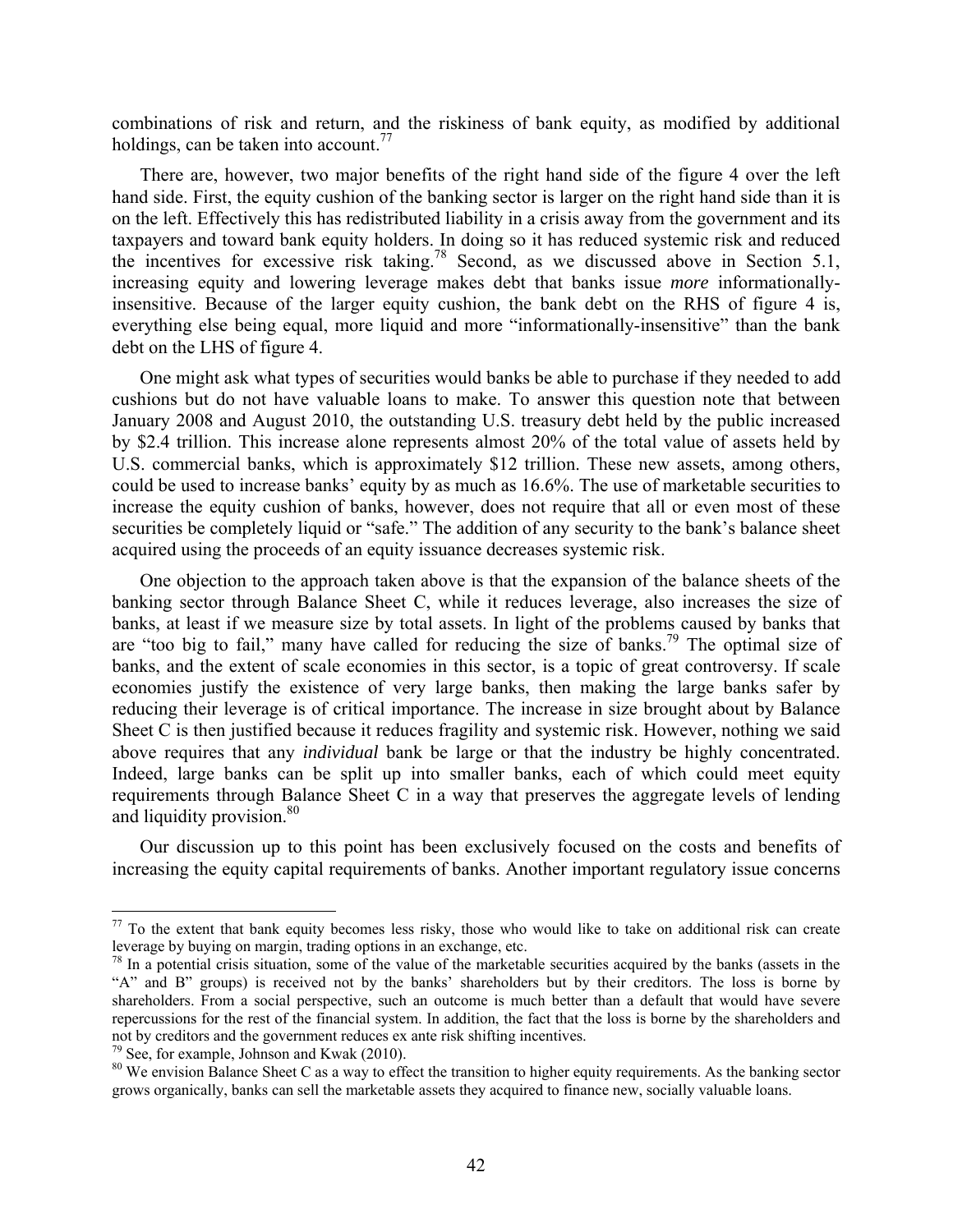liquidity requirements for banks. A full discussion of liquidity requirements is beyond the scope of this paper, but it is useful to make a few observations about liquidity in the context of our analysis of increased equity requirements. Much of the focus on liquidity needs of banks is related to the fragility associated with highly-leveraged banks that rely on short-term funding. Liquidity problems arise when short-term funding is not renewed and banks may be forced to sell assets on short notice. Liquidity is important because a liquidity crisis can lead to distress for banks that are technically solvent. For such banks a significant "reserve" of liquid assets may be prudent. Liquidity reserves become less important when banks are much better capitalized. First, even if a bank uses short-term funding, the scenarios that require liquidity (e.g. a run on the bank) become less likely when the bank is better capitalized. Second, if the bank is better capitalized, the central bank or "lender of last resort" has less reason to worry that a liquidity crisis is actually a solvency crisis. Increased equity capital thus ultimately lowers the cost of central banks providing liquidity backstops.

While we have argued that the social costs of banks using more equity to fund their operations are very small, to the extent that liquidity requirements force banks to hold cash in reserve, they would impose the opportunity cost of not receiving a higher return on those funds. Holding excessive amounts of cash, or other liquid assets whose return is low because of a liquidity premium, relative to the bank's liquidity needs is costly because the bank pays an unnecessary liquidity premium. This inefficiency can be interpreted as a social cost.<sup>81</sup> As discussed above, however, additional equity need not be invested in cash, and it can either be put into profitable lending or invested in marketable securities that earn market-determined returns. Because increased equity requirements can potentially reduce the need for liquidity, they may provide an additional benefit of reducing the total cost associated with the need to maintain liquidity.

# **8. Why Common Equity Dominates Subordinated Debt and Hybrid Securities**

"We recommend support for a new regulatory hybrid security that will expedite the recapitalization of banks. This instrument resembles long-term debt in normal times, but converts to equity when the financial system and the issuing bank are both under financial stress." French et al (2010 p. 86).

**Statement:** "To make sure banks recapitalize when they and the financial system are distressed, it is best that they issue long-term debt that converts to equity when needed."

Assessment: Hybrid securities such as contingent convertibles can be used to force a recapitalization that would otherwise be resisted by shareholders. Capitalizing the bank up front with equity, however, would provide the same protection without the need for an ex post trigger.

<sup>&</sup>lt;sup>81</sup> For a formal treatment of the costs of inefficient holdings of liquid assets and the role of public liquidity provision, see Bolton, Santos and Scheinkman (2010)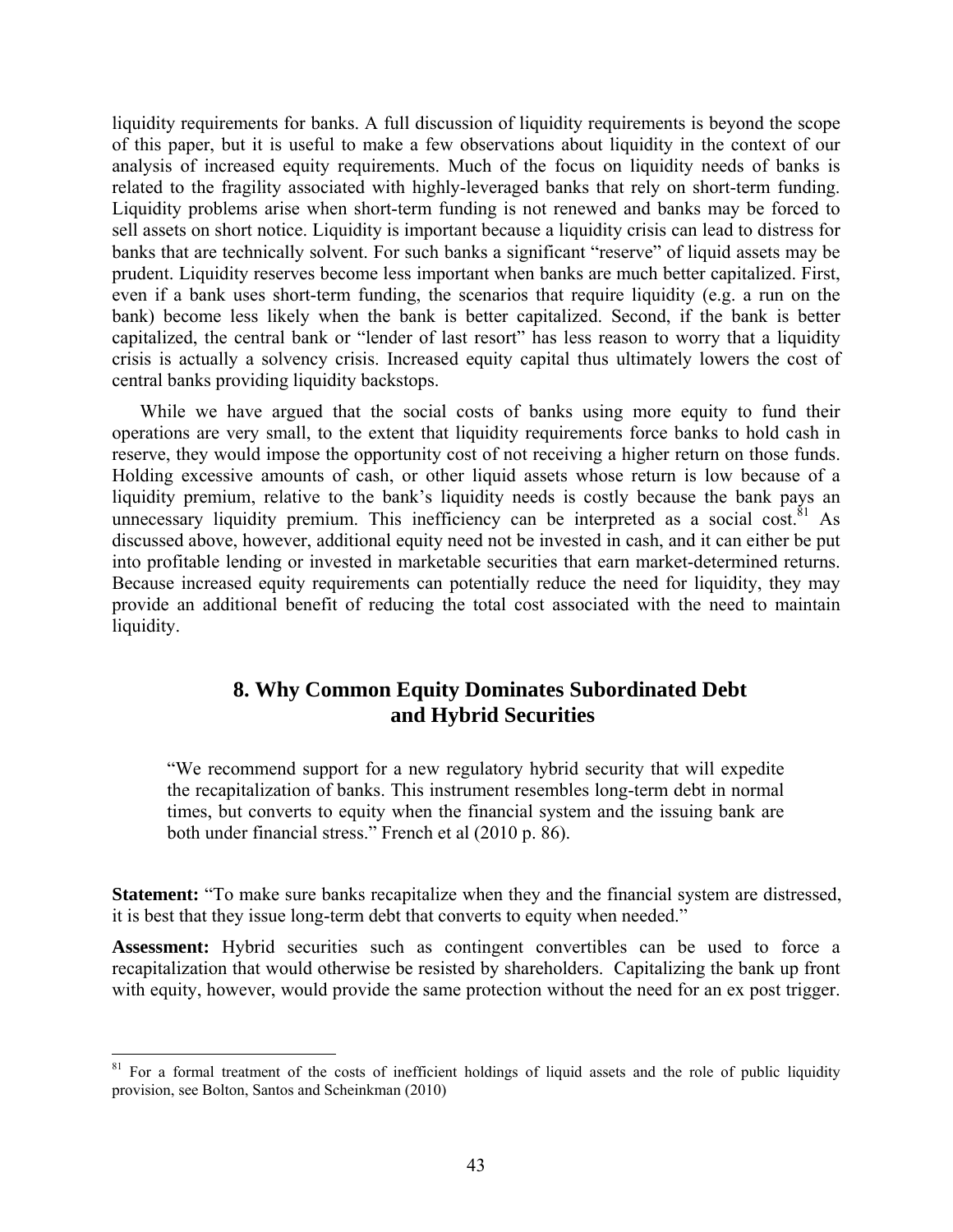Equity has the additional advantages of not distorting lending decisions due to debt overhang, trading in well-established liquid market, and being easy to renew via rights offerings.

Whereas our discussion so far has focused on equity and debt, in practice corporations issue many different kinds of debt, as well as securities that have some features of debt and some features of equity, so-called hybrid securities. For example, preferred stock has features of equity in that its holders may not have any claims to dividends if the corporation does not earn a profit, but it also has features of debt in that, for up to some specified amounts, payouts to holders of preferred stocks have priority over payouts to shareholders.<sup>82</sup> Similarly, certain types of "hybrid" subordinated debt have contingency clauses stipulating a cut or a delay of payments if the bank is making losses.

Bank capital regulation has a long tradition of treating such hybrid securities as a form of "regulatory capital" on the basis that they can, in principle, absorb losses. The 8% "capital requirement" in the original Basel Accord in 1988 did not actually refer to common equity, but required a minimum of 2% in common equity, a total of 4% in common equity and certain hybrids with indefinite maturities ("Tier 1 capital"), and a total of 8% in common equity and certain hybrids with either indefinite or very long maturities ("Tier 2 capital").

In the recent financial crisis, the holders of hybrid securities (and, of course, also senior creditors) of many banks were bailed out and paid in full without suffering any losses.  $83$  In many cases, even shareholders were spared from full liability for losses. In reaction to this experience, the new Basel Accord ("Basel III") has tightened capital requirements so that banks now have to use common equity equal to 7% of their (risk-weighted) assets, up from the previous 2%. Moreover, many hybrids are no longer recognized as regulatory capital.

At the same time, there has been growing enthusiasm for new forms of hybrid securities, called contingent convertible securities also known as contingent capital or "co-cos. These are debt securities that convert to something else if a triggering event occurs, e.g., if the bank's share price reaches a specified conversion level, or if the supervisors call for conversion. Conversion might be into shares, at a predetermined price; conversion might also involve a complete writedown.<sup>84</sup>

Proposals for regulatory requirements involving such securities have been made by Flannery (2005), French et al., (2010), and Calomiris and Herring (2012)). Such proposals have been taken up by Switzerland and by the UK's Independent Commission on Banking.<sup>85</sup> Related

<sup>83</sup> See Basel Committee on Banking Supervision (2009)

1

 $82$  So-called "silent participations", which are popular on the European continent and have been much used in connection with government bailouts in the crisis, have a similar position between debt and equity.

<sup>&</sup>lt;sup>84</sup> Debt securities that are converted into shares when the trigger is pulled have been issued by Credit Suisse, debt securities that are written down have been issued by UBS.

<sup>&</sup>lt;sup>85</sup> The European Union's Liikanen Commission has made a similar proposal, which however refers to mandatory conversions or writedowns in resolution. The point of this proposal is to require such securities to be held outside the banking sector so that there are no (?) systemic repercussions to be feared from the conversion imposing losses on investors. By having special "bail-innable securities", presumably the need for bailout funding in resolution is reduced.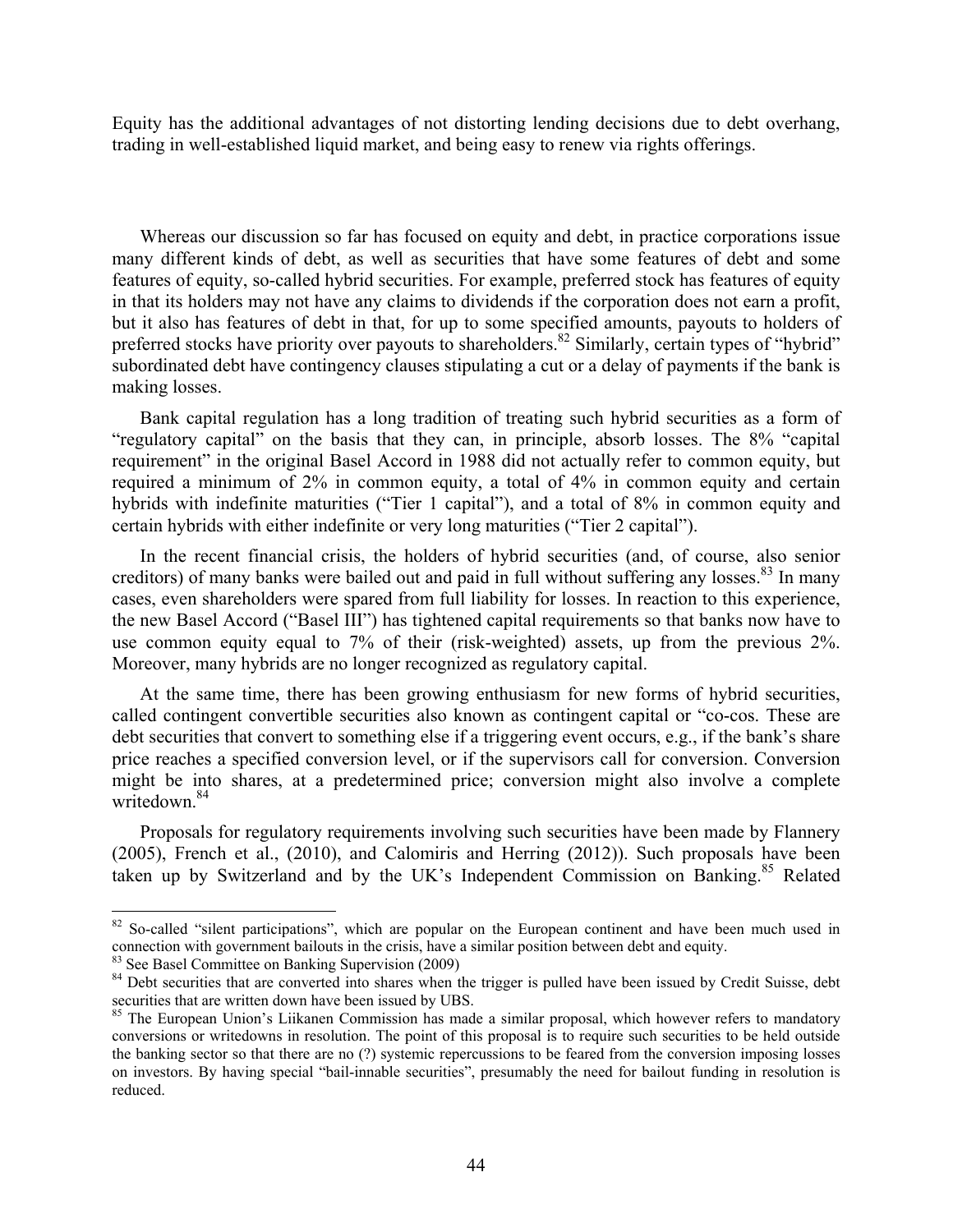proposals for contingent mandatory write downs or conversion of debt to equity have also been termed "bail-in" and there have been other variations proposed. Some of them try to avoid getting to the point of insolvency by triggering conversion or capitalization at an earlier point.<sup>86</sup>

These proposals are usually justified on the grounds that such securities are better than debt because they provide for additional loss absorption, automatic recapitalization or expedited resolution if the bank is in difficulties. The question is why this capacity should not be coming in the form of equity. What, if anything, is gained by having complicated debt-like securities instead of equity?

Typical answers to this question point to the resistance of the industry against higher equity requirements, to the difficulties of raising additional equity, and to the costs of doing so. These concerns involve arguments that we have dealt with in Sections 3-6. In determining regulations concerning the proper funding mix *ex ante* perspective should be taken, with a view to how the choice between straight debt, hybrid securities and equity would affect the banks' funding costs, governance, lending, etc. For any such assessment, our analysis above is relevant. Specifically, except for the wedge between decision makers' private costs and social costs, and in the absence of other frictions, a funding mix that relies on equity for loss absorption is *not* more "expensive" than one that allows for hybrid securities to provide some loss absorption.

To see this point, consider Figure 5, which compares cushions involving the use of contingent capital to those using only equity. The top panel illustrates how contingent capital is meant to provide a cushion in the event of a loss and to the conversion of the contingent capital to equity. The balance sheet before the shock that caused the trigger (the top left hand side) is transformed into the balance sheet on the top right hand side. The bottom panel traces the same development under the alternative assumption that instead of contingent capital, additional equity was used to provide the additional cushion. The outcome is of course the same. With equity, however, there is no need to go through the process of mandatory conversion, and the potentially problematic process and any uncertainties leading up to the actual conversion are avoided. $87$ 

<u>.</u>

<sup>86</sup> On the bail-in concept see, for example, "From Bail-Out to Bail-In," *The Economist*, January 30, 2010, and BIS (2010b). Unfortunately, the term bail-in has been used in several senses. Traditionally it referred to the practice of making creditors, including senior unsecured creditors, share in the losses from the debtor's insolvency. In this sense, the European Commission has used the term in its 2012 proposal for a European Banking Recovery and Resolution Directive. Whereas this traditional meaning refers to *all* uninsured creditors, the notion of "bail-innable" securities, e.g., in the Liikanen Report, refers to some specialized securities and their holders. The multiplicity of meanings may give rise to the notion that all other securities should not be subject to "bail-ins" in bank resolution, i.e. that the replacement of bankruptcy procedures by special bank recovery and resolution procedures should provide for an automatic bailout of creditors other than those holding "bail-innable" securities. Such a practice would amount to a vast expansion of explicit government guarantees, with all the adverse consequences discussed in Section 4.2. In particular, it would contribute to making equity even more "expensive" for the banks thought not for society. French et al. (2010) discuss, contingent capital in a chapter that is distinct from the discussion of capital regulation (and in fact these two chapters are separated by a chapter on compensation).

 $87$  In this figure we are implicitly assuming that the "straight debt" is safe or insured, so its value does not change from "before" to "after." If the bank had some straight debt that is not insured, then its value might decline in this transition, because the lower asset value might expose it to an actual default risk. This does not change the conclusion that the structure with equity leads to the same results as the one with contingent capital.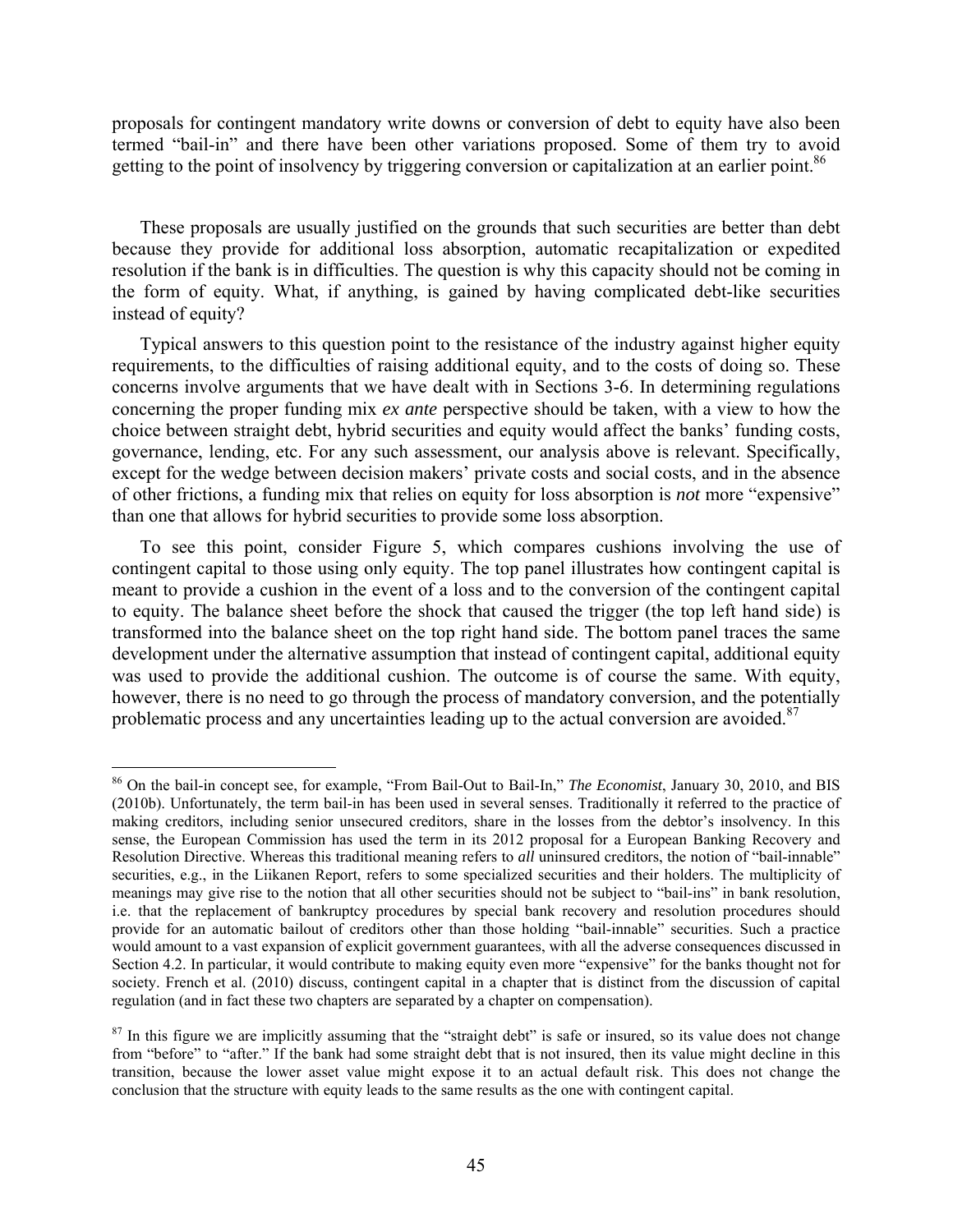

**Figure 5: Comparing Contingent Capital to Equity** 

One of the main motivations for having "debt-like" hybrid securities appears to be the preservation of the tax subsidy associated with debt financing. Interestingly, in the U.S. the Collins Amendment eliminated the use of hybrids called Trust Preferred Securities in capital regulation, and the push to allow for contingent capital instead of equity has been weaker than in Europe. In the U.S. tax code, debt-like hybrid securities would not be classified as deserving the tax treatment of debt because their holders do not have full "creditor rights." Where the tax advantage is obtained, the arguments given in Section 4.1 imply that the private benefits received by banks are matched by costs to the taxpayer and therefore cannot be treated as social benefits.

In sum, our analysis shows that there is no sense in which hybrid securities are "cheaper" than equity from society's perspective. If the investors who hold the hybrid securities anticipate conversion, similar to creditors envisioning default or bankruptcy, they would require high rates of interest on these securities as compensation for the risk to which they are exposed. This conclusion follows from the same basic insights discussed in Section 3.3. Equity can be thought of as contingent capital that is converted *ab initio*.

There are in fact significant ways in which hybrid securities are dominated by equity both in terms of the ability to provide reliable loss absorption and the ability to remove distortions due to conflicts of interest among security holders. The details of how the triggers and conversion rules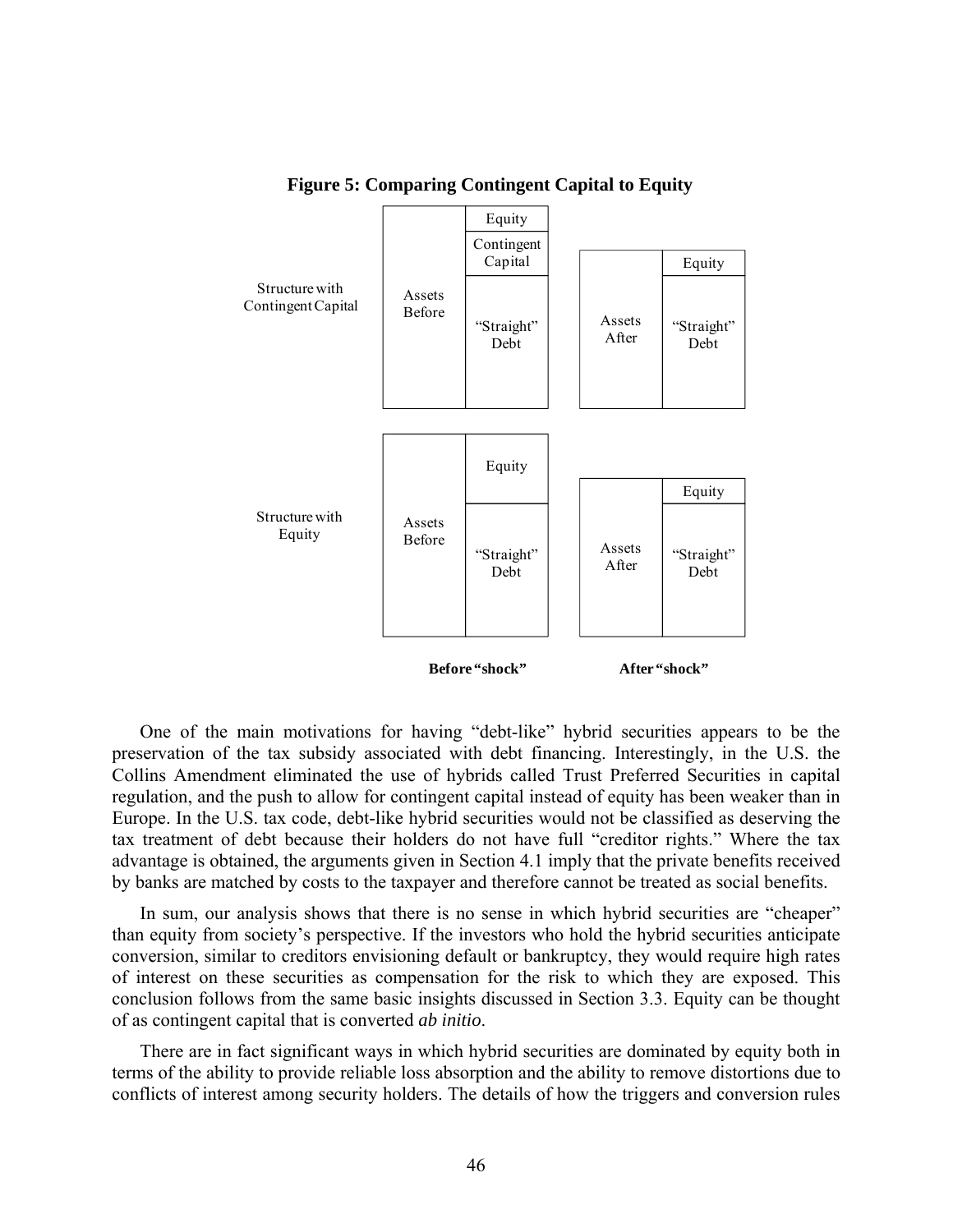for hybrids are specified can leave much room for manipulation. In particular, at times when the relevant indicators are close to the triggers for conversion, managers or strategic investors can take actions that might precipitate conversion; there might also be runs in the markets for these securities or for the shares of the banks. <sup>88</sup> Whereas the existence of such securities reduces financial instability associated with default and bankruptcy, it can introduce a new kind of instability associated with conversion events.

Relative to earlier forms of hybrid securities and subordinated debt securities, proposals for contingent capital intend to make conversion automatic. However, if the holders of these securities are sufficiently important, government temptation to bail them out will be no less than it was for subordinated and hybrid securities in the current crisis. Moreover, while the conversion itself may be automatic, when the bank is in difficulties, holders of these securities may want to sell them before the conditions for conversion arise. The attempt to smooth matters in a later stage may just pull some of the frictions forward in time.

In addition, the priority that such securities have over equity gives rise to debt overhang effects such as underinvestment, which can distort lending and investment decisions. Since no valid case has been made that these securities alleviate any inherent frictions, relying on them for regulation does not appear to be justifiable.<sup>89</sup> The skepticism that we expressed in Section 5 concerning the potential role of debt in resolving governance problems or any other frictions extends hybrid securities. As for liquidity provision by banks' "producing" debt, the concern, expressed in Sections 8 that with little equity, debt may be at a risk of default and therefore neither informationally insensitive nor very liquid, applies to hybrid securities near the triggers for conversion. The liquidity of the hybrid securities themselves requires, if anything, even more equity than the liquidity of bank debt.

The case for including hybrid securities as part of capital regulation has not been established against simpler approaches based on equity. Instead, regulators should maintain banks' equity levels at a safe range and intervene promptly if they decline, banning payouts to shareholders and mandating equity issuance.  $90$ 

<sup>&</sup>lt;sup>88</sup> An early analysis of the valuation of contingent capital claims and the impact of including such a security in the capital structure of banks, see Raviv (2004). Issues related to how triggers should be set and the potential for a "death spiral" if the conversion decision can be manipulated through short-term trading are discussed in Duffie (2010), Sundaresan and Wang (2013), and McDonald (2010).

 $89$  A similar conclusion is reached in Goodhart (2010), and it applies as well to variations of contingent capital such as COERCs ("Call Option Enhanced Reverse Convertibles"), proposed by Pennacchi, et al. (2010), which give shareholders the option to repay the debt to avoid dilutive conversion, and ERNs ("equity recourse notes"), proposed by Bulow and Klemperer (2013), bonds that pay in shares instead of cash under some conditions..

For a discussion of how to make equity requirements work, see Admati and Hellwig (2013a, Chapter 11, especially pp. 188-191).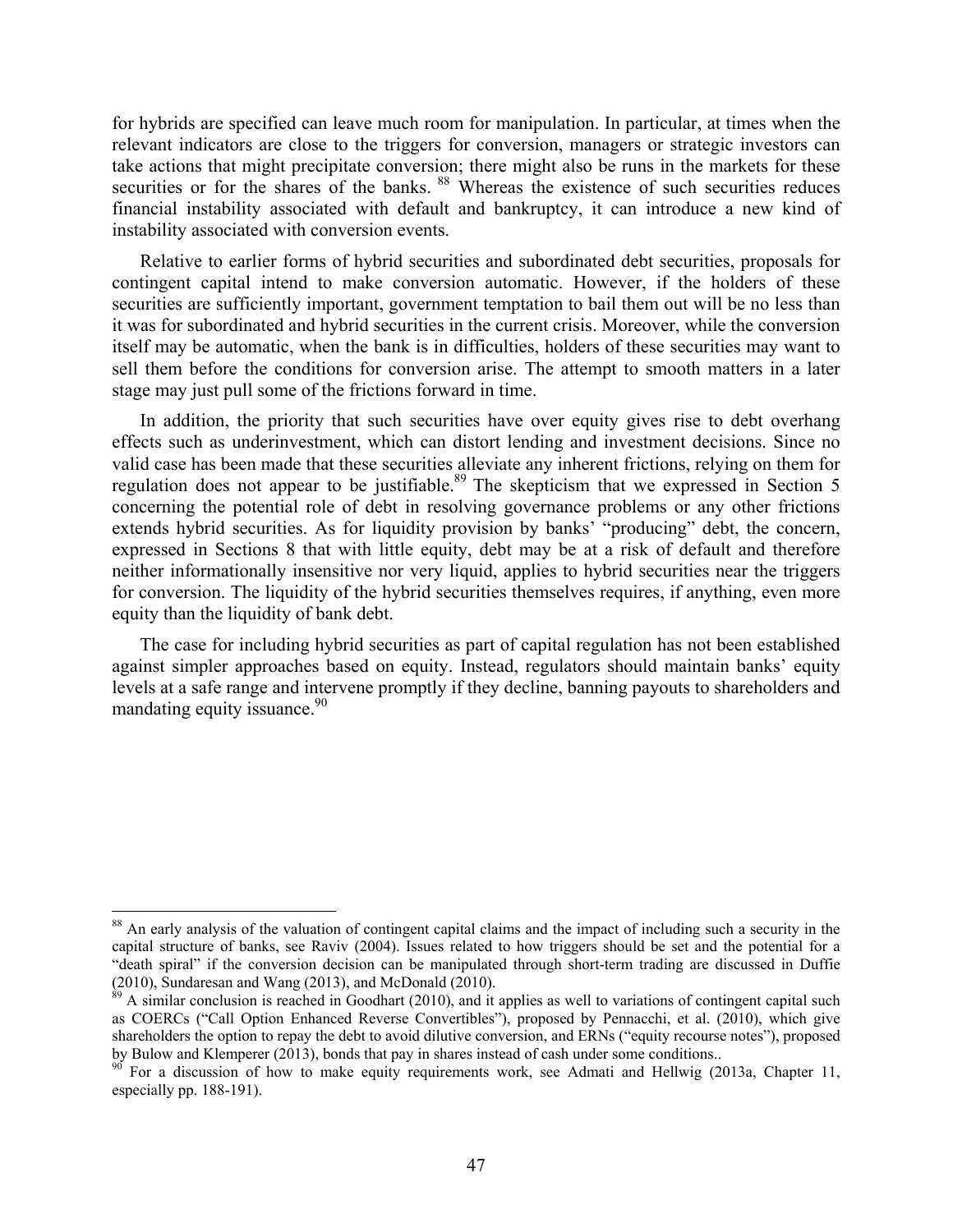## **9. Equity Requirements and Bank Lending**

"Bankers warned higher capital requirements would inhibit economic growth." *The Wall Street Journal*, August 30, 2010.

"[D]ouble-digit [capital] ratios will undermine lending." ("We must rethink Basel or growth will Suffer," Vikram Pandit, Citi CEO, *Financial Times*, November 10, 2010)

**Statement:** "Increased equity requirements would have adverse effects on bank lending and would inhibit economic growth."

**Assessment:** This statement is false. High leverage distorts lending decisions and can therefore be harmful to economic growth. Better capitalized banks tend to make *better* lending decisions.

For many, the most serious concern about increased capital requirements is the fear that banks might cut back on their lending or charge more on the loans they make. Based on the discussion in Sections 3-5 we can offer a detailed analysis of this issue.

Before assessing the claims that increased equity requirements would lead to a credit crunch, we should remember that the biggest "credit crunch" in recent memory, the total freezing of credit markets during the recent financial crisis, was not due to too much equity but in fact was due to too *little* equity and to the extremely high levels of leverage in the financial system. In other words, credit crunches arise when banks are *undercapitalized*. If all banks have sufficient equity capital, they will have no reason to pass up economically valuable lending opportunities, and the risk of future credit crunches is reduced. It is quite clear that lending was disrupted in 2007-2008 due to banks having too little equity to withstand the losses stemming from housing price declines. Kapan and Minoiu (2013), shows that banks with strong balance sheets were better able to maintain lending during the crisis, and suggest that "strong bank balance sheets are key for the recovery of credit following crises." (See also Buch and Prieto, 2012.)

Assertions that increased equity requirements would harm lending are often based on the fallacies we discussed in Section 3. Equity is confused with cash so higher equity requirements are falsely taken to mean that the bank must have higher cash holdings and fewer loans or securities purchases (see Section 3.1). Or equity is taken as given, so higher equity requirements are falsely taken to mean that the bank must have fewer assets, as in balance sheet A in Figure 1. As we pointed out in Section 3.2, reducing loans and investments, as in balance sheet A in Figure 1 is by no means the only possible reaction a bank might have to higher equity requirements. The bank could also recapitalize by issuing equity and using the proceeds to buy back debt (balance sheet B in Figure 1) or can issue new equity and use the proceeds to buy marketable securities are even to make new loans (balance sheet C in Figure 1).

Some fear that increasing equity requirements will cause banks to charge more on the loans that they make.<sup>91</sup> As discussed in Sections 3.3 and 3.4, some of the arguments underlying such fears are fallacious, based on incomplete assessments of the effects of a bank's funding mix on its funding costs, neglecting the fact that, if a bank funds with more equity, the risk per dollar

<u>.</u>

 $91$  See, for example, Elliott (2013), Barclays Credit Research, "The Costs of a Safer Financial System," March 25, 2013, Clearing House, "Vanquishing TBTF," March 26, 2013, Oxford Economics, "Analyzing the impact of bank capital and liquidity regulations on US economic growth (A report prepared for The Clearing House), April 2013.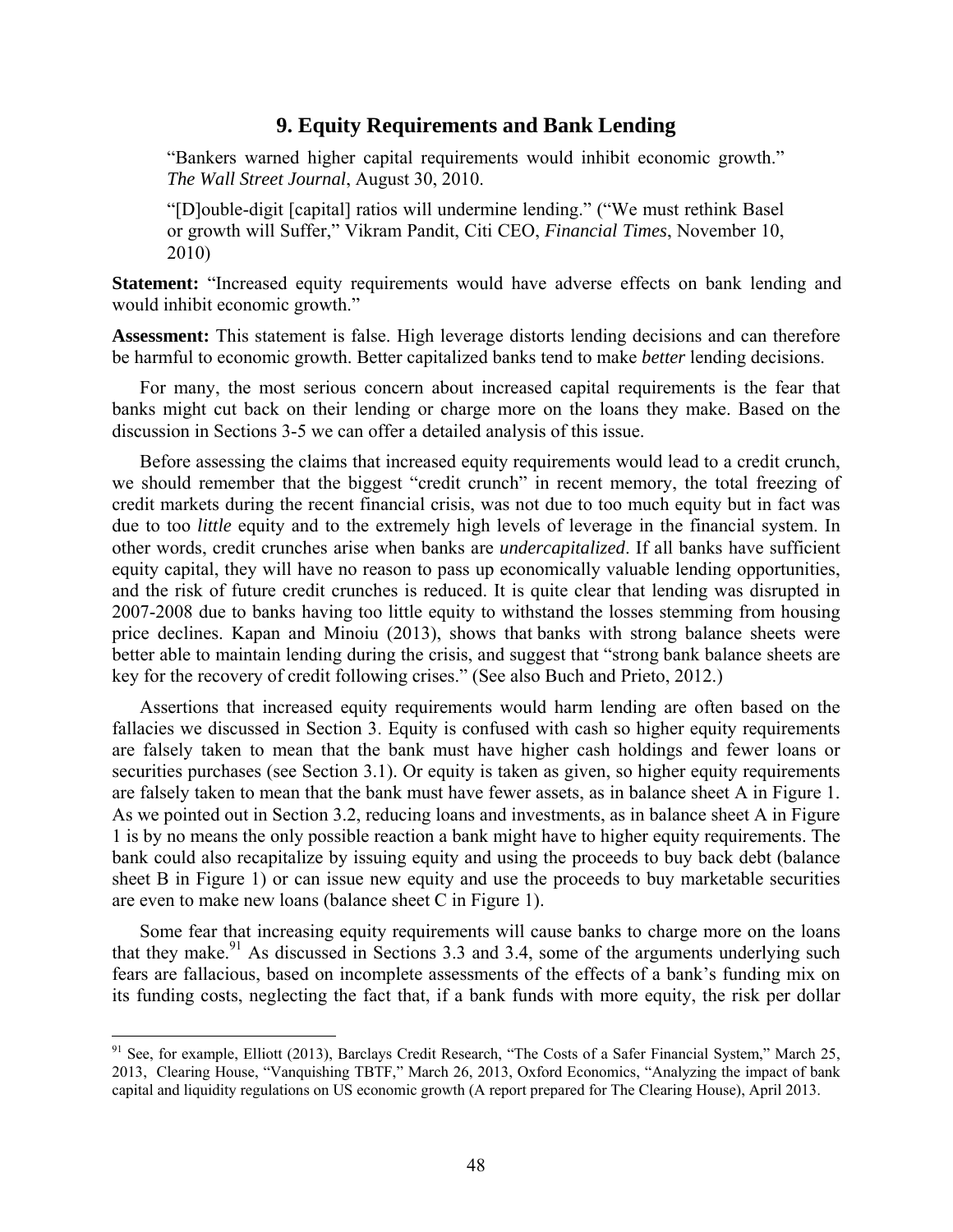invested in equity (or debt) goes down. As discussed in Section 4, increases in equity requirements will remove some of the subsidies banks capture through high leverage, namely tax shields and implicit guarantees. However, if taking away these subsidies causes banks to lend less or to charge higher rates than is considered desirable, it may be desirable from a publicpolicy perspective to subsidize bank lending. If lending needs to be subsidized because it is important for the economy, then more targeted and much less costly ways must be found to provide such subsidies than encouraging banks to be highly leveraged.

As we have argued in Sections 4.3 and 4.4, as well as Admati et al. (2013), the banks' owners and their managers may not want to raise new equity, but that is different from saying that they cannot do so or that it would be socially inefficient to do so. The basic reason for their resistance is that, when a bank is distressed, increases in equity create benefits for creditors or credit insurers that come at the expense of incumbent shareholders. If forced to raise the ratio of their equity to their investments, then, as we discuss in Admati et al. (2013), managers and shareholders will have private incentives to do so by contracting their balance sheets rather than raising new funds. Regulators can counteract these private incentives by mandating specific amounts of new equity that must be raised, e.g. an amount equal to the target percentage of assets held at a specific point in the past. The private incentives of banks' shareholders reflect only distributive concerns rather than social efficiencies and should not stand in the way of interventions that are socially beneficial.<sup>92</sup>

Some banking institutions may find it difficult to raise new equity because they have no access or only limited access to equity markets and their owners have limited funds. Examples would be community banks, co-operative banks and credit unions, or government-owned banks. With such banks, a capital shortfall may temporarily reduce their lending but, if they are profitable, they can build new equity from retentions. Here again, any negative impact of increased equity requirements on lending that might arise could be neutralized by regulators taking an active role in the transition, restricting payouts to shareholders and mandating specific amounts of new equity that must be achieved through retained profits and, possibly, new share issuance.

If a publicly-traded bank is actually *unable* to raise significant additional equity by issuing new shares, it is quite likely that the bank is insolvent, or close to being insolvent, and the authorities should either force the bank to recognize its losses, restructure its debt and clean up its balance sheet or wind the bank down. In this case, it is not the equity requirements that are causing the problem – it is the bank's distress or possible insolvency. Concerns about the effect of equity requirements on lending are most acute when banks are distressed because of a negative shock. In this case, regulators may refrain from intervening and cleaning up because they are afraid of the impact of their intervention on the macroeconomy. Forcing banks to recognize losses and clean up their balance sheets, so they fear, would make the banks cut their lending even more and deepen the economic downturn.

Such forbearance is, however, misguided. The empirical record shows that, if a fear of a credit crunch causes the authorities to delay the resolution of banking problems, the problems

 $92$ Hanson et al. (2010) discuss the importance of debt overhang in potentially leading to lending contraction when banks are under-capitalized and make similar recommendations that banks are given specific amounts as targets for new equity.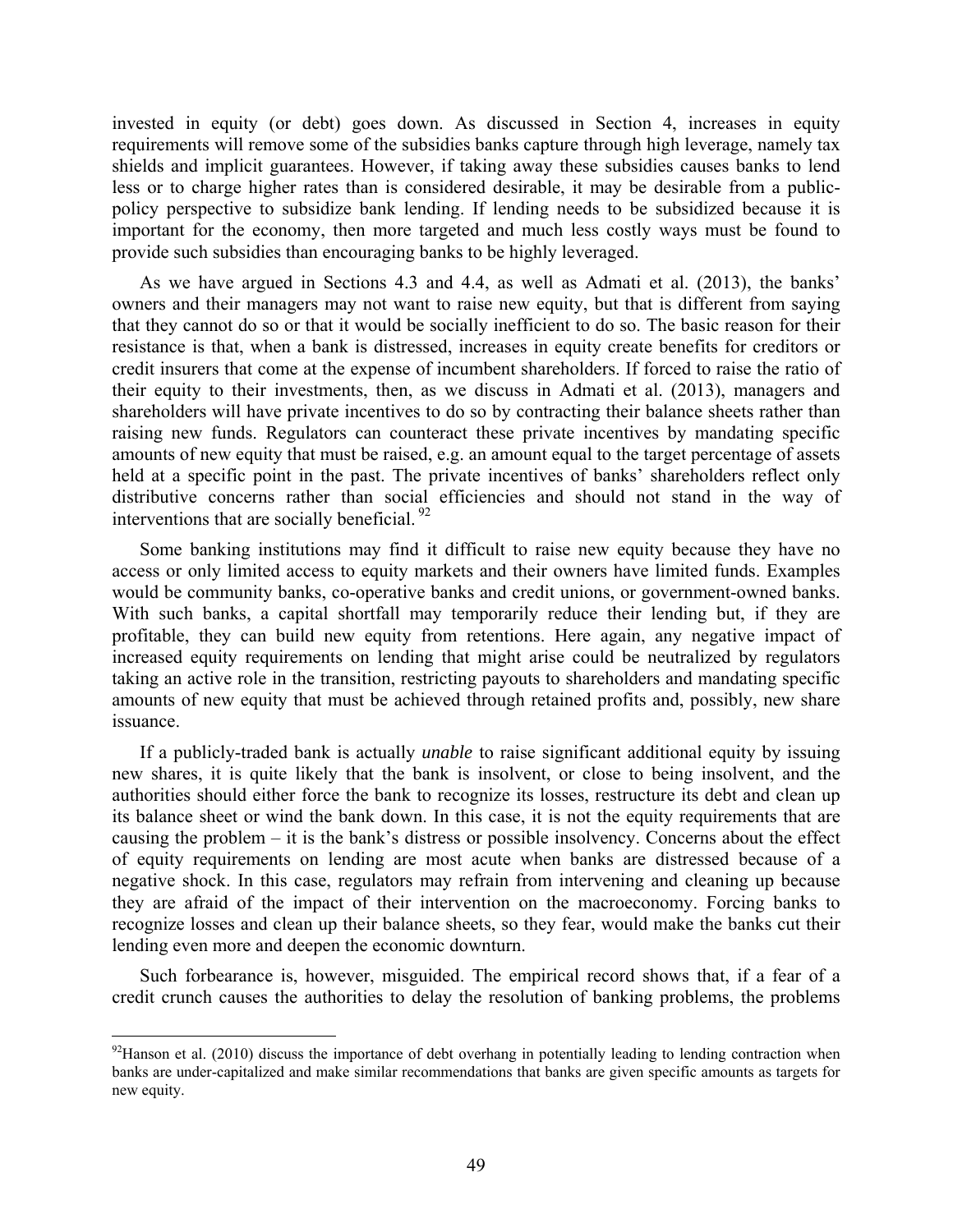will become worse and, when the reckoning comes, the credit crunch, the macroeconomic downturn and the costs to the government are likely to be much larger.<sup>93</sup> Paradigmatic examples are Sweden and Japan in the early 1990s. When the crisis broke in 1992, the Swedish authorities immediately intervened, recognized losses, and cleaned up the banking system; there was a sharp recession and soon afterwards a strong upturn. By contrast, the Japanese authorities allowed their banks to avoid recognizing losses and to continue operating even though many of them were distressed or even insolvent. This failure to intervene quickly is considered a major cause of the ongoing malaise of the Japanese economy. One cost of inaction of the sort seen in Japan is that weak banks that are allowed to remain weak often prefer to provide additional funds to their old customers, even when the customers themselves are insolvent, rather than to lend to new, and perhaps more innovative, entrepreneurs. By exhibiting forbearance and even providing new loans to zombie borrowers, these banks prevent these customers from actually defaulting, which would force the banks to acknowledge losses on these loans in their books.<sup>94</sup>

Similar considerations apply if banks are unprofitable and are likely to remain so because there is excess capacity in banking and competition is squeezing the banks' margins. In this situation, the banks may in fact be unable to raise new equity either by going to the market or by retaining earnings. In such a situation some downsizing of the industry is likely be called for. With excess capacity in the industry, lending may be excessive and loans may be too cheap relative to their social costs. Moreover, banks may have excessive incentives to gamble merely in order to survive.<sup>95</sup>

In this context, we should remember that the breakdown of 2007-2008 was preceded by a period when banks provided many loans that afterwards turned sour, e.g., loans for real estate in the United States, Ireland, the United Kingdom and Spain and loans to the Greek government. Not all lending is beneficial. One important function of banks is to distinguish between worthy and unworthy borrowers, and there is such a thing as excessive lending, which causes resources to be wasted and ends up being a drag on welfare and growth. In the years before the crisis, banks did not properly fulfill this function, and many resources were wasted. Lack of appropriate liability, misguided pursuance of ROE, and distorted incentives from regulation were prominent among the causes of this waste.

Warnings that higher equity requirements would restrict lending and harm economic growth seem to presume that more lending is always better, for economic growth and for welfare. This

<sup>&</sup>lt;sup>93</sup> See Advisory Scientific Committee of the European Systemic Risk Board (2012) and the references given there.

<sup>&</sup>lt;sup>94</sup> Hoshi and Kashyap (2004, 2010). Similar behavior seems to have occurred in the wake of the financial crisis of 2007-2009. According to Bank of International Settlements (BIS, 2012), observed reductions in US banks' loan exposures were probably due to these banks' refraining from new lending rather than acknowledging losses on old loans.

<sup>&</sup>lt;sup>95</sup> There are no good direct measures of excess capacity, but excess capacity in any given market can be inferred if there are artificial barriers to market exit and margin competition is so intense that participants can survive only if they take risks that impose burdens on others. An example is provided by covered-bond finance in Europe following the liberalization of entry by a legal change in Germany in 2005. With government-guaranteed Landesbanken expanding greatly, competition got so intense that participants could only survive by using maturity transformation for the unsecured funding needed to finance the legally mandated excess of the collateral over the value of the covered bonds. Thus, Belgian-French Dexia and German Hype Real Estate, which did not have a deposit base and used wholesale short-term borrowing instead, got into trouble when wholesale markets broke down in September 2008.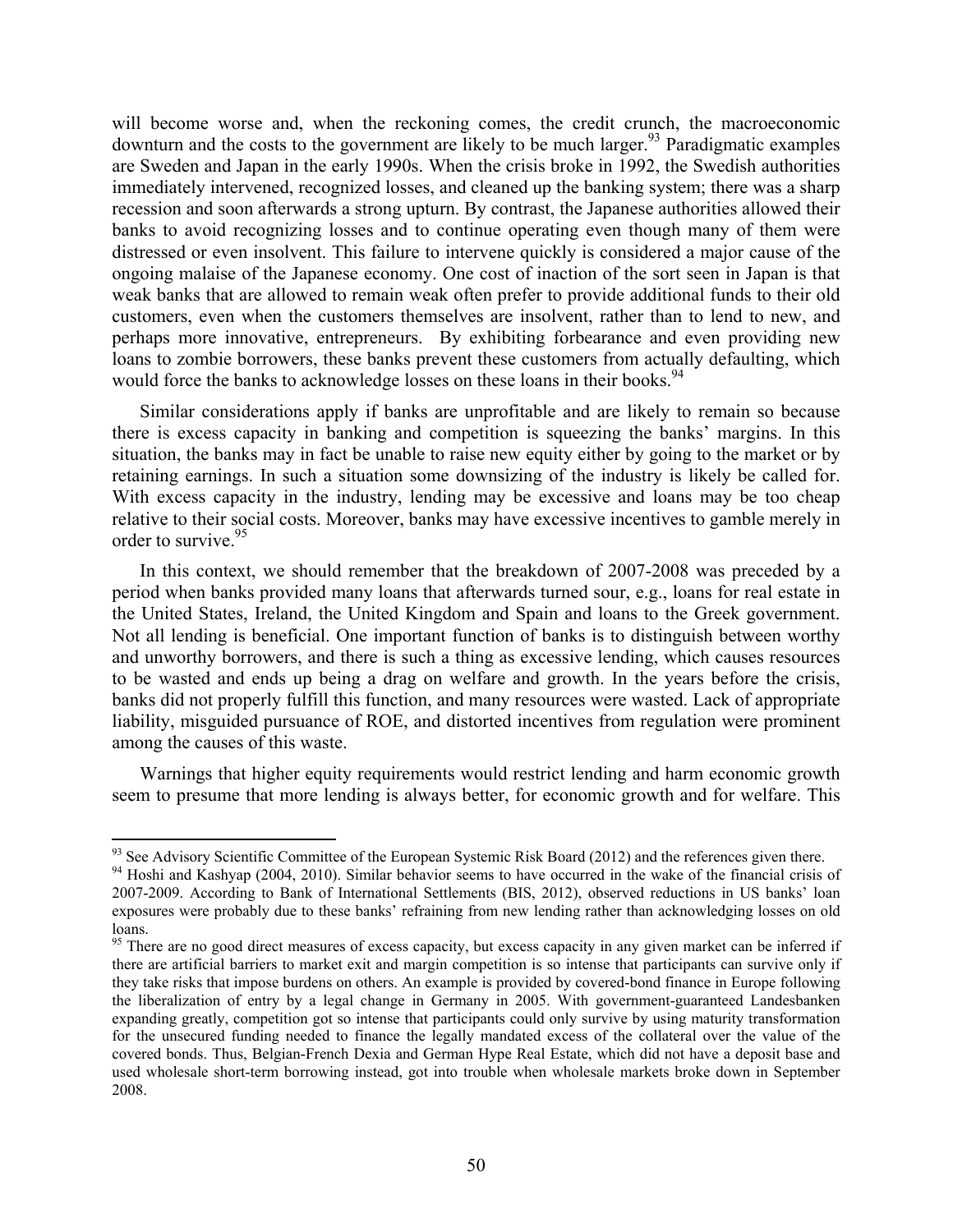presumption is absurd. To see this, consider the following response to our arguments: "Admittedly, if banks can raise new equity, as indicated by balance sheet C in Figure 1, the effects of the higher equity requirement on lending can be neutralized. However, if the equity requirements were kept low and the banks issued new equity as indicated by balance sheet C, they could expand their lending even more! Relative to such a larger expansion, it is still the case that higher equity requirements inhibit lending and growth." The argument only makes sense if the demand for loans is unbounded. And so it may well be – for loans that have little chance of being repaid. However, savers who want to see a return on their savings would feel defrauded if too many such loans were made. At conditions that make it worthwhile for savers to put up the money rather than use the money for their own consumption, the demand for loans is bounded.

In this context, it is worth noting that, for many banks, particularly the large ones, loans represent only a small part of their assets. For example, in June 2013 JP Morgan Chase had only \$700 billion in loans out of assets that exceeded \$2 trillion. Indeed, its loans were actually less than the \$1.2 trillion it had in deposits, suggesting it has plenty of "capacity" for increased lending simply by substituting from other asset holdings. Clearly, from their perspective, demand for worthy loans are anything but unbounded.

The important question then is what incentives the banks have to properly discriminate worthy loans and other investments from wasteful ones. On this question, much of our discussion in previous sections suggests that banks will make better lending decisions if they are better capitalized. Equity holders in a leveraged bank, and managers working on their behalf or compensated on the basis of ROE or other equity based measures, have incentives to make excessively risky investments, and this problem is exacerbated when the debt has government guarantees.96 With more equity, these distortions would be much reduced.

Some distortions may also be due to the mode of regulation. The system of "risk-weighting" that is used to determine equity requirements allows banks to borrow more if the assets they invest in are deemed to be "less risky". To determine how risky an asset is, banks can rely on their own risk models and their own ratings of loan customers. The scope for "risk weight management", i.e. management of models with a view to "economizing on equity" is larger for tradable securities than for loans. This situation creates a regulation-induced bias in favor of securities and against lending. This bias has contributed to the bubble in U.S. mortgage securitization before the crisis, directing funds into real-estate loans that could be easily securitized, rather than business loans that were less easy to securitize.<sup>97</sup>

Better loss absorption from more equity would also improve efficiency in lending. If banks are better able to absorb losses, negative shocks will be less destructive, and banks will be in a better position to continue lending after such shocks. By contrast, if thinly capitalized banks are hit by negative shocks, even if they are not downright insolvent, they may be so vulnerable that they may feel compelled to cut back on lending even if this requires them to forego some

 $96$  It has been argued that a significant number of the loans that were made prior to the 2007-2009 financial crisis, such as some sub-prime mortgage loans, were ones that should not have been made and could not be justified by conventional lending standards.

<sup>&</sup>lt;sup>97</sup> The other major sources of waste in the runup to the crisis, lending to sovereigns debtors, as well as real-estate and interbank lending in Europe, also benefited from an excessively favorable regulatory treatment of risks and risk weights. For sovereigns borrowing in the currency of their own country, risk weights were (and continue to be) zero; for real-estate and interbank loans, risk weights for credit risk also benefited from special treatment.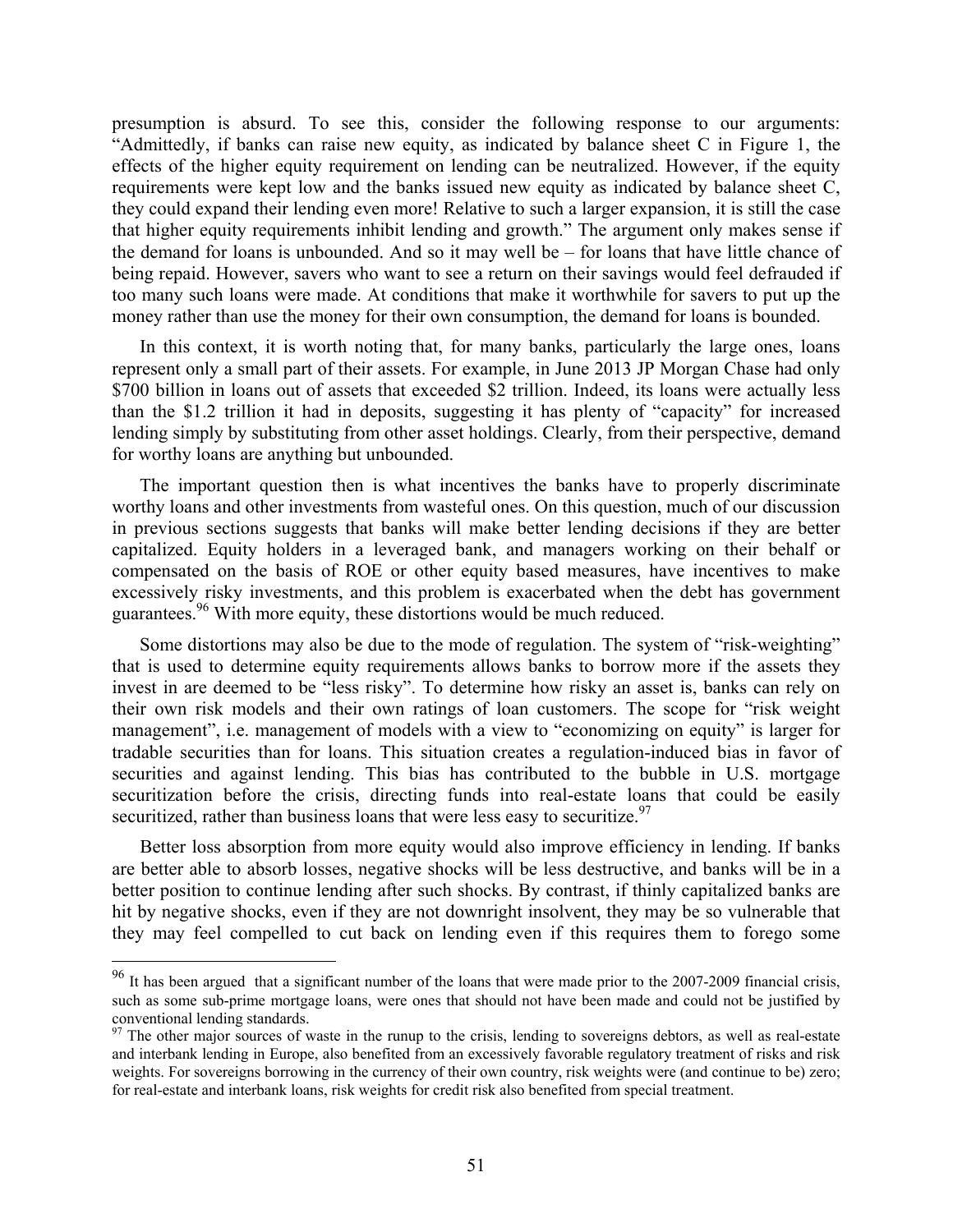profitable loans. The credit crunch in the fall of 2008 was in large part due to banks' entering the crisis with too little equity and then being at the mercy of the news about losses that came in. By contrast, if the banks had used more equity funding before the financial crisis, they would have been in a much better position to deal with the crisis and would not have had to cut back so much on their lending and other investments.

To be sure, our arguments suggest that, in such a crunch, if they are not insolvent, they should be able to raise their equity again by issuing new shares. However, as we explained in Sections 4.3 and 4.4, the effects of debt overhang will make them resist such a move. Shareholders and managers may prefer to gamble for the bank's prospects to improve even without new equity. As explained by Myers (1977), this effect of debt overhang may even cause them to pass up some profitable lending opportunities.

Negative fallout from thinly capitalized banks' being hit by negative shocks is not limited to cases where the shocks cause the banks to become insolvent. Even if the banks are "only" in distress and are struggling to satisfy regulatory requirements, how much equity they have can make a huge difference to the financial system. Compare the bank's situation with 3% equity and with 20% equity. If the bank's equity amounts to 3% of its balance sheet and there is a 1% decline in the value of its assets, the bank must sell almost 33% of its assets if its wishes to restore the 3% ratio of equity relative to assets. If this happens with several banks at the same time, the effects on asset markets can be enormous, causing asset prices to decline sharply and requiring all institutions that hold such assets to record further losses. By contrast, if the bank's initial equity equals 20% of its balance sheet, the same 1% fall in asset value requires only a little more than 4% of assets to be sold to restore the 20% ratio. The repercussions on asset markets and asset prices are then much smaller.

More generally, if banks are better capitalized, their greater ability to absorb losses is likely to reduce contagion effects so that the financial system is more robust. Lending and other financial activities are likely to be less volatile and less procyclical. In contrast to the view that higher equity requirements always restrict lending, if banks rely on retained earnings to meet equity requirements, one should expect higher equity requirements to *reduce lending in a boom and to increase lending in a crisis*. Whereas banks' books tend to show profits in boom times and losses in crises, the extent to which these fluctuations induce fluctuations in lending capacity depends on required equity ratios. With an equity ratio of 2% an additional dollar in profits or losses translates into an addition or diminution of lending capacity by fifty dollars; with an equity ratio of 20%, the change in lending capacity would only amount to five dollars. If one believes decisions in boom times are marked by irrational exuberance and decisions in crisis times by excessive pessimism, such smoothing of lending decisions may contribute to improving loan performance. More importantly, smoothing of the supply of credit can benefit the rest of the economy: Potential borrowers may have better assurance that bank loans are available if their prospects are good, thereby reducing the cyclicality of investment decisions and the systemic repercussions from the financial sector to the rest of the economy.

The lesson is clear: allowing banks to be thinly capitalized leads with unacceptably high probability to situations where debt overhang and shareholder resistance to reducing leverage creates problems that require regulators to intervene and force banks to raise equity and lower leverage against their will. (In the worst cases, thinly capitalized banks become insolvent and must be unwound). By requiring thinly capitalized banks to build up significant equity through earnings retention and equity issuance, regulators create many long run benefits associated with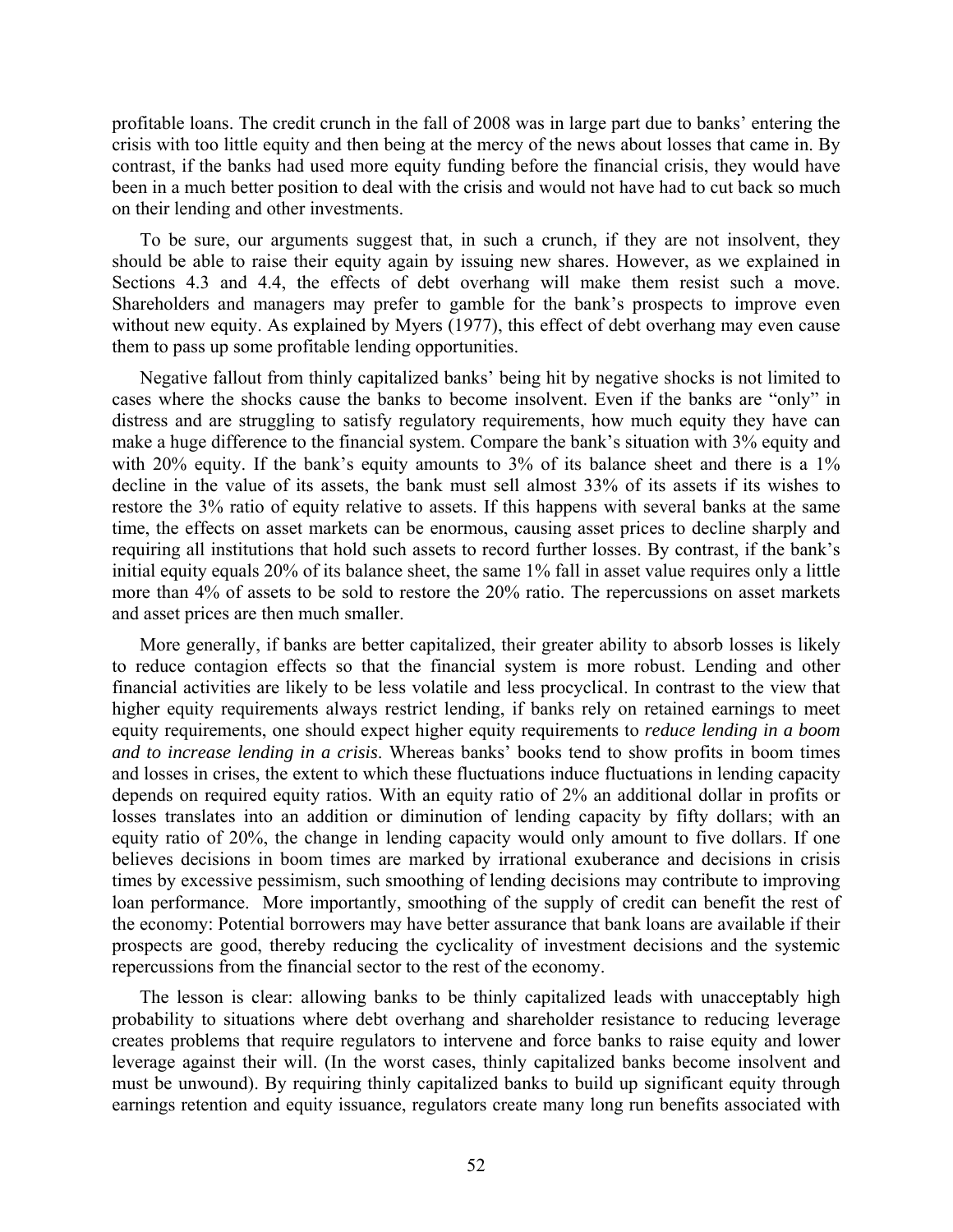the much reduced likelihood of insolvency and debt overhang problems in the future. Anyone worried about short term costs, which as we have argued are more illusory than real, must factor in how these would be offset by the longer term gains.

To summarize, under appropriately designed and significantly higher equity capital requirements, banks would be more likely to make better, more *economically appropriate,* lending decisions, thereby reducing the social losses that stem from too little or too much lending. If banks can quickly become better capitalized (by adding equity without suffering negative consequences, as discussed in Section 3.2), there should be no concern with any negative impact on the economy of increased equity capital requirements. If banks are unprofitable and therefore unable to raise equity through either retentions or new share issues, some consolidation of the industry may be called for even if that implies less lending; in this case, less lending is likely to mean less wasteful lending.

## **10. Concluding Remarks and Policy Recommendations**

We have shown that arguments asserting that increased equity requirements for banks entail significant social costs are flawed. Why do we hear these arguments? One possible answer is given in the table on the last page. Both bank shareholders and bank managers have some strong incentives to maintain high leverage and to resist increased equity capital requirements.<sup>98</sup> Government subsidies that reward debt and penalize equity financing benefit managers and some shareholders. These subsidies would be reduced if equity capital requirements were increased. Of course, arguments made by bankers against increased capital requirements are not automatically invalid just because it might be in their interest to oppose this stricter regulation. However, policymakers should be especially skeptical when evaluating claims that are not supported by strong arguments when those who make the claims have a personal interest in making the claims. As we have shown, the arguments that have been made in this policy debate are based on fallacies, irrelevant facts, or inadequate theories or "myths."

#### *Political economy of fallacious arguments*

The debate over capital regulation is reminiscent of the battle some years ago in the U.S. over expensing stock options. The issue in that debate concerned inconsistencies in the treatment of employee compensation on the income statement. Whereas compensation in cash and restricted stock was recognized as an immediate expense for the calculation of earnings, employee compensation given through stock options was not recognized as an expense as long as the options were not "in the money" when they were issued. When the Financial Accounting Standards Board (FASB) attempted to change this accounting treatment in 1994 by requiring that

<u>.</u>

 $98$  The shareholders who have concentrated holdings in banks will generally have the narrow incentives we identify in the table. However, most shareholders are diversified shareholders who in addition to holding bank stocks have other holdings and interests that are harmed when banks are fragile. These shareholders are also taxpayers who can be harmed by fragile banks. Once we consider all of the interests of diversified shareholders who happen to own some bank stocks, it is clear that their interests are not necessarily aligned with the narrow interests of shareholders with concentrated bank holdings.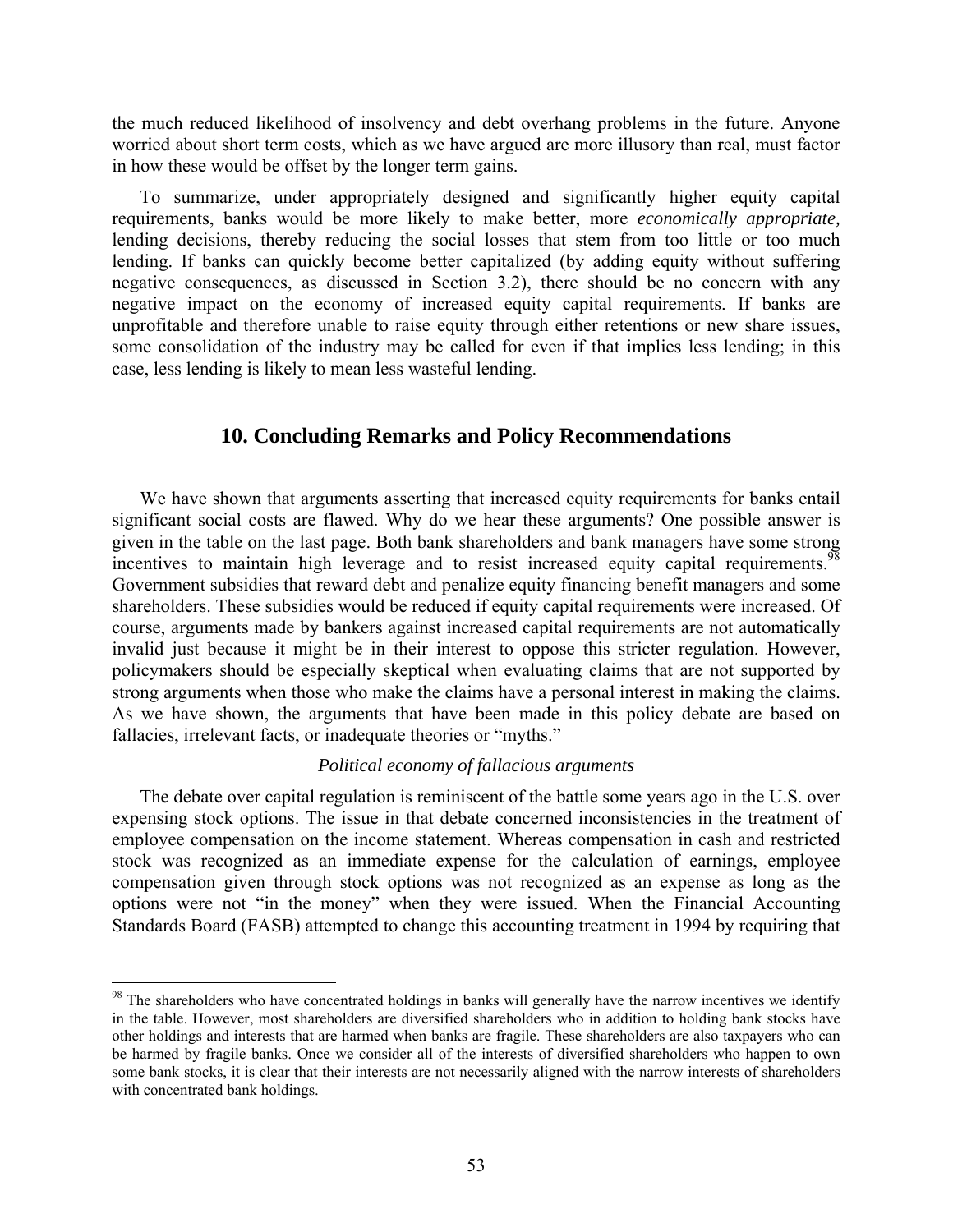options be expensed in a way that reflected their true cost to the firm, a fierce political battle ensued.

Opponents of option expensing made three types of arguments. The first was that a company incurs no cost in granting executive stock options when they are issued, since the options are not in the money. Of course, this statement is simply fallacious. The second statement that was often made was that executive options are difficult to value with precision. But while this statement is true, because the value of these options depends, for example, on the difficult to model exercise decisions of employees, it is basically irrelevant. Just because the options are difficult to value does not mean that valuing them at *zero* is appropriate.<sup>99</sup> The third argument made against expensing options asserted that expensing options would have a *real and negative* impact on the economy, by somehow preventing entrepreneurial firms from obtaining financing, which would impede growth and reduce the competitiveness of the U.S. economy. These assertions were ultimately based on some form of investor irrationality, since they implied that investors would be misled by changes in accounting rules even though these changes had no effect on the underlying economics of the firm.

All of the above arguments were made at various times, but of course it was the claims about the "real" effects of expensing options that were most effective with politicians. In fact, in 1994 the U.S. Congress threatened to dismantle FASB unless it backed off from the plan to expense options. A decade later, after WorldCom, Enron, and other corporate scandals, it suddenly became politically palatable to expense options, and FASB went ahead to change the rules with minimal objections from Congress. And what was the result? There has been no evidence that this change in accounting rules had any negative economic impact whatsoever.

Quite similarly, as we have discussed, the arguments against high equity capital requirements fall under the same three categories: those that are fallacious, those that are true but irrelevant, and those that are unpersuasive. Because the social benefits of significantly reducing bank leverage are significant, and because there are no significant social costs of significantly increasing equity requirements for banks, threats that increasing equity requirements would be harmful should not be taken seriously. High equity requirements need not interfere with any of the valuable intermediation activities undertaken by banks, and transitions to higher requirements can be managed relatively quickly

#### *How high should equity requirements be?*

Given the above assessment, what is the appropriate equity capital requirement? Various empirical studies, e.g., BIS (2010a), Bank of Canada (2010), and IIF (2010), have attempted to answer this question using a variety of models to estimate the costs and benefits of increased equity requirements. Discussing and assessing the various empirical models that are used in these documents is beyond our scope here. However, it appears that the methods of analysis used in most of these studies fall prey to many of the concerns we have identified in this paper. For example, in BIS (2010a) the analysis uses a *fixed* estimate for the cost of equity that is based on historical averages, ignoring the fact that decreased leverage would necessarily lower the risk premium on equity. Moreover, the approach in most of these studies assumes that if bank margins or ROE decline, or bank taxes increase, these effects translate to social costs, which is

1

 $99$  In fact, companies often value complex liabilities, such as health care costs of retirees, in preparing accounting statements.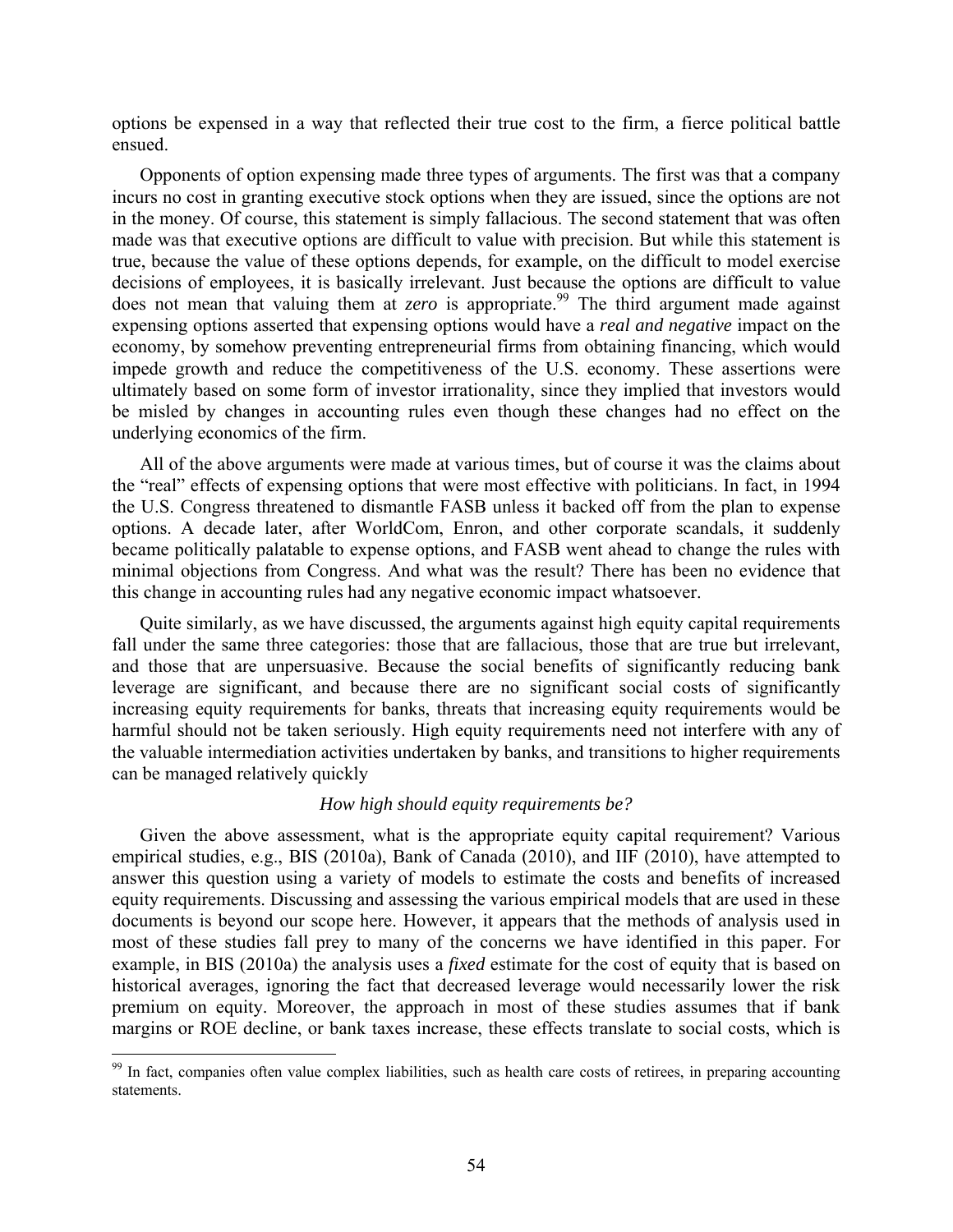incorrect. Calculations of the benefits of increased equity requirements in these analyses also do not take into account potential improvements in the quality of lending decisions that better capitalized banks are likely to make. While some of these might be hard to measure, we suspect that upon closer examination the net social benefits of increased equity requirements have been under-estimated in these studies. This under-estimation might be quite substantial, which is very problematic given that the social costs are significantly over-estimated.<sup>100</sup>

To attempt to give even a rough, order-of-magnitude answer to the question of what appropriate equity requirements *should* be, one must take into account the complex ways that capital ratios are calculated, something that we have not addressed in this paper. Requirements mostly refer to accounting values, or book values of assets and liabilities, which depend on accounting conventions and often lag behind market developments. Moreover, they mostly refer to so-called "risk-weighted assets", rather than the total assets of a bank. Many important institutions have "core capital" equal to 10% or more of risk-weighted assets under Basel rules, but this often is no more than 1% to 3% of total, un-weighted assets on their balance sheets. The use of risk-weighted assets for capital regulation is based on the idea that the riskiness of the assets should in principle guide regulators on how much of an equity cushion they should require. In the recent financial crisis, however, assets that had zero risk weights in the banks' models could suddenly experience severe problems and even lead to bank failures and bailouts.<sup>101</sup> Any system of capital regulation must come to terms with these issues.

Leaving aside the issue of how one accounts for the riskiness of banks' assets, and taking as a benchmark current levels of risk, one can discuss capital requirements in terms of unweighted equity ratios, i.e., equity capital relative to total assets (off-balance sheet as well as on-balance sheet) held by the bank. Historical comparisons (e.g., evidence provided in Alessandri and Haldane (2009)) suggest that equity capital ratios as high as 20% or 30% on an unweighted basis should not be unthinkable. Another benchmark can be gleaned by considering Real Estate Investment Trusts (REITs), which do not enjoy tax benefits from leverage nor are they candidates for bailouts in the event of default. According to Ooi, Ong and Li (2008), REITs typically maintain equity capital in excess of 30% of assets. Such levels are considered minimal for corporations outside banking without regulation, and there is no reason banks cannot or should not rely much more on equity to fund their investments. As we argued, just because banks have become so highly leverage does not prove that these levels are socially efficient, only that banks had incentives and ability to get to these levels, partly as a result of the expansion in their "safety nets."

<sup>&</sup>lt;sup>100</sup>Kashyap, Stein and Hanson (2010), who also point out fallacies associated with not adjusting required returns to the reduced riskiness of equity that results from higher equity requirements, focus on the legitimate concerns related to regulatory arbitrage and shadow banking, which we mention below. However, in their estimate of the impact of increased equity requirements on lending costs, they still take the tax code as given, neglecting the fact that such transfers are not themselves a social cost. As discussed in Section 5.2, we also take issue with their recommendation that regulators give banks significant time to adjust to higher equity requirements due to information asymmetries and the "stigma" associated with equity issuance. Instead, we recommend payout restrictions and possibly mandatory equity issuance that in fact alleviate these problems and accelerate the capitalization process.

<sup>&</sup>lt;sup>101</sup> Given this experience, Hellwig (2010) had suggested that the notion of measuring risks is itself quite an illusion and that in practice the risk-calibration approach provides banks with too much scope for manipulating their models so as to "economize" on equity capital by not recognizing risks. This proposal has been developed further in Admati and Hellwig (2013a). See also Haldane (2012).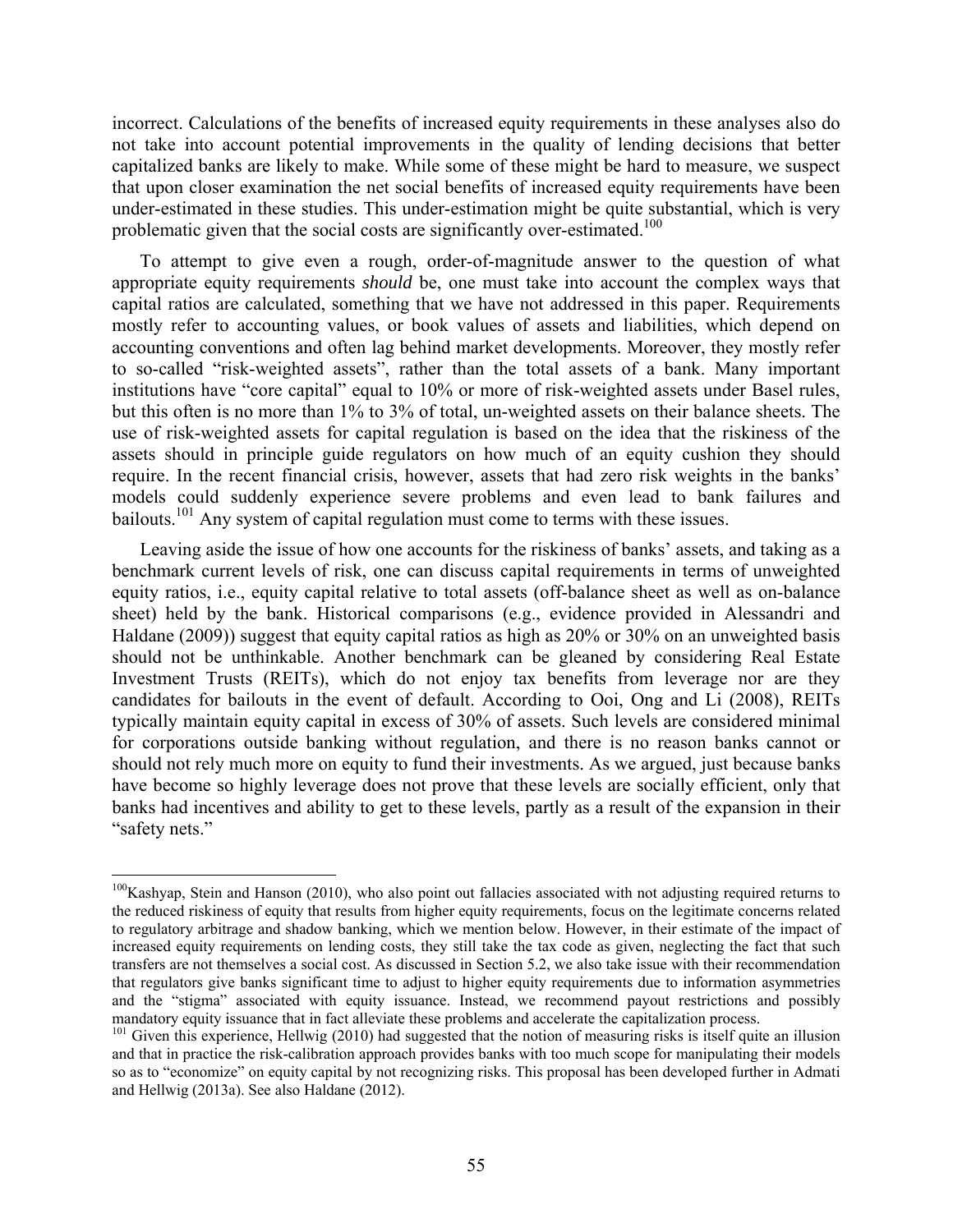Given appropriate systems for tracking the systemic risks of important financial institutions, regulators can use their judgment to adjust the equity requirements of all banks according to economic conditions such as market values of different securities, possibly using tools such as payout restrictions and mandatory equity issuance, in a manner analogous to the use of margin requirements by financial exchanges to maintain the safety of transactions.<sup>102</sup>

### *Transitioning to higher equity capital requirements*

How would banks get to the point of having much larger equity cushions? Should they be given many years to build up their equity capital? It is widely argued, and recent policy proposals recommend, that banks be given a very long time to adjust to new capital requirements. Kashyap, Stein and Hanson (2010) based their recommendation on the claim that, as suggested in Myers and Majluf (1984), equity issuance might be costly if investors fear that managers issue equity only when it is overpriced, which may make banks reluctant to issue new equity to satisfy capital requirements. This problem can be alleviated if regulators actually remove some of the discretion that banks might otherwise have with respect to equity issuance. By setting schedules for banks so that they must issue equity at specific times, investors will no longer be justified in making negative inferences about any particular bank based on the fact that it is issuing equity. In this context, it is particularly important that, during the transition, requirements be formulated in terms of amounts of equity that must be raised rather than ratios of total, or risk-weighted assets. If requirements are formulated in terms of ratios, debt overhang effects may give banks an incentive to fulfill the requirements by deleveraging, i.e. selling assets and reducing debt, in particular junior debt, rather than raising their equity.<sup> $103$ </sup>

Our discussion produces another clear-cut policy recommendation, which provides an efficient way to increase equity cushions. Whatever is the target equity ratio, regulators should make sure to *prohibit banks, for a period of time, from making any payouts to shareholders*. The eagerness of banks to make these payouts is in fact evidence of the conflict of interest between shareholders on one hand and debtholders or taxpayers on the other, because the funds paid out to shareholders are no longer available to pay creditors. For example, the largest 19 U.S. banks paid out \$131 billion to their shareholders between 2006 and 2008, and these funds were not available to make loans or pay creditors as the financial crisis escalated.<sup>104</sup> The U.S. government invested about \$160 billion in these banks starting fall 2008 and in 2009 within the TARP

<sup>&</sup>lt;sup>102</sup> Hart and Zingales (2010) propose that regulators use market information to determine when to force banks to recapitalize. As mentioned in Duffie (2010), regulators might be able to force banks to increase equity capital through mandatory rights offerings. See Admati and Hellwig (2013, Chapter 11) for a discussion of how to make equity requirements work.

 $10\overline{3}$  See Admati et al. (2013) for a detailed analysis of how debt overhang effects affect a bank's preference over the different modes of adjusting to higher equity requirements that are represented by balance sheets A, B, and C in Figure 1. The suggestion that, in transition, higher equity requirements should be formulated in terms of amounts rather than ratios has also been made by Hanson et al. (2011). For a discussion of this issue in the context of the European recapitalization exercise of 2011-2012, see Chapter 11 in Admati and Hellwig (2013a). 104 Banyi, Porter and Williams (2010) document an increase in stock repurchases by U.S. financial institutions prior

to 2007, including specifically those who later received TARP funds. According to Acharya, Gujral, and Shin (2009), large U.S. banks paid \$130 billion in dividends during 2007-2008, years in which they were in distress and where most were also being provided with additional funding from the government Rosengren (2010) also points out that regulators should ban equity payouts in a crisis situation. Acharya, et al. (2011), Acharya, Mehran and Thakor (2010) and Goodhart et al. (2010), suggest that regulators use restrictions on dividends as part of prudential capital regulation.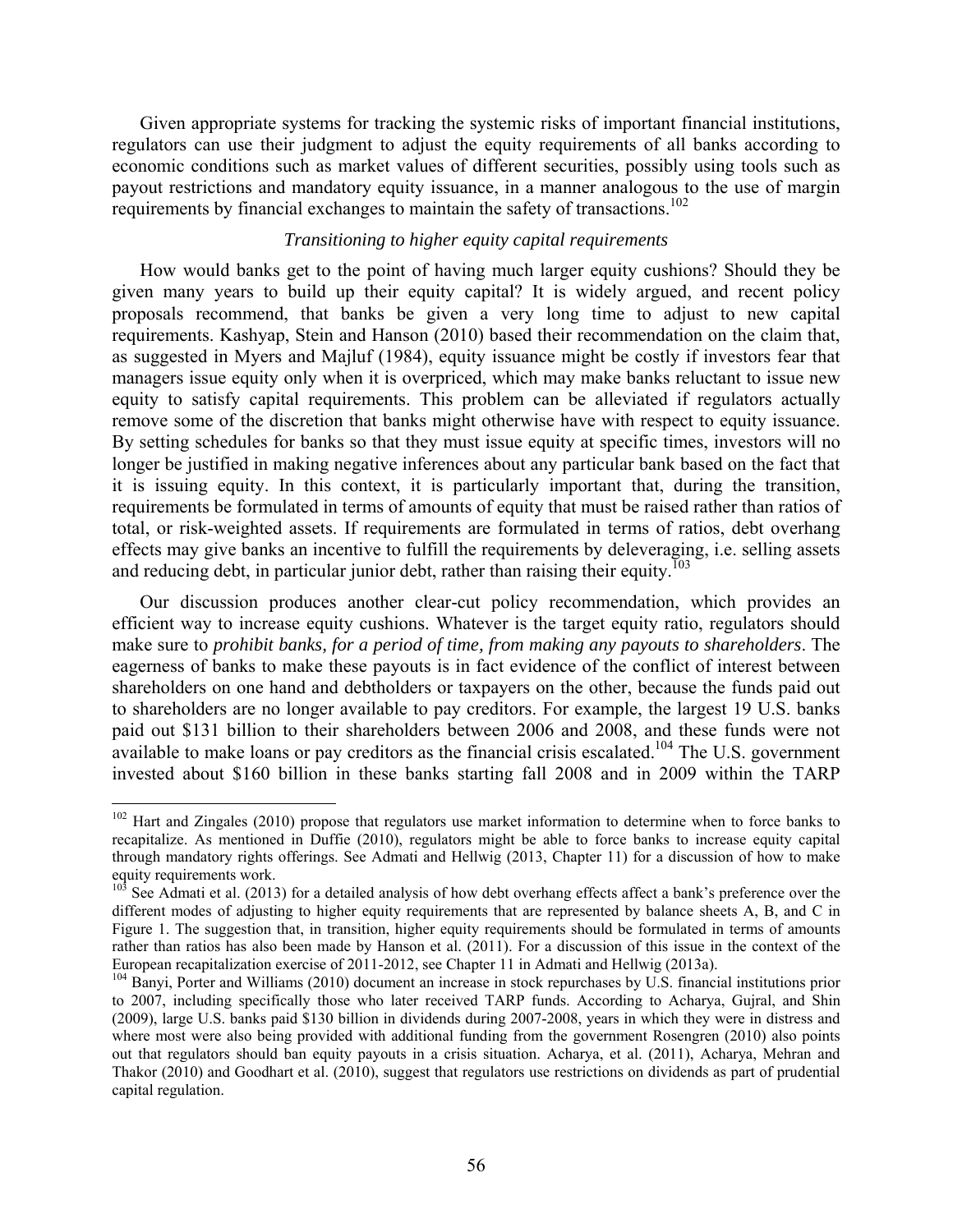program, effectively replenishing the funds in the form of preferred shares and subordinated debt. If done under the force of regulation, withholding dividends would not lead to any negative inference on the health of any particular bank.<sup>105</sup>

Moreover, banks can be directed by regulators to raise more equity from private investors, possibly their own shareholders in a rights offering. As we discussed, inability to raise equity is a strong indication that a bank might be insolvent or not viable without subsidies, and such banks should be unwound. Another possibility is to make payouts to executives in the form of new equity shares. Based on the idea of a "conservation buffer" in Basel III and that of "prompt corrective action" (see discussed in Admati and Hellwig, 2013a, Chapter 11), allowing equity to absorb losses and building it up through payout restrictions and possibly new equity issuance is a way for regulators to make equity requirements work.

### *Equity requirements and "regulatory arbitrage" through the shadow banking system*

Bankers and others frequently use arguments against higher capital requirements that do not directly address the merits of such requirements, but are based instead on issues concerning the enforceability of higher requirements. Specifically, warnings are frequently made that financial activities will move out of the regulated part of the financial system and into the unregulated part, the so-called shadow banking system. Given that institutions in the shadow banking system may have hardly any equity at all, such a development would increase the overall fragility of the financial system.

Clearly, attempts to get around regulations were important in the buildup of risk that led to the financial crisis. For example, financial institutions from Continental Europe used conduits and structured-investment vehicles located in Ireland or in New Jersey, i.e., shadow banking institutions in other jurisdictions, in order to invest in mortgage-backed securities and related derivatives on a large scale and with a highly leveraged structure. The breakdown of these shadow-banking institutions in the summer of 2007 played a major role in amplifying and transmitting problems in the U.S. real-estate and mortgage sectors and turning them into a global financial crisis.

However, these issues only demonstrate that enforcement has been ineffective and this has been harmful. The expansion of operations in the shadow banking system that contributed so disastrously to the crisis could easily have been avoided if regulators had used the powers that they had at their disposal. With practically no equity of their own, the shadow banking institutions involved in the recent crisis would have been unable to obtain any finance at all if it had not been for commitments made by sponsoring banks in the regulated system. These banks' guarantees enabled the unregulated shadow banks to obtain funds by issuing asset-backed commercial paper. If regulators had wanted to, they could have intervened and prevented this on the grounds that the shadow banks were not really independent and this should have been recognized by putting them on their sponsoring banks' balance sheets. Alternatively, if the

<sup>&</sup>lt;sup>105</sup> Note that banks' stock prices will likely fall as a result of implementing such policies because current prices reflect the value of government subsidies as well as shareholders' ability, absent such dividend prohibition, to generate cash payout on a regular basis without too much concern about the solvency of the bank. Forcing banks to retain earnings and to build up their equity capital reduces the value of these subsidies (a benefit to taxpayers), and in addition would provide significant social benefits.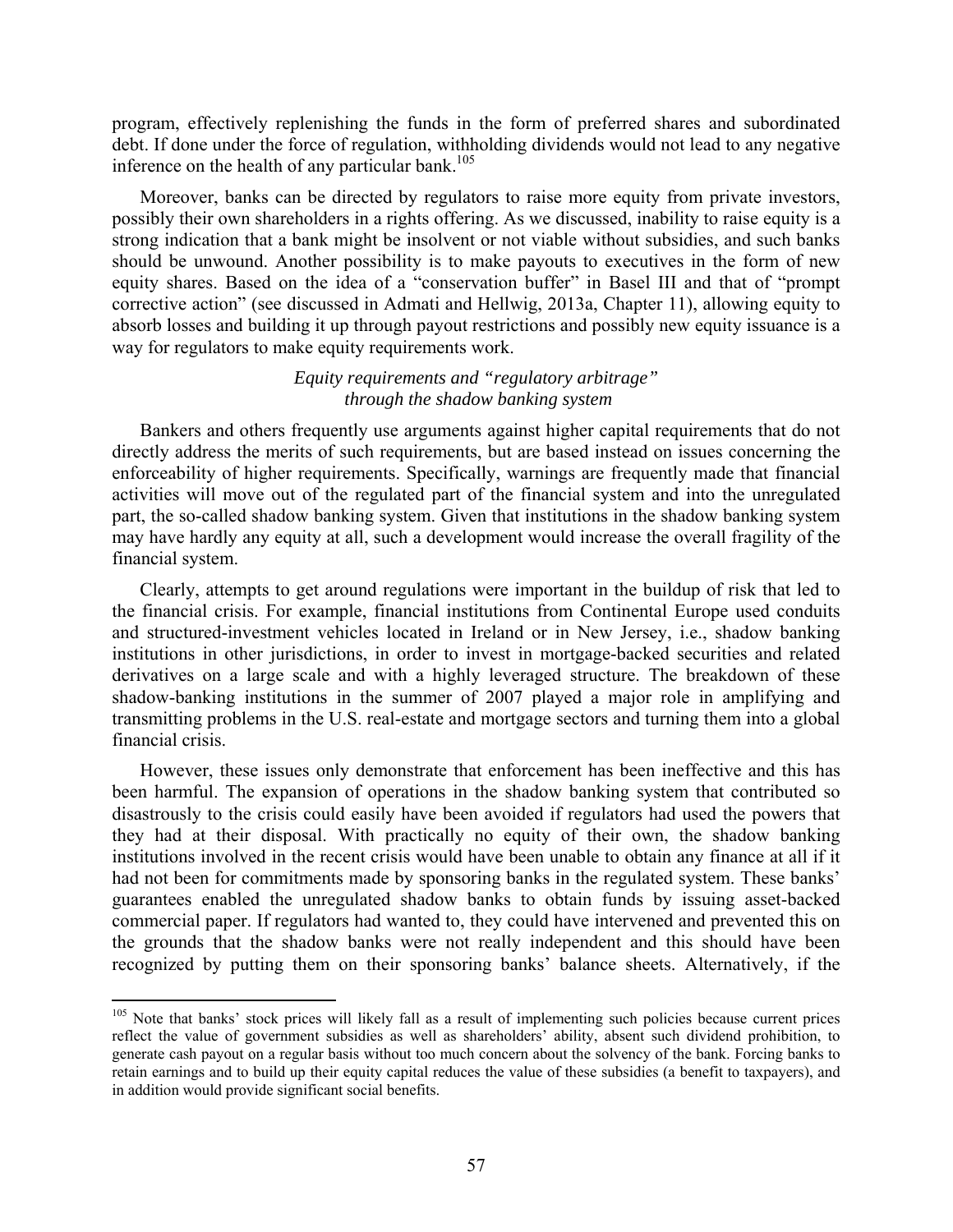shadow banks were deemed to be independent, then the regulators should have ruled that the guarantees were in conflict with regulations limiting large exposures to individual parties. The fact that regulators saw fit not to interfere raises questions about the political economy of financial regulation in the past decade, but not about the ability of regulation in principle to prevent or limit regulatory arbitrage.

In the context of this discussion an indiscriminate reference to "the shadow banking system" is unhelpful. Institutions outside the regulated sector that operate *without* sponsors from the regulated part of the financial system tend to have significantly less leverage than regulated banks. In the crisis, many independent hedge funds had problems and quite a number of them went under, but the systemic fallout from their failures was minimal. The parts of the shadow banking system that did significantly contribute to the crisis were directly related to banks in the regulated system – and to the failure of regulators to properly deal with the institutions and activities in their domains.<sup>106</sup>

Given the experience that we have gone through, it is clear that a better control of the system must be the goal. The fact that "regulatory arbitrage" was more successful than it should have been must not lead us to conclude that we should avoid regulation. With such a conclusion, we would accept that we are helpless to prevent another crisis. Instead, we need to tighten both the regulations that we have *and* the defenses against regulatory arbitrage.

An ever-present and important challenge in capital regulation is therefore determining on an ongoing basis the appropriate set of institutions or, better, activities that should be regulated. Other challenges, such as those related to the cyclical dynamics implied by rigid equity requirements and to how capital should be measured (e.g., what should be based on accounting and what should be marked to market) must also be considered carefully. In any case, regulators must be able to assess the *true* leverage of regulated entities, as well as their contribution to systemic risk, and prevent tricks from being used to hide leverage and risk exposures. All of this should be taken as a challenge for improvement, not as a reason to avoid beneficial capital regulation that is focused on reducing excessive leverage.

#### *Misplaced concerns about international competitiveness*

Another set of arguments often made in this debate that are not related to the merits of high equity requirements concern competitive issues perceived to arise when requirements are not fully harmonized across countries. Bankers warn that higher equity capital requirements in one country will induce that country's financial institutions to "lose out" in global financial competition against the institutions of other countries that have lower equity capital requirements.

As explained in Admati and Hellwig (2013a, Chapter 12), this so-called "level playing field" argument, while popular and politically effective, is very problematic. First, there are many financial products and many financial markets, and there is competition in each one of them. Any talk about failure and success in global financial competition is meaningless unless one is clear about the markets that one is referring to. For example, some banks do very well in serving

<u>.</u>

<sup>&</sup>lt;sup>106</sup> Of course, it is also possible for hedge funds to become highly leveraged and pose systemic risk, and thus regulators should also monitor their leverage and risk, and some regulation that would prevent such systemic risk from developing might be desirable. At the very least it seems desirable to have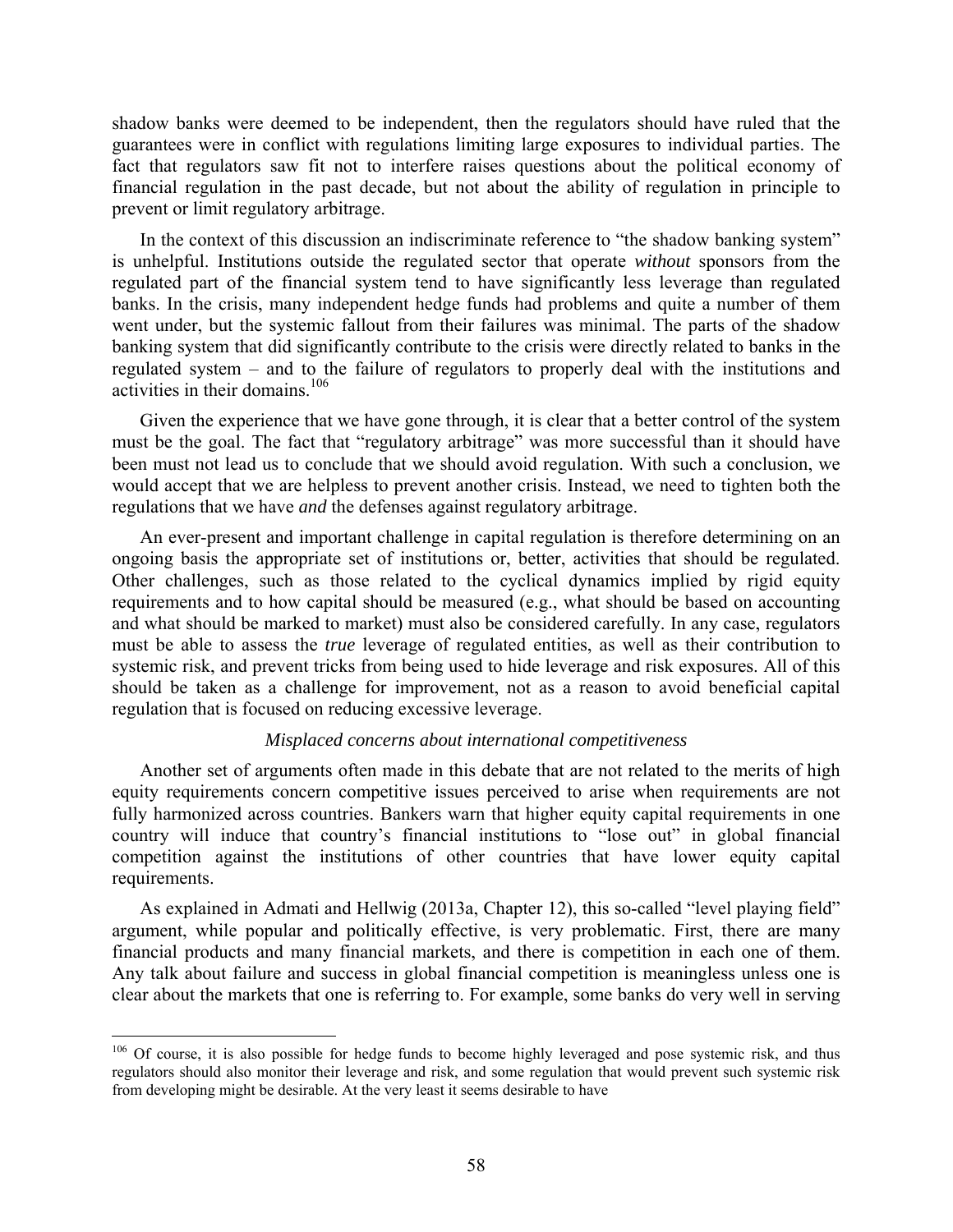certain retail markets, for loans and deposits, where they have hardly any competitor from abroad. Some markets with a truly global scope, such as major stock exchanges or certain derivatives markets, are dominated by just a few major institutions, which moreover tend to be located in an even smaller number of jurisdictions.

Second, the implicit identification of national interests with the competitive successes of the country's financial institutions is unwarranted. For Irish taxpayers it would have been much better if Irish financial institutions had been less successful in the markets for funds and in the markets for providing loans for Irish real estate developments. For German taxpayers it would have been much better if the shadow banks of the German Landesbanken had been less successful in acquiring asset-backed securities and issuing asset-backed commercial paper. For Swiss taxpayers it would have been much better if UBS Investment Bank had been less successful in acquiring a significant share of the market for re-securitizing low-grade subprime mortgage-backed securities.

In all these examples, the erstwhile competitive successes of financial institutions ended up imposing huge burdens on taxpayers. Competitive successes that are supported by public subsidies generally lower a country's welfare. Firms in the subsidized sector – and the managers of these firms – benefit, but the resources that these firms command by virtue of the subsidies most often could be put to better uses elsewhere. From theory and policy analysis in the area of international trade, it is well known that, if the "competitiveness" of a sector in international markets is due to government subsidies, the costs of this "competitiveness" to the taxpayer usually exceed the benefits to the firms that receive them. This assessment is just as valid for international trade involving financial services and capital movements as for trade in goods and other kinds of services. Wouldn't the economies of the United States and Germany be better off if, over the past decade, more of the newly available funds had been invested in lending to small businesses rather than in lending to subprime-mortgage borrowers? Wouldn't our economies be better off if some of the highly educated and talented people who have gone into banking over the past two decades had instead gone into other productive and innovative activities? $107$ 

The answers to the above questions are not clear. The idea of having a market economy is to let firms compete for funds and other resources on the basis of the economic value they can add. The market itself helps the economy find out how to best use its scarce resources. For this process to work well, however, it must not be distorted by unwarranted public subsidies. Given the role that subsidies from bail-outs and implicit guarantees paid for by taxpayers have played and continue to play in the financial sector, there is a *prima facie* presumption that our societies may be devoting excessive resources to institutions in this sector and to the "competitive successes" of these institutions. Higher equity capital requirements would reduce the need for such subsidies and reduce the associated distortions caused by subsidies. If this means that

1

<sup>&</sup>lt;sup>107</sup> Underlying the argument here is the classic theory of international trade. As was first observed by Ricardo, an economy cannot be internationally successful in competition in all sectors at the same time. Because international exchange, like any other exchange, is based on the notion of a *quid pro quo*, the country whose firms are successful in the market for the *"quid"* is necessarily unsuccessful in the market for the *"quo."* To be sure, these markets are served by different firms, but these firms are connected by their reliance on domestic input markets. The firm that has a comparative advantage in international trade uses its advantage to bid input prices up; this hurts the competitiveness of the other firm, In this context, the question whether physicists are better employed in banks or in engineering is directly relevant.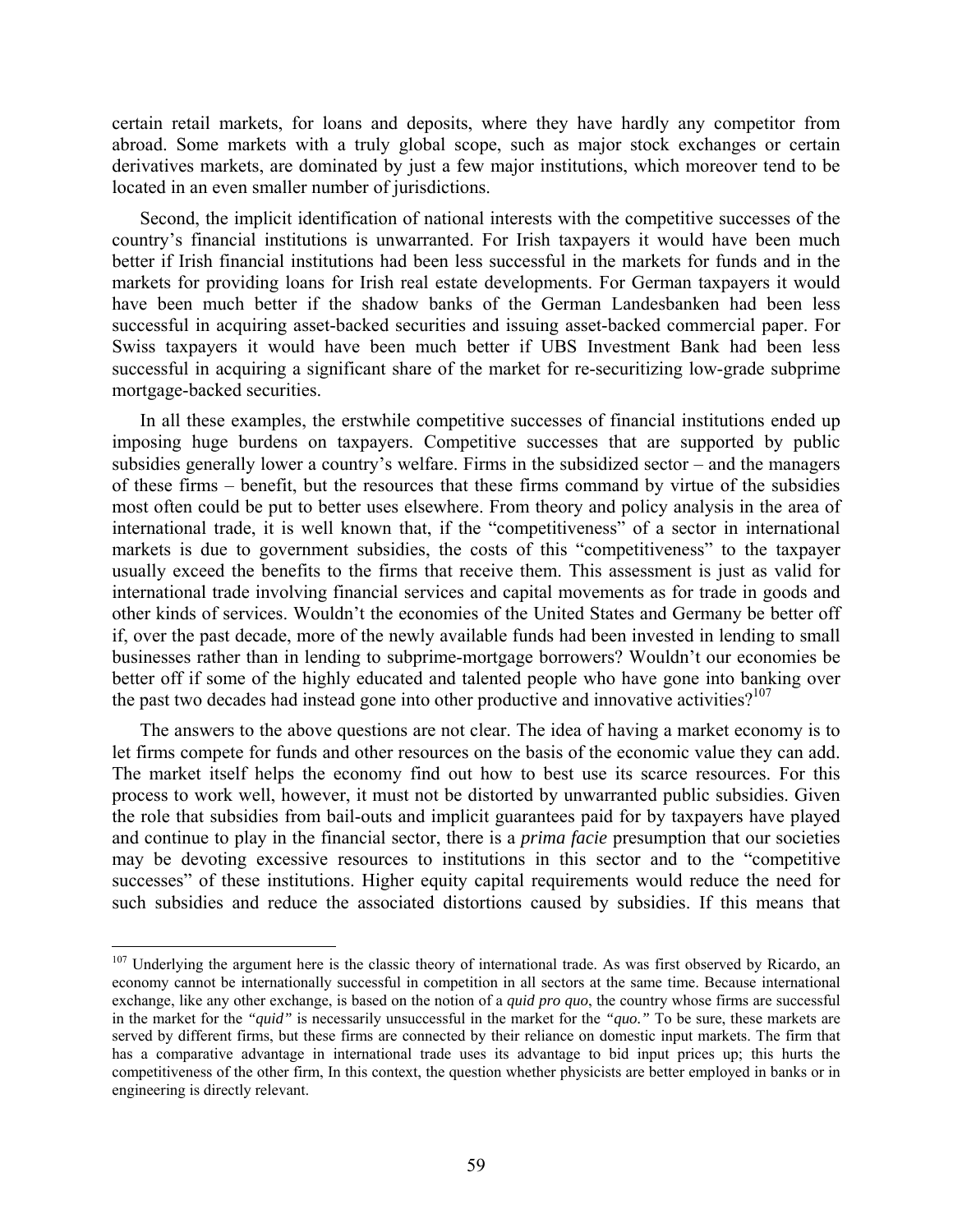financial institutions lose out on certain kinds of competition through the loss of unwarranted public subsidies, such "failures" may be very much in the national interest.

#### *Final remarks*

Banking institutions clearly serve an important function in the economy by providing credit and creating liquid deposits. High leverage is *not* required for them to be able to perform these socially valuable functions. To the contrary, high leverage makes banking institutions highly *inefficient* and exposes the public to unnecessary risk and harm. When the possibility of harm from the distress and insolvency of banks becomes so large that governments and central banks must step in to prevent it, additional distortions arise. Current policies end up subsidizing and encouraging banks to choose levels of leverage and risk that are excessive. Countering these forces with effective equity requirements is highly beneficial.

Threats that substantial increases in equity requirements will have significant negative effects on the economy and growth should not be taken seriously, because in fact it is weak, poorly capitalized banks and a fragile system that harm the economy. Transitioning to a healthier and more stable system is possible and highly beneficial and would improve the ability of the financial sector to serve a useful role in the broader economy.

We have based our analysis on an assessment of the fundamental economic issues involved. Any discussion of this important topic in public policy should be fully focused on the *social* costs and benefits of different policies, i.e., the costs and benefits *for society,* and not just on the private costs and benefit of some institutions or people. Moreover, assertions should be based on sound arguments and persuasive evidence. Unfortunately, the level of policy debate on this subject has not been consistent with these standards.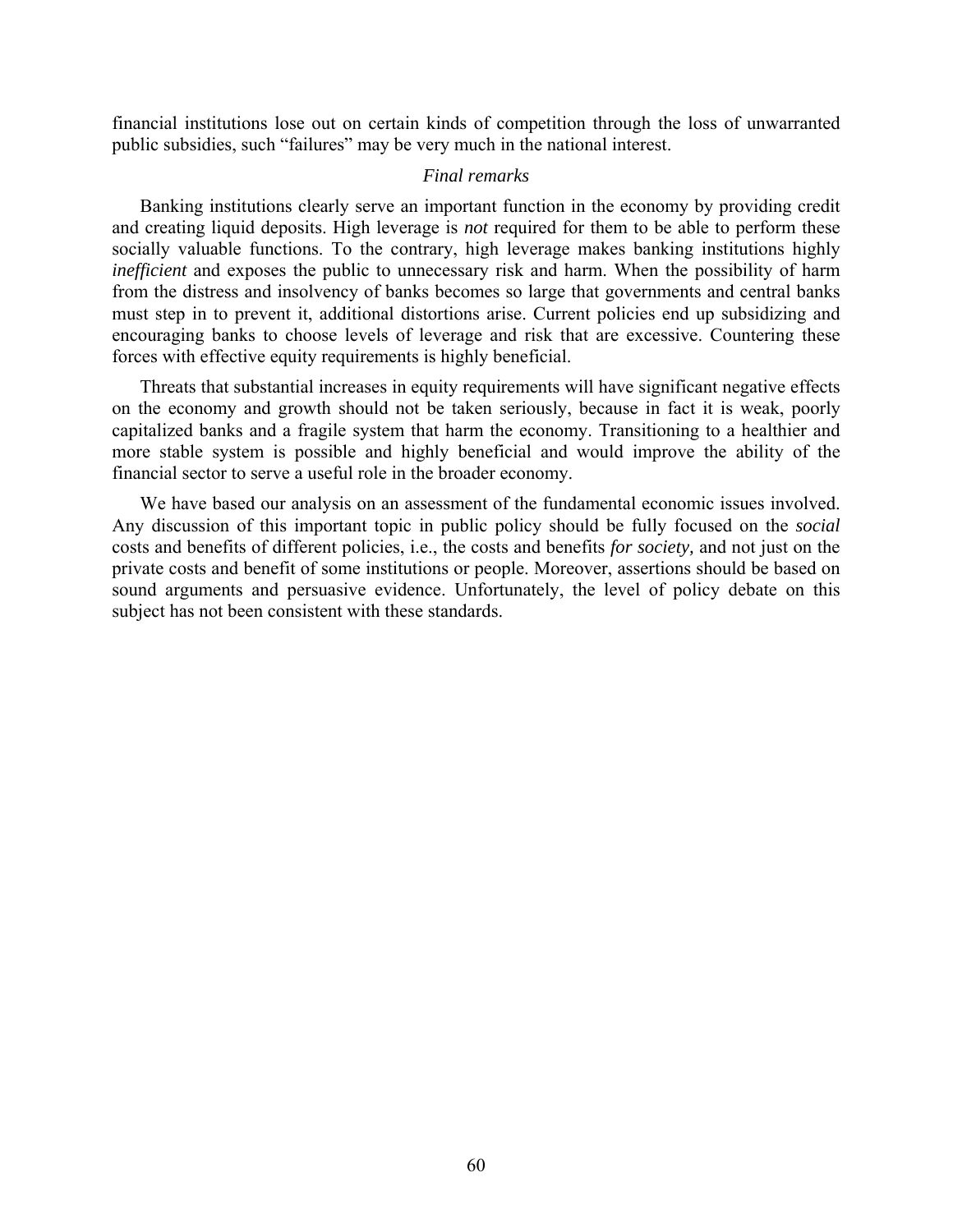| "Reasons" given for why increased<br>equity capital requirements would be<br>costly                                                                                                | Is the statement true?                                                                                           | Would this "reason"<br>give incentives to bank<br>managers to object to<br>increased capital<br>requirements? | Would this "reason" give<br>incentives to bank<br>shareholders to object to<br>increased capital<br>requirements? | From a public policy perspective, is this a<br>legitimate reason for not significantly<br>increasing capital requirements?                                                                                   |
|------------------------------------------------------------------------------------------------------------------------------------------------------------------------------------|------------------------------------------------------------------------------------------------------------------|---------------------------------------------------------------------------------------------------------------|-------------------------------------------------------------------------------------------------------------------|--------------------------------------------------------------------------------------------------------------------------------------------------------------------------------------------------------------|
| Increased equity requirements would<br>prevent banks from operating at the<br>optimal scale.                                                                                       | No. Equity can be added to<br>the balance sheet without<br>changing the bank's core<br>business.                 | It should not, because it is<br>false.                                                                        | It should not, because it is<br>false.                                                                            | No! It is false.                                                                                                                                                                                             |
| Increased equity requirements reduce the<br>average ROE (Return on Equity) for<br>banks.                                                                                           | Generally Yes.                                                                                                   | Yes if compensation<br>depends on ROE.                                                                        | It should not, because risk<br>is reduced and the value of<br>equity would not change.                            | No! This is irrelevant to value creation.                                                                                                                                                                    |
| Increased equity requirements would<br>increase banks' total funding costs,<br>because banks would be forced to use<br>more equity, which has a higher required<br>rate of return. | No. Changing the capital<br>structure changes how risk<br>is distributed but not the<br>overall cost of funding. | It should not, because it is<br>false.                                                                        | It should not, because it is<br>false.                                                                            | No! It is false.                                                                                                                                                                                             |
| Increased equity requirements would<br>decrease the size of the interest tax shields<br>banks can obtain through debt financing.                                                   | Yes.                                                                                                             | Perhaps, but this depends<br>on their compensation<br>and preferences.                                        | Yes, because shareholders<br>benefit from subsidies.                                                              | No! Tax shields create incentives for<br>excessive leverage, resulting in negative<br>externalities. Reducing subsidies creates a<br>social benefit not a social cost.                                       |
| Increased equity requirements reduce<br>banks' ability to use cheap debt financing<br>that is subsidized by implicit government<br>guarantees.                                     | Yes.                                                                                                             | Yes if compensation is<br>related to equity value.                                                            | Yes, because shareholders<br>benefit from subsidies.                                                              | No! Guarantees encourage the use of debt,<br>but leverage generates negative externalities<br>and distortions.                                                                                               |
| Increased equity requirements would<br>reduce managerial discipline and thus<br>interfere with effective governance.                                                               | Very unlikely to be true.                                                                                        | No.                                                                                                           | It should not, because<br>there are alternative ways<br>to create effective<br>governance.                        | No! Claims that debt disciplines managers<br>are not supported by adequate theories or by<br>empirical evidence.                                                                                             |
| Equity is costly because managers may<br>have better information than investors.                                                                                                   | Possibly true for new<br>equity issuance but not for<br>other forms of leverage<br>reduction.                    | Perhaps.                                                                                                      | Perhaps.                                                                                                          | No! Frictions due to information<br>asymmetries can be alleviated by issuing<br>equity through rights offerings and through<br>giving banks less discretion about earnings<br>retention and equity issuance. |

# **Table 2: Summary of Reasons and Critiques**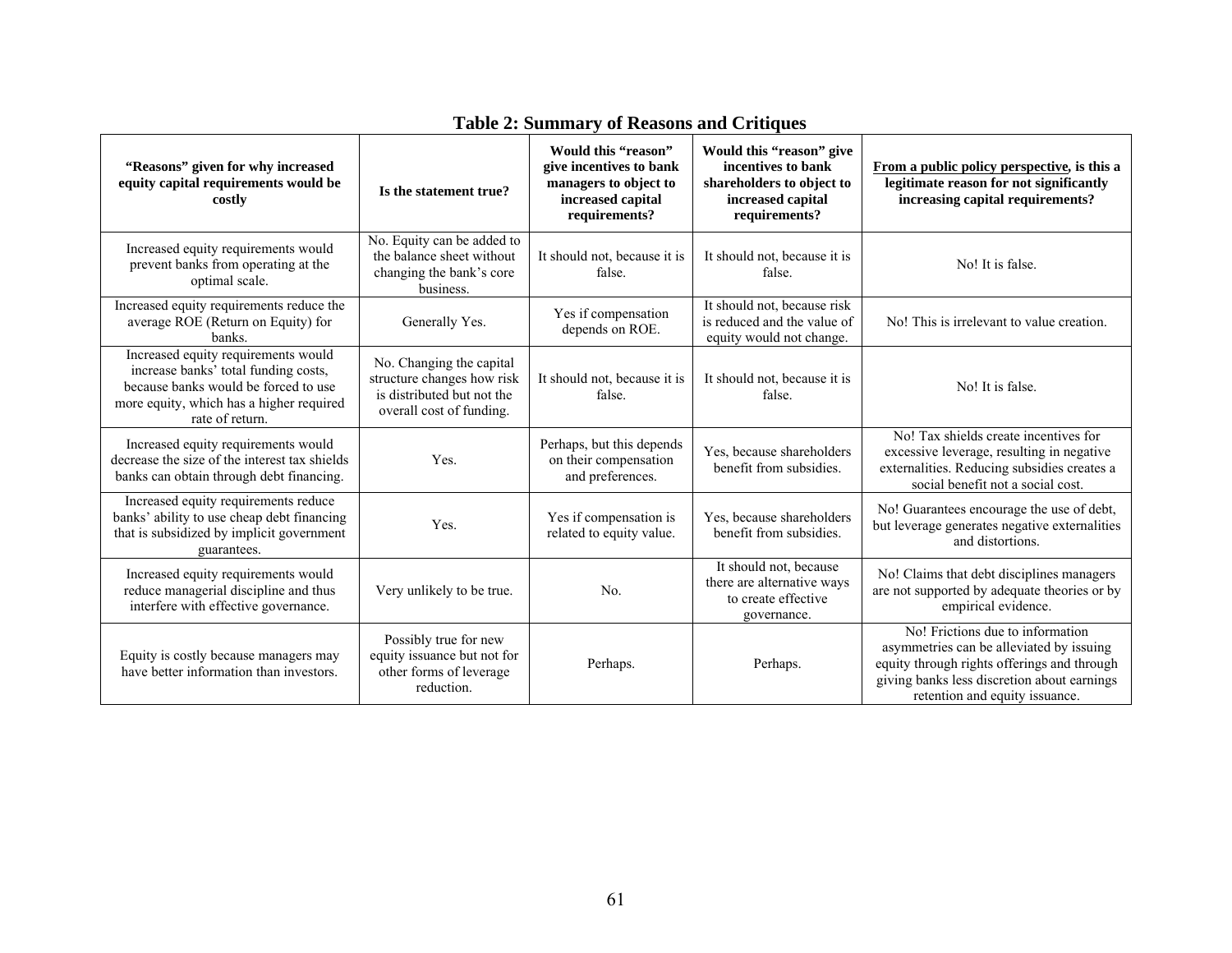#### **References**

- 1) Acharya, Viral V., Irvind Gujral, Nirupama Kulkarni and Hyun Song Shin (2011), "Dividends and Bank Capital in the Financial Crisis of 2007-2009," Working paper.
- 2) Acharya, Viral V., Hamid Mehran, and Anjan Thakor (2010) "Caught between Scylla and Charybdis? Regulating Bank Leverage when there is Rent Seeking and Risk Shifting," Working paper.
- 3) Acharya, Viral, V. and Matthew Richardson (2009), "How Securitization Concentrated Risk in the Financial Sector," *Critical Review*, Special Issue on the Financial Crisis.
- 4) Acharya, Viral V., Philipp Schnabl, and Gustavo Suarez (2013) "Securitization without Risk Transfer," *Journal of Financial economics*, 107(3), 515-536.
- 5) Acharya, Viral V. and Sascha Steffen (2013), "The "Greatest" Carry Trade Ever: Understanding Eurozone Bank Risk," Working paper
- 6) Ackermann, Josef (2010), "The New Architecture of Financial Regulation: Will it Prevent Another Crisis?" Working paper.
- 7) Admati, Anat R., Peter Conti-Brown and Paul Pfleiderer (2012), "Liability Holding Companies," *UCLA Law Review* 852: 852–913.
- 8) Admati, Anat R., Peter DeMarzo, Martin Hellwig and Paul Pfleiderer (2013), "The Leverage Ratchet Effect," Working Paper.
- 9) Admati, Anat R. and Martin F. Hellwig (2013a), *The Bankers' New Clothes: What's Wrong with Banking and What to Do about It,* Princeton University Press.
- 10) Admati, Anat R. and Martin F. Hellwig (2013b), "Does Debt Discipline Managers? An Academic Myth about Bank Indebtedness," Working paper.
- 11) Admati, Anat R. and Martin F. Hellwig (2013c), "The Parade of Bankers new Clothes Continues: 23 Flawed Claims Debunked," Working paper.
- 12) Adrian, Tobias and Hyun Song Shin (2010), "Liquidity and Leverage," *Journal of Financial Intermediation*, 19, 418-437.
- 13) Adrian, Tobias and Markus K. Brunnermeier (2009), "CoVaR." Federal Reserve Bank of New York Staff Report 348.
- 14) Advisory Scientific Committee of the European Systemic Risk Board, Forbearance, resolution, and deposit insurance, Report No. 1, July 2012
- 15) Akerlof, George A. (1970), "The Market for "Lemons": Quality Uncertainty and the Market Mechanism," *Quarterly Journal of Economics*, 488-500.
- 16) Akerlof, George A. and Paul M. Romer, (1993), "Looting: The Economic Underworld of Bankruptcy for Profit," *Brookings Papers on Economic Activity*. 1-73.
- 17) Alessandri, Piergiorgio and Andrew G. Haldane, (2009), "Banking on the State," Presented at the Federal Reserve Bank of Chicago 12<sup>th</sup> Annual International Banking Conference, September 25, 2009.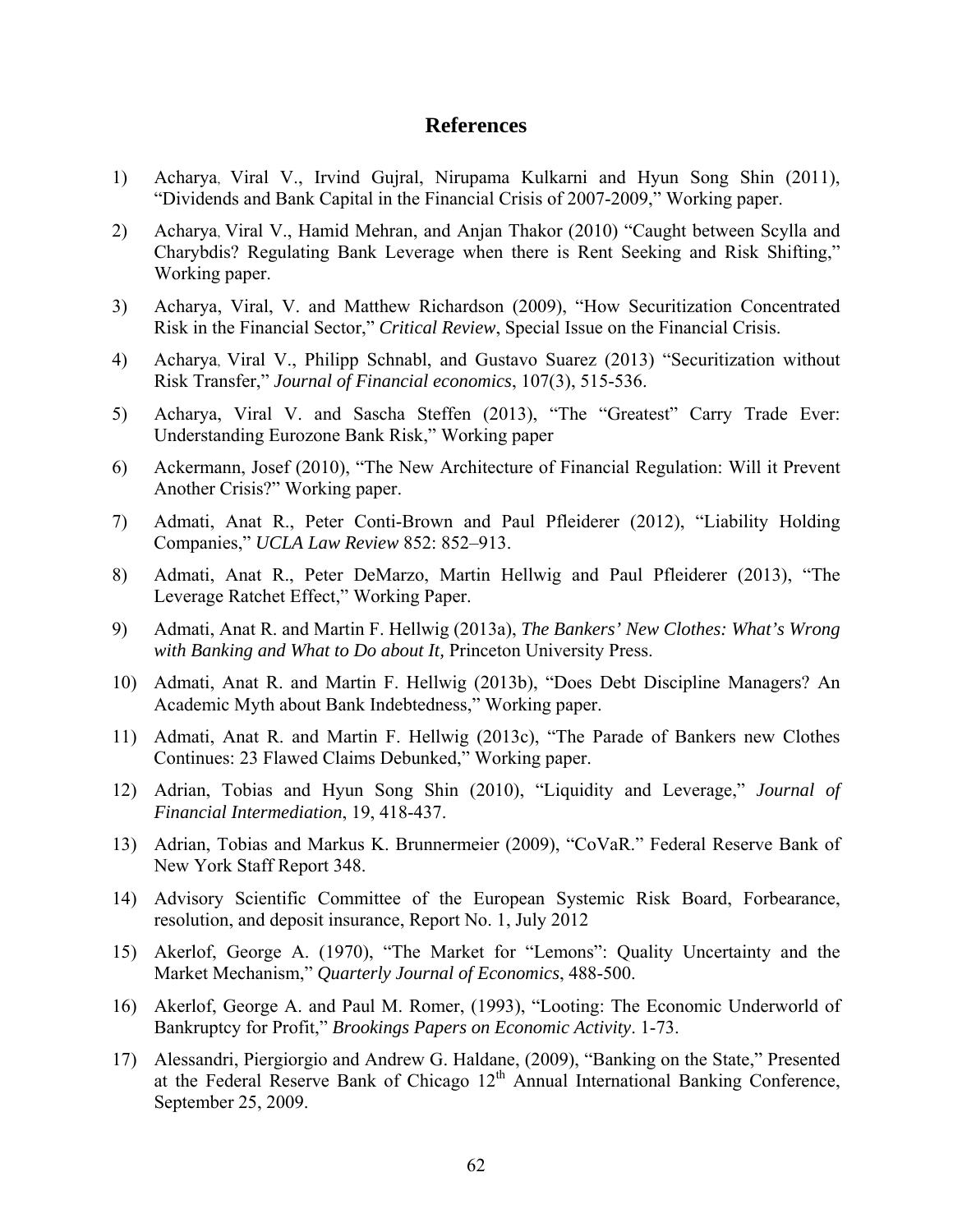- 18) Ang, Andrew, Sergey Gorovyy and Gregory B. van Inwegen (2011), "Hedge Fund Leverage," NBER working paper 16801.
- 19) Angeletos, George-Marios, and Iván Werning (2006), "Crises and Prices: Information Aggregation, Multiplicity, and Volatility," *American Economic Review* 96, 1720-1736.
- 20) Angelini, Paolo et al. (2011), "Basel III: Long Term Impact on Economic Performance and Fluctuation," Federal Reserve Bank of New York, Staff Report 485.
- 21) Baker, Malcolm P. and Jeffrey Wurgler (2013), "Do Strict Capital Requirements Raise the Cost of Capital? Banking Regulation and the Low Risk Anomaly," NBER Working paper.
- 22) Bank of Canada (2010), "Strengthening International Capital and Liquidity Standards: A Macroeconomic Impact Assessment for Canada."
- 23) Bank for International Settlements (BIS) (2012), 82<sup>nd</sup> Annual Report 1 April 2011–31 March 2012, Basel 2012.
- 24) Banyi, Monica, Susan Porter, and Susan Williams (2010), "Stock Repurchases and TARP in the Banking Industry," Working paper.
- 25) Basel Committee on Banking Supervision (BIS, 2009), "Strengthening the Resilience of the Banking Sector."
- 26) Basel Committee on Banking Supervision (BIS, 2010a), "An Assessment of the Long-Term Economic Impact of Stronger Capital and Liquidity Requirements."
- 27) Basel Committee on Banking Supervision (BIS, 2010b), "Proposal to ensure the loss absorbency of regulatory capital at the point of non-viability - consultative document."
- 28) Bebchuk, Lucian A., Alma Cohen, and Holger Spamann (2010), "The Wages of Failure: Executive Compensation at Bear Stearns and Lehman 2000-2008," *Yale Journal of Regulation*, 27, 257-282*.*
- 29) Bebchuk, Lucian A. and Holger Spamann (2010), "Regulating Bankers' pay," *Georgetown Law Journal*, 247-287,"
- 30) Berger, Allen N., Richard J. Herring, and Giorgio P. Szegö (1995), "The Role of Capital in Financial Institution," *Journal of Banking and Finance,* 19, 393-430.
- 31) Berger, Allen N., and Christa H.S. Bouwman (2010), "Bank Capital, Survival, and Performance around Financial Crises," working paper.
- 32) Bhagat, Sanjai and Brian Bolton (2010), "Bank Executive Compensation and Capital Requirements Reform," Working paper.
- 33) Bolton, Patrick and Xavier Freixas (2006), "Corporate Finance and the Monetary Transmission Mechanism," *Review of Financial Studies*, 19, 829-870.
- 34) Bolton, Patrick, Hamid Mehran and Joel Shapiro (2010), "Executive Compensation and Risk Taking," working paper.
- 35) Bolton, Patrick, Tano Santos and Jose Scheinkman (2010), "Outside and Inside Liquidity," *Quarterly Journal of Economics*, forthcoming.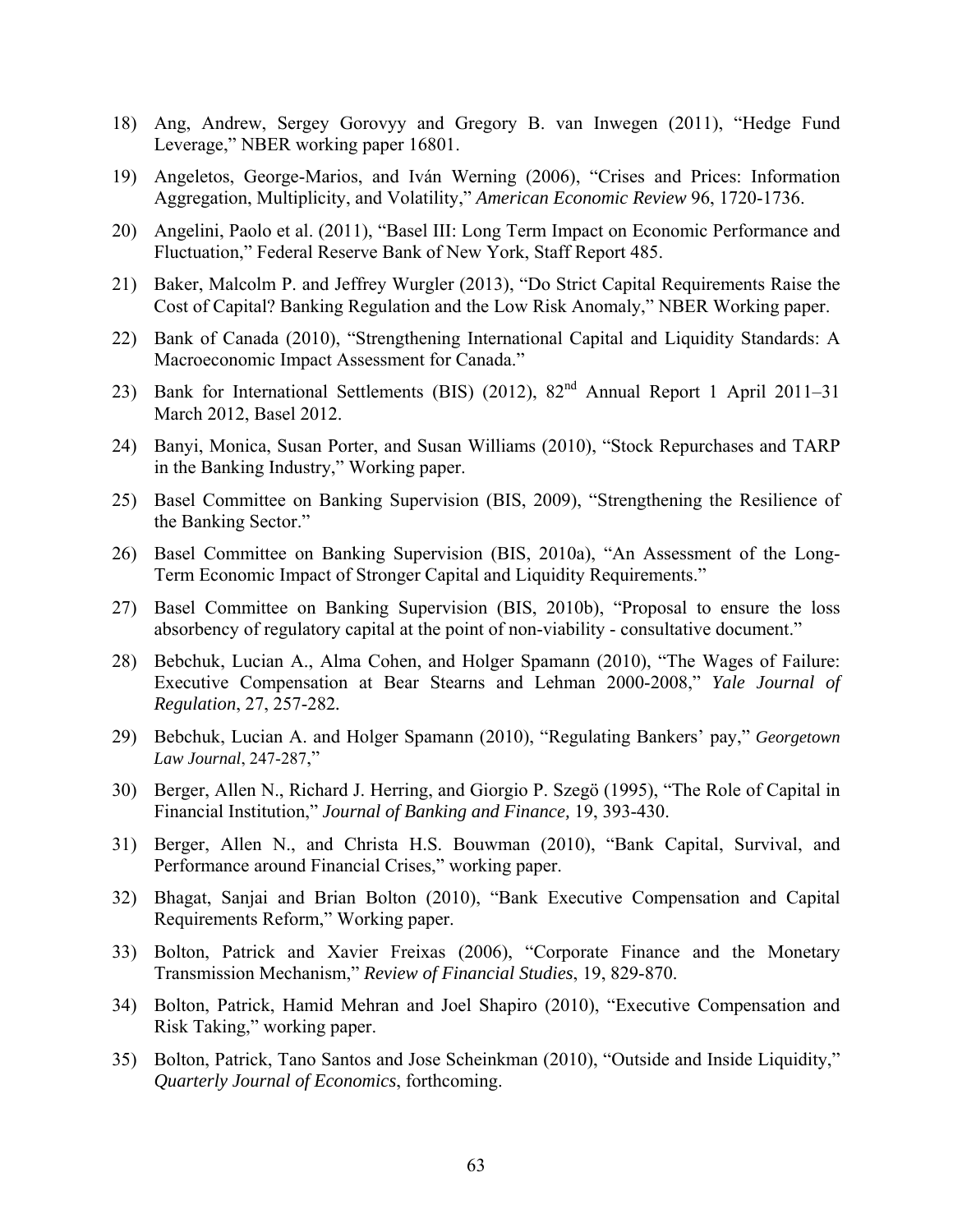- 36) Boot, Arnoud W.A. (1996), "Comments on "Market Structure, Monitoring and Capital Adequacy Regulation" by Thomas Gehrig", *Swiss Journal of Economics and Statistics,* 132, 703-706
- 37) Boot, Arnoud W.A. and Anjolein Schmeits (1998), "Challenges to competitive banking: a theoretical perspective*," Research in Economics* (1998) 52, 255–270.
- 38) Boskin, Michael J. (2010), "Time to Junk the Corporate Tax," *The Wall Street Journal*, May 6, 2010**.**
- 39) Brealey, Richard A. (2006), "Basel II: The Route Ahead or Col-de-sac?," *Journal of Applied Corporate Finance*, 4, 34-43.
- 40) Brunnermeier, Markus and Martin Ohemke, (2010), "The Maturity Rat Race," Working paper.
- 41) Buch, Claudia M., and Esteban Prieto (2012). "Do Better Capitalized Banks Lend Less? Long-Run Panel Evidence from Germany," Working Paper.
- 42) Calomiris, Charles W. (1999), "Building an Incentive Compatible Safety Net," *Journal of Banking & Finance*, 23, 1499-1519.
- 43) Calomiris, Charles W. and Gary Gorton (1991), "The Origins of Banking Panics," in: G. Hubbard (ed.), *Financial Markets and Financial Crises*, University of Chicago Press, Chicago, 109-173
- 44) Calomiris, Charles W., and Richard J. Herring (2011), "Why and How to Design a Contingent Convertible Debt Requirement." Working paper.
- 45) Calomiris, Charles W. and Charles M. Kahn (1991), "The Role of Demandable Debt in Structuring Optimal Banking Arrangements," *American Economic Review,* 81, 497-513.
- 46) Chari, Varadarajan V., and Ravi Jagannathan (1988), "Banking Panics, Information, and Rational Expectations Equilibrium," *Journal of Finance* 43, 749-760.
- 47) Carbo-Valverde, Santiego, Edward J. Kane, and Francisco Rodriguez-Frenandez (2011), "Safety-Net Benefit Conferred on Difficult-to-Fail-and-Unwind Banks in the US and EU Before and During the Great Recession," Working paper.
- 48) Cole, Rebel A., (2012), "How Did the Financial Crisis Affect Small Business Lending in the U.S.?" Working paper.
- 49) Dang, Tri Vi, Gary Gorton, and Bengt Holmström (2012), "Ignorance, Debt and Financial Crises," Working Paper.
- 50) Davies, Richard, and Belinda Tracey (2012), "Too Big to Be Efficient? The Impact of Implicit Funding Subsidies on Scale Economies in Banking." Working paper.
- 51) DeAngelo, Harry and René Stulz, "Why High Leverage is Optimal for Banks*,"* Working Paper 2013
- 52) Dewatripont, Mathias, and Jean Tirole (1994a), "A Theory of Debt and Equity: Diversity of Securities and Manager-Share-holder Congruence," *Quarterly Journal of Economics*, 109, 1027-1054*.*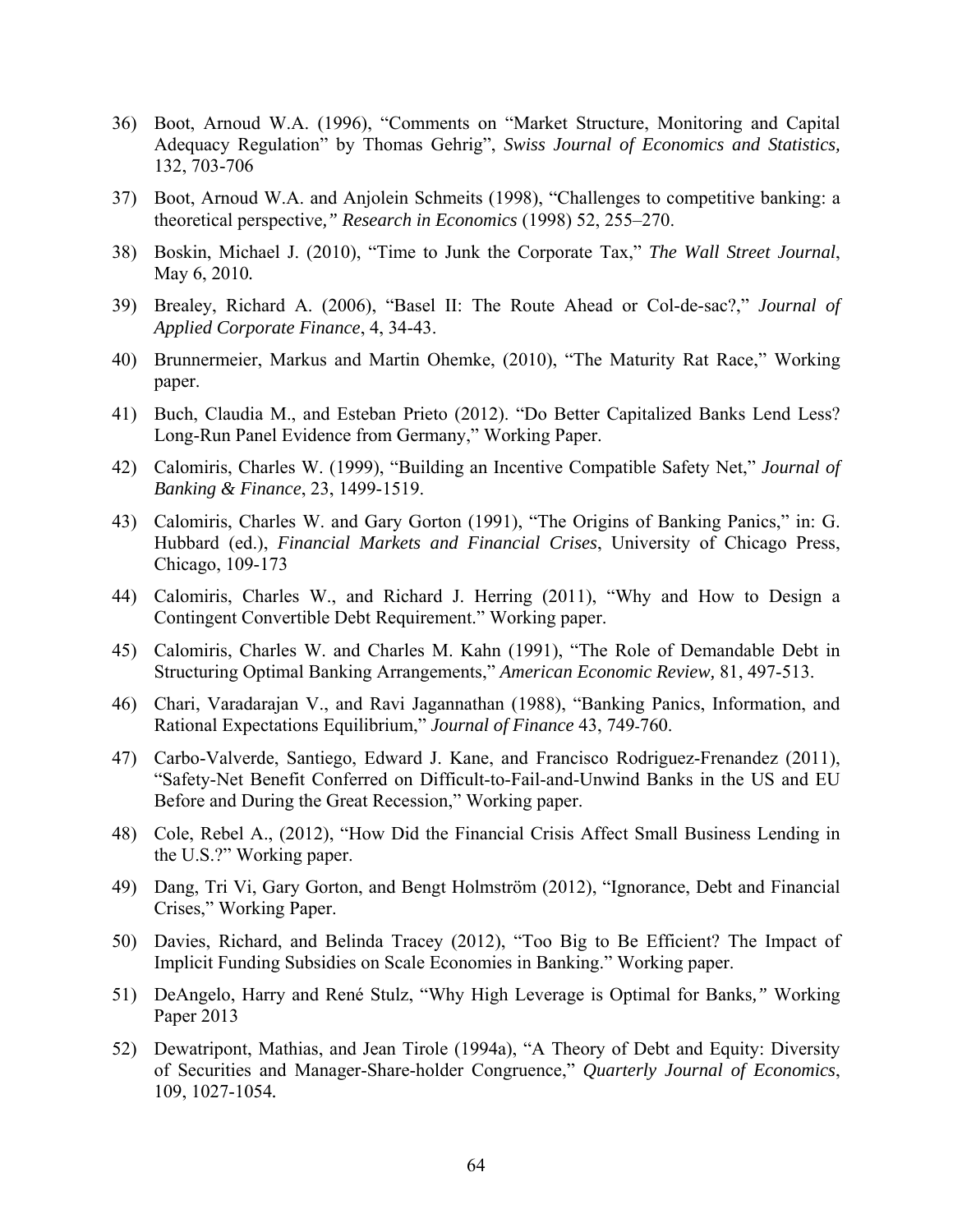- 53) Dewatripont, Mathias, and Jean Tirole (1994b), *The Prudential Regulation of Banks.* MIT Press.
- 54) Dewatripont, Mathias, and Jean Tirole (2012), "Macroeconomic Shocks and Banking Regulation," *Journal of Money, Credit and Banking*, 237-254.
- 55) Diamond, Douglas W., (1984) "Financial Intermediation and Delegated Monitoring," *Review of Economic Studies* 51, 393-414.
- 56) Diamond, Douglas W., and Phillip H. Dybvig (1983), "Bank Runs, Deposit Insurance, and Liquidity," *Journal of Political Economy* 91, 401-419.
- 57) Diamond, Douglas W., and Raghuram G. Rajan (2000), "A Theory of Bank Capital," *Journal of Finance*, 55, 2431-2465.
- 58) Diamond, Douglas W., and Raghuram G. Rajan (2001), "Liquidity Risk, Liquidity Creation and Financial Fragility," *Journal of Political Economy* 109, 287-327.
- 59) Diamond, Douglas W., and Raghuram G. Rajan (2012), "Illiquid Banks, Financial Stability, and Interest Rate Policy," *Journal of Political Economy* 120, 552-591.
- 60) DeMarzo, Peter M. (1988), "An Extension of the Modigliani-Miller Theorem to Stochastic Economies with Incomplete Markets and Interdependent Securities," Journal of Economic Theory, 353-369.
- 61) DeMarzo, Peter M. and Darrell Duffie (1999), "A Liquidity-Based Model of Security Design," Econometrica, 65-99.
- 62) DeMarzo, Peter M, Ilan Kremer and Andrzej Skrzypacz (2005), "Bidding with Securities: Auctions and Security Design," American Economic Review, 936-959.
- 63) Dewatripont, Mathias, and Jean Tirole (1994a), *The Prudential Regulation of Banks.* MIT Press.
- 64) Dewatripont, Mathias, and Jean Tirole (1994b), "A Theory of Debt and Equity: Diversity of Securities and Manager-Shareholder Congruence." The Quarterly Journal of Economics, 109(4), 1027-54.
- 65) Dewatripont, Mathias, and Jean Tirole (2013), "Macroeconomic Shocks and Banking Regulation," *Journal of Money, Credit, and Banking,* Forthcoming.
- 66) Duffie, Darrell (2010), "*How Big Banks Fail and What to Do About It*," Princeton University Press, forthcoming.
- 67) Elliott, Douglas J. (2009), "Bank Capital and the Stress Tests," Working paper.
- 68) Elliott, Douglas J. (2013), "Higher Bank Capital Requirements Would Come at a Price," Working paper.
- 69) Flannery, Mark J. (2005), "No Pain, No Gain? Effecting Market Discipline via Reverse Convertible Debentures," Chapter 5 of Hall S. Scott, ed. *Capital Adequacy Beyond Basel: Banking Securities and Insurance*, Oxford: Oxford University Press.
- 70) French, Kenneth, Martin N. Baily, John Y. Campbell, John H. Cochrane, Douglas W. Diamond, Darrell Duffie, Anil K. Kashyap, Frederic S. Mishkin, Raghuram G. Rajan,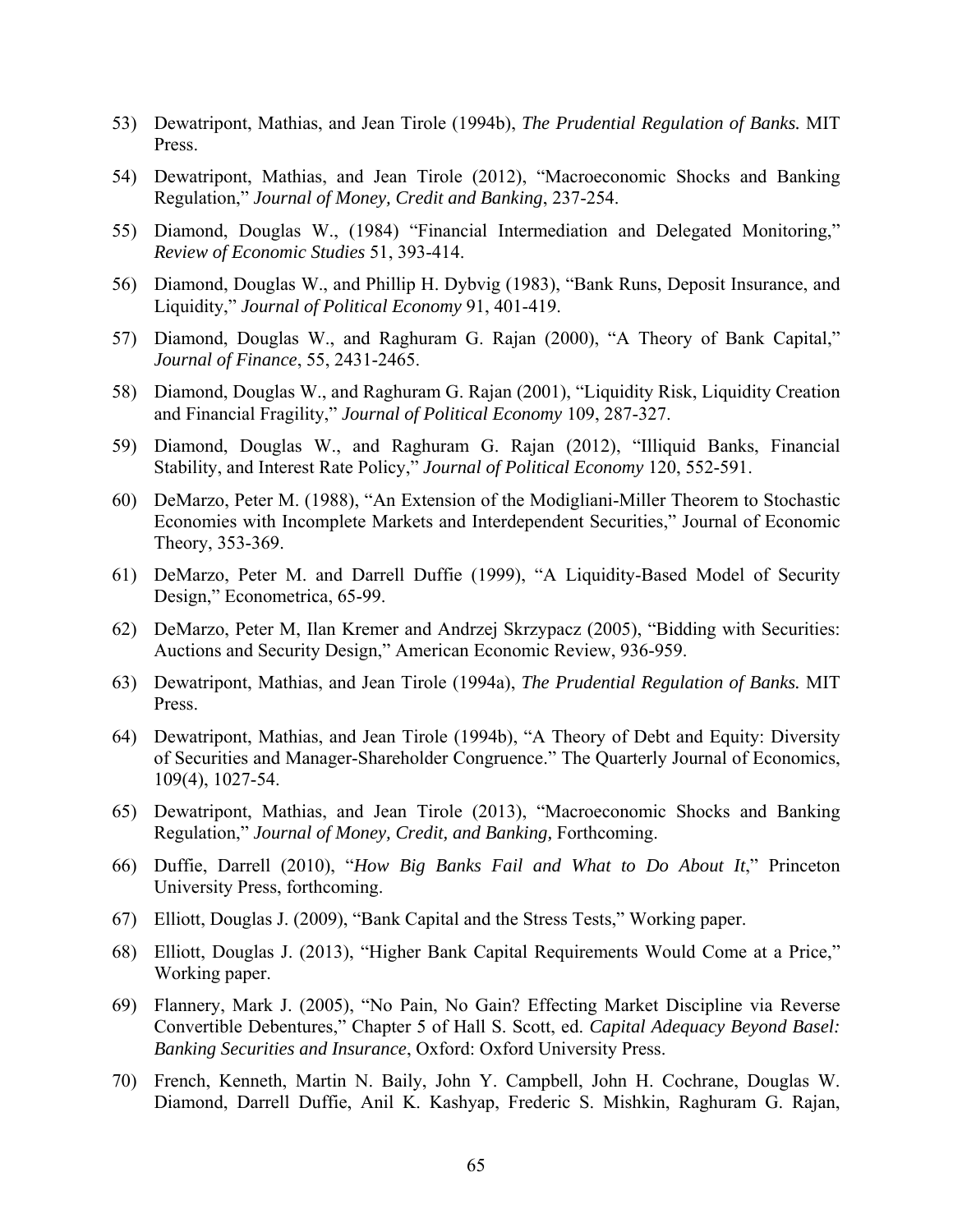David S. Scharfstein, Robert J. Shiller, Hyun Song Shin, Matthew J. Slaughter, Jeremy C. Stein, and René M. Stulz (2010), *The Squam Lake Report: Fixing the Financial System.* Princeton, NJ: Princeton University Press.

- 71) Gale, Douglas M. and Martin F. Hellwig (1985), "Incentive-Compatible Debt Contracts: The One-Period Problem," *Review of Economic Studies 52*, 647-663.
- 72) Gandhi, Priyank, and Hanno Lustig (2010), "Size Anomalies in U.S. Bank Stock Returns: A Fiscal Explanation," Working paper.
- 73) Geanakoplos, John (2010), "Solving the Present Crisis and Managing the Leverage Cycle," FRBNY *Economics Policy Review*, 101-131.
- 74) Goldstein, Itay, and Ady Pauzner (2005), "Demand-Deposit Contracts and the Probability of Bank Runs," *Journal of Finance* 60, 1293-1327.
- 75) Goodhart, Charles (2010a), "How Should We Regulate the Financial Sector?" Chapter 5 of *The Future of Finance*, LSE.
- 76) Goodhart, Charles, M. U. Peiris, D.P. Tsomocos, and A. P. Vardoulakis (2010), "On Dividend Restrictions and the Collapse of the Interbank Market," *Annals of Finance*, February.
- 77) Gorton, Gary B. (2010), *Slapped by the Invisible Hand: The Panic of 2007,* Oxford University Press.
- 78) Gorton, Gary B. (2012), *Misunderstanding Crises: Why We Don't See them Coming*. Oxford University Press.
- 79) Gorton, Gary B. and Andrew Metrick (2009), "Securitized banking and the run on repo," NBER Working Paper No. 15223.
- 80) Gorton, Gary B. and George Pennacchi (1990), "Financial Intermediation and Liquidity Creating," *Journal of Finance,* 49-71.
- 81) Haldane, Andrew, G. (2010), "Regulation or Prohibition: The \$100 billion Question," *Journal of Regulation and Risk North Asia*, 101-122.
- 82) Haldane, Andrew G. (2012), "The Dog and the Frisbee," Speech given in Jackson Hole conference, August 31.
- 83) Haldane, Andrew, Simon Brennan and Vasileios Madouros (2010), "What is the Contribution of the Financial Sector: Miracle or Mirage?" Chapter 2 of *The Future of Finance*, LSE.
- 84) Han, JoongHo, Kwangwoo Park and George Pennacchi (2013), "Corporate Taxes and Securitization," *Journal of Finance*, Forthcoming
- 85) Hanson, Samuel, Anil K. Kashyap, and Jeremy C. Stein (2010), "A Macroprudential Approach to Financial Regulation," *Journal of Economic Perspectives*, Forthcoming.
- 86) Harrison, Ian (2004), **"**Banks, Capital and Regulation: Towards an Optimal Capital Regime for a Small Open Economy**,"** Working paper, Reserve Bank of *New Zealand.*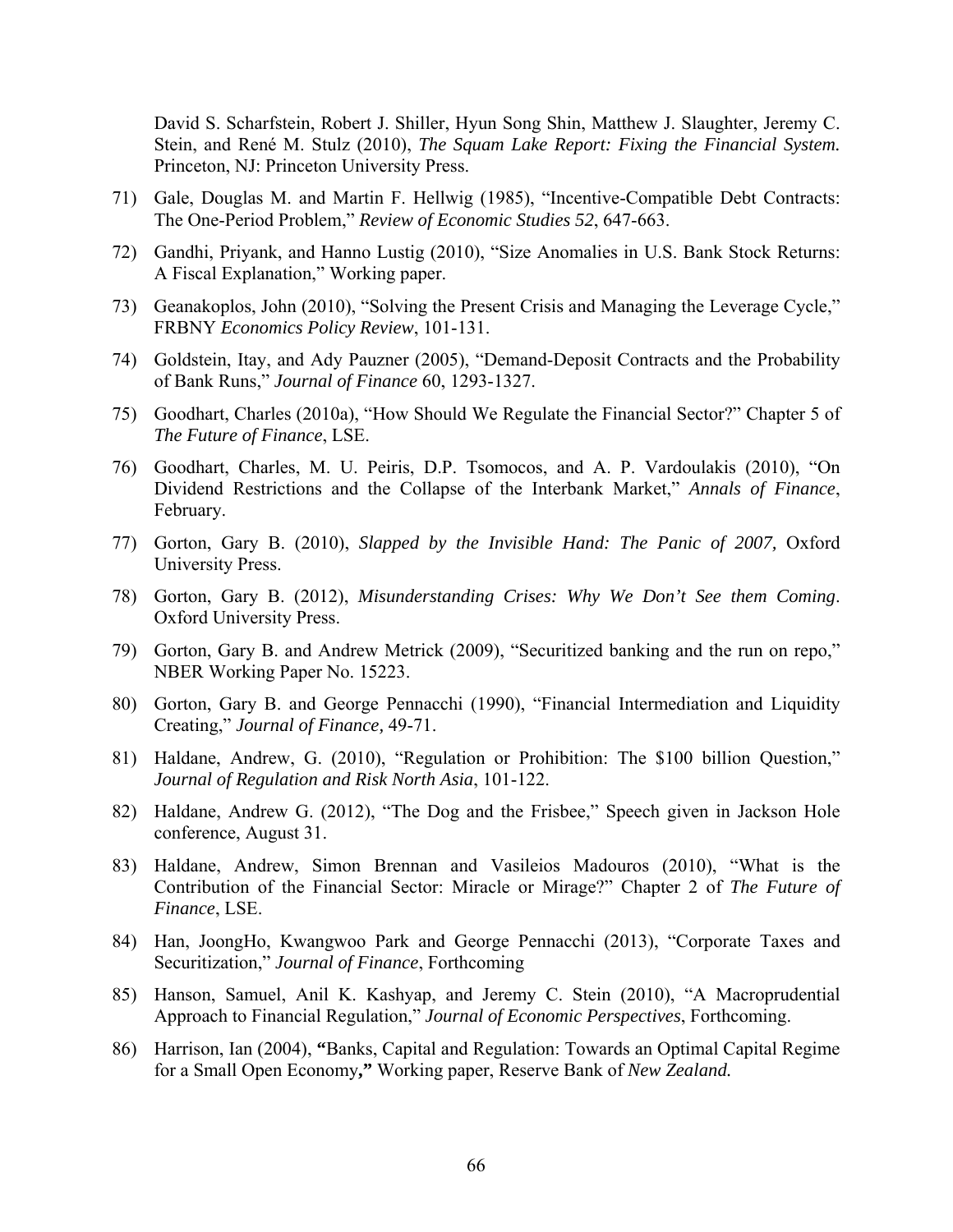- 87) Hart, Oliver and Luigi Zingales (2010), "A New Capital Regulation for Large Financial Institutions," Working paper.
- 88) Hellwig, Martin F., (1981), "Bankruptcy, Limited Liability, and the Modigliani-Miller Theorem," American Economic Review, 155-170.
- 89) Hellwig, Christian (2002), "Public Information, Private Information, and the Multiplicity of Equilibria in Coordination Games," *Journal of Economic Theory* 107, 191-222
- 90) Hellwig, Martin F. (2009a), "A Reconsideration of the Jensen-Meckling Model of Outside Finance," *Journal of Financial Intermediation* 18, 495-525.
- 91) Hellwig, Martin F. (2009b), "Systemic Risk in the Financial Sector: An Analysis of the Subprime-Mortgage Financial Crisis," De Economist, 157, pp. 129-207
- 92) Hellwig, Martin F. (2010), "Capital Regulation: Business as Usual?" Working paper.
- 93) Hellwig, Martin F. (2013), "Liquidity Provision and Equity Funding of Banks," Working paper.
- 94) Holmström, Bengt, and Jean Tirole (1993), "Market Liquidity and Performance Monitoring," *Journal of Political Economy* 101, 678-709.
- 95) Holtfrerich, Carl-Ludwig (1981): "Die Eigenkapitalausstattung deutscher Kreditinstitute 1871-1945," Bankhistorisches Archiv, Beiheft 5, 15-29.
- 96) Hoshi, Takeo and Anil Kashyap (2004), "Japan's Financial Crisis and Economic Stagnation", *Journal of Economic Perspectives* 18, Winter 2004, 3–26.
- 97) Hoshi, Takeo and Anil Kashyap (2010), "Why did Japan stop growing?," NBER working paper, 2010.
- 98) Institute of International Finance (IIF, 2010) "Interim Report on the Cumulative Impact on the Global Economy of Proposed Changes in the Banking Regulatory Framework."
- 99) Jacklin, Charles J., and Sudipto Bhattacharya (1988), "Distinguishing Panics and Information-Based Bank Runs: Welfare and Policy Implications," *Journal of Political Economy* 96, 568-592.
- 100) Jensen, Michael C. (1986), "Agency Costs of Free Cash Flow, Corporate Finance and Takeovers," *American Economic Review, Papers and Proceedings* 76, 323-329.
- 101) Jensen, Michael C. (1989), "Eclipse of the Public Corporation," *Harvard Business Review*, September-October 1989, 61-74.
- 102) Jensen, Michael C. (1993), "The Modern Industrial Revolution, Exit, and the Failure of Internal Control Systems," *Journal of Finance* 48, 831-880.
- 103) Jensen, Michael C. and William H. Meckling (1976), "Theory of the Firm: Managerial Behavior, Agency Costs and Capital Structure," *Journal of Financial Economics* 3, 305- 360.
- 104) Johnson, Simon and James Kwak (2010), "*13 Bankers*," Pantheon, NY.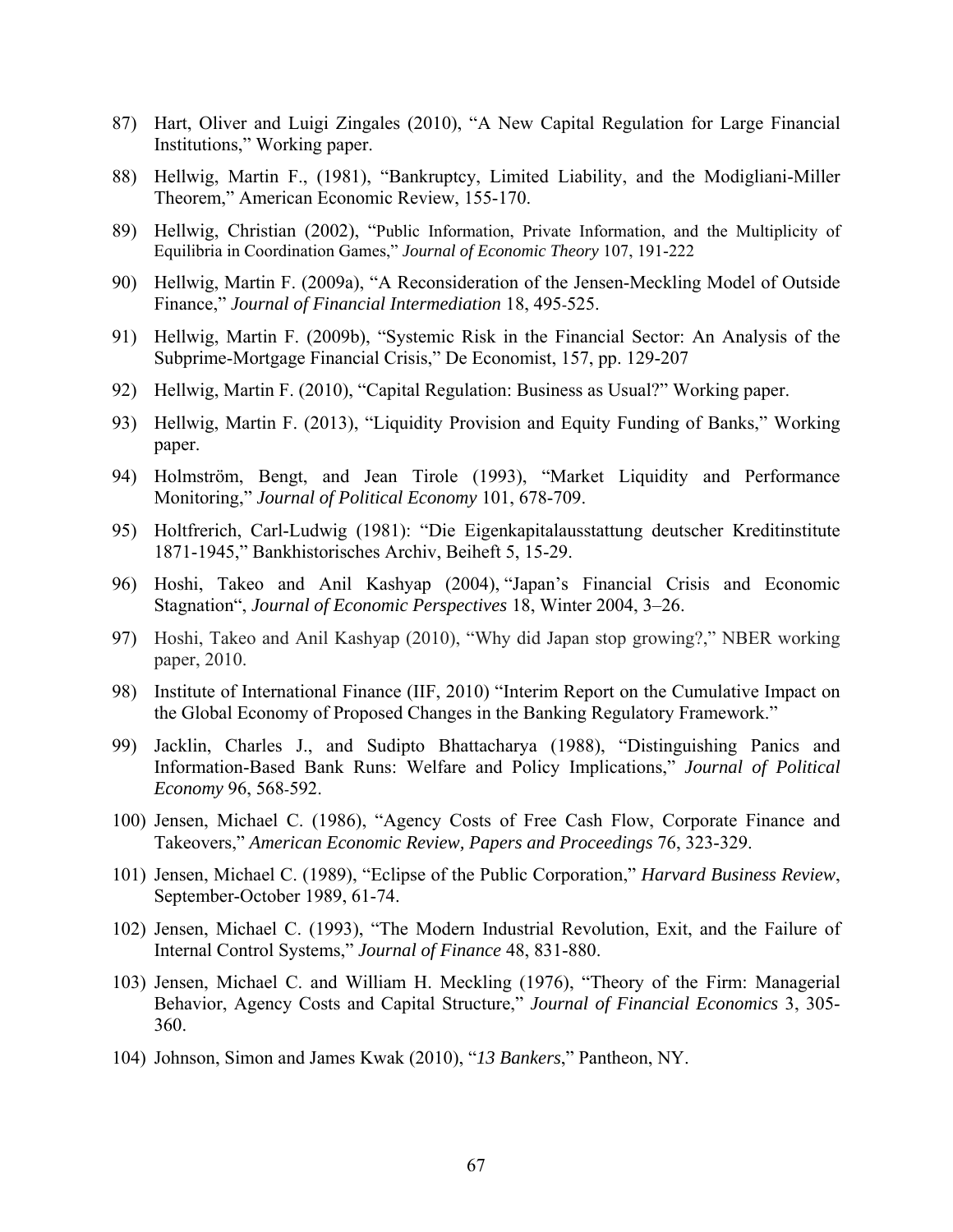- 105) Kane, Edward J. (1989), "*The S & L Insurance Mass, How Did It Happen?*" Urban Institute Press, Washington.
- 106) Kane, Edward J. (2010), "Missing Elements in US Financial Reform: The Grievous Inadequacy of the Dodd-Frank Act," Working paper.
- 107) Kapan, Tümer and Camelia Minoiu (2013), "Balance Sheet Strength and Bank Lending During the Global Financial Crisis," IMF working paper.
- 108) Kashyap, Anil K., Raghuram G. Rajan, and Jeremy C. Stein (2008), "Rethinking Capital Regulation," September 2008, Federal Reserve Bank of Kansas City Symposium.
- 109) Kashyap, Anil K., Jeremy C. Stein, and Samuel Hanson (2010), "An Analysis of the Impact of "Substantially Heightened" Capital Requirements on Large Financial Institutions," Working Paper.
- 110) Kelly, Brian, Hanno Lustig, and Stijn Van Nieuwerburgh (2012) "Too-Systemic-to-Fail: What Option Markets Imply about Sector-Wide Government Guarantees," Working paper.
- 111) King, Mervyn (1990),"International Harmonisation of the Regulation of Capital Markets: An Introduction," *European Economic Review*, 34, 569-577.
- 112) Kotlikoff, Laurence J. (2010), "*Jimmy Stuart is Dead: Ending the World's Financial Plague Before it Strikes Again*," John Wiley & Sons, Inc.
- 113) Krishnamurthy, Arvind, Stefan Nagel and Dmitri Orlov (2011), "Sizing up Repo," Working paper.
- 114) Malysheva, Nadezhda and John R. Walter (2010), "How Large Has the Federal Financial Safety Net Become?" Federal Reserve of Richmond Working Paper.
- 115) Mankiw, Gregory N., Matthew C. Weinzierl, and Danny Yagan (2009), "Optimal Taxation in Theory and Practice," Harvard Business School Working paper.
- 116) McDonald, Robert L. (2010), "Contingent Capital with a Dual Price Trigger," Working paper.
- 117) Mehran, Hamid and Anjan Thakor (2010, "Bank Capital and Value in the Cross Section," *Review of Financial Studies*, forthcoming.
- 118) Miles, David, Jing Yang and Gilberto Marcheggiano (2011), "Optimal Bank Capital," Bank of England Discussion Paper.
- 119) Miller, Merton H. (1995), "Does the M&M Proposition Apply to Banks?" *Journal of Banking and Finance,* 19, 483-489.
- 120) Mishkin, Frederic S. (2013), *The Economics of Money and Financial Markets, Business School Edition*, Third Edition, Pearson.
- 121) Modigliani, Franco and Merton H. Miller, (1958), "The Cost of Capital, Corporation Finance, and the Theory of Investment" *American Economic Review,* 48, 261-297.
- 122) Morris, Stephen, and Hyun Song Shin (1998), "Unique Equilibrium in a Model of Self-Fulfilling Currency Attacks," *American Economic Review* 88, 587-597.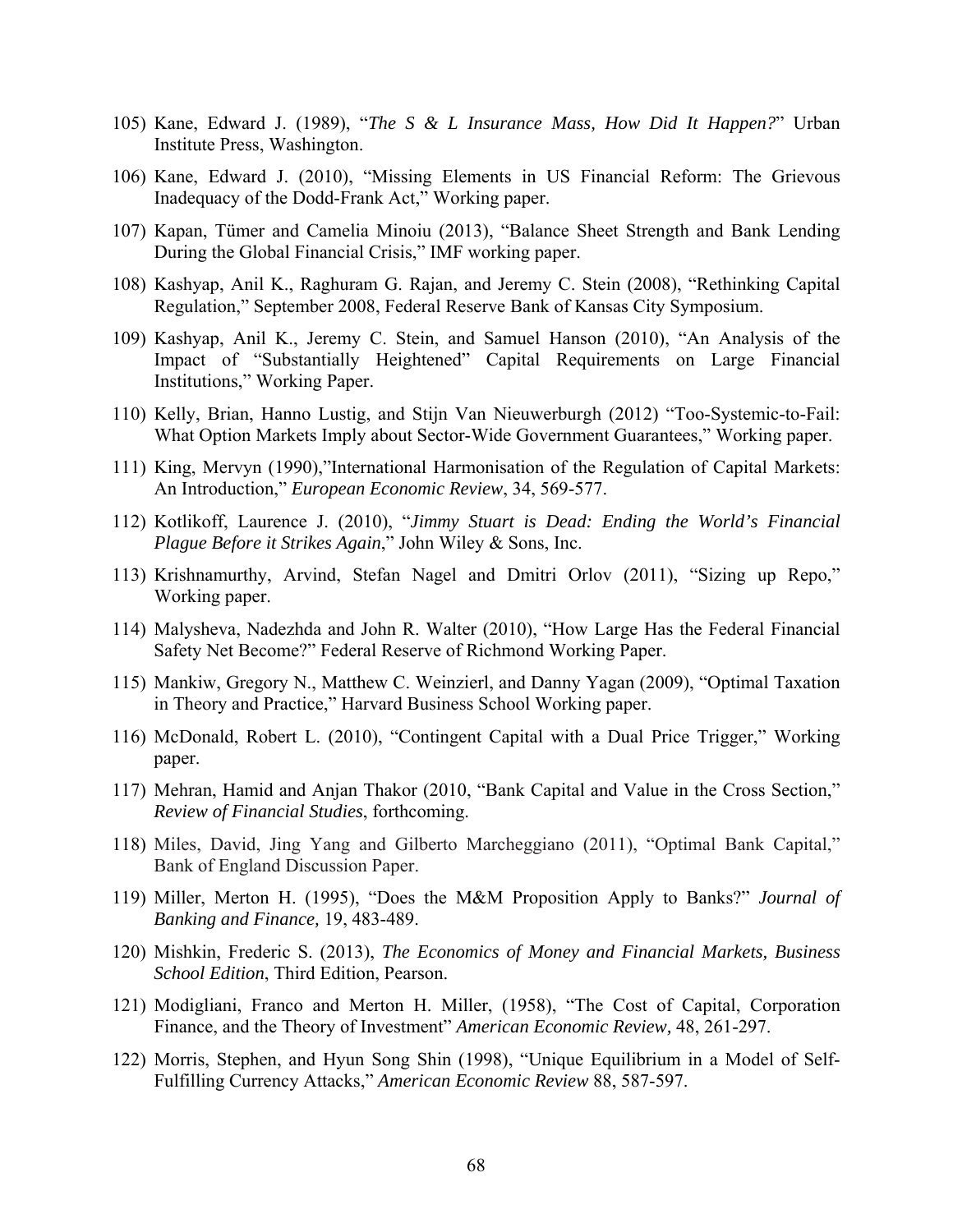- 123) Myers, Stewart C. (1977), "Determinants of Corporate Borrowing," *Journal of Financial Economics* 5, 147-175.
- 124) Myers, Stewart C. and Nicholas S. Majluf (1984), "Corporate Finance and Investment Decisions When Firms Have Information that Investors Do Not Have," *Journal of Financial Economics* 13, 187-222.
- 125) Myers, Stewart C. and Raghuram G. Rajan (1998), "The Paradox of Liquidity," *Quarterly Journal of Economics* 113, 733-771.
- 126) Ooi, Joseph T. L., Seow-Eng Ong, and Lin Li (2008), "An Analysis of the Financing Decisions of REITs: The Role of Market Timing and Target Leverage," *Journal of Real Estate Finance and Economics*, 40, 130-160.
- 127) Pfleiderer, Paul (2010), "On the Relevancy of Modigliani and Miller to Banking: A Parable and Some Observations, working paper.
- 128) Poole, William, (2009), "Moral Hazard: The Long-Lasting Legacy of Bailouts," *Financial Analysts Journal*, Nov/Dec, 1-7.
- 129) Poole, William, (2010), "Ending Moral Hazard," *Financial Analysts Journal*, Nov/Dec, 17- 24
- 130) Pozsar, Zoltan, Tobias Adrian, Adam B. Ashcraft, and Haley Boeskey (2010), "Shadow Banking," Federal Reserve Bank of New York Staff Report 458.
- 131) Raviv, Alon (2004), "Bank Stability and Market Discipline: Debt for Equity Swap versus Subordinated Notes," Working paper.
- 132) Rochet, J-C., and Xavier Vives (2004), "Coordination Failure and the Lender of the Last Resort: Was Bagehot Right After All?" *Journal of the European Economic Association* 2, 1116-1147.
- 133) Rosengren, Eric S. (2010), "Dividend Policy and Capital Retention: A Systemic 'First Response'," Speech given at "Rethinking Central Banking" Conference, Washington, D.C., October 10, 2010.
- 134) Schaefer, Stephen M. (1990), "The Regulation of Bank and Securities Firms," *European Economic Review*, 34, 587-597.
- 135) Schnabel, Isabel (2004), "The German Twin Crisis of 1931," *Journal of Economic History*, 64, 822-871.
- 136) Schnabel, Isabel (2009), "The Role of Liquidity and Implicit Guarantees in the German Twin Crisis of 1931," *Journal of International Money and Finance*, 28, 1-25.
- 137) Stein, Jeremy C. (2010), "Monetary policy as financial-stability regulation," Working Paper, Harvard University.
- 138) Stiglitz, Joseph E. (1969), "A Re-Examination of the Modigliani-Miller Theorem," American Economic Review 784-793.
- 139) Stiglitz, Joseph E. (1974), "The Irrelevance of Corporate Financial Policy," American Economic Review 851-866.